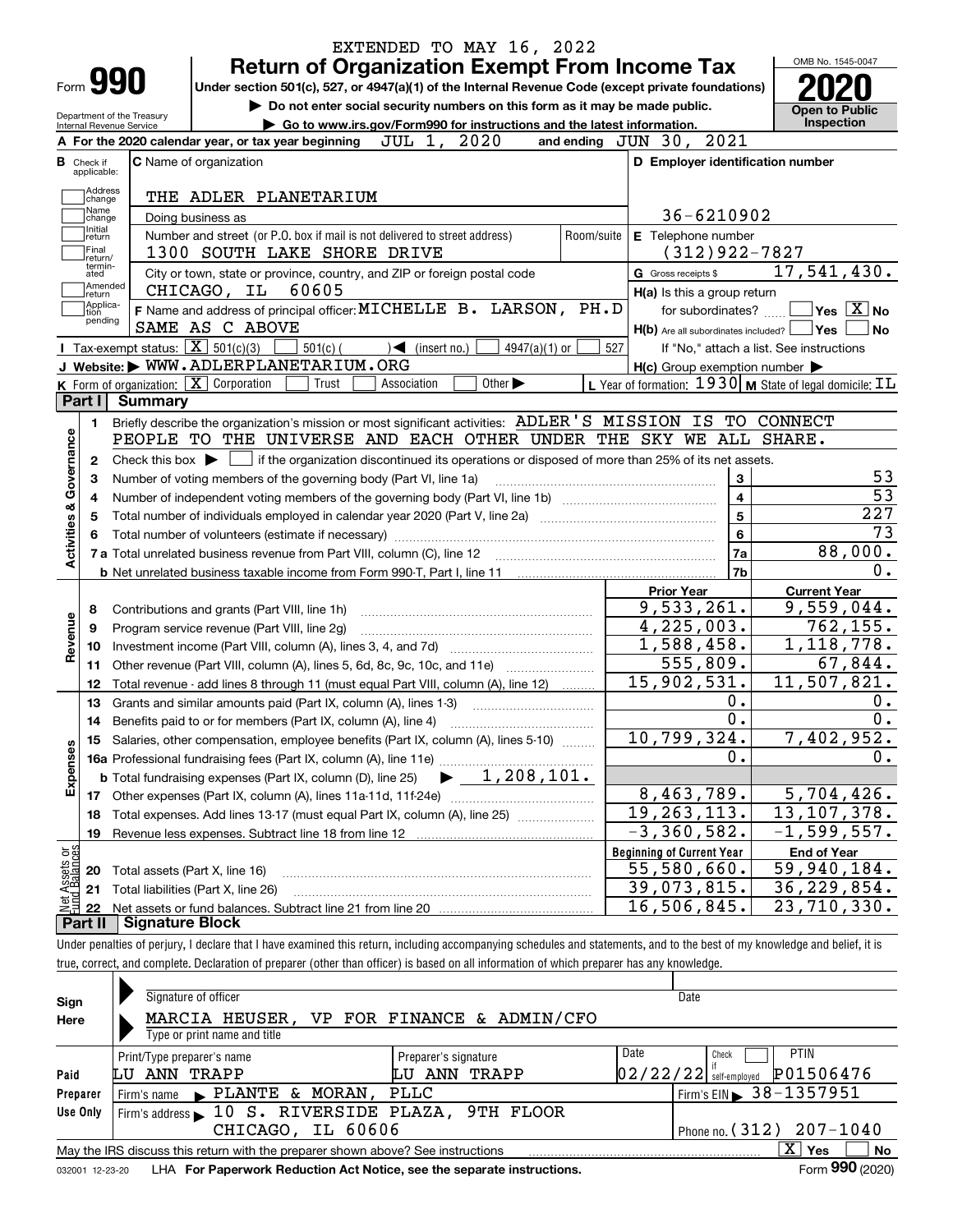|              | 36-6210902<br>THE ADLER PLANETARIUM<br>Page 2<br>Form 990 (2020)<br>Part III   Statement of Program Service Accomplishments                  |
|--------------|----------------------------------------------------------------------------------------------------------------------------------------------|
|              | $\overline{\mathbf{x}}$                                                                                                                      |
| 1            | Briefly describe the organization's mission:                                                                                                 |
|              | THE ADLER PLANETARIUM ('ADLER')<br>IS A NOT-FOR-PROFIT CULTURAL                                                                              |
|              | INSTITUTION WHOSE MISSION IS TO CONNECT PEOPLE TO THE UNIVERSE AND                                                                           |
|              | EACH OTHER UNDER THE SKY WE ALL SHARE. IT ASPIRES TO BE THE WORLD'S                                                                          |
|              | PREMIER CENTER FOR ENGAGING IN ASTRONOMY AND SPACE SCIENCE.                                                                                  |
| $\mathbf{2}$ | Did the organization undertake any significant program services during the year which were not listed on the                                 |
|              | $\sqrt{}$ Yes $\sqrt{}$ X $\sqrt{}$ No<br>prior Form 990 or 990-EZ?                                                                          |
|              | If "Yes," describe these new services on Schedule O.                                                                                         |
| 3            | $\sqrt{X}$ Yes<br>Did the organization cease conducting, or make significant changes in how it conducts, any program services?<br><b>No</b>  |
|              | If "Yes," describe these changes on Schedule O.                                                                                              |
| 4            | Describe the organization's program service accomplishments for each of its three largest program services, as measured by expenses.         |
|              | Section 501(c)(3) and 501(c)(4) organizations are required to report the amount of grants and allocations to others, the total expenses, and |
|              | revenue, if any, for each program service reported.                                                                                          |
| 4a           | 674, 155.<br>9,694,329.<br>$0 \cdot$ ) (Revenue \$<br>(Expenses \$<br>including grants of \$<br>(Code:                                       |
|              | WHETHER THE ADLER PLANETARIUM IS INTRODUCING A GUEST TO THE RING                                                                             |
|              | NEBULA, A NEIGHBORHOOD SCHOOL TO A COMMUNITY PARTNER, A RESEARCH TEAM                                                                        |
|              | TO A NETWORK OF CITIZEN SCIENTISTS, OR ONE STAFF MEMBER TO ANOTHER, THE                                                                      |
|              | MUSEUM'S FOCUS ON MEANINGFUL CONNECTIONS DATES BACK NEARLY A CENTURY.                                                                        |
|              |                                                                                                                                              |
|              | THE MUSEUM TYPICALLY HOSTS MORE THAN HALF A MILLION VISITORS EACH YEAR                                                                       |
|              | AND REACHES MILLIONS MORE THROUGH YOUTH STEAM PROGRAMS, NEIGHBORHOOD                                                                         |
|              | SKYWATCHING EVENTS, PEOPLE-POWERED RESEARCH, AND OTHER OUTREACH                                                                              |
|              | EFFORTS. TODAY, THE ADLER IS BRINGING OUR UNIQUE APPROACH - SCIENTIFIC                                                                       |
|              | EXPLORATION ROOTED IN COMMUNITY AND CONNECTION - TO GUESTS FROM AROUND                                                                       |
|              | THE WORLD WHO CAN ENJOY THE DIGITAL ADLER FROM THEIR OWN HOMES,                                                                              |
|              | LIBRARIES, SCHOOLS OR OFFICES.                                                                                                               |
| 4b           | ) (Revenue \$<br>(Code:                                                                                                                      |
|              |                                                                                                                                              |
|              |                                                                                                                                              |
|              |                                                                                                                                              |
|              |                                                                                                                                              |
|              |                                                                                                                                              |
|              |                                                                                                                                              |
|              |                                                                                                                                              |
| 4с           | (Code: ) (Expenses \$<br>including grants of \$<br>) (Revenue \$                                                                             |
|              |                                                                                                                                              |
|              |                                                                                                                                              |
|              |                                                                                                                                              |
|              |                                                                                                                                              |
|              |                                                                                                                                              |
|              |                                                                                                                                              |
|              |                                                                                                                                              |
|              |                                                                                                                                              |
|              |                                                                                                                                              |
|              |                                                                                                                                              |
|              |                                                                                                                                              |
|              |                                                                                                                                              |
| 4d           | Other program services (Describe on Schedule O.)                                                                                             |
|              | (Expenses \$<br>(Revenue \$<br>including grants of \$                                                                                        |
| 4e           | 9,694,329.<br>Total program service expenses                                                                                                 |
|              | Form 990 (2020)                                                                                                                              |
|              | SEE SCHEDULE O FOR CONTINUATION(S)<br>032002 12-23-20<br>3                                                                                   |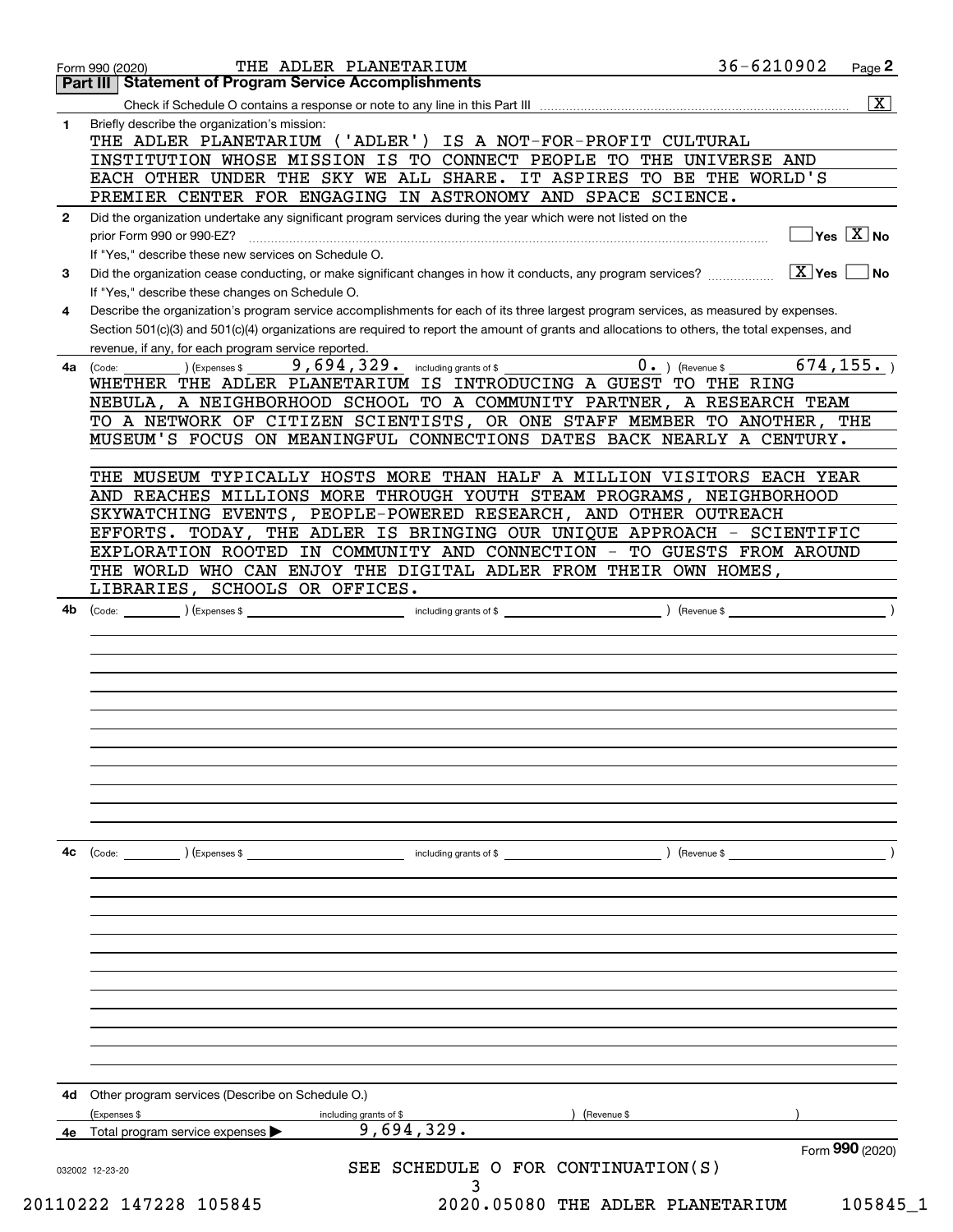Form 990 (2020) THE ADLER PLANETARIUM 36-6210902 <sub>Page</sub> 3<br>**Part IV | Checklist of Required Schedules** 

|     |                                                                                                                                       |                 | Yes | No              |
|-----|---------------------------------------------------------------------------------------------------------------------------------------|-----------------|-----|-----------------|
| 1   | Is the organization described in section $501(c)(3)$ or $4947(a)(1)$ (other than a private foundation)?                               |                 |     |                 |
|     |                                                                                                                                       | 1.              | X   |                 |
| 2   |                                                                                                                                       | $\mathbf{2}$    | X   |                 |
| 3   | Did the organization engage in direct or indirect political campaign activities on behalf of or in opposition to candidates for       |                 |     |                 |
|     |                                                                                                                                       | з               |     | x               |
| 4   | Section 501(c)(3) organizations. Did the organization engage in lobbying activities, or have a section 501(h) election in effect      |                 |     |                 |
|     |                                                                                                                                       | 4               |     | x               |
| 5   | Is the organization a section 501(c)(4), 501(c)(5), or 501(c)(6) organization that receives membership dues, assessments, or          |                 |     |                 |
|     |                                                                                                                                       | 5               |     | x               |
| 6   | Did the organization maintain any donor advised funds or any similar funds or accounts for which donors have the right to             |                 |     |                 |
|     | provide advice on the distribution or investment of amounts in such funds or accounts? If "Yes," complete Schedule D, Part I          | 6               |     | x               |
| 7   | Did the organization receive or hold a conservation easement, including easements to preserve open space,                             |                 |     |                 |
|     |                                                                                                                                       | $\overline{7}$  |     | x               |
| 8   | Did the organization maintain collections of works of art, historical treasures, or other similar assets? If "Yes," complete          |                 |     |                 |
|     |                                                                                                                                       | 8               | х   |                 |
| 9   | Did the organization report an amount in Part X, line 21, for escrow or custodial account liability, serve as a custodian for         |                 |     |                 |
|     | amounts not listed in Part X; or provide credit counseling, debt management, credit repair, or debt negotiation services?             |                 |     |                 |
|     |                                                                                                                                       | 9               |     | x               |
| 10  | Did the organization, directly or through a related organization, hold assets in donor-restricted endowments                          |                 |     |                 |
|     |                                                                                                                                       | 10              | х   |                 |
| 11  | If the organization's answer to any of the following questions is "Yes," then complete Schedule D, Parts VI, VII, VIII, IX, or X      |                 |     |                 |
|     | as applicable.                                                                                                                        |                 |     |                 |
|     | a Did the organization report an amount for land, buildings, and equipment in Part X, line 10? If "Yes," complete Schedule D.         |                 | X   |                 |
|     |                                                                                                                                       | 11a             |     |                 |
|     | <b>b</b> Did the organization report an amount for investments - other securities in Part X, line 12, that is 5% or more of its total |                 |     | x               |
|     |                                                                                                                                       | 11 <sub>b</sub> |     |                 |
|     | c Did the organization report an amount for investments - program related in Part X, line 13, that is 5% or more of its total         | 11c             |     | x               |
|     | d Did the organization report an amount for other assets in Part X, line 15, that is 5% or more of its total assets reported in       |                 |     |                 |
|     |                                                                                                                                       | 11d             |     | x               |
|     | e Did the organization report an amount for other liabilities in Part X, line 25? If "Yes," complete Schedule D, Part X               | 11e             | X   |                 |
| f   | Did the organization's separate or consolidated financial statements for the tax year include a footnote that addresses               |                 |     |                 |
|     | the organization's liability for uncertain tax positions under FIN 48 (ASC 740)? If "Yes," complete Schedule D, Part X                | 11f             |     | x               |
|     | 12a Did the organization obtain separate, independent audited financial statements for the tax year? If "Yes," complete               |                 |     |                 |
|     |                                                                                                                                       | 12a             | х   |                 |
|     | <b>b</b> Was the organization included in consolidated, independent audited financial statements for the tax year?                    |                 |     |                 |
|     | If "Yes," and if the organization answered "No" to line 12a, then completing Schedule D, Parts XI and XII is optional                 | 12 <sub>b</sub> |     | х               |
| 13  |                                                                                                                                       | 13              |     | X               |
| 14a | Did the organization maintain an office, employees, or agents outside of the United States?                                           | 14a             |     | X               |
|     | <b>b</b> Did the organization have aggregate revenues or expenses of more than \$10,000 from grantmaking, fundraising, business,      |                 |     |                 |
|     | investment, and program service activities outside the United States, or aggregate foreign investments valued at \$100,000            |                 |     |                 |
|     |                                                                                                                                       | 14b             |     | x               |
| 15  | Did the organization report on Part IX, column (A), line 3, more than \$5,000 of grants or other assistance to or for any             |                 |     |                 |
|     |                                                                                                                                       | 15              |     | X.              |
| 16  | Did the organization report on Part IX, column (A), line 3, more than \$5,000 of aggregate grants or other assistance to              |                 |     |                 |
|     |                                                                                                                                       | 16              |     | x               |
| 17  | Did the organization report a total of more than \$15,000 of expenses for professional fundraising services on Part IX,               |                 |     |                 |
|     |                                                                                                                                       | 17              |     | X.              |
| 18  | Did the organization report more than \$15,000 total of fundraising event gross income and contributions on Part VIII, lines          |                 |     |                 |
|     |                                                                                                                                       | 18              | x   |                 |
| 19  | Did the organization report more than \$15,000 of gross income from gaming activities on Part VIII, line 9a? If "Yes."                |                 |     |                 |
|     |                                                                                                                                       | 19              |     | X               |
|     |                                                                                                                                       | 20a             |     | X               |
|     | b If "Yes" to line 20a, did the organization attach a copy of its audited financial statements to this return?                        | 20 <sub>b</sub> |     |                 |
| 21  | Did the organization report more than \$5,000 of grants or other assistance to any domestic organization or                           |                 |     |                 |
|     |                                                                                                                                       | 21              |     | x               |
|     | 032003 12-23-20                                                                                                                       |                 |     | Form 990 (2020) |

032003 12-23-20

4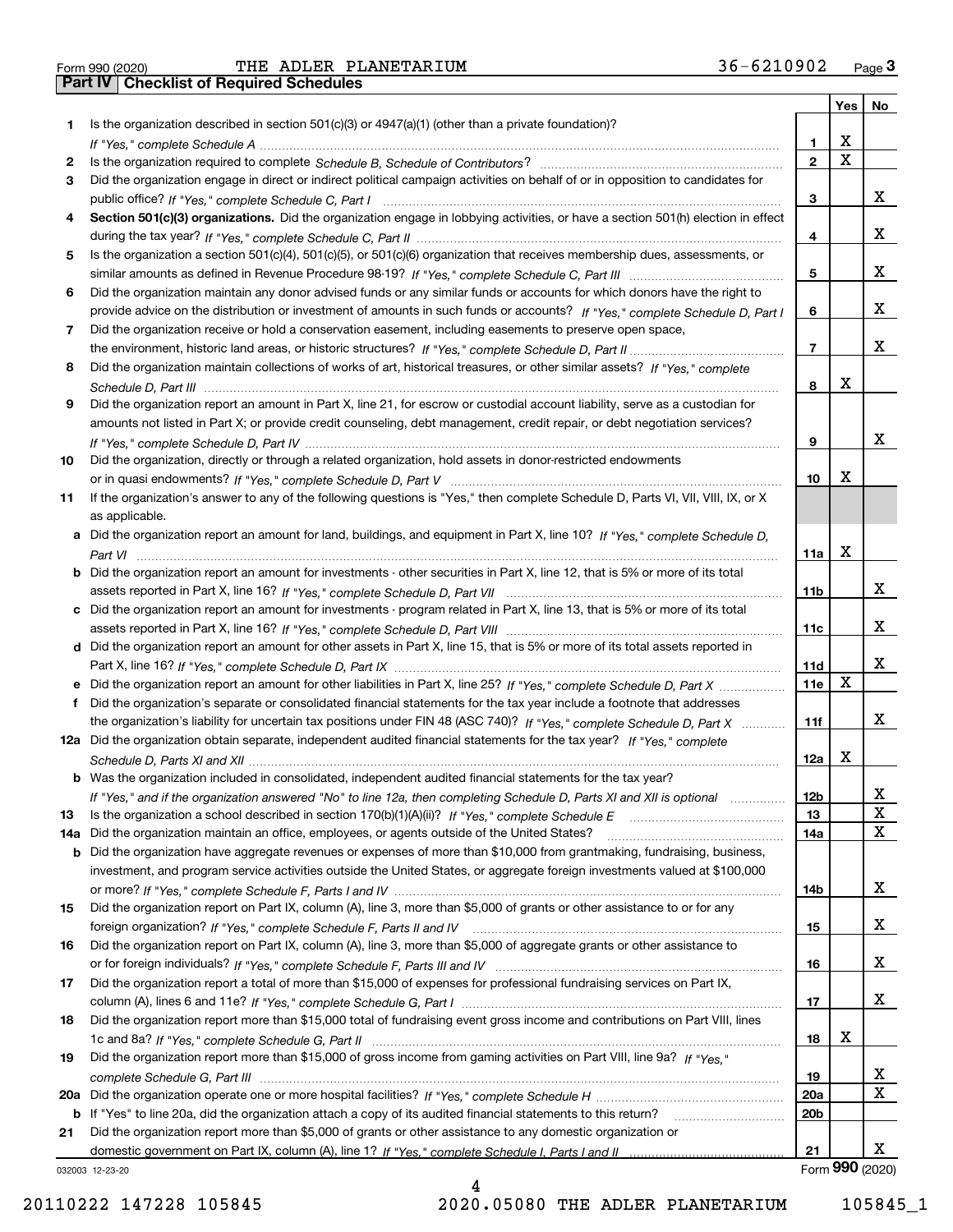*(continued)*

|               |                                                                                                                                                                                 |                 | Yes | No              |
|---------------|---------------------------------------------------------------------------------------------------------------------------------------------------------------------------------|-----------------|-----|-----------------|
| 22            | Did the organization report more than \$5,000 of grants or other assistance to or for domestic individuals on                                                                   |                 |     |                 |
|               |                                                                                                                                                                                 | 22              |     | x               |
| 23            | Did the organization answer "Yes" to Part VII, Section A, line 3, 4, or 5 about compensation of the organization's current                                                      |                 |     |                 |
|               | and former officers, directors, trustees, key employees, and highest compensated employees? If "Yes," complete                                                                  |                 |     |                 |
|               |                                                                                                                                                                                 | 23              | x   |                 |
|               | 24a Did the organization have a tax-exempt bond issue with an outstanding principal amount of more than \$100,000 as of the                                                     |                 |     |                 |
|               | last day of the year, that was issued after December 31, 2002? If "Yes," answer lines 24b through 24d and complete                                                              |                 |     |                 |
|               |                                                                                                                                                                                 | 24a             |     | x               |
|               | b Did the organization invest any proceeds of tax-exempt bonds beyond a temporary period exception?                                                                             | 24b             |     |                 |
|               | c Did the organization maintain an escrow account other than a refunding escrow at any time during the year to defease                                                          |                 |     |                 |
|               | any tax-exempt bonds?                                                                                                                                                           | 24c             |     |                 |
|               |                                                                                                                                                                                 | 24d             |     |                 |
|               | 25a Section 501(c)(3), 501(c)(4), and 501(c)(29) organizations. Did the organization engage in an excess benefit                                                                |                 |     |                 |
|               |                                                                                                                                                                                 | 25a             |     | x               |
|               | b Is the organization aware that it engaged in an excess benefit transaction with a disqualified person in a prior year, and                                                    |                 |     |                 |
|               | that the transaction has not been reported on any of the organization's prior Forms 990 or 990-EZ? If "Yes," complete                                                           |                 |     |                 |
|               | Schedule L. Part I                                                                                                                                                              | 25b             |     | x               |
| 26            | Did the organization report any amount on Part X, line 5 or 22, for receivables from or payables to any current                                                                 |                 |     |                 |
|               | or former officer, director, trustee, key employee, creator or founder, substantial contributor, or 35%                                                                         |                 |     |                 |
|               |                                                                                                                                                                                 | 26              |     | x               |
| 27            | Did the organization provide a grant or other assistance to any current or former officer, director, trustee, key employee,                                                     |                 |     |                 |
|               | creator or founder, substantial contributor or employee thereof, a grant selection committee member, or to a 35% controlled                                                     |                 |     |                 |
|               | entity (including an employee thereof) or family member of any of these persons? If "Yes," complete Schedule L, Part III                                                        | 27              |     | x               |
| 28            | Was the organization a party to a business transaction with one of the following parties (see Schedule L, Part IV                                                               |                 |     |                 |
|               | instructions, for applicable filing thresholds, conditions, and exceptions):                                                                                                    |                 |     |                 |
|               | a A current or former officer, director, trustee, key employee, creator or founder, or substantial contributor? If                                                              |                 |     |                 |
|               |                                                                                                                                                                                 | 28a             |     | х               |
|               |                                                                                                                                                                                 | 28 <sub>b</sub> |     | X               |
|               | c A 35% controlled entity of one or more individuals and/or organizations described in lines 28a or 28b? If                                                                     |                 |     |                 |
|               |                                                                                                                                                                                 | 28c             |     | х               |
| 29            |                                                                                                                                                                                 | 29              | X   |                 |
| 30            | Did the organization receive contributions of art, historical treasures, or other similar assets, or qualified conservation                                                     |                 |     |                 |
|               |                                                                                                                                                                                 | 30              |     | x               |
| 31            | Did the organization liquidate, terminate, or dissolve and cease operations? If "Yes," complete Schedule N, Part I                                                              | 31              |     | $\mathbf x$     |
| 32            | Did the organization sell, exchange, dispose of, or transfer more than 25% of its net assets? If "Yes," complete                                                                |                 |     |                 |
|               | Schedule N, Part II                                                                                                                                                             | 32              |     | х               |
| 33            | Did the organization own 100% of an entity disregarded as separate from the organization under Regulations                                                                      |                 |     |                 |
|               |                                                                                                                                                                                 | 33              |     | х               |
| 34            | Was the organization related to any tax-exempt or taxable entity? If "Yes," complete Schedule R, Part II, III, or IV, and                                                       |                 |     |                 |
|               |                                                                                                                                                                                 | 34              |     | X               |
|               | 35a Did the organization have a controlled entity within the meaning of section 512(b)(13)?                                                                                     | 35a             |     | Χ               |
|               | b If "Yes" to line 35a, did the organization receive any payment from or engage in any transaction with a controlled entity                                                     |                 |     |                 |
|               |                                                                                                                                                                                 | 35b             |     |                 |
| 36            | Section 501(c)(3) organizations. Did the organization make any transfers to an exempt non-charitable related organization?                                                      |                 |     |                 |
|               |                                                                                                                                                                                 |                 |     | x               |
|               | Did the organization conduct more than 5% of its activities through an entity that is not a related organization                                                                | 36              |     |                 |
| 37            |                                                                                                                                                                                 |                 |     | х               |
|               |                                                                                                                                                                                 | 37              |     |                 |
| 38            | Did the organization complete Schedule O and provide explanations in Schedule O for Part VI, lines 11b and 19?<br>Note: All Form 990 filers are required to complete Schedule O | 38              | X   |                 |
| <b>Part V</b> | <b>Statements Regarding Other IRS Filings and Tax Compliance</b>                                                                                                                |                 |     |                 |
|               | Check if Schedule O contains a response or note to any line in this Part V                                                                                                      |                 |     |                 |
|               |                                                                                                                                                                                 |                 |     | No              |
|               | 46                                                                                                                                                                              |                 | Yes |                 |
|               | <b>1a</b> Enter the number reported in Box 3 of Form 1096. Enter -0- if not applicable <i>manumumumum</i><br>1a<br>0<br>1b                                                      |                 |     |                 |
|               | c Did the organization comply with backup withholding rules for reportable payments to vendors and reportable gaming                                                            |                 |     |                 |
|               | (gambling) winnings to prize winners?                                                                                                                                           | 1c              | х   |                 |
|               |                                                                                                                                                                                 |                 |     | Form 990 (2020) |
|               | 032004 12-23-20<br>5                                                                                                                                                            |                 |     |                 |
|               |                                                                                                                                                                                 |                 |     |                 |

 <sup>20110222 147228 105845 2020.05080</sup> THE ADLER PLANETARIUM 105845\_1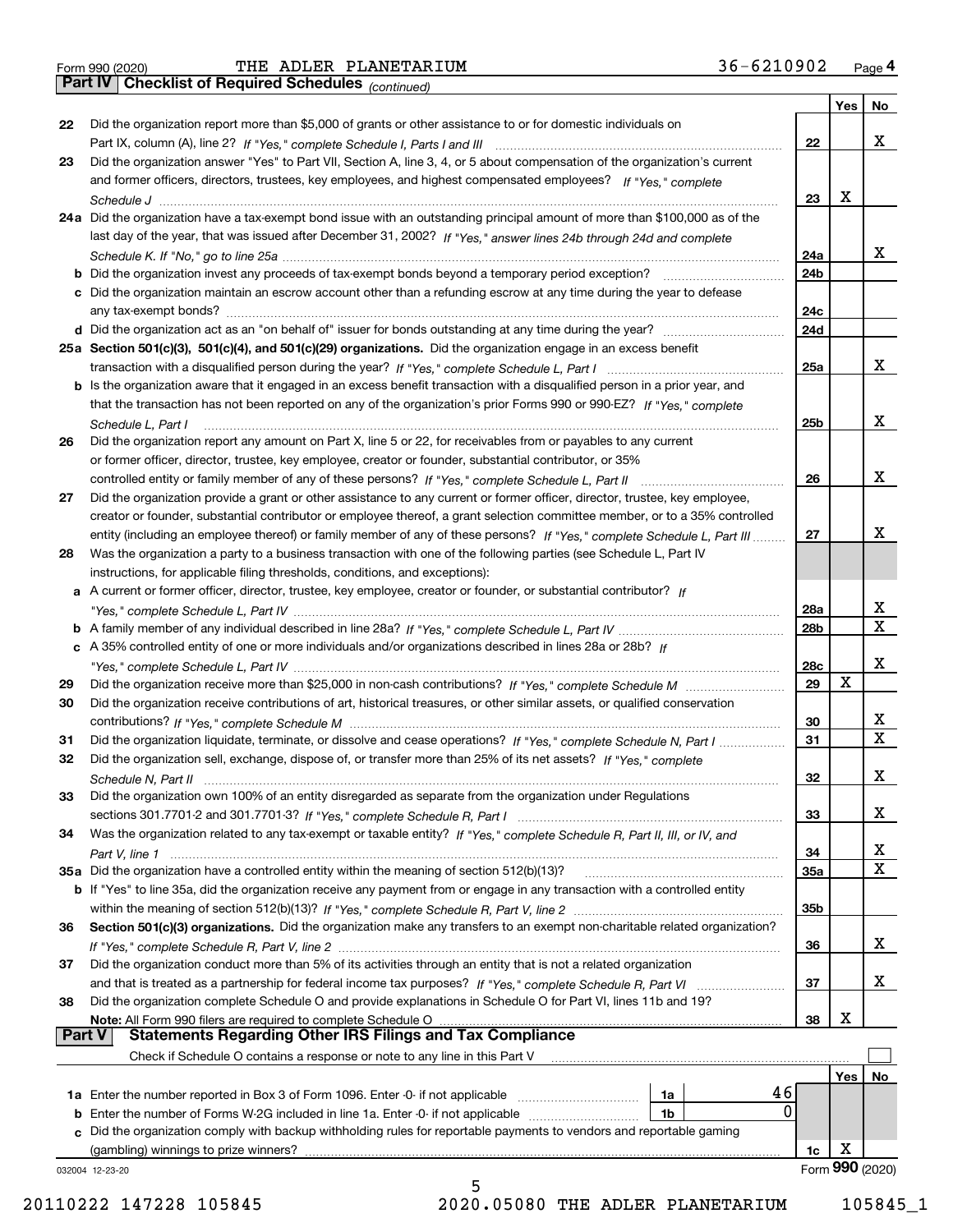|               | 36-6210902<br>THE ADLER PLANETARIUM<br>Form 990 (2020)                                                                                          |     |     | $Page$ <sup>5</sup> |  |  |  |  |  |  |
|---------------|-------------------------------------------------------------------------------------------------------------------------------------------------|-----|-----|---------------------|--|--|--|--|--|--|
| <b>Part V</b> | Statements Regarding Other IRS Filings and Tax Compliance (continued)                                                                           |     |     |                     |  |  |  |  |  |  |
|               |                                                                                                                                                 |     | Yes | No                  |  |  |  |  |  |  |
|               | 2a Enter the number of employees reported on Form W-3, Transmittal of Wage and Tax Statements,                                                  |     |     |                     |  |  |  |  |  |  |
|               | 227<br>filed for the calendar year ending with or within the year covered by this return<br>2a                                                  |     |     |                     |  |  |  |  |  |  |
|               |                                                                                                                                                 |     |     |                     |  |  |  |  |  |  |
|               |                                                                                                                                                 |     |     |                     |  |  |  |  |  |  |
|               | 3a Did the organization have unrelated business gross income of \$1,000 or more during the year?                                                | 3a  | X   |                     |  |  |  |  |  |  |
|               |                                                                                                                                                 | 3b  | X   |                     |  |  |  |  |  |  |
|               | 4a At any time during the calendar year, did the organization have an interest in, or a signature or other authority over, a                    |     |     |                     |  |  |  |  |  |  |
|               |                                                                                                                                                 | 4a  |     | х                   |  |  |  |  |  |  |
|               | <b>b</b> If "Yes," enter the name of the foreign country $\triangleright$                                                                       |     |     |                     |  |  |  |  |  |  |
|               | See instructions for filing requirements for FinCEN Form 114, Report of Foreign Bank and Financial Accounts (FBAR).                             |     |     |                     |  |  |  |  |  |  |
|               | 5a Was the organization a party to a prohibited tax shelter transaction at any time during the tax year?                                        |     |     | x                   |  |  |  |  |  |  |
|               |                                                                                                                                                 | 5a  |     | X                   |  |  |  |  |  |  |
|               |                                                                                                                                                 | 5b  |     |                     |  |  |  |  |  |  |
|               |                                                                                                                                                 | 5с  |     |                     |  |  |  |  |  |  |
|               | 6a Does the organization have annual gross receipts that are normally greater than \$100,000, and did the organization solicit                  |     |     |                     |  |  |  |  |  |  |
|               | any contributions that were not tax deductible as charitable contributions?                                                                     | 6a  |     | x                   |  |  |  |  |  |  |
|               | <b>b</b> If "Yes," did the organization include with every solicitation an express statement that such contributions or gifts                   |     |     |                     |  |  |  |  |  |  |
|               | were not tax deductible?                                                                                                                        | 6b  |     |                     |  |  |  |  |  |  |
| 7             | Organizations that may receive deductible contributions under section 170(c).                                                                   |     |     |                     |  |  |  |  |  |  |
| а             | Did the organization receive a payment in excess of \$75 made partly as a contribution and partly for goods and services provided to the payor? | 7a  | х   |                     |  |  |  |  |  |  |
|               | <b>b</b> If "Yes," did the organization notify the donor of the value of the goods or services provided?                                        | 7b  | X   |                     |  |  |  |  |  |  |
|               | c Did the organization sell, exchange, or otherwise dispose of tangible personal property for which it was required                             |     |     |                     |  |  |  |  |  |  |
|               |                                                                                                                                                 | 7c  |     | х                   |  |  |  |  |  |  |
|               | 7d<br>d If "Yes," indicate the number of Forms 8282 filed during the year manufactured in the second of the New York                            |     |     |                     |  |  |  |  |  |  |
| е             | Did the organization receive any funds, directly or indirectly, to pay premiums on a personal benefit contract?                                 | 7e  |     | x                   |  |  |  |  |  |  |
| Ť             | Did the organization, during the year, pay premiums, directly or indirectly, on a personal benefit contract?                                    | 7f  |     | X                   |  |  |  |  |  |  |
| g             | If the organization received a contribution of qualified intellectual property, did the organization file Form 8899 as required?                | 7g  |     |                     |  |  |  |  |  |  |
|               | h If the organization received a contribution of cars, boats, airplanes, or other vehicles, did the organization file a Form 1098-C?            | 7h  |     |                     |  |  |  |  |  |  |
| 8             | Sponsoring organizations maintaining donor advised funds. Did a donor advised fund maintained by the                                            |     |     |                     |  |  |  |  |  |  |
|               | sponsoring organization have excess business holdings at any time during the year?                                                              | 8   |     |                     |  |  |  |  |  |  |
| 9             | Sponsoring organizations maintaining donor advised funds.                                                                                       |     |     |                     |  |  |  |  |  |  |
|               |                                                                                                                                                 | 9a  |     |                     |  |  |  |  |  |  |
| а             | Did the sponsoring organization make any taxable distributions under section 4966?                                                              |     |     |                     |  |  |  |  |  |  |
|               | <b>b</b> Did the sponsoring organization make a distribution to a donor, donor advisor, or related person?                                      | 9b  |     |                     |  |  |  |  |  |  |
| 10            | Section 501(c)(7) organizations. Enter:                                                                                                         |     |     |                     |  |  |  |  |  |  |
|               | 10a                                                                                                                                             |     |     |                     |  |  |  |  |  |  |
|               | 10b<br>Gross receipts, included on Form 990, Part VIII, line 12, for public use of club facilities                                              |     |     |                     |  |  |  |  |  |  |
| 11            | Section 501(c)(12) organizations. Enter:                                                                                                        |     |     |                     |  |  |  |  |  |  |
|               | 11a<br><b>a</b> Gross income from members or shareholders                                                                                       |     |     |                     |  |  |  |  |  |  |
|               | b Gross income from other sources (Do not net amounts due or paid to other sources against                                                      |     |     |                     |  |  |  |  |  |  |
|               | 11 <sub>b</sub>                                                                                                                                 |     |     |                     |  |  |  |  |  |  |
|               | 12a Section 4947(a)(1) non-exempt charitable trusts. Is the organization filing Form 990 in lieu of Form 1041?                                  | 12a |     |                     |  |  |  |  |  |  |
|               | 12b<br><b>b</b> If "Yes," enter the amount of tax-exempt interest received or accrued during the year <i>manument</i>                           |     |     |                     |  |  |  |  |  |  |
| 13            | Section 501(c)(29) qualified nonprofit health insurance issuers.                                                                                |     |     |                     |  |  |  |  |  |  |
|               | a Is the organization licensed to issue qualified health plans in more than one state?                                                          | 13а |     |                     |  |  |  |  |  |  |
|               | Note: See the instructions for additional information the organization must report on Schedule O.                                               |     |     |                     |  |  |  |  |  |  |
|               | <b>b</b> Enter the amount of reserves the organization is required to maintain by the states in which the                                       |     |     |                     |  |  |  |  |  |  |
|               | 13 <sub>b</sub>                                                                                                                                 |     |     |                     |  |  |  |  |  |  |
|               | 13c                                                                                                                                             |     |     |                     |  |  |  |  |  |  |
| 14a           | Did the organization receive any payments for indoor tanning services during the tax year?                                                      | 14a |     | X                   |  |  |  |  |  |  |
|               |                                                                                                                                                 | 14b |     |                     |  |  |  |  |  |  |
| 15            | Is the organization subject to the section 4960 tax on payment(s) of more than \$1,000,000 in remuneration or                                   |     |     |                     |  |  |  |  |  |  |
|               |                                                                                                                                                 | 15  |     | x                   |  |  |  |  |  |  |
|               |                                                                                                                                                 |     |     |                     |  |  |  |  |  |  |
|               | If "Yes," see instructions and file Form 4720, Schedule N.                                                                                      |     |     | х                   |  |  |  |  |  |  |
| 16            | Is the organization an educational institution subject to the section 4968 excise tax on net investment income?                                 | 16  |     |                     |  |  |  |  |  |  |
|               | If "Yes," complete Form 4720, Schedule O.                                                                                                       |     |     | $\mathbf{QQ}$       |  |  |  |  |  |  |

|  |  | Form 990 (2020) |
|--|--|-----------------|
|--|--|-----------------|

032005 12-23-20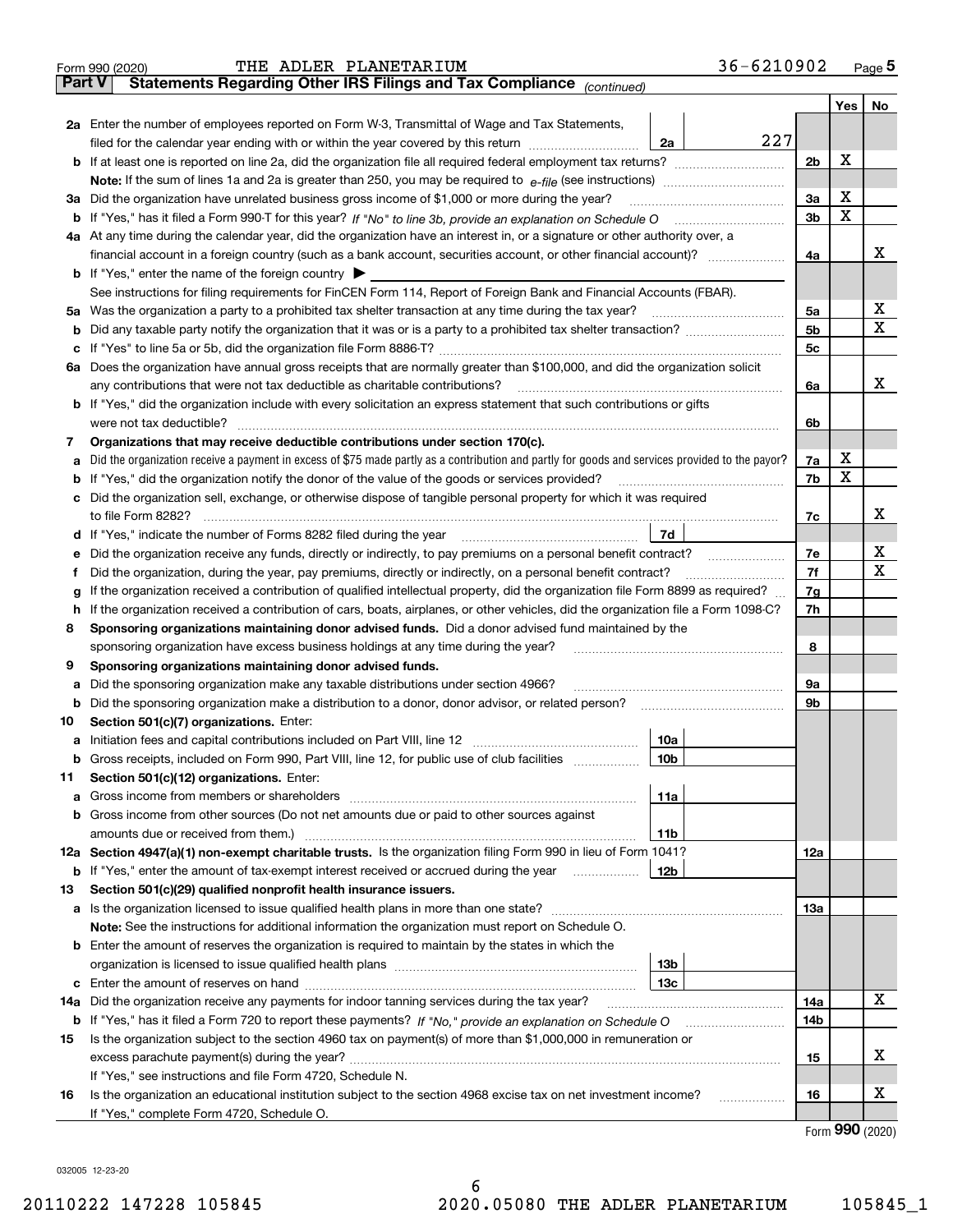|  | Form 990 (2020) |
|--|-----------------|
|  |                 |

### THE ADLER PLANETARIUM 36-6210902

*For each "Yes" response to lines 2 through 7b below, and for a "No" response to line 8a, 8b, or 10b below, describe the circumstances, processes, or changes on Schedule O. See instructions.* Form 990 (2020) Page **6Part VI Governance, Management, and Disclosure**  Check if Schedule O contains a response or note to any line in this Part VI

|              |                                                                                                                                                                               |    |    |                 | Yes             | No                      |
|--------------|-------------------------------------------------------------------------------------------------------------------------------------------------------------------------------|----|----|-----------------|-----------------|-------------------------|
|              | <b>1a</b> Enter the number of voting members of the governing body at the end of the tax year                                                                                 | 1a | 53 |                 |                 |                         |
|              | If there are material differences in voting rights among members of the governing body, or if the governing                                                                   |    |    |                 |                 |                         |
|              | body delegated broad authority to an executive committee or similar committee, explain on Schedule O.                                                                         |    |    |                 |                 |                         |
|              |                                                                                                                                                                               | 1b | 53 |                 |                 |                         |
| $\mathbf{2}$ | Did any officer, director, trustee, or key employee have a family relationship or a business relationship with any other                                                      |    |    |                 |                 |                         |
|              | officer, director, trustee, or key employee?                                                                                                                                  |    |    | $\mathbf{2}$    | X               |                         |
| 3            | Did the organization delegate control over management duties customarily performed by or under the direct supervision                                                         |    |    |                 |                 |                         |
|              |                                                                                                                                                                               |    |    | 3               |                 | X                       |
| 4            | Did the organization make any significant changes to its governing documents since the prior Form 990 was filed?                                                              |    |    | 4               |                 | $\overline{\mathbf{x}}$ |
| 5            |                                                                                                                                                                               |    |    | 5               |                 | $\mathbf X$             |
| 6            | Did the organization have members or stockholders?                                                                                                                            |    |    | 6               |                 | $\mathbf x$             |
|              | 7a Did the organization have members, stockholders, or other persons who had the power to elect or appoint one or                                                             |    |    |                 |                 |                         |
|              |                                                                                                                                                                               |    |    | 7a              |                 | x                       |
|              | <b>b</b> Are any governance decisions of the organization reserved to (or subject to approval by) members, stockholders, or                                                   |    |    |                 |                 |                         |
|              | persons other than the governing body?                                                                                                                                        |    |    | 7b              |                 | х                       |
| 8            | Did the organization contemporaneously document the meetings held or written actions undertaken during the year by the following:                                             |    |    |                 |                 |                         |
| a            |                                                                                                                                                                               |    |    | 8a              | X               |                         |
|              |                                                                                                                                                                               |    |    | 8b              | X               |                         |
| 9            | Is there any officer, director, trustee, or key employee listed in Part VII, Section A, who cannot be reached at the                                                          |    |    |                 |                 |                         |
|              |                                                                                                                                                                               |    |    | 9               |                 | х                       |
|              | Section B. Policies (This Section B requests information about policies not required by the Internal Revenue Code.)                                                           |    |    |                 |                 |                         |
|              |                                                                                                                                                                               |    |    |                 | Yes             | No                      |
|              |                                                                                                                                                                               |    |    | 10a             |                 | X                       |
|              | <b>b</b> If "Yes," did the organization have written policies and procedures governing the activities of such chapters, affiliates,                                           |    |    |                 |                 |                         |
|              |                                                                                                                                                                               |    |    | 10 <sub>b</sub> |                 |                         |
|              | 11a Has the organization provided a complete copy of this Form 990 to all members of its governing body before filing the form?                                               |    |    | 11a             | X               |                         |
|              | <b>b</b> Describe in Schedule O the process, if any, used by the organization to review this Form 990.                                                                        |    |    |                 |                 |                         |
|              |                                                                                                                                                                               |    |    | 12a             | X               |                         |
| b            |                                                                                                                                                                               |    |    | 12b             | X               |                         |
|              | c Did the organization regularly and consistently monitor and enforce compliance with the policy? If "Yes," describe                                                          |    |    |                 |                 |                         |
|              | in Schedule O how this was done manufactured and continuum control of the Schedule O how this was done manufactured and continuum control of the Schedule O how this was done |    |    | 12c             | х               |                         |
| 13           |                                                                                                                                                                               |    |    | 13              | X               |                         |
| 14           | Did the organization have a written document retention and destruction policy? manufactured and the organization have a written document retention and destruction policy?    |    |    | 14              | X               |                         |
| 15           | Did the process for determining compensation of the following persons include a review and approval by independent                                                            |    |    |                 |                 |                         |
|              | persons, comparability data, and contemporaneous substantiation of the deliberation and decision?                                                                             |    |    |                 |                 |                         |
|              |                                                                                                                                                                               |    |    |                 | X               |                         |
|              |                                                                                                                                                                               |    |    | 15a             | X               |                         |
|              |                                                                                                                                                                               |    |    | 15b             |                 |                         |
|              | If "Yes" to line 15a or 15b, describe the process in Schedule O (see instructions).                                                                                           |    |    |                 |                 |                         |
|              | 16a Did the organization invest in, contribute assets to, or participate in a joint venture or similar arrangement with a                                                     |    |    |                 |                 |                         |
|              | taxable entity during the year?                                                                                                                                               |    |    | 16a             |                 | X                       |
|              | b If "Yes," did the organization follow a written policy or procedure requiring the organization to evaluate its participation                                                |    |    |                 |                 |                         |
|              | in joint venture arrangements under applicable federal tax law, and take steps to safeguard the organization's                                                                |    |    |                 |                 |                         |
|              | exempt status with respect to such arrangements?                                                                                                                              |    |    | 16b             |                 |                         |
|              | <b>Section C. Disclosure</b>                                                                                                                                                  |    |    |                 |                 |                         |
| 17           | List the states with which a copy of this Form 990 is required to be filed $\blacktriangleright$ IL                                                                           |    |    |                 |                 |                         |
| 18           | Section 6104 requires an organization to make its Forms 1023 (1024 or 1024-A, if applicable), 990, and 990-T (Section 501(c)(3)s only) available                              |    |    |                 |                 |                         |
|              | for public inspection. Indicate how you made these available. Check all that apply.                                                                                           |    |    |                 |                 |                         |
|              | $\lfloor X \rfloor$ Own website<br>$X$ Upon request<br>Another's website<br>Other (explain on Schedule O)                                                                     |    |    |                 |                 |                         |
| 19           | Describe on Schedule O whether (and if so, how) the organization made its governing documents, conflict of interest policy, and financial                                     |    |    |                 |                 |                         |
|              | statements available to the public during the tax year.                                                                                                                       |    |    |                 |                 |                         |
| 20           | State the name, address, and telephone number of the person who possesses the organization's books and records                                                                |    |    |                 |                 |                         |
|              | MARCIA HEUSER - (312) 922-7827                                                                                                                                                |    |    |                 |                 |                         |
|              | 60605<br>1300 SOUTH LAKE SHORE DRIVE, CHICAGO, IL                                                                                                                             |    |    |                 |                 |                         |
|              |                                                                                                                                                                               |    |    |                 | Form 990 (2020) |                         |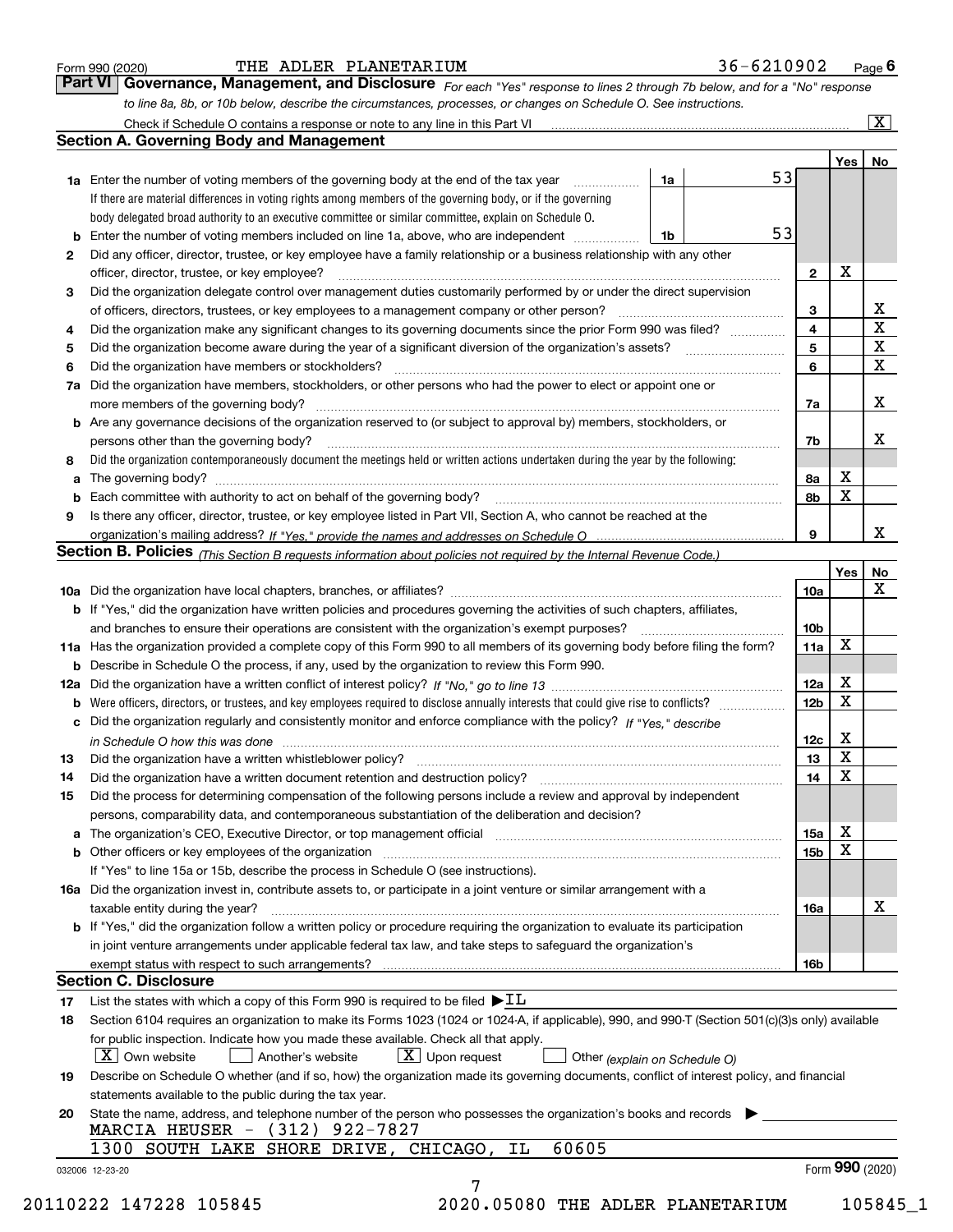$\mathcal{L}^{\text{max}}$ 

| Form 990 (2020) |                                               | THE ADLER PLANETARIUM | 36-6210902                                                                                 | Page $7$ |
|-----------------|-----------------------------------------------|-----------------------|--------------------------------------------------------------------------------------------|----------|
|                 |                                               |                       | Part VII Compensation of Officers, Directors, Trustees, Key Employees, Highest Compensated |          |
|                 | <b>Employees, and Independent Contractors</b> |                       |                                                                                            |          |

Check if Schedule O contains a response or note to any line in this Part VII

**Section A. Officers, Directors, Trustees, Key Employees, and Highest Compensated Employees**

**1a**  Complete this table for all persons required to be listed. Report compensation for the calendar year ending with or within the organization's tax year. **•** List all of the organization's current officers, directors, trustees (whether individuals or organizations), regardless of amount of compensation.

Enter -0- in columns (D), (E), and (F) if no compensation was paid.

 $\bullet$  List all of the organization's  $\,$ current key employees, if any. See instructions for definition of "key employee."

**•** List the organization's five current highest compensated employees (other than an officer, director, trustee, or key employee) who received reportable compensation (Box 5 of Form W-2 and/or Box 7 of Form 1099-MISC) of more than \$100,000 from the organization and any related organizations.

**•** List all of the organization's former officers, key employees, and highest compensated employees who received more than \$100,000 of reportable compensation from the organization and any related organizations.

**former directors or trustees**  ¥ List all of the organization's that received, in the capacity as a former director or trustee of the organization, more than \$10,000 of reportable compensation from the organization and any related organizations.

See instructions for the order in which to list the persons above.

Check this box if neither the organization nor any related organization compensated any current officer, director, or trustee.  $\mathcal{L}^{\text{max}}$ 

| (A)                                     | (B)                                                |                               |                      | (C)         |              |                                                                  |        | (D)                             | (E)             | (F)                      |
|-----------------------------------------|----------------------------------------------------|-------------------------------|----------------------|-------------|--------------|------------------------------------------------------------------|--------|---------------------------------|-----------------|--------------------------|
| Name and title                          | Position<br>Average<br>(do not check more than one |                               |                      |             |              |                                                                  |        | Reportable                      | Reportable      | Estimated                |
|                                         | hours per                                          |                               |                      |             |              | box, unless person is both an<br>officer and a director/trustee) |        | compensation                    | compensation    | amount of                |
|                                         | week                                               |                               |                      |             |              |                                                                  |        | from                            | from related    | other                    |
|                                         | (list any                                          |                               |                      |             |              |                                                                  |        | the                             | organizations   | compensation             |
|                                         | hours for<br>related                               |                               |                      |             |              |                                                                  |        | organization<br>(W-2/1099-MISC) | (W-2/1099-MISC) | from the<br>organization |
|                                         | organizations                                      |                               |                      |             |              |                                                                  |        |                                 |                 | and related              |
|                                         | below                                              |                               |                      |             |              |                                                                  |        |                                 |                 | organizations            |
|                                         | line)                                              | ndividual trustee or director | nstitutional trustee | Officer     | Key employee | Highest compensated<br> employee                                 | Former |                                 |                 |                          |
| MICHELLE B. LARSON<br>(1)               | 35.00                                              |                               |                      |             |              |                                                                  |        |                                 |                 |                          |
| PRESIDENT & CEO                         | 0.00                                               |                               |                      | $\mathbf X$ |              |                                                                  |        | 406,234.                        | $0$ .           | 12,159.                  |
| CATHLEEN BRUEGGEMANN<br>(2)             | 35.00                                              |                               |                      |             |              |                                                                  |        |                                 |                 |                          |
| VP , DEVELOPMENT                        | 0.00                                               |                               |                      |             | $\mathbf X$  |                                                                  |        | 223,107.                        | $0$ .           | 13,146.                  |
| MARCIA J. HEUSER<br>(3)                 | 35.00                                              |                               |                      |             |              |                                                                  |        |                                 |                 |                          |
| FINANCE & ADMINISTRATION/CFO<br>VP.     | 0.00                                               |                               |                      | $\mathbf X$ |              |                                                                  |        | 223,950.                        | 0.              | 8,822.                   |
| RYUTARO MIZUNO<br>(4)                   | 35.00                                              |                               |                      |             |              |                                                                  |        |                                 |                 |                          |
| MARKETING & COMMUNICATIONS<br>VP.       | 0.00                                               |                               |                      |             | X            |                                                                  |        | 181,328.                        | $0$ .           | 20,444.                  |
| LAURA TROUILLE<br>(5)                   | 35.00                                              |                               |                      |             |              |                                                                  |        |                                 |                 |                          |
| VP.<br>SCIENCE ENGAGEMENT & VISUALIZATI | 0.00                                               |                               |                      |             | X            |                                                                  |        | 151,041.                        | 0.              | 6,467.                   |
| (6)<br>ANDREW JOHNSTON                  | 35.00                                              |                               |                      |             |              |                                                                  |        |                                 |                 |                          |
| VP, MUSEUM EXPERIENCE & COLLECTIONS     | 0.00                                               |                               |                      |             | X            |                                                                  |        | 151,207.                        | 0.              | 6,048.                   |
| (7)<br>CHRISTOPHER COMERFORD            | 35.00                                              |                               |                      |             |              |                                                                  |        |                                 |                 |                          |
| VP ENTERPRISE STRATEGY & SOLUTIONS/     | 0.00                                               |                               |                      |             |              | X                                                                |        | 121,300.                        | $0$ .           | 14,906.                  |
| (8) ERIN WILSON                         | 35.00                                              |                               |                      |             |              |                                                                  |        |                                 |                 |                          |
| SENIOR DIRECTOR OF MARKETING            | 0.00                                               |                               |                      |             |              | X                                                                |        | 103,579.                        | 0.              | 15,225.                  |
| (9) RANDALL LEAVER                      | 35.00                                              |                               |                      |             |              |                                                                  |        |                                 |                 |                          |
| CONTROLLER                              | 0.00                                               |                               |                      |             |              | $\mathbf X$                                                      |        | 105,257.                        | 0.              | 7,460.                   |
| (10) LINDA P. JOJO                      | 1.00                                               |                               |                      |             |              |                                                                  |        |                                 |                 |                          |
| <b>BOARD CHAIR</b>                      | 0.00                                               | $\mathbf x$                   |                      | X           |              |                                                                  |        | $\mathbf 0$ .                   | 0.              | 0.                       |
| (11) KECIA STEELMAN                     | 1.00                                               |                               |                      |             |              |                                                                  |        |                                 |                 |                          |
| BOARD VICE CHAIR                        | 0.00                                               | $\mathbf x$                   |                      | X           |              |                                                                  |        | $\mathbf 0$ .                   | 0.              | 0.                       |
| (12) JONATHAN H. HERBST                 | 1.00                                               |                               |                      |             |              |                                                                  |        |                                 |                 |                          |
| <b>BOARD TREASURER</b>                  | 0.00                                               | $\mathbf x$                   |                      | X           |              |                                                                  |        | $\mathbf 0$ .                   | 0.              | $0_{.}$                  |
| (13) DANIEL T. MUELLER                  | 1.00                                               |                               |                      |             |              |                                                                  |        |                                 |                 |                          |
| <b>BOARD SECRETARY</b>                  | 0.00                                               | $\mathbf X$                   |                      | $\mathbf X$ |              |                                                                  |        | $\mathbf 0$ .                   | 0.              | 0.                       |
| (14) CYNTHIA L. BALLEW                  | 1.00                                               |                               |                      |             |              |                                                                  |        |                                 |                 |                          |
| TRUSTEE                                 | 0.00                                               | $\mathbf X$                   |                      |             |              |                                                                  |        | $\mathbf 0$ .                   | $\mathbf{0}$ .  | 0.                       |
| (15) RUSSELL F. BARTMES                 | 1.00                                               |                               |                      |             |              |                                                                  |        |                                 |                 |                          |
| TRUSTEE                                 | 0.00                                               | $\mathbf X$                   |                      |             |              |                                                                  |        | 0.                              | 0.              | 0.                       |
| (16) RAJ BHATIA                         | 1.00                                               |                               |                      |             |              |                                                                  |        |                                 |                 |                          |
| BOARD EXECUTIVE COMMITTEE MEMBER        | 0.00                                               | $\mathbf X$                   |                      |             |              |                                                                  |        | $\mathbf 0$ .                   | 0.              | 0.                       |
| (17) NEIL W. BOOK                       | 1.00                                               |                               |                      |             |              |                                                                  |        |                                 |                 |                          |
| TRUSTEE                                 | 0.00                                               | $\mathbf X$                   |                      |             |              |                                                                  |        | 0.                              | 0.              | $0_{.}$                  |

032007 12-23-20

Form (2020) **990**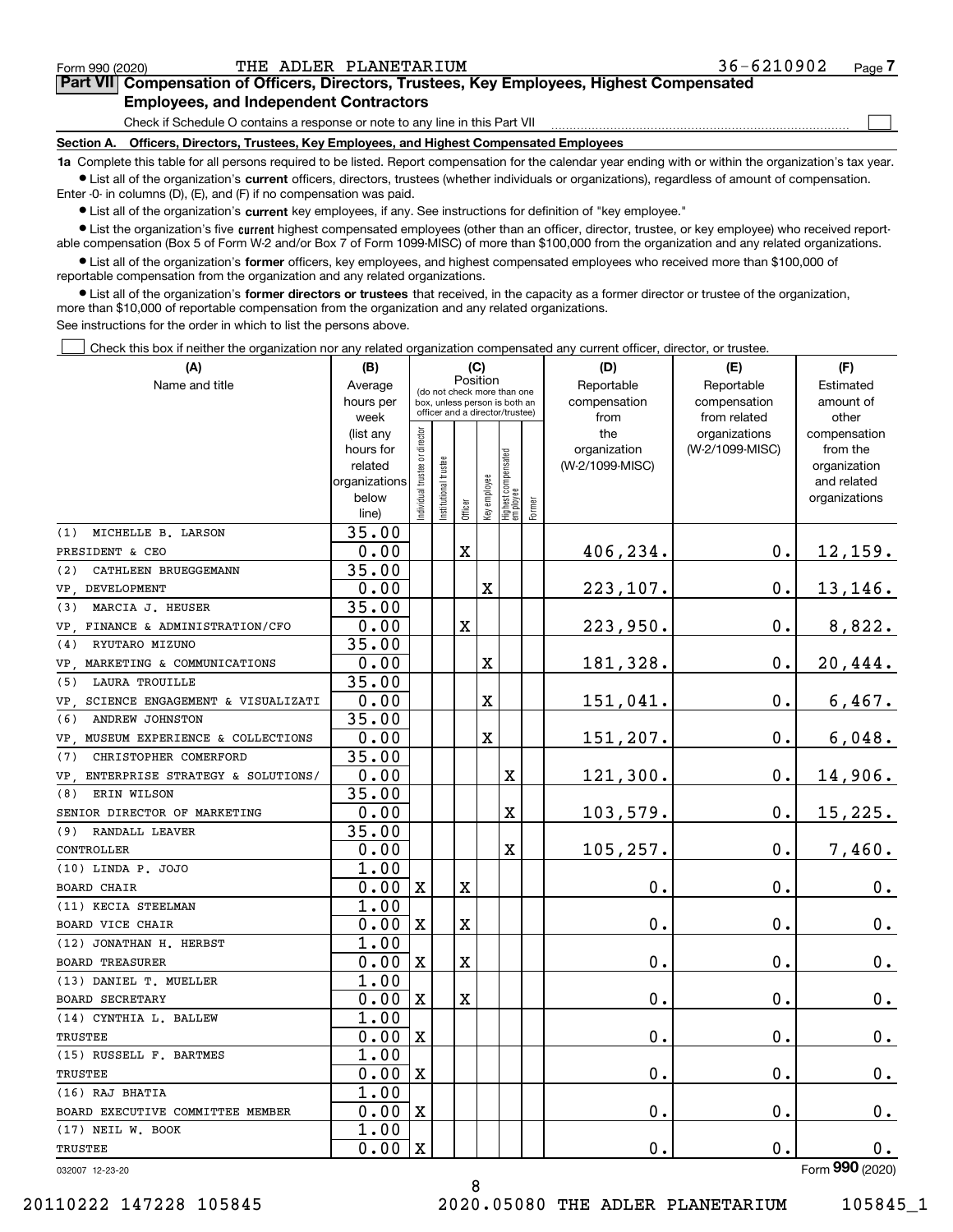|  | Form 990 (2020) |
|--|-----------------|
|  |                 |

| <b>Part VII</b><br>Section A. Officers, Directors, Trustees, Key Employees, and Highest Compensated Employees (continued)                                                   |                        |                                |                                         |         |              |                                  |        |                          |                  |                  |
|-----------------------------------------------------------------------------------------------------------------------------------------------------------------------------|------------------------|--------------------------------|-----------------------------------------|---------|--------------|----------------------------------|--------|--------------------------|------------------|------------------|
| (A)                                                                                                                                                                         | (B)                    |                                |                                         | (C)     |              |                                  |        | (D)                      | (E)              | (F)              |
| Name and title                                                                                                                                                              | Average                |                                | Position<br>(do not check more than one |         |              |                                  |        | Reportable               | Reportable       | Estimated        |
|                                                                                                                                                                             | hours per              |                                | box, unless person is both an           |         |              |                                  |        | compensation             | compensation     | amount of        |
|                                                                                                                                                                             | week                   |                                | officer and a director/trustee)         |         |              |                                  |        | from                     | from related     | other            |
|                                                                                                                                                                             | (list any              |                                |                                         |         |              |                                  |        | the                      | organizations    | compensation     |
|                                                                                                                                                                             | hours for              |                                |                                         |         |              |                                  |        | organization             | (W-2/1099-MISC)  | from the         |
|                                                                                                                                                                             | related                |                                |                                         |         |              |                                  |        | (W-2/1099-MISC)          |                  | organization     |
|                                                                                                                                                                             | organizations<br>below |                                |                                         |         |              |                                  |        |                          |                  | and related      |
|                                                                                                                                                                             | line)                  | Individual trustee or director | nstitutional trustee                    | Officer | Key employee | Highest compensated<br> employee | Former |                          |                  | organizations    |
| (18) CAROLYN BOWMAN                                                                                                                                                         | 1.00                   |                                |                                         |         |              |                                  |        |                          |                  |                  |
| BOARD LIFE TRUSTEE                                                                                                                                                          | 0.00                   | X                              |                                         |         |              |                                  |        | $\mathbf{0}$ .           | 0.               | 0.               |
| (19) LIAM CAFFREY                                                                                                                                                           | 1.00                   |                                |                                         |         |              |                                  |        |                          |                  |                  |
| TRUSTEE                                                                                                                                                                     | 0.00                   | $\mathbf X$                    |                                         |         |              |                                  |        | $\mathbf 0$ .            | 0.               | 0.               |
| (20) JOHN E. CARLSTROM, PH.D.                                                                                                                                               | 1.00                   |                                |                                         |         |              |                                  |        |                          |                  |                  |
| BOARD EX-OFFICIO TRUSTEE                                                                                                                                                    | 0.00                   | X                              |                                         |         |              |                                  |        | $\mathbf 0$ .            | 0.               | 0.               |
| (21) LINDA I. CELESIA                                                                                                                                                       | 1.00                   |                                |                                         |         |              |                                  |        |                          |                  |                  |
| <b>BOARD LIFE TRUSTEE</b>                                                                                                                                                   | 0.00                   | $\mathbf X$                    |                                         |         |              |                                  |        | $\mathbf 0$ .            | 0.               | 0.               |
| (22) FRANK M. CLARK                                                                                                                                                         | 1.00                   |                                |                                         |         |              |                                  |        |                          |                  |                  |
| BOARD LIFE TRUSTEE                                                                                                                                                          | 0.00                   | $\mathbf X$                    |                                         |         |              |                                  |        | $\mathbf 0$ .            | 0.               | 0.               |
| (23) DONALD C. CLARK, JR.                                                                                                                                                   | 1.00                   |                                |                                         |         |              |                                  |        |                          |                  |                  |
| BOARD LIFE TRUSTEE                                                                                                                                                          | 0.00                   | X                              |                                         |         |              |                                  |        | $\mathbf 0$ .            | 0.               | 0.               |
| (24) EARLE M. COMBS III                                                                                                                                                     | 1.00                   |                                |                                         |         |              |                                  |        |                          |                  |                  |
| <b>BOARD LIFE TRUSTEE</b>                                                                                                                                                   | 0.00                   | X                              |                                         |         |              |                                  |        | $\mathbf 0$ .            | 0.               | 0.               |
| (25) BRYAN C. CRESSEY                                                                                                                                                       | 1.00                   |                                |                                         |         |              |                                  |        |                          |                  |                  |
| TRUSTEE                                                                                                                                                                     | 0.00                   | $\mathbf X$                    |                                         |         |              |                                  |        | $\mathbf{0}$ .           | 0.               | 0.               |
| (26) DAVID A. CROWN, PH.D.<br>TRUSTEE                                                                                                                                       | 1.00<br>0.00           | $\mathbf x$                    |                                         |         |              |                                  |        | 0.                       | $0$ .            | 0.               |
|                                                                                                                                                                             |                        |                                |                                         |         |              |                                  |        | 1,667,003.               | $\overline{0}$ . | 104, 677.        |
| 1b Subtotal                                                                                                                                                                 |                        |                                |                                         |         |              |                                  |        | 0.                       | 0.               | 0.               |
| d                                                                                                                                                                           |                        |                                |                                         |         |              |                                  |        | 1,667,003.               | 0.               | 104, 677.        |
| Total (add lines 1b and 1c)<br>Total number of individuals (including but not limited to those listed above) who received more than \$100,000 of reportable<br>$\mathbf{2}$ |                        |                                |                                         |         |              |                                  |        |                          |                  |                  |
| compensation from the organization                                                                                                                                          |                        |                                |                                         |         |              |                                  |        |                          |                  | 9                |
|                                                                                                                                                                             |                        |                                |                                         |         |              |                                  |        |                          |                  | No<br><b>Yes</b> |
| 3<br>Did the organization list any former officer, director, trustee, key employee, or highest compensated employee on                                                      |                        |                                |                                         |         |              |                                  |        |                          |                  |                  |
| line 1a? If "Yes," complete Schedule J for such individual manufactured communities and the Ves," complete Schedule J for such individual                                   |                        |                                |                                         |         |              |                                  |        |                          |                  | X<br>3           |
| For any individual listed on line 1a, is the sum of reportable compensation and other compensation from the organization<br>4                                               |                        |                                |                                         |         |              |                                  |        |                          |                  |                  |
|                                                                                                                                                                             |                        |                                |                                         |         |              |                                  |        |                          |                  | $\mathbf X$<br>4 |
| Did any person listed on line 1a receive or accrue compensation from any unrelated organization or individual for services<br>5                                             |                        |                                |                                         |         |              |                                  |        |                          |                  |                  |
| rendered to the organization? If "Yes." complete Schedule J for such person                                                                                                 |                        |                                |                                         |         |              |                                  |        |                          |                  | X<br>5           |
| <b>Section B. Independent Contractors</b>                                                                                                                                   |                        |                                |                                         |         |              |                                  |        |                          |                  |                  |
| Complete this table for your five highest compensated independent contractors that received more than \$100,000 of compensation from<br>1                                   |                        |                                |                                         |         |              |                                  |        |                          |                  |                  |
| the organization. Report compensation for the calendar year ending with or within the organization's tax year.                                                              |                        |                                |                                         |         |              |                                  |        |                          |                  |                  |
| (A)                                                                                                                                                                         |                        |                                |                                         |         |              |                                  |        | (B)                      |                  | (C)              |
| Name and business address                                                                                                                                                   |                        |                                |                                         |         |              |                                  |        | Description of services  |                  | Compensation     |
| A-1 ROOFING COMPANY, 1425 CHASE AVENUE,<br>ELK GROVE VILLAGE, IL 60007                                                                                                      |                        |                                |                                         |         |              |                                  |        | CONSTRUCTION<br>SERVICES |                  |                  |
| TROOP CONTRACTING                                                                                                                                                           |                        |                                |                                         |         |              |                                  |        | CONSTRUCTION             |                  | 664,330.         |
| 648 EXECUTIVE DRIVE, WILLOWBROOK, IL 60527                                                                                                                                  |                        |                                |                                         |         |              |                                  |        | SERVICES                 |                  | 408,685.         |
|                                                                                                                                                                             |                        |                                |                                         |         |              |                                  |        | <b>REPAIRS &amp;</b>     |                  |                  |
| EMCOR SERVICES TEAM MECHANICAL, INC., 431<br>LEXINGTON DRIVE, BUFFALO GROVE, IL 60089<br><b>MAINTENANCE</b>                                                                 |                        |                                |                                         |         |              |                                  |        |                          |                  | 328,907.         |
| CONSOLIDATED FLOORING OF CHICAGO, LLC                                                                                                                                       |                        |                                |                                         |         |              |                                  |        | <b>REPAIRS &amp;</b>     |                  |                  |
| 25 W. OFFICIAL ROAD, ADDISON, IL 60101                                                                                                                                      |                        |                                |                                         |         |              |                                  |        | <b>MAINTENANCE</b>       |                  | 104,330.         |
|                                                                                                                                                                             |                        |                                |                                         |         |              |                                  |        |                          |                  |                  |
|                                                                                                                                                                             |                        |                                |                                         |         |              |                                  |        |                          |                  |                  |
| Total number of independent contractors (including but not limited to those listed above) who received more than<br>$\mathbf{2}$                                            |                        |                                |                                         |         |              |                                  |        |                          |                  |                  |

\$100,000 of compensation from the organization  $\qquad \blacktriangleright$   $\qquad \qquad \blacktriangleleft$ 

SEE PART VII, SECTION A CONTINUATION SHEETS

Form (2020) **990**

032008 12-23-20

9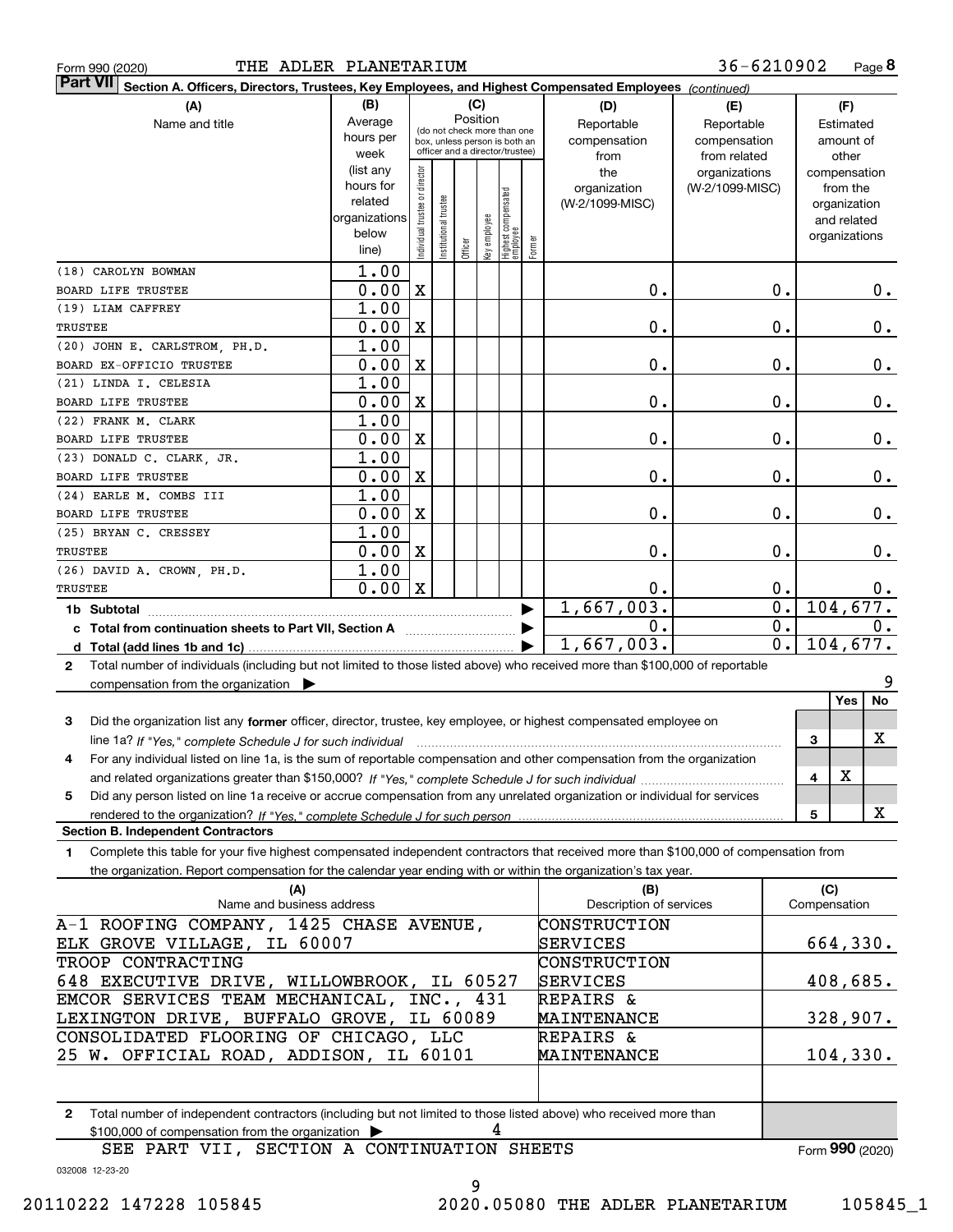| THE ADLER PLANETARIUM<br>Form 990                                                                                         |                        |                                |                       |         |              |                        |        |                                 | 36-6210902      |                          |
|---------------------------------------------------------------------------------------------------------------------------|------------------------|--------------------------------|-----------------------|---------|--------------|------------------------|--------|---------------------------------|-----------------|--------------------------|
| <b>Part VII</b><br>Section A. Officers, Directors, Trustees, Key Employees, and Highest Compensated Employees (continued) |                        |                                |                       |         |              |                        |        |                                 |                 |                          |
| (A)                                                                                                                       | (B)                    |                                | (D)                   | (E)     | (F)          |                        |        |                                 |                 |                          |
| Name and title                                                                                                            | Average                |                                |                       |         | Position     |                        |        | Reportable                      | Reportable      | Estimated                |
|                                                                                                                           | hours                  |                                |                       |         |              | (check all that apply) |        | compensation                    | compensation    | amount of                |
|                                                                                                                           | per                    |                                |                       |         |              |                        |        | from                            | from related    | other                    |
|                                                                                                                           | week                   |                                |                       |         |              | employee               |        | the                             | organizations   | compensation<br>from the |
|                                                                                                                           | (list any<br>hours for |                                |                       |         |              |                        |        | organization<br>(W-2/1099-MISC) | (W-2/1099-MISC) | organization             |
|                                                                                                                           | related                |                                |                       |         |              |                        |        |                                 |                 | and related              |
|                                                                                                                           | organizations          |                                |                       |         |              |                        |        |                                 |                 | organizations            |
|                                                                                                                           | below                  | Individual trustee or director | Institutional trustee |         | Key employee | Highest compensated    |        |                                 |                 |                          |
|                                                                                                                           | line)                  |                                |                       | Officer |              |                        | Former |                                 |                 |                          |
| (27) JOSEPH DOMINGUEZ                                                                                                     | 1.00                   |                                |                       |         |              |                        |        |                                 |                 |                          |
| TRUSTEE                                                                                                                   | 0.00                   | $\mathbf X$                    |                       |         |              |                        |        | 0.                              | 0.              | $\mathbf 0$ .            |
| (28) J. DOUGLAS DONENFELD                                                                                                 | 1.00                   |                                |                       |         |              |                        |        |                                 |                 |                          |
| BOARD LIFE TRUSTEE                                                                                                        | 0.00                   | $\mathbf X$                    |                       |         |              |                        |        | 0.                              | 0.              | 0.                       |
| (29) DANIEL R. EDER                                                                                                       | 1.00                   |                                |                       |         |              |                        |        |                                 |                 |                          |
| TRUSTEE                                                                                                                   | 0.00                   | $\mathbf X$                    |                       |         |              |                        |        | 0.                              | 0.              | 0.                       |
| (30) JOHN W. ESTEY                                                                                                        | 1.00                   |                                |                       |         |              |                        |        |                                 |                 |                          |
| TRUSTEE                                                                                                                   | 0.00                   | $\mathbf X$                    |                       |         |              |                        |        | 0.                              | 0.              | 0.                       |
| (31) LILLY FARAHNAKIAN                                                                                                    | 1.00                   |                                |                       |         |              |                        |        |                                 |                 |                          |
| TRUSTEE                                                                                                                   | 0.00                   | $\mathbf X$                    |                       |         |              |                        |        | 0.                              | 0.              | 0.                       |
| (32) MICHEL J. FELDMAN                                                                                                    | 1.00                   |                                |                       |         |              |                        |        |                                 |                 |                          |
| BOARD LIFE TRUSTEE<br>(33) TACY F. FLINT                                                                                  | 0.00<br>1.00           | $\mathbf X$                    |                       |         |              |                        |        | 0.                              | 0.              | 0.                       |
| TRUSTEE                                                                                                                   | 0.00                   | $\mathbf X$                    |                       |         |              |                        |        | 0.                              | 0.              | 0.                       |
| (34) DAVID W. FOX                                                                                                         | 1.00                   |                                |                       |         |              |                        |        |                                 |                 |                          |
| BOARD LIFE TRUSTEE                                                                                                        | 0.00                   | $\mathbf X$                    |                       |         |              |                        |        | 0.                              | 0.              | 0.                       |
| (35) WENDY L. FREEDMAN                                                                                                    | 1.00                   |                                |                       |         |              |                        |        |                                 |                 |                          |
| BOARD EX-OFFICIO TRUSTEE                                                                                                  | 0.00                   | $\mathbf X$                    |                       |         |              |                        |        | 0.                              | 0.              | 0.                       |
| (36) NANCY EMRICH FREEMAN                                                                                                 | 1.00                   |                                |                       |         |              |                        |        |                                 |                 |                          |
| BOARD EX-OFFICIO TRUSTEE                                                                                                  | 0.00                   | $\mathbf X$                    |                       |         |              |                        |        | 0.                              | 0.              | 0.                       |
| (37) RYAN GARINO                                                                                                          | 1.00                   |                                |                       |         |              |                        |        |                                 |                 |                          |
| TRUSTEE                                                                                                                   | 0.00                   | $\mathbf X$                    |                       |         |              |                        |        | 0.                              | 0.              | 0.                       |
| (38) NANCY S. GERRIE                                                                                                      | 1.00                   |                                |                       |         |              |                        |        |                                 |                 |                          |
| BOARD EXECUTIVE COMMITTEE MEMBER                                                                                          | 0.00                   | X                              |                       |         |              |                        |        | 0.                              | 0.              | 0.                       |
| (39) MUHAMMAD GIGANI                                                                                                      | 1.00                   |                                |                       |         |              |                        |        |                                 |                 |                          |
| TRUSTEE                                                                                                                   | $\overline{0.00}$ X    |                                |                       |         |              |                        |        | $\mathbf 0$ .                   | $\mathbf 0$ .   | 0.                       |
| (40) HOWARD S. GOSS                                                                                                       | 1.00                   |                                |                       |         |              |                        |        |                                 |                 |                          |
| BOARD LIFE TRUSTEE                                                                                                        | 0.00                   | X                              |                       |         |              |                        |        | 0.                              | $\mathbf 0$ .   | $0$ .                    |
| (41) WILLIAM J. GRUBER                                                                                                    | 1.00                   |                                |                       |         |              |                        |        |                                 |                 |                          |
| TRUSTEE                                                                                                                   | 0.00                   | X                              |                       |         |              |                        |        | 0.                              | $\mathbf 0$ .   | $0$ .                    |
| (42) RAJ P. GUPTA, P.E.                                                                                                   | 1.00                   |                                |                       |         |              |                        |        |                                 |                 |                          |
| TRUSTEE                                                                                                                   | 0.00                   | X                              |                       |         |              |                        |        | 0.                              | $\mathbf 0$ .   | $0$ .                    |
| (43) CAROL HIBBARD                                                                                                        | 1.00<br>0.00           | X                              |                       |         |              |                        |        | 0.                              | $\mathbf 0$ .   |                          |
| TRUSTEE<br>(44) AMELIA A. HUNTINGTON                                                                                      | 1.00                   |                                |                       |         |              |                        |        |                                 |                 | $0$ .                    |
| TRUSTEE                                                                                                                   | 0.00                   | X                              |                       |         |              |                        |        | 0.                              | $\mathbf 0$ .   | $0$ .                    |
| (45) SETH E. JACOBSON                                                                                                     | 1.00                   |                                |                       |         |              |                        |        |                                 |                 |                          |
| TRUSTEE                                                                                                                   | 0.00                   | X                              |                       |         |              |                        |        | 0.                              | $\mathbf 0$ .   | $0$ .                    |
| (46) CAROLINE BECKER JOSS                                                                                                 | 1.00                   |                                |                       |         |              |                        |        |                                 |                 |                          |
| BOARD EX-OFFICIO TRUSTEE (THROUGH 11                                                                                      | 0.00                   | $\mathbf X$                    |                       |         |              |                        |        | 0.                              | $\mathbf 0$ .   | $0$ .                    |
|                                                                                                                           |                        |                                |                       |         |              |                        |        |                                 |                 |                          |
|                                                                                                                           |                        |                                |                       |         |              |                        |        |                                 |                 |                          |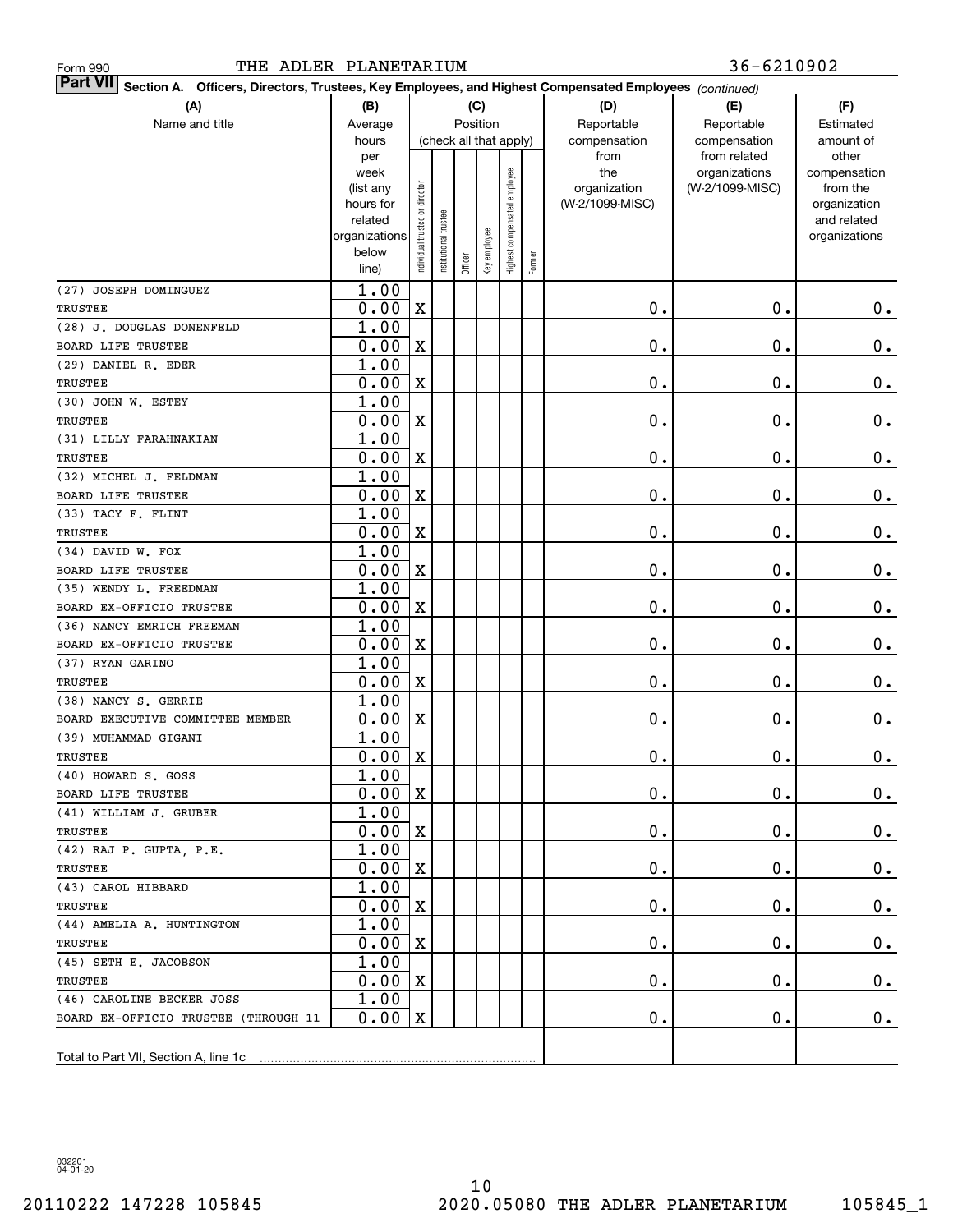| THE ADLER PLANETARIUM<br>Form 990                                                                                            |                     |                                    |                       |         |              |                              |        |                 | 36-6210902                    |                       |
|------------------------------------------------------------------------------------------------------------------------------|---------------------|------------------------------------|-----------------------|---------|--------------|------------------------------|--------|-----------------|-------------------------------|-----------------------|
| <b>Part VII</b><br>Officers, Directors, Trustees, Key Employees, and Highest Compensated Employees (continued)<br>Section A. |                     |                                    |                       |         |              |                              |        |                 |                               |                       |
| (A)                                                                                                                          | (B)                 |                                    |                       |         | (C)          |                              |        | (D)             | (E)                           | (F)                   |
| Name and title                                                                                                               | Average             | Position<br>(check all that apply) |                       |         |              |                              |        | Reportable      | Reportable                    | Estimated             |
|                                                                                                                              | hours               |                                    |                       |         |              |                              |        | compensation    | compensation                  | amount of             |
|                                                                                                                              | per<br>week         |                                    |                       |         |              |                              |        | from<br>the     | from related<br>organizations | other<br>compensation |
|                                                                                                                              | (list any           |                                    |                       |         |              |                              |        | organization    | (W-2/1099-MISC)               | from the              |
|                                                                                                                              | hours for           |                                    |                       |         |              |                              |        | (W-2/1099-MISC) |                               | organization          |
|                                                                                                                              | related             |                                    |                       |         |              |                              |        |                 |                               | and related           |
|                                                                                                                              | organizations       |                                    |                       |         |              |                              |        |                 |                               | organizations         |
|                                                                                                                              | below<br>line)      | Individual trustee or director     | Institutional trustee | Officer | Key employee | Highest compensated employee | Former |                 |                               |                       |
|                                                                                                                              |                     |                                    |                       |         |              |                              |        |                 |                               |                       |
| (47) MICHAEL P. KELLY<br>BOARD EX-OFFICIO TRUSTEE (THROUGH 09                                                                | 1.00<br>0.00        | X                                  |                       |         |              |                              |        | 0.              | $\mathbf 0$ .                 | 0.                    |
| (48) CLYDE KOFMAN                                                                                                            | 1.00                |                                    |                       |         |              |                              |        |                 |                               |                       |
| TRUSTEE                                                                                                                      | 0.00                | X                                  |                       |         |              |                              |        | 0.              | Ο.                            | 0.                    |
| (49) PETER J. LANGAS                                                                                                         | 1.00                |                                    |                       |         |              |                              |        |                 |                               |                       |
| TRUSTEE                                                                                                                      | 0.00                | X                                  |                       |         |              |                              |        | 0.              | Ο.                            | 0.                    |
| (50) LISA H. LEWIS                                                                                                           | 1.00                |                                    |                       |         |              |                              |        |                 |                               |                       |
| TRUSTEE                                                                                                                      | 0.00                | X                                  |                       |         |              |                              |        | 0.              | Ο.                            | 0.                    |
| (51) STEVEN S. LOUIS, M.D.                                                                                                   | 1.00                |                                    |                       |         |              |                              |        |                 |                               |                       |
| TRUSTEE                                                                                                                      | 0.00                | X                                  |                       |         |              |                              |        | 0.              | Ο.                            | 0.                    |
| (52) CAPTAIN JAMES A. LOVELL, JR.                                                                                            | 1.00                |                                    |                       |         |              |                              |        |                 |                               |                       |
| BOARD LIFE TRUSTEE                                                                                                           | 0.00                | X                                  |                       |         |              |                              |        | 0.              | 0.                            | 0.                    |
| (53) ELIZABETH W. MCKENNA                                                                                                    | 1.00                |                                    |                       |         |              |                              |        |                 |                               |                       |
| TRUSTEE                                                                                                                      | 0.00                | X                                  |                       |         |              |                              |        | 0.              | 0.                            | 0.                    |
| (54) MICHAEL J. MCMURRAY                                                                                                     | 1.00                |                                    |                       |         |              |                              |        |                 |                               |                       |
| TRUSTEE                                                                                                                      | 0.00                | X                                  |                       |         |              |                              |        | 0.              | $\mathbf 0$ .                 | 0.                    |
| (55) MARYANN N. MCNALLY                                                                                                      | 1.00                |                                    |                       |         |              |                              |        |                 |                               |                       |
| TRUSTEE                                                                                                                      | 0.00                | X                                  |                       |         |              |                              |        | 0.              | 0.                            | 0.                    |
| (56) DAVID MINTZER, PH.D.                                                                                                    | 1.00                |                                    |                       |         |              |                              |        |                 |                               |                       |
| BOARD LIFE TRUSTEE                                                                                                           | 0.00                | X                                  |                       |         |              |                              |        | 0.              | 0.                            | $0$ .                 |
| (57) JAMES C. MURRAY                                                                                                         | 1.00                |                                    |                       |         |              |                              |        |                 |                               |                       |
| TRUSTEE                                                                                                                      | 0.00                | X                                  |                       |         |              |                              |        | 0.              | Ο.                            | $0$ .                 |
| (58) ASHLEY HEMPHILL NETZKY                                                                                                  | 1.00                |                                    |                       |         |              |                              |        |                 |                               |                       |
| BOARD EX-OFFICIO TRUSTEE                                                                                                     | 0.00                | X                                  |                       |         |              |                              |        | 0.              | Ο.                            | $0_{.}$               |
| (59) JAMES J. O'CONNOR, JR.                                                                                                  | 1.00                |                                    |                       |         |              |                              |        |                 |                               |                       |
| TRUSTEE                                                                                                                      | $\overline{0.00}$ X |                                    |                       |         |              |                              |        | $\mathbf 0$ .   | $\mathbf 0$ .                 | 0.                    |
| (60) JAMES J. O'CONNOR. SR.                                                                                                  | 1.00                |                                    |                       |         |              |                              |        |                 |                               |                       |
| BOARD LIFE TRUSTEE                                                                                                           | 0.00                | X                                  |                       |         |              |                              |        | 0.              | $\mathbf 0$ .                 | $0$ .                 |
| (61) PRADIP K PATIATH                                                                                                        | 1.00<br>0.00        |                                    |                       |         |              |                              |        | 0.              | $\mathfrak o$ .               | 0.                    |
| TRUSTEE<br>(62) DUSHAN PETROVICH                                                                                             | 1.00                | Х                                  |                       |         |              |                              |        |                 |                               |                       |
| TRUSTEE (THROUGH 5/31/2021)                                                                                                  | 0.00                | Х                                  |                       |         |              |                              |        | 0.              | $\mathbf 0$ .                 | 0.                    |
| (63) IRENE SIRAGUSA PHELPS                                                                                                   | 1.00                |                                    |                       |         |              |                              |        |                 |                               |                       |
| BOARD LIFE TRUSTEE (THROUGH 01/31/20                                                                                         | 0.00                | Х                                  |                       |         |              |                              |        | 0.              | $\mathbf 0$ .                 | $\mathbf 0$ .         |
| (64) IAN C. RADOMSKI                                                                                                         | 1.00                |                                    |                       |         |              |                              |        |                 |                               |                       |
| TRUSTEE                                                                                                                      | 0.00                | Х                                  |                       |         |              |                              |        | 0.              | Ο.                            | $\mathbf 0$ .         |
| (65) SEAN B. REYNOLDS                                                                                                        | 1.00                |                                    |                       |         |              |                              |        |                 |                               |                       |
| BOARD EX-OFFICIO TRUSTEE                                                                                                     | 0.00                | Х                                  |                       |         |              |                              |        | 0.              | Ο.                            | 0.                    |
| (66) AARON C. RUDBERG                                                                                                        | 1.00                |                                    |                       |         |              |                              |        |                 |                               |                       |
| BOARD EXECUTIVE COMMITTEE MEMBER                                                                                             | 0.00                | X                                  |                       |         |              |                              |        | 0.              | $\mathbf 0$ .                 | 0.                    |
|                                                                                                                              |                     |                                    |                       |         |              |                              |        |                 |                               |                       |
|                                                                                                                              |                     |                                    |                       |         |              |                              |        |                 |                               |                       |

032201 04-01-20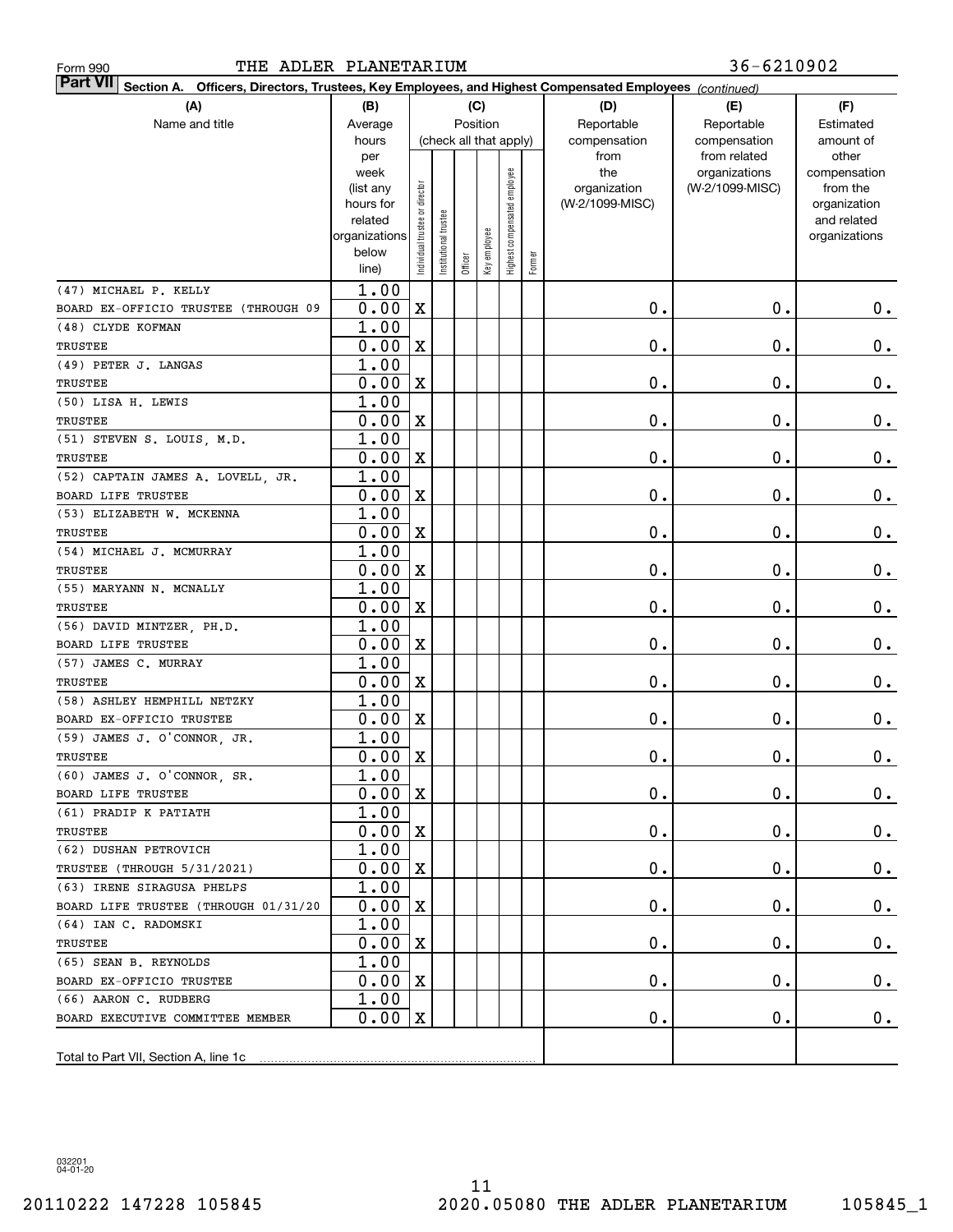| THE ADLER PLANETARIUM<br>Form 990                                                                                         |                   |                                |                       |         |              |                        |        |                 | $36 - 6210902$                |                       |
|---------------------------------------------------------------------------------------------------------------------------|-------------------|--------------------------------|-----------------------|---------|--------------|------------------------|--------|-----------------|-------------------------------|-----------------------|
| <b>Part VII</b><br>Section A. Officers, Directors, Trustees, Key Employees, and Highest Compensated Employees (continued) |                   |                                |                       |         |              |                        |        |                 |                               |                       |
| (A)                                                                                                                       | (D)               | (E)                            | (F)                   |         |              |                        |        |                 |                               |                       |
| Name and title                                                                                                            | Average           |                                |                       |         | Position     |                        |        | Reportable      | Reportable                    | Estimated             |
|                                                                                                                           | hours             |                                |                       |         |              | (check all that apply) |        | compensation    | compensation                  | amount of             |
|                                                                                                                           | per               |                                |                       |         |              |                        |        | from<br>the     | from related<br>organizations | other<br>compensation |
|                                                                                                                           | week<br>(list any |                                |                       |         |              | employee               |        | organization    | (W-2/1099-MISC)               | from the              |
|                                                                                                                           | hours for         |                                |                       |         |              |                        |        | (W-2/1099-MISC) |                               | organization          |
|                                                                                                                           | related           |                                |                       |         |              |                        |        |                 |                               | and related           |
|                                                                                                                           | organizations     |                                |                       |         |              |                        |        |                 |                               | organizations         |
|                                                                                                                           | below<br>line)    | Individual trustee or director | Institutional trustee | Officer | Key employee | Highest compensated    | Former |                 |                               |                       |
| (67) BRAD SERLIN                                                                                                          | 1.00              |                                |                       |         |              |                        |        |                 |                               |                       |
| TRUSTEE                                                                                                                   | 0.00              | $\mathbf X$                    |                       |         |              |                        |        | $0$ .           | $\mathbf 0$ .                 | 0.                    |
| (68) GURPREET SINGH                                                                                                       | 1.00              |                                |                       |         |              |                        |        |                 |                               |                       |
| TRUSTEE (THROUGH 5/31/2021)                                                                                               | 0.00              | $\mathbf X$                    |                       |         |              |                        |        | $0$ .           | $\mathbf 0$ .                 | $\mathbf 0$ .         |
| (69) BROOKE GRAYDON SLADE                                                                                                 | 1.00              |                                |                       |         |              |                        |        |                 |                               |                       |
| TRUSTEE                                                                                                                   | 0.00              | $\mathbf X$                    |                       |         |              |                        |        | $0$ .           | $\mathbf 0$ .                 | $\mathbf 0$ .         |
| (70) HAROLD BYRON SMITH                                                                                                   | 1.00              |                                |                       |         |              |                        |        |                 |                               |                       |
| BOARD LIFE TRUSTEE                                                                                                        | 0.00              | $\mathbf X$                    |                       |         |              |                        |        | $0$ .           | $\mathbf 0$ .                 | $\mathbf 0$ .         |
| (71) PAUL D. STEINBERG                                                                                                    | 1.00              |                                |                       |         |              |                        |        |                 |                               |                       |
| TRUSTEE                                                                                                                   | 0.00              | $\mathbf X$                    |                       |         |              |                        |        | $0$ .           | $\mathbf 0$ .                 | $\mathbf 0$ .         |
| (72) SCOTT C. SWANSON                                                                                                     | 1.00              |                                |                       |         |              |                        |        |                 |                               |                       |
| BOARD EXECUTIVE COMMITTEE MEMBER                                                                                          | 0.00              | $\mathbf X$                    |                       |         |              |                        |        | $0$ .           | $\mathbf 0$ .                 | $\mathbf 0$ .         |
| (73) KEVIN THOMPSON                                                                                                       | 1.00              |                                |                       |         |              |                        |        |                 |                               |                       |
| TRUSTEE                                                                                                                   | 0.00              | $\mathbf X$                    |                       |         |              |                        |        | $0$ .           | $\mathbf 0$ .                 | $\mathbf 0$ .         |
| (74) ANTHONY L. TOULOUSE                                                                                                  | 1.00              |                                |                       |         |              |                        |        |                 |                               |                       |
| TRUSTEE (THROUGH 12/31/2020)                                                                                              | 0.00              | $\mathbf X$                    |                       |         |              |                        |        | $0$ .           | $\mathbf 0$ .                 | $\mathbf 0$ .         |
| (75) TINA M. TROMICZAK                                                                                                    | 1.00              |                                |                       |         |              |                        |        |                 |                               |                       |
| TRUSTEE                                                                                                                   | 0.00              | $\mathbf X$                    |                       |         |              |                        |        | 0.              | $\mathbf 0$ .                 | $\mathbf 0$ .         |
| (76) PETER O. VANDERVOORT, PH.D.                                                                                          | 1.00              |                                |                       |         |              |                        |        |                 |                               |                       |
| BOARD LIFE TRUSTEE (THROUGH 12/31/20                                                                                      | 0.00              | $\mathbf X$                    |                       |         |              |                        |        | 0.              | $\mathbf 0$ .                 | 0.                    |
| (77) EDWARD J. WILLIAMS<br>BOARD LIFE TRUSTEE                                                                             | 1.00<br>0.00      | $\mathbf X$                    |                       |         |              |                        |        | 0.              | $\mathbf 0$ .                 | 0.                    |
|                                                                                                                           |                   |                                |                       |         |              |                        |        |                 |                               |                       |
|                                                                                                                           |                   |                                |                       |         |              |                        |        |                 |                               |                       |
|                                                                                                                           |                   |                                |                       |         |              |                        |        |                 |                               |                       |
|                                                                                                                           |                   |                                |                       |         |              |                        |        |                 |                               |                       |
|                                                                                                                           |                   |                                |                       |         |              |                        |        |                 |                               |                       |
|                                                                                                                           |                   |                                |                       |         |              |                        |        |                 |                               |                       |
|                                                                                                                           |                   |                                |                       |         |              |                        |        |                 |                               |                       |
|                                                                                                                           |                   |                                |                       |         |              |                        |        |                 |                               |                       |
|                                                                                                                           |                   |                                |                       |         |              |                        |        |                 |                               |                       |
|                                                                                                                           |                   |                                |                       |         |              |                        |        |                 |                               |                       |
|                                                                                                                           |                   |                                |                       |         |              |                        |        |                 |                               |                       |
|                                                                                                                           |                   |                                |                       |         |              |                        |        |                 |                               |                       |
|                                                                                                                           |                   |                                |                       |         |              |                        |        |                 |                               |                       |
|                                                                                                                           |                   |                                |                       |         |              |                        |        |                 |                               |                       |
|                                                                                                                           |                   |                                |                       |         |              |                        |        |                 |                               |                       |
|                                                                                                                           |                   |                                |                       |         |              |                        |        |                 |                               |                       |
|                                                                                                                           |                   |                                |                       |         |              |                        |        |                 |                               |                       |
|                                                                                                                           |                   |                                |                       |         |              |                        |        |                 |                               |                       |
|                                                                                                                           |                   |                                |                       |         |              |                        |        |                 |                               |                       |
| Total to Part VII, Section A, line 1c                                                                                     |                   |                                |                       |         |              |                        |        |                 |                               |                       |

032201 04-01-20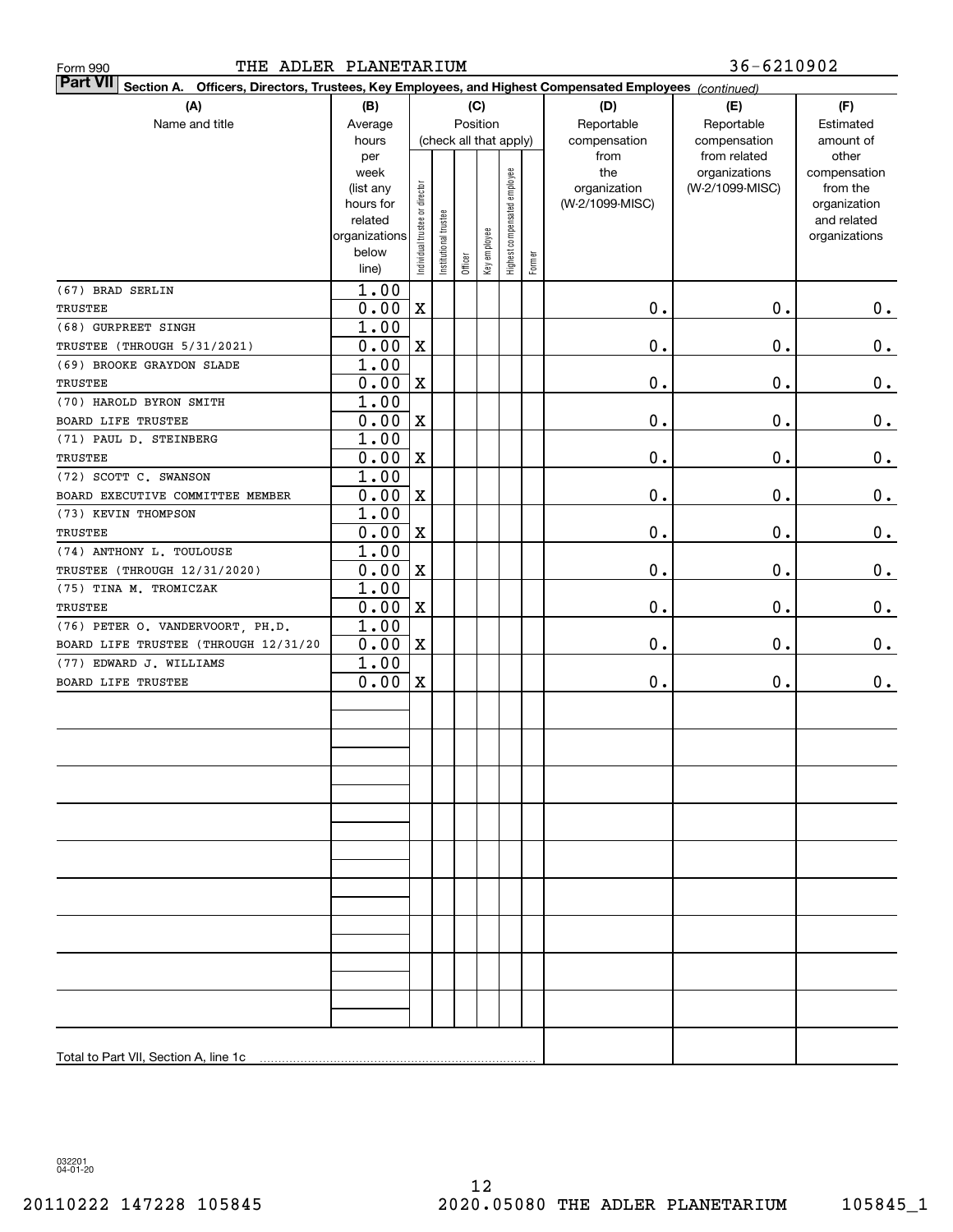| <b>Part VIII</b>                                          |    |      | <b>Statement of Revenue</b>                                                     |                    |                |                    |                      |                      |                                              |                                                 |                                                                 |
|-----------------------------------------------------------|----|------|---------------------------------------------------------------------------------|--------------------|----------------|--------------------|----------------------|----------------------|----------------------------------------------|-------------------------------------------------|-----------------------------------------------------------------|
|                                                           |    |      | Check if Schedule O contains a response or note to any line in this Part VIII   |                    |                |                    |                      |                      |                                              |                                                 |                                                                 |
|                                                           |    |      |                                                                                 |                    |                |                    |                      | (A)<br>Total revenue | (B)<br>Related or exempt<br>function revenue | $\overline{C}$<br>Unrelated<br>business revenue | (D)<br>Revenue excluded<br>from tax under<br>sections 512 - 514 |
|                                                           |    |      | <b>1 a</b> Federated campaigns                                                  |                    | 1a             |                    |                      |                      |                                              |                                                 |                                                                 |
|                                                           |    | b    | Membership dues                                                                 |                    |                | 1 <sub>b</sub>     | 193,500.             |                      |                                              |                                                 |                                                                 |
|                                                           |    | c    | Fundraising events                                                              |                    | 1 <sub>c</sub> |                    | 1,302,787.           |                      |                                              |                                                 |                                                                 |
| Contributions, Gifts, Grants<br>and Other Similar Amounts |    |      | d Related organizations                                                         | .                  |                | 1 <sub>d</sub>     |                      |                      |                                              |                                                 |                                                                 |
|                                                           |    |      | Government grants (contributions)                                               |                    | 1e             |                    | 4,811,291.           |                      |                                              |                                                 |                                                                 |
|                                                           |    |      | All other contributions, gifts, grants, and                                     |                    |                |                    |                      |                      |                                              |                                                 |                                                                 |
|                                                           |    |      | similar amounts not included above                                              |                    | 1f             |                    | 3, 251, 466.         |                      |                                              |                                                 |                                                                 |
|                                                           |    |      | Noncash contributions included in lines 1a-1f                                   |                    |                | $1g$ $\frac{1}{3}$ | 51,686.              |                      |                                              |                                                 |                                                                 |
|                                                           |    | h.   |                                                                                 |                    |                |                    |                      | 9,559,044.           |                                              |                                                 |                                                                 |
|                                                           |    |      |                                                                                 |                    |                |                    | <b>Business Code</b> |                      |                                              |                                                 |                                                                 |
|                                                           |    | 2a   | OTHER PROGRAM REVENUE                                                           |                    |                |                    | 900099<br>900099     | 723,347.             | 635, 347.                                    | 88,000.                                         |                                                                 |
|                                                           |    | b    | SKY SHOWS<br>ADMISSIONS                                                         |                    |                |                    | 900099               | 34,367.              | 34,367.                                      |                                                 |                                                                 |
|                                                           |    |      |                                                                                 |                    |                |                    |                      | 4,441.               | 4,441.                                       |                                                 |                                                                 |
| Program Service<br>Revenue                                |    | d    |                                                                                 |                    |                |                    |                      |                      |                                              |                                                 |                                                                 |
|                                                           |    | f    | All other program service revenue                                               |                    |                |                    |                      |                      |                                              |                                                 |                                                                 |
|                                                           |    |      |                                                                                 |                    |                |                    |                      | 762,155.             |                                              |                                                 |                                                                 |
|                                                           | 3  |      | Investment income (including dividends, interest, and                           |                    |                |                    |                      |                      |                                              |                                                 |                                                                 |
|                                                           |    |      |                                                                                 |                    |                |                    |                      | 550,435.             |                                              |                                                 | 550,435.                                                        |
|                                                           | 4  |      | Income from investment of tax-exempt bond proceeds                              |                    |                |                    |                      |                      |                                              |                                                 |                                                                 |
|                                                           | 5  |      |                                                                                 |                    |                |                    |                      |                      |                                              |                                                 |                                                                 |
|                                                           |    |      |                                                                                 |                    |                | (i) Real           | (ii) Personal        |                      |                                              |                                                 |                                                                 |
|                                                           |    | 6а   | Gross rents<br>.                                                                | 6a                 |                | 132,529.           |                      |                      |                                              |                                                 |                                                                 |
|                                                           |    | b    | Less: rental expenses                                                           | 6 <sub>b</sub>     |                | $\mathbf{0}$ .     |                      |                      |                                              |                                                 |                                                                 |
|                                                           |    | с    | Rental income or (loss)                                                         | 6c                 |                | 132,529.           |                      |                      |                                              |                                                 |                                                                 |
|                                                           |    |      | d Net rental income or (loss)                                                   |                    |                |                    |                      | 132,529.             |                                              |                                                 | 132,529.                                                        |
|                                                           |    |      | 7 a Gross amount from sales of                                                  |                    | (i) Securities |                    | (ii) Other           |                      |                                              |                                                 |                                                                 |
|                                                           |    |      | assets other than inventory                                                     | 7a                 |                | 6,520,191.         |                      |                      |                                              |                                                 |                                                                 |
|                                                           |    |      | <b>b</b> Less: cost or other basis                                              |                    |                |                    |                      |                      |                                              |                                                 |                                                                 |
| Revenue                                                   |    |      | and sales expenses                                                              | 7b                 |                | 5,951,848.         |                      |                      |                                              |                                                 |                                                                 |
|                                                           |    |      | c Gain or (loss)                                                                | $\vert$ 7c $\vert$ |                | 568, 343.          |                      |                      |                                              |                                                 |                                                                 |
|                                                           |    |      |                                                                                 |                    |                |                    |                      | 568,343.             |                                              |                                                 | 568, 343.                                                       |
| Othe                                                      |    |      | 8 a Gross income from fundraising events (not<br>1,302,787. of<br>including $$$ |                    |                |                    |                      |                      |                                              |                                                 |                                                                 |
|                                                           |    |      | contributions reported on line 1c). See                                         |                    |                |                    |                      |                      |                                              |                                                 |                                                                 |
|                                                           |    |      |                                                                                 |                    |                | 8a                 | $\mathbf 0$ .        |                      |                                              |                                                 |                                                                 |
|                                                           |    |      | <b>b</b> Less: direct expenses                                                  |                    |                | 8b                 | 81,761.              |                      |                                              |                                                 |                                                                 |
|                                                           |    |      | c Net income or (loss) from fundraising events                                  |                    |                |                    |                      | $-81,761.$           |                                              |                                                 | $-81,761.$                                                      |
|                                                           |    |      | 9 a Gross income from gaming activities. See                                    |                    |                |                    |                      |                      |                                              |                                                 |                                                                 |
|                                                           |    |      |                                                                                 |                    |                | 9a                 |                      |                      |                                              |                                                 |                                                                 |
|                                                           |    |      | <b>b</b> Less: direct expenses <b>manually</b>                                  |                    |                | 9 <sub>b</sub>     |                      |                      |                                              |                                                 |                                                                 |
|                                                           |    |      | c Net income or (loss) from gaming activities                                   |                    |                |                    |                      |                      |                                              |                                                 |                                                                 |
|                                                           |    |      | 10 a Gross sales of inventory, less returns                                     |                    |                |                    |                      |                      |                                              |                                                 |                                                                 |
|                                                           |    |      |                                                                                 |                    |                | 10a                |                      |                      |                                              |                                                 |                                                                 |
|                                                           |    |      | <b>b</b> Less: cost of goods sold                                               |                    |                | 10b                |                      |                      |                                              |                                                 |                                                                 |
|                                                           |    |      | c Net income or (loss) from sales of inventory                                  |                    |                |                    |                      |                      |                                              |                                                 |                                                                 |
|                                                           |    |      |                                                                                 |                    |                |                    | <b>Business Code</b> |                      |                                              |                                                 |                                                                 |
|                                                           |    | 11 a | FOOD SERVICE AND CONCESSIONS                                                    |                    |                |                    | 900099               | 17,076.              |                                              |                                                 | 17,076.                                                         |
| Revenue                                                   |    | b    |                                                                                 |                    |                |                    |                      |                      |                                              |                                                 |                                                                 |
|                                                           |    | с    |                                                                                 |                    |                |                    |                      |                      |                                              |                                                 |                                                                 |
| Miscellaneous                                             |    |      |                                                                                 |                    |                |                    |                      |                      |                                              |                                                 |                                                                 |
|                                                           |    |      |                                                                                 |                    |                |                    |                      | 17,076.              |                                              |                                                 |                                                                 |
|                                                           | 12 |      |                                                                                 |                    |                |                    |                      | 11,507,821.          | 674,155.                                     | 88,000.                                         | 1,186,622.                                                      |
| 032009 12-23-20                                           |    |      |                                                                                 |                    |                |                    |                      |                      |                                              |                                                 | Form 990 (2020)                                                 |

THE ADLER PLANETARIUM

032009 12-23-20

13

20110222 147228 105845 2020.05080 THE ADLER PLANETARIUM 105845\_1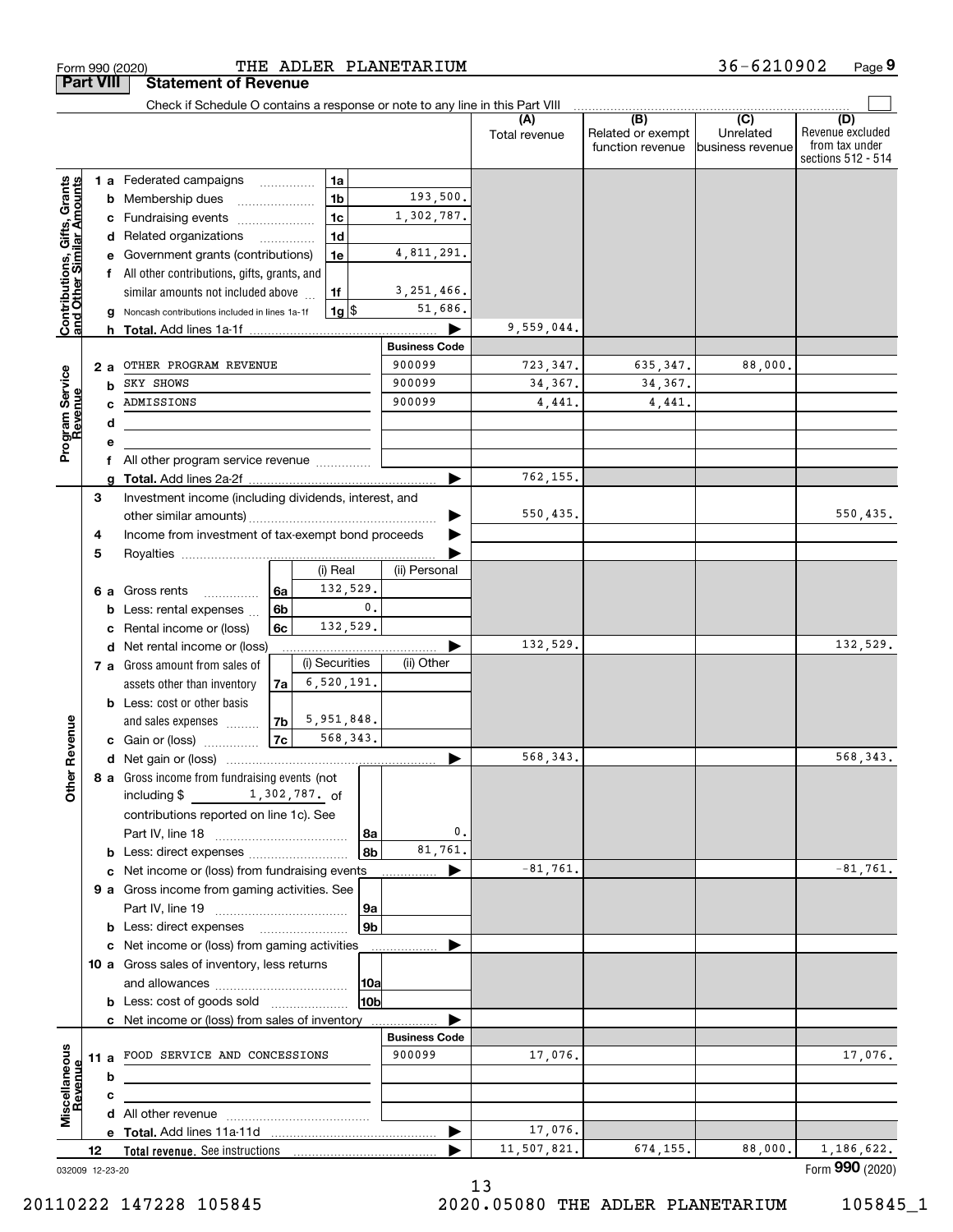Form 990 (2020) Page THE ADLER PLANETARIUM 36-6210902 **Part IX Statement of Functional Expenses**

|              | Section 501(c)(3) and 501(c)(4) organizations must complete all columns. All other organizations must complete column (A).                                                                                                                                          |                       |                                    |                                           |                                |
|--------------|---------------------------------------------------------------------------------------------------------------------------------------------------------------------------------------------------------------------------------------------------------------------|-----------------------|------------------------------------|-------------------------------------------|--------------------------------|
|              | Check if Schedule O contains a response or note to any line in this Part IX                                                                                                                                                                                         |                       |                                    |                                           |                                |
|              | Do not include amounts reported on lines 6b,<br>7b, 8b, 9b, and 10b of Part VIII.                                                                                                                                                                                   | (A)<br>Total expenses | (B)<br>Program service<br>expenses | (C)<br>Management and<br>general expenses | (D)<br>Fundraising<br>expenses |
| 1.           | Grants and other assistance to domestic organizations                                                                                                                                                                                                               |                       |                                    |                                           |                                |
|              | and domestic governments. See Part IV, line 21                                                                                                                                                                                                                      |                       |                                    |                                           |                                |
| $\mathbf{2}$ | Grants and other assistance to domestic                                                                                                                                                                                                                             |                       |                                    |                                           |                                |
|              | individuals. See Part IV, line 22<br>and a complete the complete state of the state of the state of the state of the state of the state of the state of the state of the state of the state of the state of the state of the state of the state of the state of the |                       |                                    |                                           |                                |
| 3            | Grants and other assistance to foreign                                                                                                                                                                                                                              |                       |                                    |                                           |                                |
|              | organizations, foreign governments, and foreign                                                                                                                                                                                                                     |                       |                                    |                                           |                                |
|              | individuals. See Part IV, lines 15 and 16                                                                                                                                                                                                                           |                       |                                    |                                           |                                |
| 4            | Benefits paid to or for members                                                                                                                                                                                                                                     |                       |                                    |                                           |                                |
| 5            | Compensation of current officers, directors,                                                                                                                                                                                                                        |                       |                                    |                                           |                                |
|              |                                                                                                                                                                                                                                                                     | 1,252,814.            | 361, 134.                          | 443,529.                                  | 448, 151.                      |
| 6            | Compensation not included above to disqualified                                                                                                                                                                                                                     |                       |                                    |                                           |                                |
|              | persons (as defined under section 4958(f)(1)) and                                                                                                                                                                                                                   |                       |                                    |                                           |                                |
|              | persons described in section 4958(c)(3)(B)                                                                                                                                                                                                                          |                       |                                    |                                           |                                |
| 7            |                                                                                                                                                                                                                                                                     | 4,965,175.            | 3,604,866.                         | 920,054.                                  | 440, 255.                      |
| 8            | Pension plan accruals and contributions (include                                                                                                                                                                                                                    |                       |                                    |                                           |                                |
|              | section 401(k) and 403(b) employer contributions)                                                                                                                                                                                                                   | 132,591.              | 98,726.                            | 20,457.                                   | $\frac{13,408}{56,569}$        |
| 9            |                                                                                                                                                                                                                                                                     | 428,923.              | $\overline{239,702.}$              | 132,652.                                  |                                |
| 10           |                                                                                                                                                                                                                                                                     | 623,449.              | 360, 304.                          | 181,451.                                  | 81,694.                        |
| 11           | Fees for services (nonemployees):                                                                                                                                                                                                                                   |                       |                                    |                                           |                                |
| a            |                                                                                                                                                                                                                                                                     |                       |                                    |                                           |                                |
| b            |                                                                                                                                                                                                                                                                     | 37,616.               |                                    | 37,616.<br>64,400.                        |                                |
|              |                                                                                                                                                                                                                                                                     | 64,400.               |                                    |                                           |                                |
| d            | Lobbying                                                                                                                                                                                                                                                            |                       |                                    |                                           |                                |
|              | Professional fundraising services. See Part IV, line 17                                                                                                                                                                                                             | 69,380.               |                                    | 69,380.                                   |                                |
|              | Investment management fees                                                                                                                                                                                                                                          |                       |                                    |                                           |                                |
| g            | Other. (If line 11g amount exceeds 10% of line 25,                                                                                                                                                                                                                  | 794,927.              | 585,308.                           | 180,168.                                  | 29,451.                        |
|              | column (A) amount, list line 11g expenses on Sch O.)                                                                                                                                                                                                                | 24,758.               | 23,375.                            | 450.                                      | 933.                           |
| 12<br>13     |                                                                                                                                                                                                                                                                     | 161,802.              | 118,663.                           | 30,546.                                   | 12,593.                        |
| 14           |                                                                                                                                                                                                                                                                     | 111,011.              | 72,912.                            | 25,843.                                   | 12,256.                        |
| 15           |                                                                                                                                                                                                                                                                     |                       |                                    |                                           |                                |
| 16           |                                                                                                                                                                                                                                                                     | 313,841.              | 302,872.                           | 8,348.                                    | 2,621.                         |
| 17           |                                                                                                                                                                                                                                                                     | 8,717.                | 6,166.                             | 2,121.                                    | 430.                           |
| 18           | Payments of travel or entertainment expenses                                                                                                                                                                                                                        |                       |                                    |                                           |                                |
|              | for any federal, state, or local public officials                                                                                                                                                                                                                   |                       |                                    |                                           |                                |
| 19           | Conferences, conventions, and meetings                                                                                                                                                                                                                              |                       |                                    |                                           |                                |
| 20           | Interest                                                                                                                                                                                                                                                            | 704,848.              | 704,848.                           |                                           |                                |
| 21           |                                                                                                                                                                                                                                                                     |                       |                                    |                                           |                                |
| 22           | Depreciation, depletion, and amortization                                                                                                                                                                                                                           | 2,780,926.            | 2,748,816.                         | 27,511.                                   | 4,599.                         |
| 23           | Insurance                                                                                                                                                                                                                                                           | 185,056.              | 177, 772.                          | 5,544.                                    | 1,740.                         |
| 24           | Other expenses. Itemize expenses not covered<br>above (List miscellaneous expenses on line 24e. If<br>line 24e amount exceeds 10% of line 25, column (A)<br>amount, list line 24e expenses on Schedule O.)                                                          |                       |                                    |                                           |                                |
| a            | EQUIPMENT, LEASES AND R                                                                                                                                                                                                                                             | 143,571.              | 124,963.                           | 17,880.                                   | 728.                           |
| b            | CLEANING AND MAINTENANC                                                                                                                                                                                                                                             | 128, 247.             | 123, 177.                          | 3,859.                                    | 1,211.                         |
|              | FOOD SERVICE AND CONCES                                                                                                                                                                                                                                             | $\overline{2,195}$ .  |                                    | 2,195.                                    |                                |
| d            |                                                                                                                                                                                                                                                                     |                       |                                    |                                           |                                |
|              | e All other expenses                                                                                                                                                                                                                                                | 173, 131.             | 40,725.                            | 30,944.                                   | 101, 462.                      |
| 25           | Total functional expenses. Add lines 1 through 24e                                                                                                                                                                                                                  | 13, 107, 378.         | 9,694,329.                         | 2, 204, 948.                              | 1,208,101.                     |
| 26           | Joint costs. Complete this line only if the organization                                                                                                                                                                                                            |                       |                                    |                                           |                                |
|              | reported in column (B) joint costs from a combined                                                                                                                                                                                                                  |                       |                                    |                                           |                                |
|              | educational campaign and fundraising solicitation.                                                                                                                                                                                                                  |                       |                                    |                                           |                                |
|              | Check here $\blacktriangleright$<br>if following SOP 98-2 (ASC 958-720)                                                                                                                                                                                             |                       |                                    |                                           |                                |

14

032010 12-23-20

20110222 147228 105845 2020.05080 THE ADLER PLANETARIUM 105845\_1

Form (2020) **990**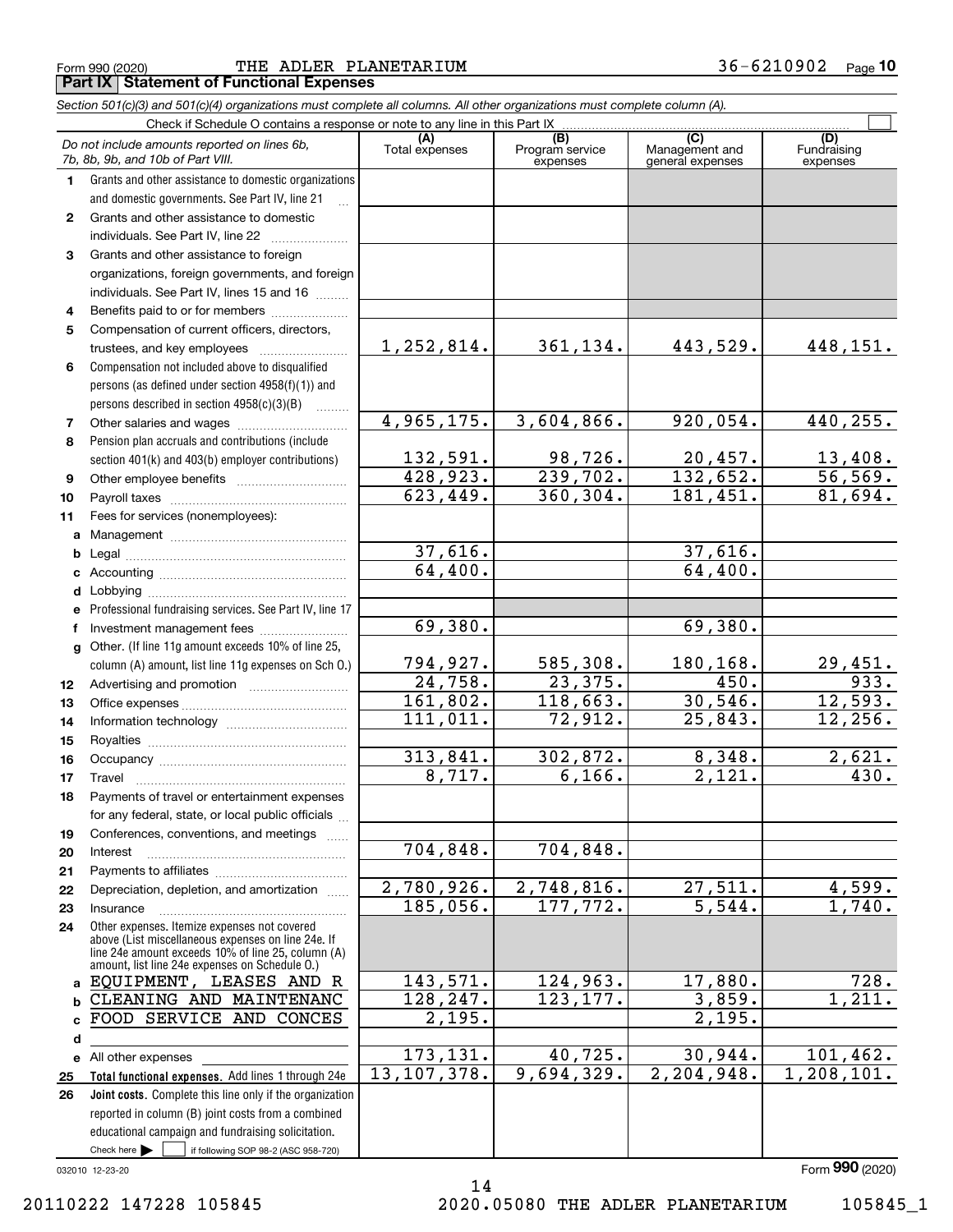Check if Schedule O contains a response or note to any line in this Part X [CONDECT ACCERTATION CONDECTATION CON

**11**

 $\mathcal{L}^{\text{max}}$ 

| Form 990 (2020) |                      | THE | ADLER | PLANETARIUM | 0902<br>$\sigma$ $\sim$ | Page |
|-----------------|----------------------|-----|-------|-------------|-------------------------|------|
| Part X          | <b>Balance Sheet</b> |     |       |             |                         |      |

|                             |              |                                                                                           |  |                   | (A)<br>Beginning of year  |                 | (B)<br>End of year        |
|-----------------------------|--------------|-------------------------------------------------------------------------------------------|--|-------------------|---------------------------|-----------------|---------------------------|
|                             | 1            |                                                                                           |  |                   | 743,806.                  | $\mathbf{1}$    | 702,578.                  |
|                             | $\mathbf{2}$ |                                                                                           |  |                   | 3,981,458.                | $\mathbf{2}$    | 5,054,824.                |
|                             | 3            |                                                                                           |  |                   | $\overline{521,987}$ .    | 3               | 374,970.                  |
|                             | 4            |                                                                                           |  |                   | 43,311.                   | 4               | 13,931.                   |
|                             | 5            | Loans and other receivables from any current or former officer, director,                 |  |                   |                           |                 |                           |
|                             |              | trustee, key employee, creator or founder, substantial contributor, or 35%                |  |                   |                           |                 |                           |
|                             |              | controlled entity or family member of any of these persons                                |  |                   |                           | 5               |                           |
|                             | 6            | Loans and other receivables from other disqualified persons (as defined                   |  |                   |                           |                 |                           |
|                             |              | under section 4958(f)(1)), and persons described in section 4958(c)(3)(B)                 |  |                   |                           | 6               |                           |
|                             | 7            |                                                                                           |  | $\ldots$          |                           | 7               |                           |
| Assets                      | 8            |                                                                                           |  |                   |                           | 8               |                           |
|                             | 9            | Prepaid expenses and deferred charges                                                     |  |                   | 323,866.                  | 9               | 274,222.                  |
|                             |              | 10a Land, buildings, and equipment: cost or other                                         |  |                   |                           |                 |                           |
|                             |              | basis. Complete Part VI of Schedule D  10a   77, 538, 405.                                |  |                   |                           |                 |                           |
|                             |              |                                                                                           |  | 56,740,308.       | $21,834,767$ .            |                 | 20,798,097.               |
|                             |              | $\frac{10b}{2}$<br><b>b</b> Less: accumulated depreciation                                |  |                   | 28, 131, 465.             | 10 <sub>c</sub> | 32, 721, 562.             |
|                             | 11           |                                                                                           |  |                   |                           | 11              |                           |
|                             | 12           |                                                                                           |  |                   |                           | 12              |                           |
|                             | 13           | Investments - program-related. See Part IV, line 11                                       |  |                   |                           | 13              |                           |
|                             | 14           |                                                                                           |  |                   |                           | 14              |                           |
|                             | 15           |                                                                                           |  |                   | 55,580,660.               | 15              |                           |
|                             | 16           |                                                                                           |  |                   | 1,554,240.                | 16              | 59,940,184.<br>1,761,311. |
|                             | 17           |                                                                                           |  |                   |                           | 17              |                           |
|                             | 18           |                                                                                           |  |                   | 1, 102, 061.              | 18              | 1,562,884.                |
|                             | 19           |                                                                                           |  |                   | 27,000,000.               | 19              | 27,000,000.               |
|                             | 20           |                                                                                           |  | 20                |                           |                 |                           |
|                             | 21           | Escrow or custodial account liability. Complete Part IV of Schedule D                     |  |                   | 21                        |                 |                           |
|                             | 22           | Loans and other payables to any current or former officer, director,                      |  |                   |                           |                 |                           |
| Liabilities                 |              | trustee, key employee, creator or founder, substantial contributor, or 35%                |  |                   |                           |                 |                           |
|                             |              | controlled entity or family member of any of these persons                                |  |                   |                           | 22              |                           |
|                             | 23           | Secured mortgages and notes payable to unrelated third parties                            |  |                   | 10,000.                   | 23              | 95,330.                   |
|                             | 24           |                                                                                           |  |                   |                           | 24              |                           |
|                             | 25           | Other liabilities (including federal income tax, payables to related third                |  |                   |                           |                 |                           |
|                             |              | parties, and other liabilities not included on lines 17-24). Complete Part X              |  |                   |                           |                 | 5,810,329.                |
|                             |              | of Schedule D                                                                             |  |                   | 9,407,514.<br>39,073,815. | 25              | 36, 229, 854.             |
|                             | 26           |                                                                                           |  |                   |                           | 26              |                           |
|                             |              | Organizations that follow FASB ASC 958, check here $\blacktriangleright \boxed{\text{X}}$ |  |                   |                           |                 |                           |
|                             |              | and complete lines 27, 28, 32, and 33.                                                    |  |                   | $7,360,862$ .             |                 | 14,008,019.               |
|                             | 27           | Net assets without donor restrictions                                                     |  |                   | 9,145,983.                | 27              | $\overline{9,702,311.}$   |
|                             | 28           |                                                                                           |  |                   |                           | 28              |                           |
|                             |              | Organizations that do not follow FASB ASC 958, check here $\blacktriangleright$ [         |  |                   |                           |                 |                           |
|                             |              | and complete lines 29 through 33.                                                         |  |                   |                           |                 |                           |
|                             | 29           |                                                                                           |  |                   |                           | 29              |                           |
|                             | 30           | Paid-in or capital surplus, or land, building, or equipment fund                          |  |                   |                           | 30              |                           |
| Net Assets or Fund Balances | 31           | Retained earnings, endowment, accumulated income, or other funds                          |  | 1.1.1.1.1.1.1.1.1 | 16,506,845.               | 31              | 23,710,330.               |
|                             | 32           | Total net assets or fund balances                                                         |  |                   | 55,580,660.               | 32<br>33        | 59,940,184.               |
|                             | 33           |                                                                                           |  |                   |                           |                 | Form 990 (2020)           |

15

 $\overline{\phantom{0}}$ 

**Part X Balance Sheet**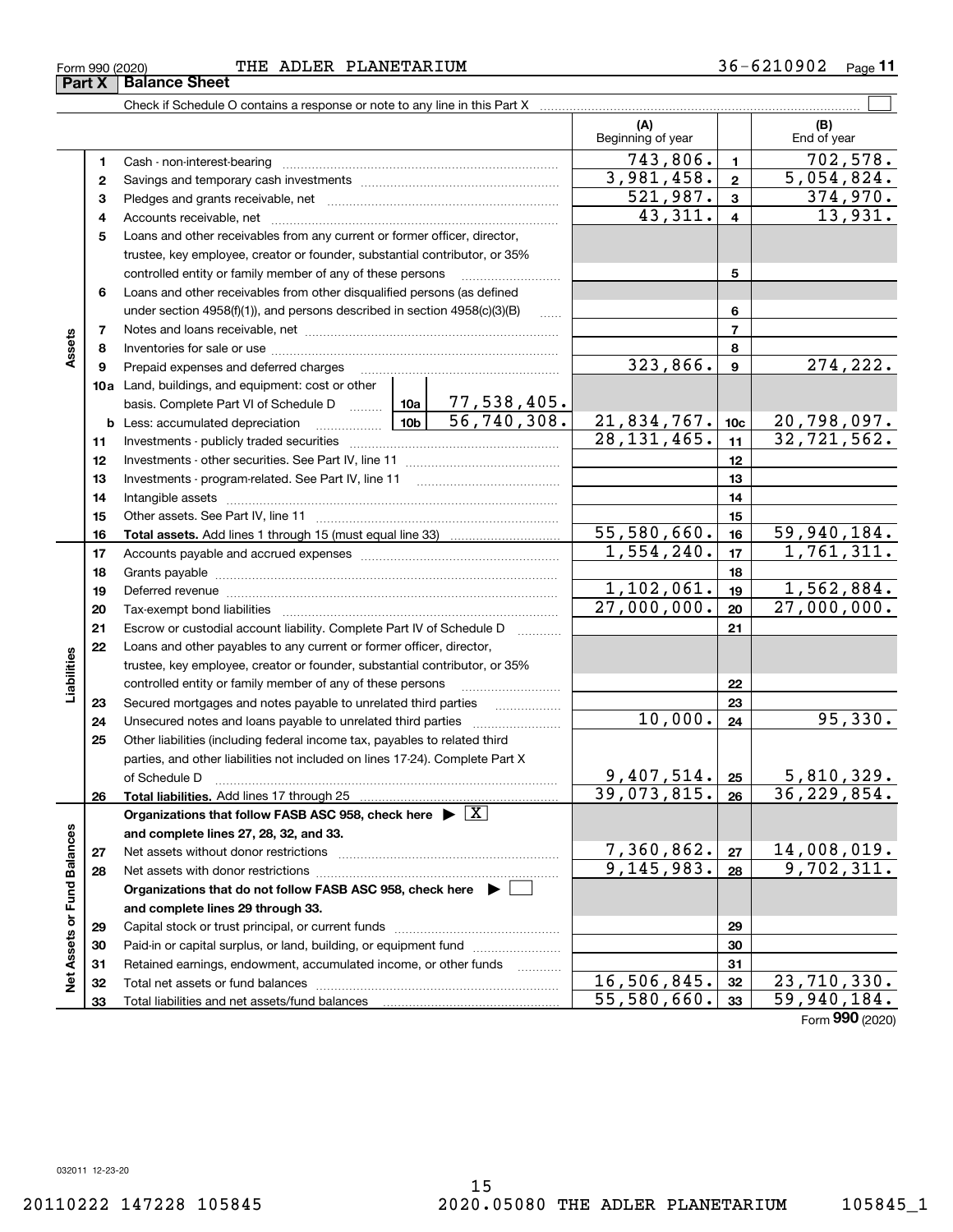|    | THE ADLER PLANETARIUM<br>Form 990 (2020)                                                                                        |                         | 36-6210902    |                |     | Page $12$               |
|----|---------------------------------------------------------------------------------------------------------------------------------|-------------------------|---------------|----------------|-----|-------------------------|
|    | <b>Part XI   Reconciliation of Net Assets</b>                                                                                   |                         |               |                |     |                         |
|    |                                                                                                                                 |                         |               |                |     | $\overline{\mathbf{x}}$ |
|    |                                                                                                                                 |                         |               |                |     |                         |
| 1  | Total revenue (must equal Part VIII, column (A), line 12)                                                                       | $\mathbf{1}$            | 11,507,821.   |                |     |                         |
| 2  |                                                                                                                                 | $\mathbf{2}$            | 13, 107, 378. |                |     |                         |
| з  | Revenue less expenses. Subtract line 2 from line 1                                                                              | 3                       | $-1,599,557.$ |                |     |                         |
| 4  |                                                                                                                                 | $\overline{\mathbf{A}}$ | 16,506,845.   |                |     |                         |
| 5  |                                                                                                                                 | 5                       |               |                |     | 5,614,334.              |
| 6  |                                                                                                                                 | 6                       |               |                |     |                         |
| 7  | Investment expenses www.communication.com/www.communication.com/www.communication.com/www.com                                   | $\overline{7}$          |               |                |     |                         |
| 8  | Prior period adjustments                                                                                                        | 8                       |               |                |     |                         |
| 9  | Other changes in net assets or fund balances (explain on Schedule O)                                                            | $\mathbf{9}$            |               |                |     | 3,188,708.              |
| 10 | Net assets or fund balances at end of year. Combine lines 3 through 9 (must equal Part X, line 32,                              |                         |               |                |     |                         |
|    | column (B))                                                                                                                     | 10                      | 23,710,330.   |                |     |                         |
|    | Part XII Financial Statements and Reporting                                                                                     |                         |               |                |     |                         |
|    |                                                                                                                                 |                         |               |                |     |                         |
|    |                                                                                                                                 |                         |               |                | Yes | No                      |
| 1  | $ X $ Accrual<br>Accounting method used to prepare the Form 990: <u>I</u> Cash<br>Other                                         |                         |               |                |     |                         |
|    | If the organization changed its method of accounting from a prior year or checked "Other," explain in Schedule O.               |                         |               |                |     |                         |
|    | 2a Were the organization's financial statements compiled or reviewed by an independent accountant?                              |                         |               | 2a             |     | х                       |
|    | If "Yes," check a box below to indicate whether the financial statements for the year were compiled or reviewed on a            |                         |               |                |     |                         |
|    | separate basis, consolidated basis, or both:                                                                                    |                         |               |                |     |                         |
|    | Separate basis<br><b>Consolidated basis</b><br>Both consolidated and separate basis                                             |                         |               |                |     |                         |
|    | <b>b</b> Were the organization's financial statements audited by an independent accountant?                                     |                         |               | 2 <sub>b</sub> | х   |                         |
|    | If "Yes," check a box below to indicate whether the financial statements for the year were audited on a separate basis,         |                         |               |                |     |                         |
|    | consolidated basis, or both:                                                                                                    |                         |               |                |     |                         |
|    | $X$ Separate basis<br>Consolidated basis<br>Both consolidated and separate basis                                                |                         |               |                |     |                         |
|    | c If "Yes" to line 2a or 2b, does the organization have a committee that assumes responsibility for oversight of the audit,     |                         |               |                |     |                         |
|    | review, or compilation of its financial statements and selection of an independent accountant?                                  |                         |               | 2c             | x   |                         |
|    | If the organization changed either its oversight process or selection process during the tax year, explain on Schedule O.       |                         |               |                |     |                         |
|    | 3a As a result of a federal award, was the organization required to undergo an audit or audits as set forth in the Single Audit |                         |               |                |     |                         |
|    |                                                                                                                                 |                         |               | 3a             | x   |                         |
|    | b If "Yes," did the organization undergo the required audit or audits? If the organization did not undergo the required audit   |                         |               |                |     |                         |
|    | or audits, explain why on Schedule O and describe any steps taken to undergo such audits                                        |                         |               | 3 <sub>b</sub> | х   |                         |

Form (2020) **990**

032012 12-23-20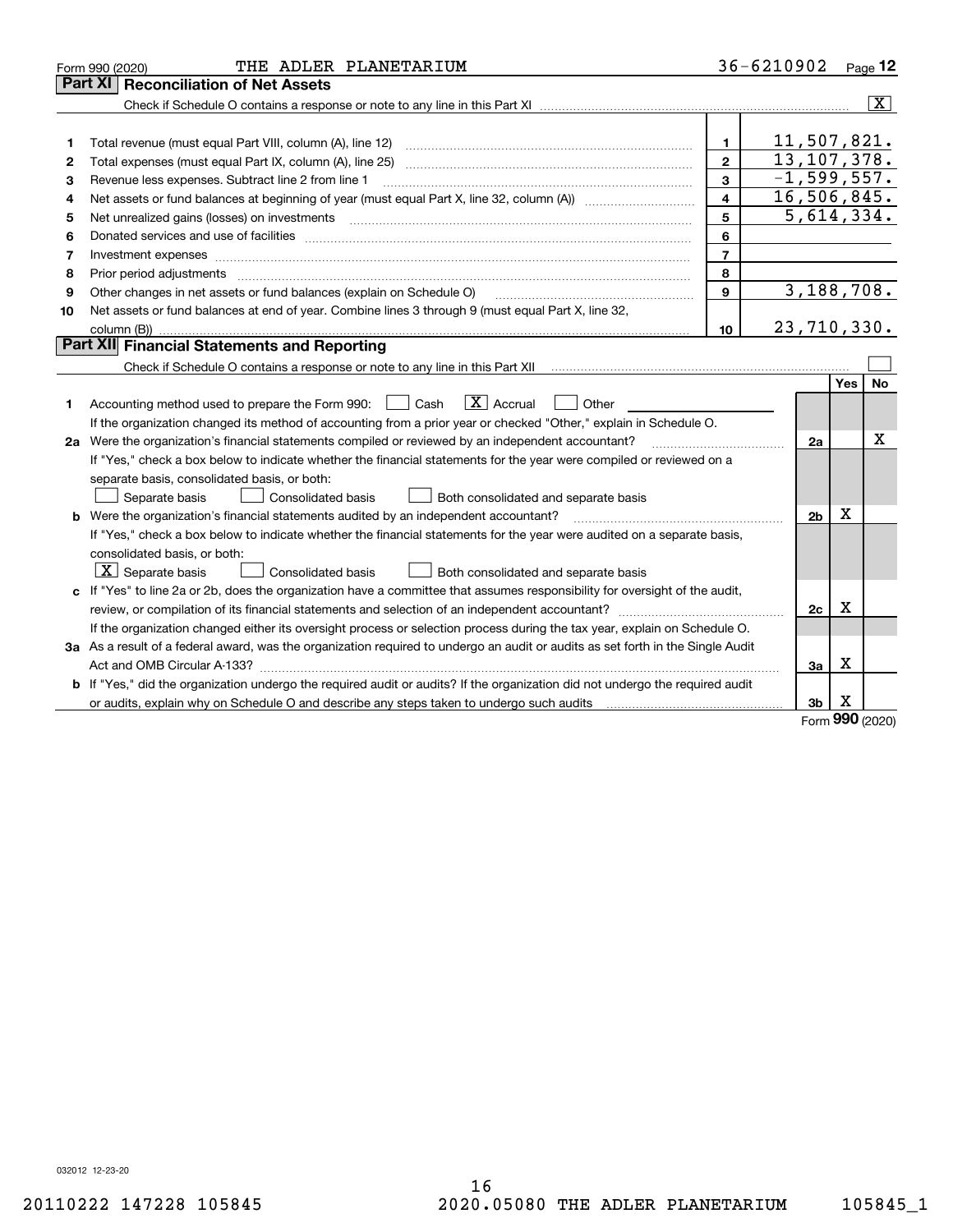| <b>SCHEDULE A</b> |
|-------------------|
|-------------------|

Department of the Treasury Internal Revenue Service

|  |  |  | (Form 990 or 990-EZ) |  |
|--|--|--|----------------------|--|
|--|--|--|----------------------|--|

# **Public Charity Status and Public Support**

**Complete if the organization is a section 501(c)(3) organization or a section 4947(a)(1) nonexempt charitable trust.**

**| Attach to Form 990 or Form 990-EZ.** 

**| Go to www.irs.gov/Form990 for instructions and the latest information.**

| OMB No. 1545-0047                   |
|-------------------------------------|
| 2020                                |
| <b>Open to Public</b><br>Inspection |

|  | Name of the organization |
|--|--------------------------|
|--|--------------------------|

|                | Name of the organization<br><b>Employer identification number</b> |                                                                                                                                              |                       |                                                        |                                                                |    |                            |                            |
|----------------|-------------------------------------------------------------------|----------------------------------------------------------------------------------------------------------------------------------------------|-----------------------|--------------------------------------------------------|----------------------------------------------------------------|----|----------------------------|----------------------------|
|                |                                                                   |                                                                                                                                              | THE ADLER PLANETARIUM |                                                        |                                                                |    |                            | 36-6210902                 |
| Part I         |                                                                   | Reason for Public Charity Status. (All organizations must complete this part.) See instructions.                                             |                       |                                                        |                                                                |    |                            |                            |
|                |                                                                   | The organization is not a private foundation because it is: (For lines 1 through 12, check only one box.)                                    |                       |                                                        |                                                                |    |                            |                            |
| 1              |                                                                   | A church, convention of churches, or association of churches described in section 170(b)(1)(A)(i).                                           |                       |                                                        |                                                                |    |                            |                            |
| 2              |                                                                   | A school described in section 170(b)(1)(A)(ii). (Attach Schedule E (Form 990 or 990-EZ).)                                                    |                       |                                                        |                                                                |    |                            |                            |
| з              |                                                                   | A hospital or a cooperative hospital service organization described in section 170(b)(1)(A)(iii).                                            |                       |                                                        |                                                                |    |                            |                            |
| 4              |                                                                   | A medical research organization operated in conjunction with a hospital described in section 170(b)(1)(A)(iii). Enter the hospital's name,   |                       |                                                        |                                                                |    |                            |                            |
|                |                                                                   | city, and state:                                                                                                                             |                       |                                                        |                                                                |    |                            |                            |
| 5              |                                                                   | An organization operated for the benefit of a college or university owned or operated by a governmental unit described in                    |                       |                                                        |                                                                |    |                            |                            |
|                |                                                                   | section 170(b)(1)(A)(iv). (Complete Part II.)                                                                                                |                       |                                                        |                                                                |    |                            |                            |
| 6              |                                                                   | A federal, state, or local government or governmental unit described in section 170(b)(1)(A)(v).                                             |                       |                                                        |                                                                |    |                            |                            |
| $\overline{7}$ | $\lfloor x \rfloor$                                               | An organization that normally receives a substantial part of its support from a governmental unit or from the general public described in    |                       |                                                        |                                                                |    |                            |                            |
|                |                                                                   | section 170(b)(1)(A)(vi). (Complete Part II.)                                                                                                |                       |                                                        |                                                                |    |                            |                            |
| 8              |                                                                   | A community trust described in section 170(b)(1)(A)(vi). (Complete Part II.)                                                                 |                       |                                                        |                                                                |    |                            |                            |
| 9              |                                                                   | An agricultural research organization described in section 170(b)(1)(A)(ix) operated in conjunction with a land-grant college                |                       |                                                        |                                                                |    |                            |                            |
|                |                                                                   | or university or a non-land-grant college of agriculture (see instructions). Enter the name, city, and state of the college or               |                       |                                                        |                                                                |    |                            |                            |
|                |                                                                   | university:                                                                                                                                  |                       |                                                        |                                                                |    |                            |                            |
| 10             |                                                                   | An organization that normally receives (1) more than 33 1/3% of its support from contributions, membership fees, and gross receipts from     |                       |                                                        |                                                                |    |                            |                            |
|                |                                                                   | activities related to its exempt functions, subject to certain exceptions; and (2) no more than 33 1/3% of its support from gross investment |                       |                                                        |                                                                |    |                            |                            |
|                |                                                                   | income and unrelated business taxable income (less section 511 tax) from businesses acquired by the organization after June 30, 1975.        |                       |                                                        |                                                                |    |                            |                            |
|                |                                                                   | See section 509(a)(2). (Complete Part III.)                                                                                                  |                       |                                                        |                                                                |    |                            |                            |
| 11             |                                                                   | An organization organized and operated exclusively to test for public safety. See section 509(a)(4).                                         |                       |                                                        |                                                                |    |                            |                            |
| 12             |                                                                   | An organization organized and operated exclusively for the benefit of, to perform the functions of, or to carry out the purposes of one or   |                       |                                                        |                                                                |    |                            |                            |
|                |                                                                   | more publicly supported organizations described in section 509(a)(1) or section 509(a)(2). See section 509(a)(3). Check the box in           |                       |                                                        |                                                                |    |                            |                            |
|                |                                                                   | lines 12a through 12d that describes the type of supporting organization and complete lines 12e, 12f, and 12g.                               |                       |                                                        |                                                                |    |                            |                            |
| а              |                                                                   | Type I. A supporting organization operated, supervised, or controlled by its supported organization(s), typically by giving                  |                       |                                                        |                                                                |    |                            |                            |
|                |                                                                   | the supported organization(s) the power to regularly appoint or elect a majority of the directors or trustees of the supporting              |                       |                                                        |                                                                |    |                            |                            |
|                |                                                                   | organization. You must complete Part IV, Sections A and B.                                                                                   |                       |                                                        |                                                                |    |                            |                            |
| b              |                                                                   | Type II. A supporting organization supervised or controlled in connection with its supported organization(s), by having                      |                       |                                                        |                                                                |    |                            |                            |
|                |                                                                   | control or management of the supporting organization vested in the same persons that control or manage the supported                         |                       |                                                        |                                                                |    |                            |                            |
|                |                                                                   | organization(s). You must complete Part IV, Sections A and C.                                                                                |                       |                                                        |                                                                |    |                            |                            |
| с              |                                                                   | Type III functionally integrated. A supporting organization operated in connection with, and functionally integrated with,                   |                       |                                                        |                                                                |    |                            |                            |
|                |                                                                   | its supported organization(s) (see instructions). You must complete Part IV, Sections A, D, and E.                                           |                       |                                                        |                                                                |    |                            |                            |
| d              |                                                                   | Type III non-functionally integrated. A supporting organization operated in connection with its supported organization(s)                    |                       |                                                        |                                                                |    |                            |                            |
|                |                                                                   | that is not functionally integrated. The organization generally must satisfy a distribution requirement and an attentiveness                 |                       |                                                        |                                                                |    |                            |                            |
|                |                                                                   | requirement (see instructions). You must complete Part IV, Sections A and D, and Part V.                                                     |                       |                                                        |                                                                |    |                            |                            |
| е              |                                                                   | Check this box if the organization received a written determination from the IRS that it is a Type I, Type II, Type III                      |                       |                                                        |                                                                |    |                            |                            |
|                |                                                                   | functionally integrated, or Type III non-functionally integrated supporting organization.                                                    |                       |                                                        |                                                                |    |                            |                            |
|                |                                                                   | Enter the number of supported organizations                                                                                                  |                       |                                                        |                                                                |    |                            |                            |
|                |                                                                   | g Provide the following information about the supported organization(s).                                                                     |                       |                                                        |                                                                |    |                            |                            |
|                |                                                                   | (i) Name of supported                                                                                                                        | (ii) EIN              | (iii) Type of organization<br>(described on lines 1-10 | (iv) Is the organization listed<br>in your governing document? |    | (v) Amount of monetary     | (vi) Amount of other       |
|                |                                                                   | organization                                                                                                                                 |                       | above (see instructions))                              | Yes                                                            | No | support (see instructions) | support (see instructions) |
|                |                                                                   |                                                                                                                                              |                       |                                                        |                                                                |    |                            |                            |
|                |                                                                   |                                                                                                                                              |                       |                                                        |                                                                |    |                            |                            |
|                |                                                                   |                                                                                                                                              |                       |                                                        |                                                                |    |                            |                            |
|                |                                                                   |                                                                                                                                              |                       |                                                        |                                                                |    |                            |                            |
|                |                                                                   |                                                                                                                                              |                       |                                                        |                                                                |    |                            |                            |
|                |                                                                   |                                                                                                                                              |                       |                                                        |                                                                |    |                            |                            |
|                |                                                                   |                                                                                                                                              |                       |                                                        |                                                                |    |                            |                            |
|                |                                                                   |                                                                                                                                              |                       |                                                        |                                                                |    |                            |                            |
|                |                                                                   |                                                                                                                                              |                       |                                                        |                                                                |    |                            |                            |
|                |                                                                   |                                                                                                                                              |                       |                                                        |                                                                |    |                            |                            |
| Total          |                                                                   |                                                                                                                                              |                       |                                                        |                                                                |    |                            |                            |

LHA For Paperwork Reduction Act Notice, see the Instructions for Form 990 or 990-EZ. <sub>032021</sub> o1-25-21 Schedule A (Form 990 or 990-EZ) 2020 17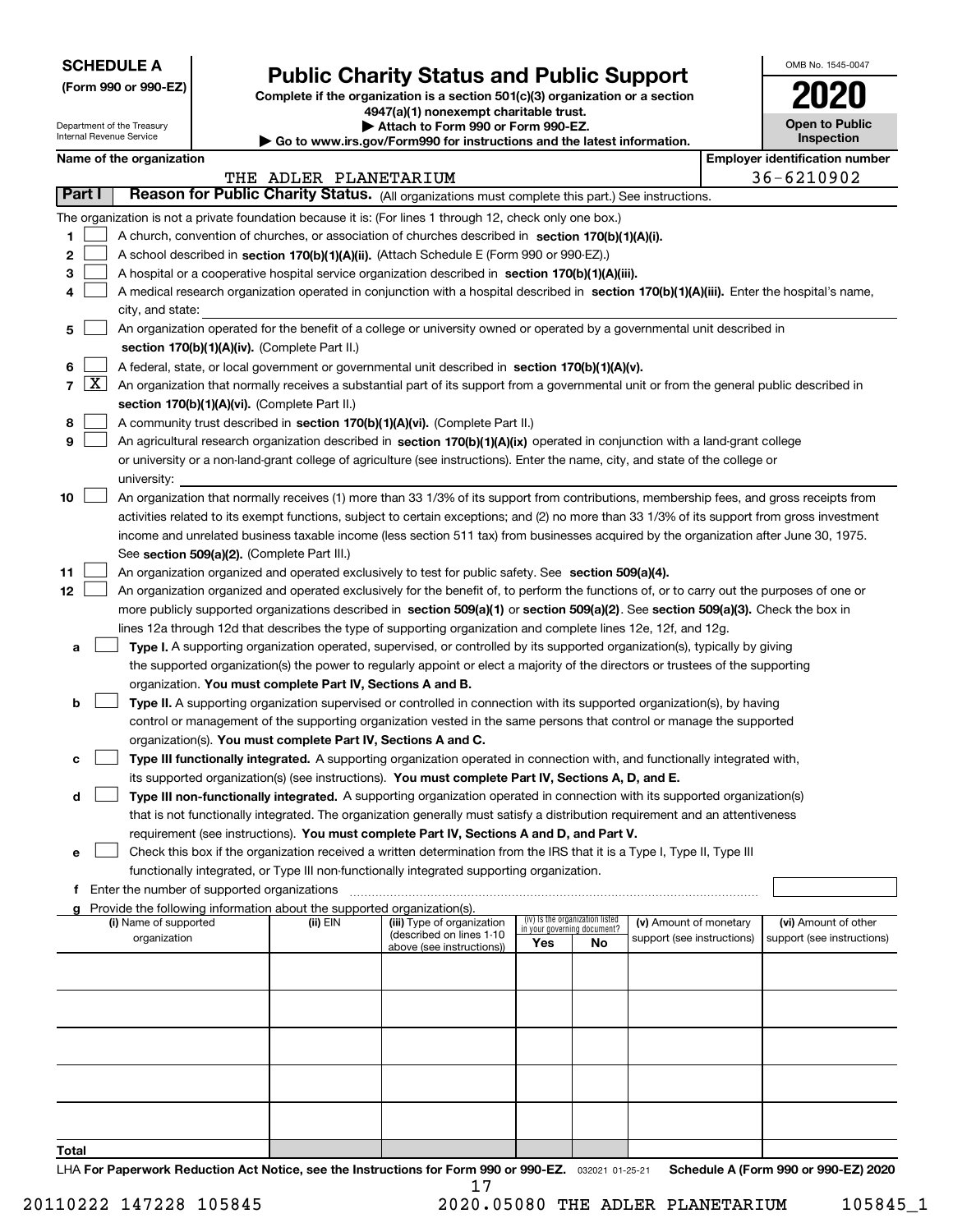36-6210902 Page 2

(Complete only if you checked the box on line 5, 7, or 8 of Part I or if the organization failed to qualify under Part III. If the organization fails to qualify under the tests listed below, please complete Part III.) **Part II Support Schedule for Organizations Described in Sections 170(b)(1)(A)(iv) and 170(b)(1)(A)(vi)**

|    | <b>Section A. Public Support</b>                                                                                                               |           |          |                                                 |            |          |                                          |
|----|------------------------------------------------------------------------------------------------------------------------------------------------|-----------|----------|-------------------------------------------------|------------|----------|------------------------------------------|
|    | Calendar year (or fiscal year beginning in)                                                                                                    | (a) 2016  | (b) 2017 | $(c)$ 2018                                      | $(d)$ 2019 | (e) 2020 | (f) Total                                |
|    | 1 Gifts, grants, contributions, and                                                                                                            |           |          |                                                 |            |          |                                          |
|    | membership fees received. (Do not                                                                                                              |           |          |                                                 |            |          |                                          |
|    | include any "unusual grants.")                                                                                                                 | 9652029.  | 5612570. | 8820471.                                        | 7776817.   |          | 7801112.39662999.                        |
|    | 2 Tax revenues levied for the organ-                                                                                                           |           |          |                                                 |            |          |                                          |
|    | ization's benefit and either paid to                                                                                                           |           |          |                                                 |            |          |                                          |
|    | or expended on its behalf                                                                                                                      | 1781466.  | 1693028. | 1663289.                                        | 1753493.   | 1757932. | 8649208.                                 |
|    | 3 The value of services or facilities                                                                                                          |           |          |                                                 |            |          |                                          |
|    | furnished by a governmental unit to                                                                                                            |           |          |                                                 |            |          |                                          |
|    | the organization without charge                                                                                                                |           |          |                                                 |            |          |                                          |
|    | 4 Total. Add lines 1 through 3                                                                                                                 | 11433495. |          | 7305598.10483760.                               | 9530310.   |          | 9559044.48312207.                        |
| 5. | The portion of total contributions                                                                                                             |           |          |                                                 |            |          |                                          |
|    | by each person (other than a                                                                                                                   |           |          |                                                 |            |          |                                          |
|    | governmental unit or publicly                                                                                                                  |           |          |                                                 |            |          |                                          |
|    | supported organization) included                                                                                                               |           |          |                                                 |            |          |                                          |
|    | on line 1 that exceeds 2% of the                                                                                                               |           |          |                                                 |            |          |                                          |
|    | amount shown on line 11,                                                                                                                       |           |          |                                                 |            |          |                                          |
|    | column (f)                                                                                                                                     |           |          |                                                 |            |          | 4563060.                                 |
|    | 6 Public support. Subtract line 5 from line 4.                                                                                                 |           |          |                                                 |            |          | 43749147.                                |
|    | <b>Section B. Total Support</b>                                                                                                                |           |          |                                                 |            |          |                                          |
|    | Calendar year (or fiscal year beginning in)                                                                                                    | (a) 2016  | (b) 2017 | $(c)$ 2018                                      | $(d)$ 2019 | (e) 2020 | (f) Total                                |
|    | <b>7</b> Amounts from line 4                                                                                                                   | 11433495. |          | 7305598.10483760.                               | 9530310.   |          | 9559044.48312207.                        |
| 8  | Gross income from interest,                                                                                                                    |           |          |                                                 |            |          |                                          |
|    | dividends, payments received on                                                                                                                |           |          |                                                 |            |          |                                          |
|    | securities loans, rents, royalties,                                                                                                            |           |          |                                                 |            |          |                                          |
|    | and income from similar sources                                                                                                                | 1804693.  | 1986015. | 2227347.                                        | 1524067.   | 682,964. | 8225086.                                 |
|    | 9 Net income from unrelated business                                                                                                           |           |          |                                                 |            |          |                                          |
|    | activities, whether or not the                                                                                                                 |           |          |                                                 |            |          |                                          |
|    | business is regularly carried on                                                                                                               |           |          |                                                 |            |          |                                          |
|    | 10 Other income. Do not include gain                                                                                                           |           |          |                                                 |            |          |                                          |
|    | or loss from the sale of capital                                                                                                               |           |          |                                                 |            |          |                                          |
|    | assets (Explain in Part VI.)                                                                                                                   |           |          | $700, 944.   667, 738.   616, 167.   369, 645.$ |            | 17,076.  | 2371570.                                 |
|    | 11 Total support. Add lines 7 through 10                                                                                                       |           |          |                                                 |            |          | 58908863.                                |
|    | 12 Gross receipts from related activities, etc. (see instructions)                                                                             |           |          |                                                 |            | 12       | 24,749,902.                              |
|    | 13 First 5 years. If the Form 990 is for the organization's first, second, third, fourth, or fifth tax year as a section 501(c)(3)             |           |          |                                                 |            |          |                                          |
|    | organization, check this box and stop here<br><b>Section C. Computation of Public Support Percentage</b>                                       |           |          |                                                 |            |          |                                          |
|    |                                                                                                                                                |           |          |                                                 |            | 14       | 74.27                                    |
|    |                                                                                                                                                |           |          |                                                 |            | 15       | $\frac{9}{6}$<br>72.16<br>%              |
|    | 16a 33 1/3% support test - 2020. If the organization did not check the box on line 13, and line 14 is 33 1/3% or more, check this box and      |           |          |                                                 |            |          |                                          |
|    | stop here. The organization qualifies as a publicly supported organization                                                                     |           |          |                                                 |            |          | $\blacktriangleright$ $\boxed{\text{X}}$ |
|    | b 33 1/3% support test - 2019. If the organization did not check a box on line 13 or 16a, and line 15 is 33 1/3% or more, check this box       |           |          |                                                 |            |          |                                          |
|    | and stop here. The organization qualifies as a publicly supported organization                                                                 |           |          |                                                 |            |          |                                          |
|    | 17a 10% -facts-and-circumstances test - 2020. If the organization did not check a box on line 13, 16a, or 16b, and line 14 is 10% or more,     |           |          |                                                 |            |          |                                          |
|    | and if the organization meets the facts-and-circumstances test, check this box and stop here. Explain in Part VI how the organization          |           |          |                                                 |            |          |                                          |
|    | meets the facts-and-circumstances test. The organization qualifies as a publicly supported organization                                        |           |          |                                                 |            |          |                                          |
|    | <b>b 10% -facts-and-circumstances test - 2019.</b> If the organization did not check a box on line 13, 16a, 16b, or 17a, and line 15 is 10% or |           |          |                                                 |            |          |                                          |
|    | more, and if the organization meets the facts-and-circumstances test, check this box and stop here. Explain in Part VI how the                 |           |          |                                                 |            |          |                                          |
|    | organization meets the facts-and-circumstances test. The organization qualifies as a publicly supported organization                           |           |          |                                                 |            |          |                                          |
| 18 | Private foundation. If the organization did not check a box on line 13, 16a, 16b, 17a, or 17b, check this box and see instructions             |           |          |                                                 |            |          |                                          |
|    |                                                                                                                                                |           |          |                                                 |            |          | Schedule A (Form 990 or 990-EZ) 2020     |

**Schedule A (Form 990 or 990-EZ) 2020**

032022 01-25-21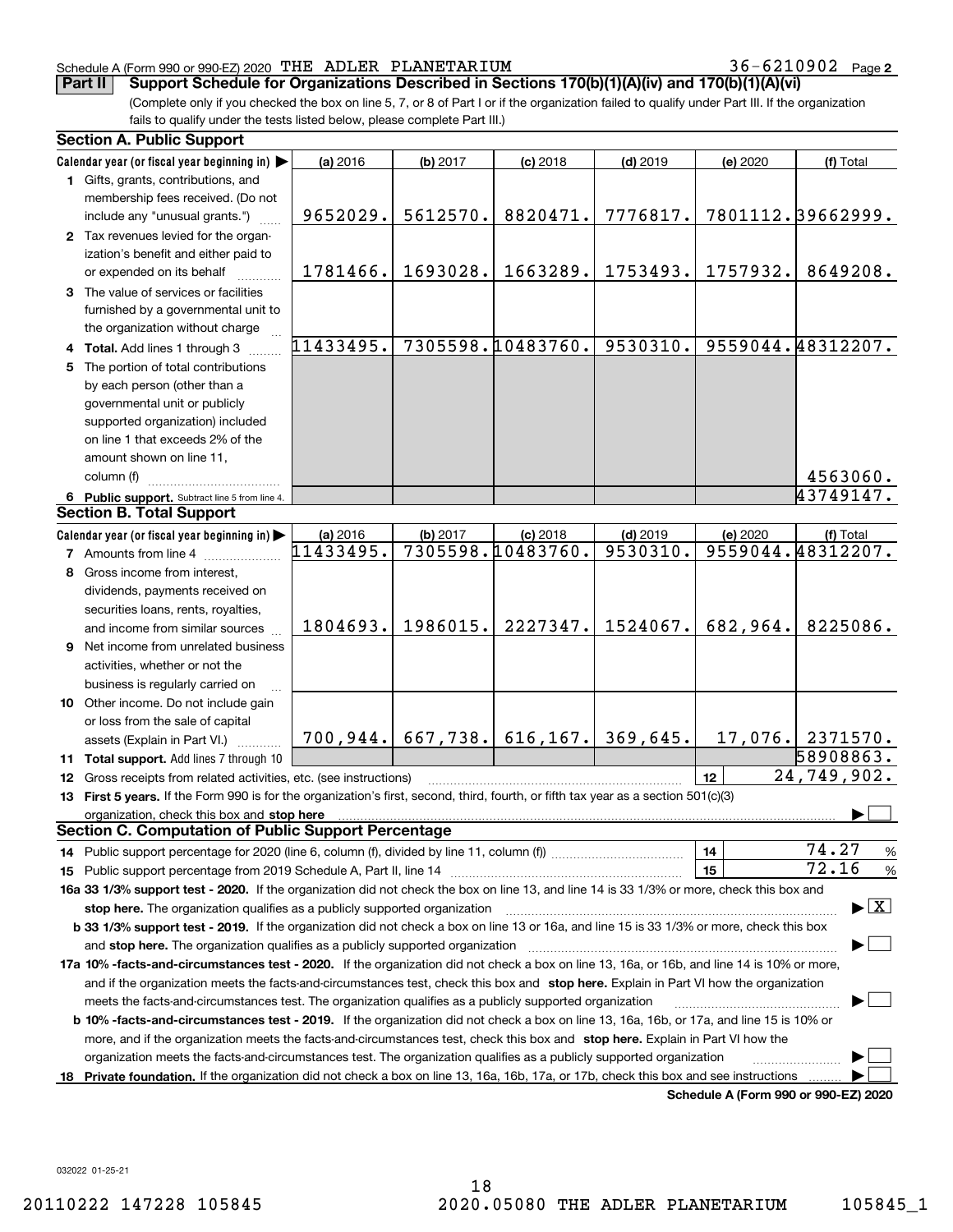(Complete only if you checked the box on line 10 of Part I or if the organization failed to qualify under Part II. If the organization fails to qualify under the tests listed below, please complete Part II.)

| <b>Section A. Public Support</b>                                                                                                                                                                                                    |          |          |            |            |          |                                      |
|-------------------------------------------------------------------------------------------------------------------------------------------------------------------------------------------------------------------------------------|----------|----------|------------|------------|----------|--------------------------------------|
| Calendar year (or fiscal year beginning in) $\blacktriangleright$                                                                                                                                                                   | (a) 2016 | (b) 2017 | $(c)$ 2018 | $(d)$ 2019 | (e) 2020 | (f) Total                            |
| 1 Gifts, grants, contributions, and                                                                                                                                                                                                 |          |          |            |            |          |                                      |
| membership fees received. (Do not                                                                                                                                                                                                   |          |          |            |            |          |                                      |
| include any "unusual grants.")                                                                                                                                                                                                      |          |          |            |            |          |                                      |
| 2 Gross receipts from admissions,<br>merchandise sold or services per-<br>formed, or facilities furnished in<br>any activity that is related to the<br>organization's tax-exempt purpose                                            |          |          |            |            |          |                                      |
| 3 Gross receipts from activities that<br>are not an unrelated trade or bus-                                                                                                                                                         |          |          |            |            |          |                                      |
| iness under section 513                                                                                                                                                                                                             |          |          |            |            |          |                                      |
| 4 Tax revenues levied for the organ-<br>ization's benefit and either paid to<br>or expended on its behalf<br>.                                                                                                                      |          |          |            |            |          |                                      |
| 5 The value of services or facilities<br>furnished by a governmental unit to                                                                                                                                                        |          |          |            |            |          |                                      |
| the organization without charge                                                                                                                                                                                                     |          |          |            |            |          |                                      |
| <b>6 Total.</b> Add lines 1 through 5<br>7a Amounts included on lines 1, 2, and                                                                                                                                                     |          |          |            |            |          |                                      |
| 3 received from disqualified persons                                                                                                                                                                                                |          |          |            |            |          |                                      |
| <b>b</b> Amounts included on lines 2 and 3 received<br>from other than disqualified persons that<br>exceed the greater of \$5,000 or 1% of the<br>amount on line 13 for the year                                                    |          |          |            |            |          |                                      |
| c Add lines 7a and 7b                                                                                                                                                                                                               |          |          |            |            |          |                                      |
| 8 Public support. (Subtract line 7c from line 6.)                                                                                                                                                                                   |          |          |            |            |          |                                      |
| <b>Section B. Total Support</b>                                                                                                                                                                                                     |          |          |            |            |          |                                      |
| Calendar year (or fiscal year beginning in) $\blacktriangleright$                                                                                                                                                                   | (a) 2016 | (b) 2017 | $(c)$ 2018 | $(d)$ 2019 | (e) 2020 | (f) Total                            |
| 9 Amounts from line 6<br>10a Gross income from interest,<br>dividends, payments received on                                                                                                                                         |          |          |            |            |          |                                      |
| securities loans, rents, royalties,<br>and income from similar sources                                                                                                                                                              |          |          |            |            |          |                                      |
| <b>b</b> Unrelated business taxable income<br>(less section 511 taxes) from businesses<br>acquired after June 30, 1975                                                                                                              |          |          |            |            |          |                                      |
| 1.1.1.1.1.1.1.1.1.1<br>c Add lines 10a and 10b                                                                                                                                                                                      |          |          |            |            |          |                                      |
| <b>11</b> Net income from unrelated business<br>activities not included in line 10b.<br>whether or not the business is<br>regularly carried on                                                                                      |          |          |            |            |          |                                      |
| <b>12</b> Other income. Do not include gain<br>or loss from the sale of capital<br>assets (Explain in Part VI.)                                                                                                                     |          |          |            |            |          |                                      |
| <b>13</b> Total support. (Add lines 9, 10c, 11, and 12.)                                                                                                                                                                            |          |          |            |            |          |                                      |
| 14 First 5 years. If the Form 990 is for the organization's first, second, third, fourth, or fifth tax year as a section 501(c)(3) organization,                                                                                    |          |          |            |            |          |                                      |
| check this box and stop here <b>contained the contained and all and state of the state of state and stop here</b> contained and stop here contained and stop here contained and stop here contained and stop here contained and sto |          |          |            |            |          |                                      |
| <b>Section C. Computation of Public Support Percentage</b>                                                                                                                                                                          |          |          |            |            |          |                                      |
|                                                                                                                                                                                                                                     |          |          |            |            | 15       | %                                    |
| 16 Public support percentage from 2019 Schedule A, Part III, line 15                                                                                                                                                                |          |          |            |            | 16       | %                                    |
| <b>Section D. Computation of Investment Income Percentage</b>                                                                                                                                                                       |          |          |            |            |          |                                      |
| 17 Investment income percentage for 2020 (line 10c, column (f), divided by line 13, column (f))                                                                                                                                     |          |          |            |            | 17       | %                                    |
| 18 Investment income percentage from 2019 Schedule A, Part III, line 17                                                                                                                                                             |          |          |            |            | 18       | %                                    |
| 19a 33 1/3% support tests - 2020. If the organization did not check the box on line 14, and line 15 is more than 33 1/3%, and line 17 is not                                                                                        |          |          |            |            |          |                                      |
| more than 33 1/3%, check this box and stop here. The organization qualifies as a publicly supported organization                                                                                                                    |          |          |            |            |          |                                      |
| b 33 1/3% support tests - 2019. If the organization did not check a box on line 14 or line 19a, and line 16 is more than 33 1/3%, and                                                                                               |          |          |            |            |          |                                      |
| line 18 is not more than 33 1/3%, check this box and stop here. The organization qualifies as a publicly supported organization                                                                                                     |          |          |            |            |          |                                      |
| 20 Private foundation. If the organization did not check a box on line 14, 19a, or 19b, check this box and see instructions                                                                                                         |          |          |            |            |          | .                                    |
| 032023 01-25-21                                                                                                                                                                                                                     |          | 19       |            |            |          | Schedule A (Form 990 or 990-EZ) 2020 |

20110222 147228 105845 2020.05080 THE ADLER PLANETARIUM 105845\_1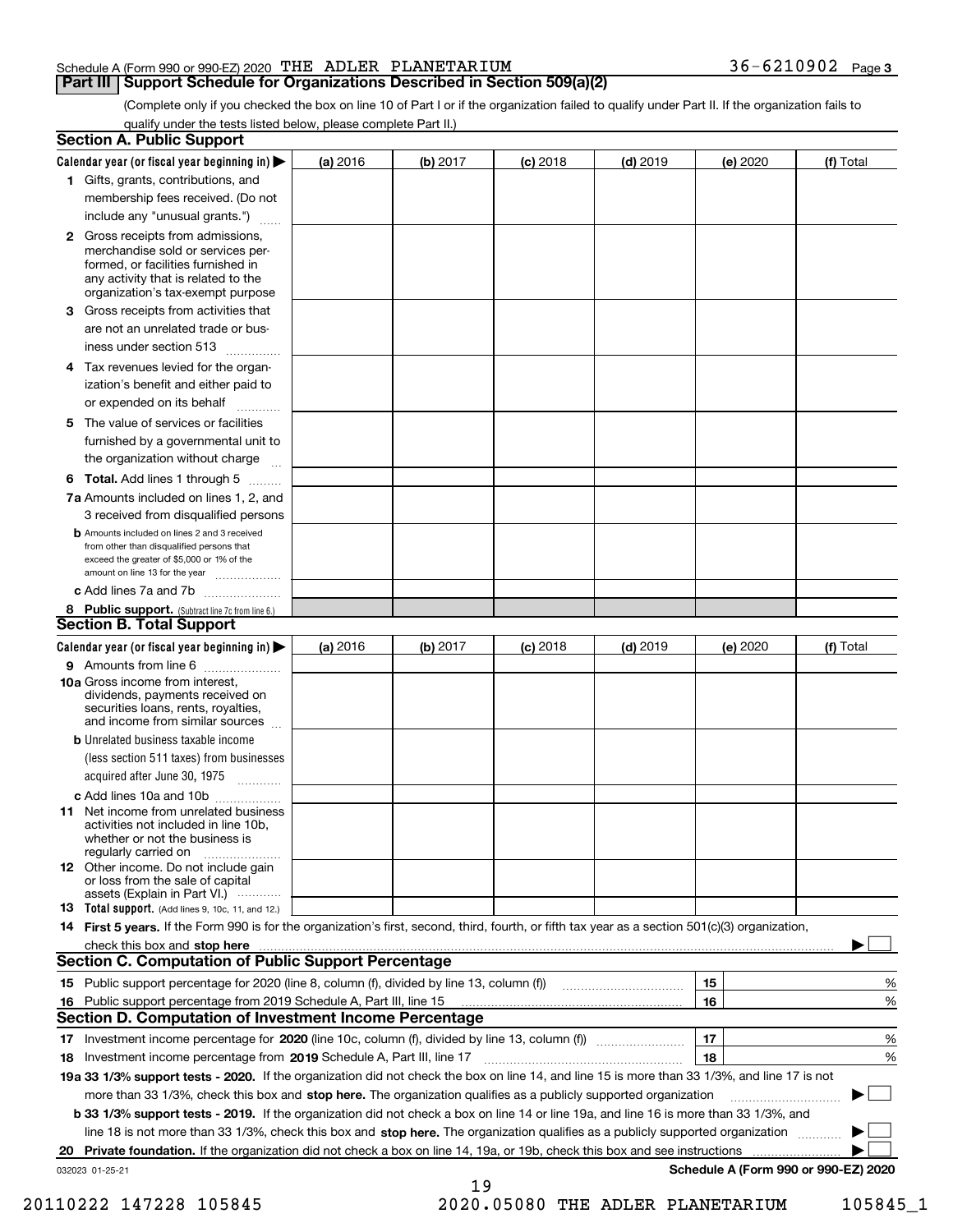**1**

**2**

**3a**

**3b**

**3c**

**4a**

**4b**

**4c**

**5a**

**5b5c**

**6**

**7**

**8**

**9a**

**9b**

**9c**

**10a**

**YesNo**

### **Part IV Supporting Organizations**

(Complete only if you checked a box in line 12 on Part I. If you checked box 12a, Part I, complete Sections A and B. If you checked box 12b, Part I, complete Sections A and C. If you checked box 12c, Part I, complete Sections A, D, and E. If you checked box 12d, Part I, complete Sections A and D, and complete Part V.)

#### **Section A. All Supporting Organizations**

- **1** Are all of the organization's supported organizations listed by name in the organization's governing documents? If "No," describe in **Part VI** how the supported organizations are designated. If designated by *class or purpose, describe the designation. If historic and continuing relationship, explain.*
- **2** Did the organization have any supported organization that does not have an IRS determination of status under section 509(a)(1) or (2)? If "Yes," explain in Part VI how the organization determined that the supported *organization was described in section 509(a)(1) or (2).*
- **3a** Did the organization have a supported organization described in section 501(c)(4), (5), or (6)? If "Yes," answer *lines 3b and 3c below.*
- **b** Did the organization confirm that each supported organization qualified under section 501(c)(4), (5), or (6) and satisfied the public support tests under section 509(a)(2)? If "Yes," describe in **Part VI** when and how the *organization made the determination.*
- **c**Did the organization ensure that all support to such organizations was used exclusively for section 170(c)(2)(B) purposes? If "Yes," explain in **Part VI** what controls the organization put in place to ensure such use.
- **4a***If* Was any supported organization not organized in the United States ("foreign supported organization")? *"Yes," and if you checked box 12a or 12b in Part I, answer lines 4b and 4c below.*
- **b** Did the organization have ultimate control and discretion in deciding whether to make grants to the foreign supported organization? If "Yes," describe in **Part VI** how the organization had such control and discretion *despite being controlled or supervised by or in connection with its supported organizations.*
- **c** Did the organization support any foreign supported organization that does not have an IRS determination under sections 501(c)(3) and 509(a)(1) or (2)? If "Yes," explain in **Part VI** what controls the organization used *to ensure that all support to the foreign supported organization was used exclusively for section 170(c)(2)(B) purposes.*
- **5a** Did the organization add, substitute, or remove any supported organizations during the tax year? If "Yes," answer lines 5b and 5c below (if applicable). Also, provide detail in **Part VI,** including (i) the names and EIN *numbers of the supported organizations added, substituted, or removed; (ii) the reasons for each such action; (iii) the authority under the organization's organizing document authorizing such action; and (iv) how the action was accomplished (such as by amendment to the organizing document).*
- **b** Type I or Type II only. Was any added or substituted supported organization part of a class already designated in the organization's organizing document?
- **cSubstitutions only.**  Was the substitution the result of an event beyond the organization's control?
- **6** Did the organization provide support (whether in the form of grants or the provision of services or facilities) to **Part VI.** *If "Yes," provide detail in* support or benefit one or more of the filing organization's supported organizations? anyone other than (i) its supported organizations, (ii) individuals that are part of the charitable class benefited by one or more of its supported organizations, or (iii) other supporting organizations that also
- **7**Did the organization provide a grant, loan, compensation, or other similar payment to a substantial contributor *If "Yes," complete Part I of Schedule L (Form 990 or 990-EZ).* regard to a substantial contributor? (as defined in section 4958(c)(3)(C)), a family member of a substantial contributor, or a 35% controlled entity with
- **8** Did the organization make a loan to a disqualified person (as defined in section 4958) not described in line 7? *If "Yes," complete Part I of Schedule L (Form 990 or 990-EZ).*
- **9a** Was the organization controlled directly or indirectly at any time during the tax year by one or more in section 509(a)(1) or (2))? If "Yes," *provide detail in* <code>Part VI.</code> disqualified persons, as defined in section 4946 (other than foundation managers and organizations described
- **b** Did one or more disqualified persons (as defined in line 9a) hold a controlling interest in any entity in which the supporting organization had an interest? If "Yes," provide detail in P**art VI**.
- **c**Did a disqualified person (as defined in line 9a) have an ownership interest in, or derive any personal benefit from, assets in which the supporting organization also had an interest? If "Yes," provide detail in P**art VI.**
- **10a** Was the organization subject to the excess business holdings rules of section 4943 because of section supporting organizations)? If "Yes," answer line 10b below. 4943(f) (regarding certain Type II supporting organizations, and all Type III non-functionally integrated
- **b** Did the organization have any excess business holdings in the tax year? (Use Schedule C, Form 4720, to *determine whether the organization had excess business holdings.)*

032024 01-25-21

**10bSchedule A (Form 990 or 990-EZ) 2020**



20 20110222 147228 105845 2020.05080 THE ADLER PLANETARIUM 105845\_1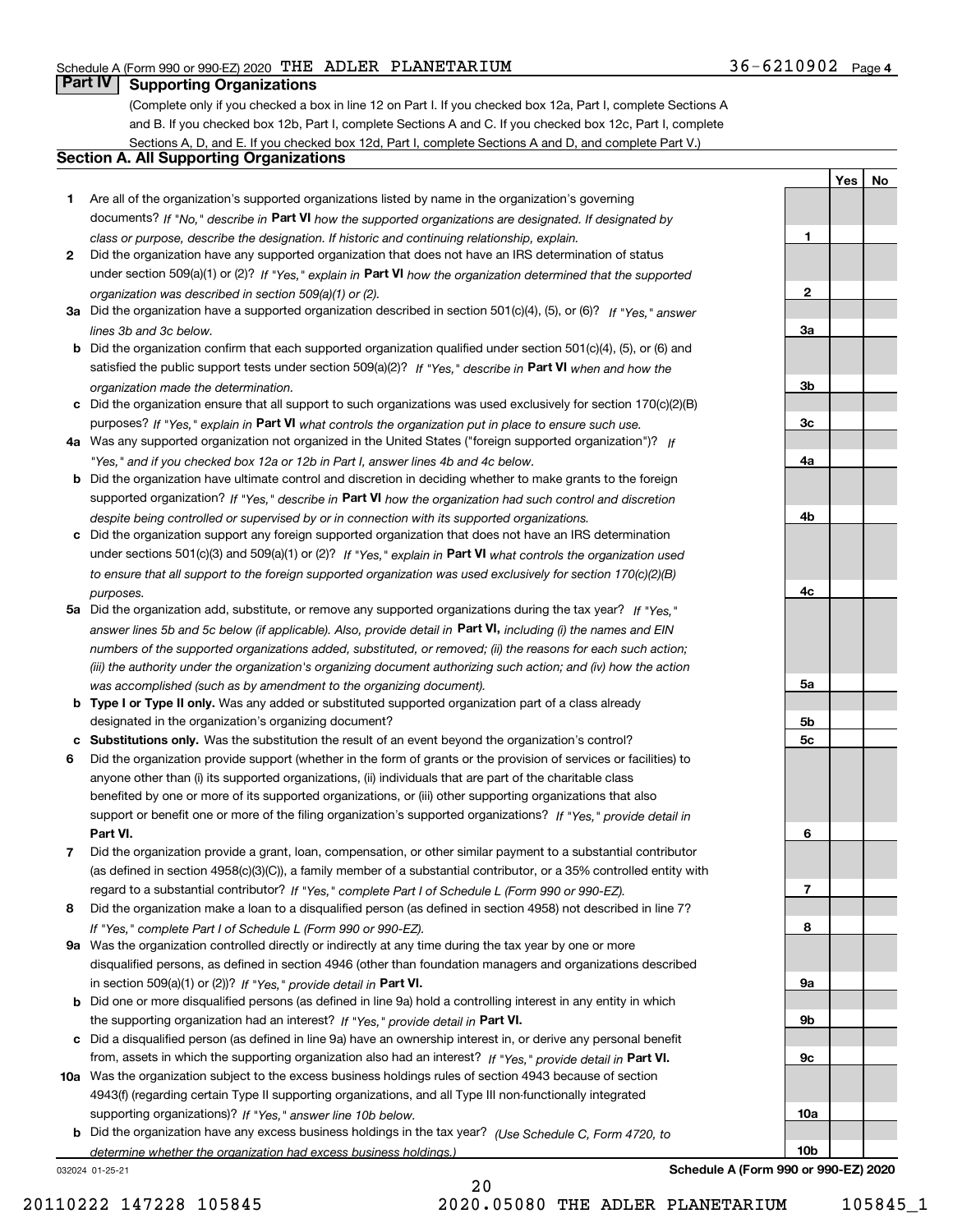|    | <b>Supporting Organizations (continued)</b><br>Part IV                                                                                                                                                                                                     |                |     |           |
|----|------------------------------------------------------------------------------------------------------------------------------------------------------------------------------------------------------------------------------------------------------------|----------------|-----|-----------|
|    |                                                                                                                                                                                                                                                            |                | Yes | No        |
| 11 | Has the organization accepted a gift or contribution from any of the following persons?                                                                                                                                                                    |                |     |           |
|    | a A person who directly or indirectly controls, either alone or together with persons described in lines 11b and                                                                                                                                           |                |     |           |
|    | 11c below, the governing body of a supported organization?                                                                                                                                                                                                 | 11a            |     |           |
|    | <b>b</b> A family member of a person described in line 11a above?                                                                                                                                                                                          | 11b            |     |           |
| с  | A 35% controlled entity of a person described in line 11a or 11b above? If "Yes" to line 11a, 11b, or 11c, provide                                                                                                                                         |                |     |           |
|    | detail in Part VI.                                                                                                                                                                                                                                         | 11c            |     |           |
|    | <b>Section B. Type I Supporting Organizations</b>                                                                                                                                                                                                          |                |     |           |
|    |                                                                                                                                                                                                                                                            |                | Yes | No        |
| 1  | Did the governing body, members of the governing body, officers acting in their official capacity, or membership of one or                                                                                                                                 |                |     |           |
|    | more supported organizations have the power to regularly appoint or elect at least a majority of the organization's officers,                                                                                                                              |                |     |           |
|    | directors, or trustees at all times during the tax year? If "No," describe in Part VI how the supported organization(s)                                                                                                                                    |                |     |           |
|    | effectively operated, supervised, or controlled the organization's activities. If the organization had more than one supported<br>organization, describe how the powers to appoint and/or remove officers, directors, or trustees were allocated among the |                |     |           |
|    | supported organizations and what conditions or restrictions, if any, applied to such powers during the tax year.                                                                                                                                           | 1              |     |           |
| 2  | Did the organization operate for the benefit of any supported organization other than the supported                                                                                                                                                        |                |     |           |
|    | organization(s) that operated, supervised, or controlled the supporting organization? If "Yes," explain in                                                                                                                                                 |                |     |           |
|    | Part VI how providing such benefit carried out the purposes of the supported organization(s) that operated,                                                                                                                                                |                |     |           |
|    | supervised, or controlled the supporting organization.                                                                                                                                                                                                     | $\overline{2}$ |     |           |
|    | Section C. Type II Supporting Organizations                                                                                                                                                                                                                |                |     |           |
|    |                                                                                                                                                                                                                                                            |                | Yes | No        |
| 1. | Were a majority of the organization's directors or trustees during the tax year also a majority of the directors                                                                                                                                           |                |     |           |
|    | or trustees of each of the organization's supported organization(s)? If "No," describe in Part VI how control                                                                                                                                              |                |     |           |
|    | or management of the supporting organization was vested in the same persons that controlled or managed                                                                                                                                                     |                |     |           |
|    | the supported organization(s).                                                                                                                                                                                                                             | 1              |     |           |
|    | Section D. All Type III Supporting Organizations                                                                                                                                                                                                           |                |     |           |
|    |                                                                                                                                                                                                                                                            |                | Yes | No        |
| 1. | Did the organization provide to each of its supported organizations, by the last day of the fifth month of the                                                                                                                                             |                |     |           |
|    | organization's tax year, (i) a written notice describing the type and amount of support provided during the prior tax                                                                                                                                      |                |     |           |
|    | year, (ii) a copy of the Form 990 that was most recently filed as of the date of notification, and (iii) copies of the                                                                                                                                     |                |     |           |
|    | organization's governing documents in effect on the date of notification, to the extent not previously provided?                                                                                                                                           | 1              |     |           |
| 2  | Were any of the organization's officers, directors, or trustees either (i) appointed or elected by the supported                                                                                                                                           |                |     |           |
|    | organization(s) or (ii) serving on the governing body of a supported organization? If "No," explain in Part VI how                                                                                                                                         |                |     |           |
|    | the organization maintained a close and continuous working relationship with the supported organization(s).                                                                                                                                                | $\mathbf{2}$   |     |           |
| 3  | By reason of the relationship described in line 2, above, did the organization's supported organizations have a                                                                                                                                            |                |     |           |
|    | significant voice in the organization's investment policies and in directing the use of the organization's                                                                                                                                                 |                |     |           |
|    | income or assets at all times during the tax year? If "Yes," describe in Part VI the role the organization's                                                                                                                                               |                |     |           |
|    | supported organizations played in this regard.                                                                                                                                                                                                             | З              |     |           |
|    | Section E. Type III Functionally Integrated Supporting Organizations                                                                                                                                                                                       |                |     |           |
| 1  | Check the box next to the method that the organization used to satisfy the Integral Part Test during the year (see instructions).                                                                                                                          |                |     |           |
| a  | The organization satisfied the Activities Test. Complete line 2 below.                                                                                                                                                                                     |                |     |           |
| b  | The organization is the parent of each of its supported organizations. Complete line 3 below.                                                                                                                                                              |                |     |           |
| c  | The organization supported a governmental entity. Describe in Part VI how you supported a governmental entity (see instructions).                                                                                                                          |                |     |           |
| 2  | Activities Test. Answer lines 2a and 2b below.                                                                                                                                                                                                             |                | Yes | <u>No</u> |
| а  | Did substantially all of the organization's activities during the tax year directly further the exempt purposes of                                                                                                                                         |                |     |           |
|    | the supported organization(s) to which the organization was responsive? If "Yes," then in Part VI identify                                                                                                                                                 |                |     |           |
|    | those supported organizations and explain how these activities directly furthered their exempt purposes,                                                                                                                                                   |                |     |           |

| how the organization was responsive to those supported organizations, and how the organization determined                    |
|------------------------------------------------------------------------------------------------------------------------------|
| that these activities constituted substantially all of its activities.                                                       |
| <b>b</b> Did the activities described in line 2a, above, constitute activities that, but for the organization's involvement, |
| one or more of the organization's supported organization(s) would have been engaged in? If "Yes." explain in                 |
| <b>Part VI</b> the reasons for the organization's position that its supported organization(s) would have engaged in          |
| these activities but for the organization's involvement.                                                                     |

**3** Parent of Supported Organizations. Answer lines 3a and 3b below.

**a** Did the organization have the power to regularly appoint or elect a majority of the officers, directors, or trustees of each of the supported organizations? If "Yes" or "No" provide details in P**art VI.** 

032025 01-25-21 **b** Did the organization exercise a substantial degree of direction over the policies, programs, and activities of each of its supported organizations? If "Yes," describe in Part VI the role played by the organization in this regard.

21

**Schedule A (Form 990 or 990-EZ) 2020**

**2a**

**2b**

**3a**

**3b**

20110222 147228 105845 2020.05080 THE ADLER PLANETARIUM 105845\_1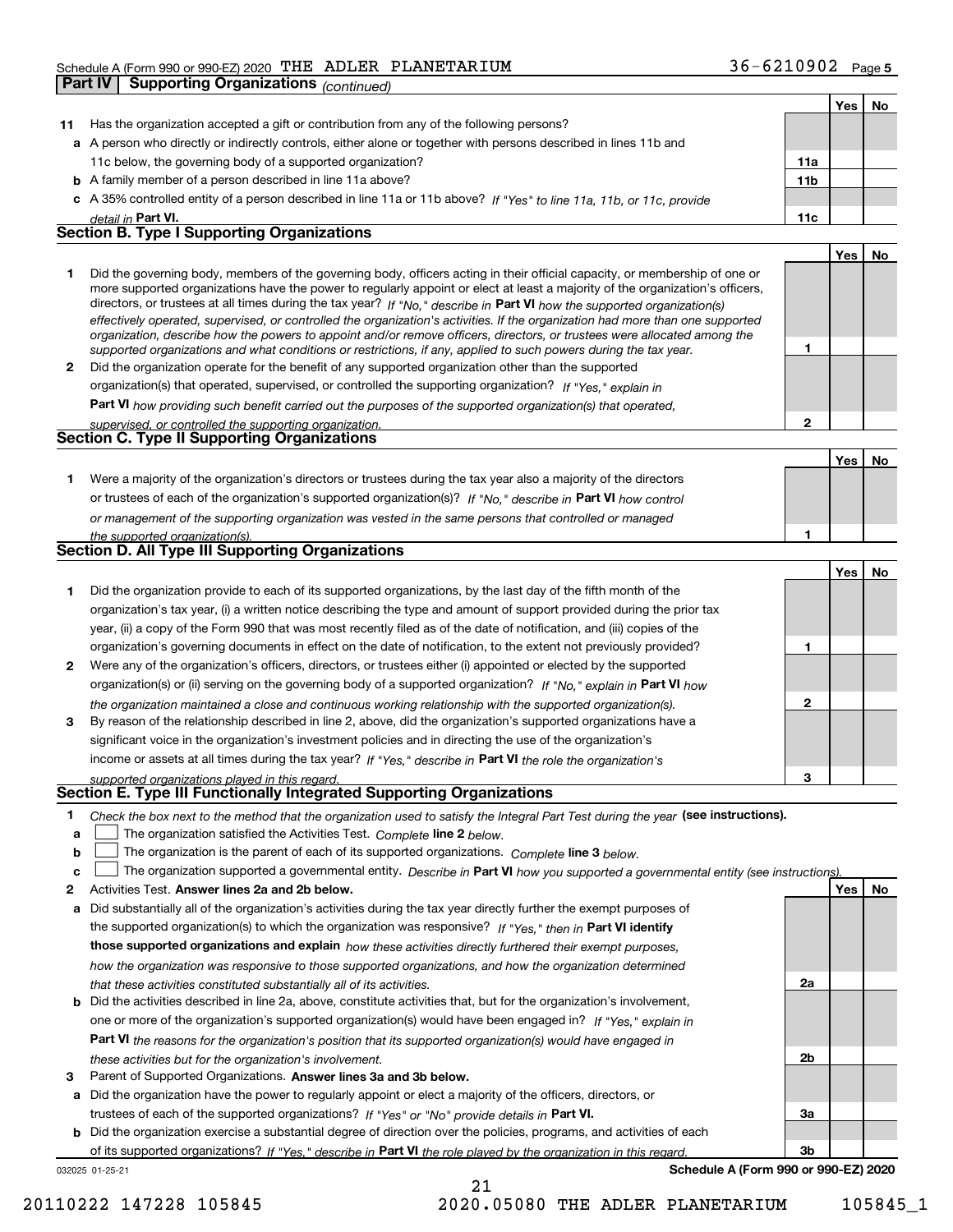#### Schedule A (Form 990 or 990-EZ) 2020 Page THE ADLER PLANETARIUM 36-6210902 **Part V Type III Non-Functionally Integrated 509(a)(3) Supporting Organizations**

1 Check here if the organization satisfied the Integral Part Test as a qualifying trust on Nov. 20, 1970 (explain in Part VI). See instructions. All other Type III non-functionally integrated supporting organizations must complete Sections A through E.

|              | Section A - Adjusted Net Income                                                                                                   |                | (A) Prior Year | (B) Current Year<br>(optional) |
|--------------|-----------------------------------------------------------------------------------------------------------------------------------|----------------|----------------|--------------------------------|
| 1.           | Net short-term capital gain                                                                                                       | 1              |                |                                |
| 2            | Recoveries of prior-year distributions                                                                                            | $\overline{2}$ |                |                                |
| з            | Other gross income (see instructions)                                                                                             | 3              |                |                                |
| 4            | Add lines 1 through 3.                                                                                                            | 4              |                |                                |
| 5            | Depreciation and depletion                                                                                                        | 5              |                |                                |
| 6            | Portion of operating expenses paid or incurred for production or                                                                  |                |                |                                |
|              | collection of gross income or for management, conservation, or                                                                    |                |                |                                |
|              | maintenance of property held for production of income (see instructions)                                                          | 6              |                |                                |
| 7            | Other expenses (see instructions)                                                                                                 | $\overline{7}$ |                |                                |
| 8            | Adjusted Net Income (subtract lines 5, 6, and 7 from line 4)                                                                      | 8              |                |                                |
|              | <b>Section B - Minimum Asset Amount</b>                                                                                           |                | (A) Prior Year | (B) Current Year<br>(optional) |
| 1.           | Aggregate fair market value of all non-exempt-use assets (see                                                                     |                |                |                                |
|              | instructions for short tax year or assets held for part of year):                                                                 |                |                |                                |
|              | <b>a</b> Average monthly value of securities                                                                                      | 1a             |                |                                |
|              | <b>b</b> Average monthly cash balances                                                                                            | 1b             |                |                                |
|              | c Fair market value of other non-exempt-use assets                                                                                | 1 <sub>c</sub> |                |                                |
|              | d Total (add lines 1a, 1b, and 1c)                                                                                                | 1d             |                |                                |
|              | e Discount claimed for blockage or other factors                                                                                  |                |                |                                |
|              | (explain in detail in Part VI):                                                                                                   |                |                |                                |
| $\mathbf{2}$ | Acquisition indebtedness applicable to non-exempt-use assets                                                                      | $\mathbf{2}$   |                |                                |
| 3            | Subtract line 2 from line 1d.                                                                                                     | 3              |                |                                |
| 4            | Cash deemed held for exempt use. Enter 0.015 of line 3 (for greater amount,                                                       |                |                |                                |
|              | see instructions).                                                                                                                | 4              |                |                                |
| 5            | Net value of non-exempt-use assets (subtract line 4 from line 3)                                                                  | 5              |                |                                |
| 6            | Multiply line 5 by 0.035.                                                                                                         | 6              |                |                                |
| 7            | Recoveries of prior-year distributions                                                                                            | $\overline{7}$ |                |                                |
| 8            | Minimum Asset Amount (add line 7 to line 6)                                                                                       | 8              |                |                                |
|              | <b>Section C - Distributable Amount</b>                                                                                           |                |                | <b>Current Year</b>            |
| 1            | Adjusted net income for prior year (from Section A, line 8, column A)                                                             | 1              |                |                                |
| 2            | Enter 0.85 of line 1.                                                                                                             | $\overline{2}$ |                |                                |
| з            | Minimum asset amount for prior year (from Section B, line 8, column A)                                                            | 3              |                |                                |
| 4            | Enter greater of line 2 or line 3.                                                                                                | 4              |                |                                |
| 5            | Income tax imposed in prior year                                                                                                  | 5              |                |                                |
| 6            | <b>Distributable Amount.</b> Subtract line 5 from line 4, unless subject to                                                       |                |                |                                |
|              | emergency temporary reduction (see instructions).                                                                                 | 6              |                |                                |
| 7            | Check here if the current year is the organization's first as a non-functionally integrated Type III supporting organization (see |                |                |                                |

instructions).

**1**

**Schedule A (Form 990 or 990-EZ) 2020**

032026 01-25-21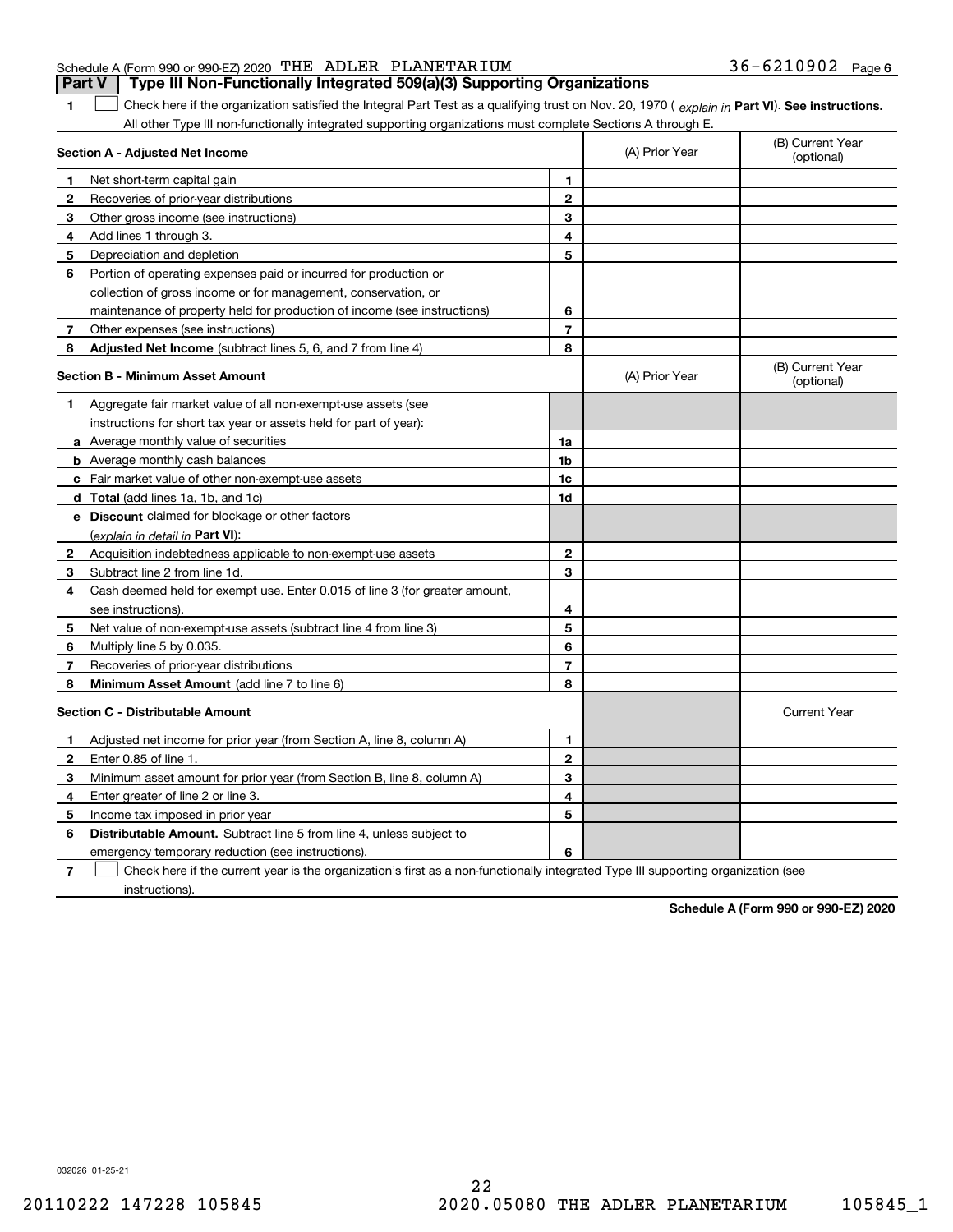|              | Type III Non-Functionally Integrated 509(a)(3) Supporting Organizations<br>Part V<br>(continued) |                             |                                       |    |                                         |
|--------------|--------------------------------------------------------------------------------------------------|-----------------------------|---------------------------------------|----|-----------------------------------------|
|              | <b>Section D - Distributions</b>                                                                 |                             |                                       |    | <b>Current Year</b>                     |
|              | Amounts paid to supported organizations to accomplish exempt purposes                            |                             |                                       | 1  |                                         |
| 2            | Amounts paid to perform activity that directly furthers exempt purposes of supported             |                             |                                       |    |                                         |
|              | organizations, in excess of income from activity                                                 |                             | 2                                     |    |                                         |
| 3            | Administrative expenses paid to accomplish exempt purposes of supported organizations            |                             |                                       | 3  |                                         |
| 4            | Amounts paid to acquire exempt-use assets                                                        |                             |                                       | 4  |                                         |
| 5            | Qualified set aside amounts (prior IRS approval required - provide details in Part VI)           |                             |                                       | 5  |                                         |
| 6            | Other distributions ( <i>describe in</i> Part VI). See instructions.                             |                             |                                       | 6  |                                         |
| 7            | Total annual distributions. Add lines 1 through 6.                                               |                             |                                       | 7  |                                         |
| 8            | Distributions to attentive supported organizations to which the organization is responsive       |                             |                                       |    |                                         |
|              | (provide details in Part VI). See instructions.                                                  |                             |                                       | 8  |                                         |
| 9            | Distributable amount for 2020 from Section C, line 6                                             |                             |                                       | 9  |                                         |
| 10           | Line 8 amount divided by line 9 amount                                                           |                             |                                       | 10 |                                         |
|              |                                                                                                  | (i)                         | (ii)                                  |    | (iii)                                   |
|              | <b>Section E - Distribution Allocations</b> (see instructions)                                   | <b>Excess Distributions</b> | <b>Underdistributions</b><br>Pre-2020 |    | <b>Distributable</b><br>Amount for 2020 |
| 1            | Distributable amount for 2020 from Section C, line 6                                             |                             |                                       |    |                                         |
| $\mathbf{2}$ | Underdistributions, if any, for years prior to 2020 (reason-                                     |                             |                                       |    |                                         |
|              | able cause required - explain in Part VI). See instructions.                                     |                             |                                       |    |                                         |
| 3            | Excess distributions carryover, if any, to 2020                                                  |                             |                                       |    |                                         |
|              | a From 2015                                                                                      |                             |                                       |    |                                         |
|              | $b$ From 2016                                                                                    |                             |                                       |    |                                         |
|              | $c$ From 2017                                                                                    |                             |                                       |    |                                         |
|              | <b>d</b> From 2018                                                                               |                             |                                       |    |                                         |
|              | e From 2019                                                                                      |                             |                                       |    |                                         |
|              | f Total of lines 3a through 3e                                                                   |                             |                                       |    |                                         |
|              | g Applied to underdistributions of prior years                                                   |                             |                                       |    |                                         |
|              | <b>h</b> Applied to 2020 distributable amount                                                    |                             |                                       |    |                                         |
|              | Carryover from 2015 not applied (see instructions)                                               |                             |                                       |    |                                         |
|              | Remainder. Subtract lines 3g, 3h, and 3i from line 3f.                                           |                             |                                       |    |                                         |
| 4            | Distributions for 2020 from Section D.                                                           |                             |                                       |    |                                         |
|              | line $7:$                                                                                        |                             |                                       |    |                                         |
|              | a Applied to underdistributions of prior years                                                   |                             |                                       |    |                                         |
|              | <b>b</b> Applied to 2020 distributable amount                                                    |                             |                                       |    |                                         |
|              | <b>c</b> Remainder. Subtract lines 4a and 4b from line 4.                                        |                             |                                       |    |                                         |
| 5            | Remaining underdistributions for years prior to 2020, if                                         |                             |                                       |    |                                         |
|              | any. Subtract lines 3g and 4a from line 2. For result greater                                    |                             |                                       |    |                                         |
|              | than zero, explain in Part VI. See instructions.                                                 |                             |                                       |    |                                         |
| 6            | Remaining underdistributions for 2020. Subtract lines 3h                                         |                             |                                       |    |                                         |
|              | and 4b from line 1. For result greater than zero, explain in                                     |                             |                                       |    |                                         |
|              | <b>Part VI.</b> See instructions.                                                                |                             |                                       |    |                                         |
| 7            | Excess distributions carryover to 2021. Add lines 3j                                             |                             |                                       |    |                                         |
|              | and 4c.                                                                                          |                             |                                       |    |                                         |
| 8            | Breakdown of line 7:                                                                             |                             |                                       |    |                                         |
|              | a Excess from 2016                                                                               |                             |                                       |    |                                         |
|              | <b>b</b> Excess from 2017                                                                        |                             |                                       |    |                                         |
|              | c Excess from 2018                                                                               |                             |                                       |    |                                         |
|              | d Excess from 2019                                                                               |                             |                                       |    |                                         |
|              | e Excess from 2020                                                                               |                             |                                       |    |                                         |

**Schedule A (Form 990 or 990-EZ) 2020**

032027 01-25-21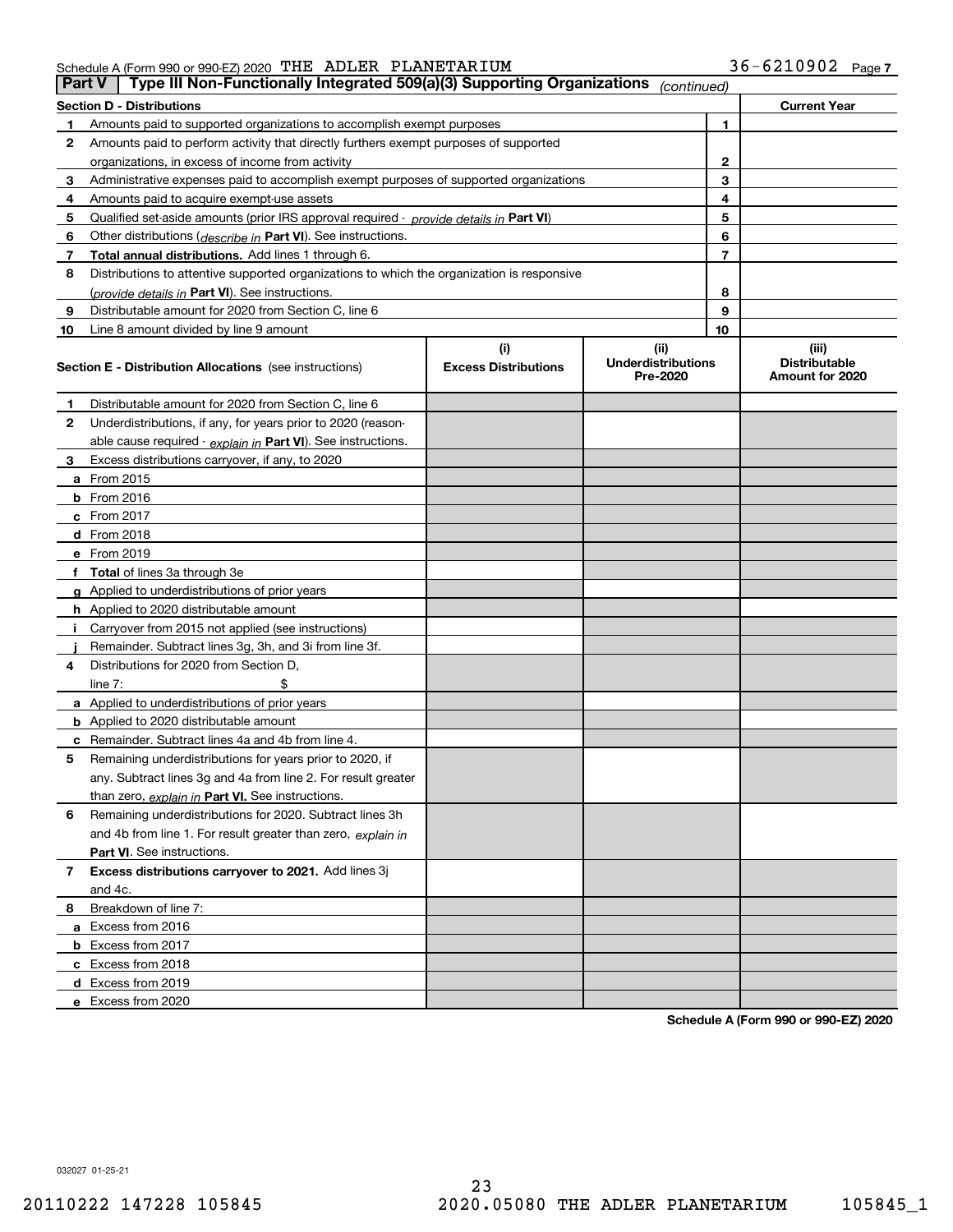**8** 36-6210902

Part VI | Supplemental Information. Provide the explanations required by Part II, line 10; Part II, line 17a or 17b; Part III, line 12; Part IV, Section A, lines 1, 2, 3b, 3c, 4b, 4c, 5a, 6, 9a, 9b, 9c, 11a, 11b, and 11c; Part IV, Section B, lines 1 and 2; Part IV, Section C, line 1; Part IV, Section D, lines 2 and 3; Part IV, Section E, lines 1c, 2a, 2b, 3a, and 3b; Part V, line 1; Part V, Section B, line 1e; Part V, Section D, lines 5, 6, and 8; and Part V, Section E, lines 2, 5, and 6. Also complete this part for any additional information. (See instructions.)

#### SCHEDULE A, PART II, LINE 10, EXPLANATION FOR OTHER INCOME:

| MISCELLANEOUS INCOME         |           |                                                                                                                       |                                      |
|------------------------------|-----------|-----------------------------------------------------------------------------------------------------------------------|--------------------------------------|
| 2016 AMOUNT: \$              | 22,728.   | <u> 1989 - Johann Stoff, fransk politik (d. 1989)</u>                                                                 |                                      |
| 2017 AMOUNT:<br>\$           | 23,289.   |                                                                                                                       |                                      |
| 2018 AMOUNT: \$              | 23,176.   |                                                                                                                       |                                      |
| 2019 AMOUNT: \$ 16,129.      |           |                                                                                                                       |                                      |
| $2020$ AMOUNT: $$$           | 0.        | <u> 1989 - Johann Barn, mars ann an t-Amhain Aonaich an t-Aonaich an t-Aonaich ann an t-Aonaich ann an t-Aonaich</u>  |                                      |
|                              |           |                                                                                                                       |                                      |
| FUNDRAISING                  |           |                                                                                                                       |                                      |
| 2016 AMOUNT: \$ 121,510.     |           |                                                                                                                       |                                      |
| 2017 AMOUNT: \$              | 107,210.  | <u> 1989 - Andrea State Barbara, amerikan personal di sebagai personal di sebagai personal di sebagai personal di</u> |                                      |
| 2018 AMOUNT: \$              | 128, 130. |                                                                                                                       |                                      |
| 2019 AMOUNT: \$              | 95,550.   |                                                                                                                       |                                      |
| 2020 AMOUNT:<br>\$           | 0.        | <u> 1989 - Johann Barbara, martxa alemaniar arg</u>                                                                   |                                      |
|                              |           |                                                                                                                       |                                      |
| FOOD SERVICE AND CONCESSIONS |           |                                                                                                                       |                                      |
| 2016 AMOUNT:<br>\$           | 556,706.  |                                                                                                                       |                                      |
| 2017 AMOUNT:<br>\$           | 537,239.  | <u> 1989 - Johann Barn, mars ann an t-Amhain an t-Amhain an t-Amhain an t-Amhain an t-Amhain an t-Amhain an t-Amh</u> |                                      |
| 2018 AMOUNT:<br>\$           | 464,861.  |                                                                                                                       |                                      |
| 2019 AMOUNT:<br>\$           | 257,966.  |                                                                                                                       |                                      |
| $2020$ AMOUNT: $\zeta$       | 17,076.   |                                                                                                                       |                                      |
|                              |           |                                                                                                                       |                                      |
|                              |           |                                                                                                                       |                                      |
|                              |           |                                                                                                                       |                                      |
|                              |           |                                                                                                                       |                                      |
|                              |           |                                                                                                                       |                                      |
|                              |           |                                                                                                                       |                                      |
| 032028 01-25-21              |           | 24                                                                                                                    | Schedule A (Form 990 or 990-EZ) 2020 |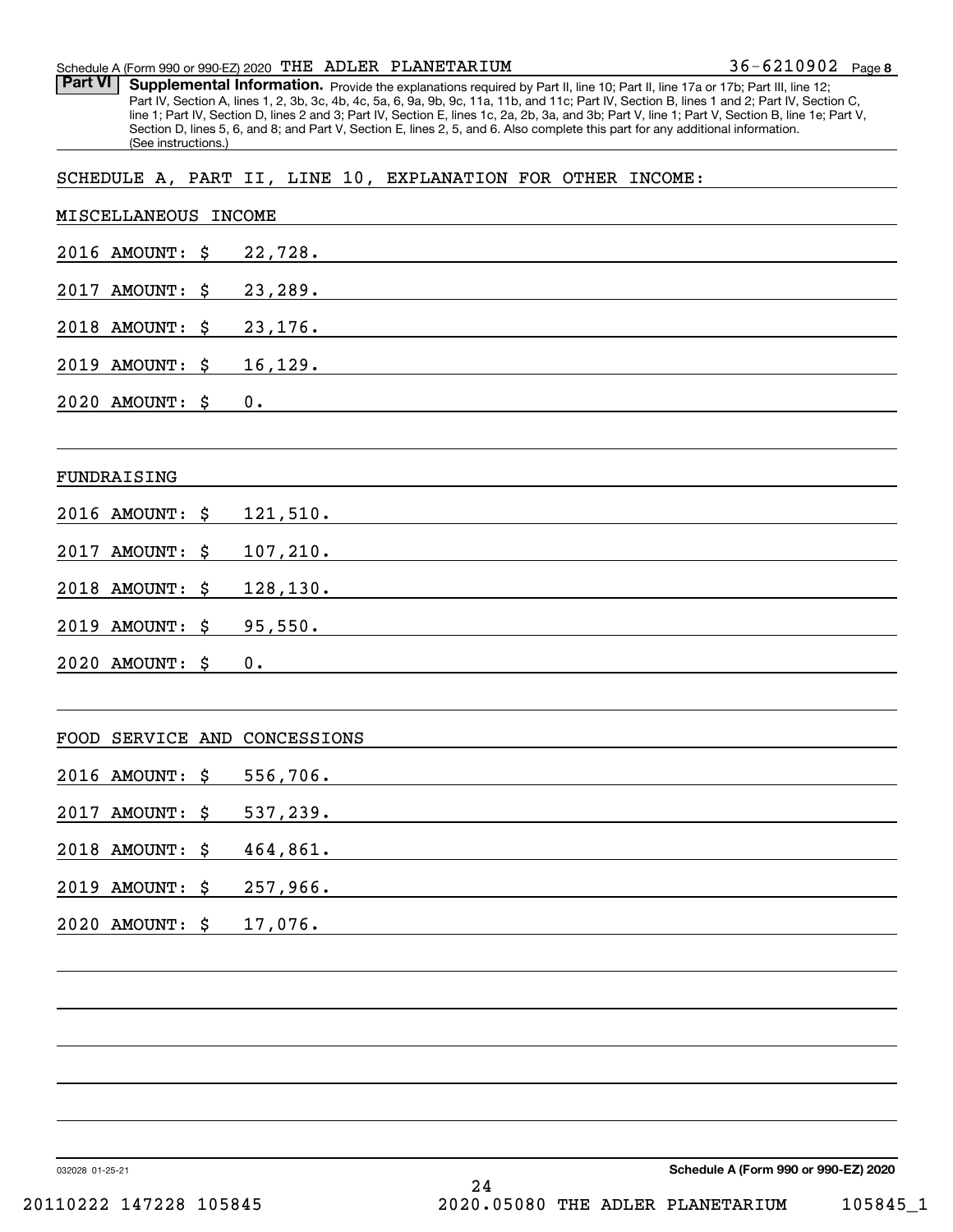Department of the Treasury Internal Revenue Service **(Form 990, 990-EZ, or 990-PF)**

Name of the organization

# **Schedule B Schedule of Contributors**

**| Attach to Form 990, Form 990-EZ, or Form 990-PF. | Go to www.irs.gov/Form990 for the latest information.** OMB No. 1545-0047

**2020**

**Employer identification number**

36-6210902

|  |  | THE ADLER PLANETARIUM |
|--|--|-----------------------|
|--|--|-----------------------|

|                    | <b>Organization type (check one):</b>                                              |  |  |  |  |
|--------------------|------------------------------------------------------------------------------------|--|--|--|--|
| Filers of:         | Section:                                                                           |  |  |  |  |
| Form 990 or 990-EZ | $ \mathbf{X} $ 501(c)( 3) (enter number) organization                              |  |  |  |  |
|                    | $4947(a)(1)$ nonexempt charitable trust <b>not</b> treated as a private foundation |  |  |  |  |
|                    | 527 political organization                                                         |  |  |  |  |
| Form 990-PF        | 501(c)(3) exempt private foundation                                                |  |  |  |  |
|                    | 4947(a)(1) nonexempt charitable trust treated as a private foundation              |  |  |  |  |
|                    | 501(c)(3) taxable private foundation                                               |  |  |  |  |

Check if your organization is covered by the **General Rule** or a **Special Rule. Note:**  Only a section 501(c)(7), (8), or (10) organization can check boxes for both the General Rule and a Special Rule. See instructions.

#### **General Rule**

 $\mathcal{L}^{\text{max}}$ 

For an organization filing Form 990, 990-EZ, or 990-PF that received, during the year, contributions totaling \$5,000 or more (in money or property) from any one contributor. Complete Parts I and II. See instructions for determining a contributor's total contributions.

#### **Special Rules**

any one contributor, during the year, total contributions of the greater of  $\,$  (1) \$5,000; or **(2)** 2% of the amount on (i) Form 990, Part VIII, line 1h;  $\boxed{\textbf{X}}$  For an organization described in section 501(c)(3) filing Form 990 or 990-EZ that met the 33 1/3% support test of the regulations under sections 509(a)(1) and 170(b)(1)(A)(vi), that checked Schedule A (Form 990 or 990-EZ), Part II, line 13, 16a, or 16b, and that received from or (ii) Form 990-EZ, line 1. Complete Parts I and II.

For an organization described in section 501(c)(7), (8), or (10) filing Form 990 or 990-EZ that received from any one contributor, during the year, total contributions of more than \$1,000 exclusively for religious, charitable, scientific, literary, or educational purposes, or for the prevention of cruelty to children or animals. Complete Parts I (entering "N/A" in column (b) instead of the contributor name and address), II, and III.  $\mathcal{L}^{\text{max}}$ 

purpose. Don't complete any of the parts unless the **General Rule** applies to this organization because it received *nonexclusively* year, contributions <sub>exclusively</sub> for religious, charitable, etc., purposes, but no such contributions totaled more than \$1,000. If this box is checked, enter here the total contributions that were received during the year for an  $\;$ exclusively religious, charitable, etc., For an organization described in section 501(c)(7), (8), or (10) filing Form 990 or 990-EZ that received from any one contributor, during the religious, charitable, etc., contributions totaling \$5,000 or more during the year  $\Box$ — $\Box$   $\Box$   $\Box$  $\mathcal{L}^{\text{max}}$ 

**Caution:**  An organization that isn't covered by the General Rule and/or the Special Rules doesn't file Schedule B (Form 990, 990-EZ, or 990-PF),  **must** but it answer "No" on Part IV, line 2, of its Form 990; or check the box on line H of its Form 990-EZ or on its Form 990-PF, Part I, line 2, to certify that it doesn't meet the filing requirements of Schedule B (Form 990, 990-EZ, or 990-PF).

**For Paperwork Reduction Act Notice, see the instructions for Form 990, 990-EZ, or 990-PF. Schedule B (Form 990, 990-EZ, or 990-PF) (2020)** LHA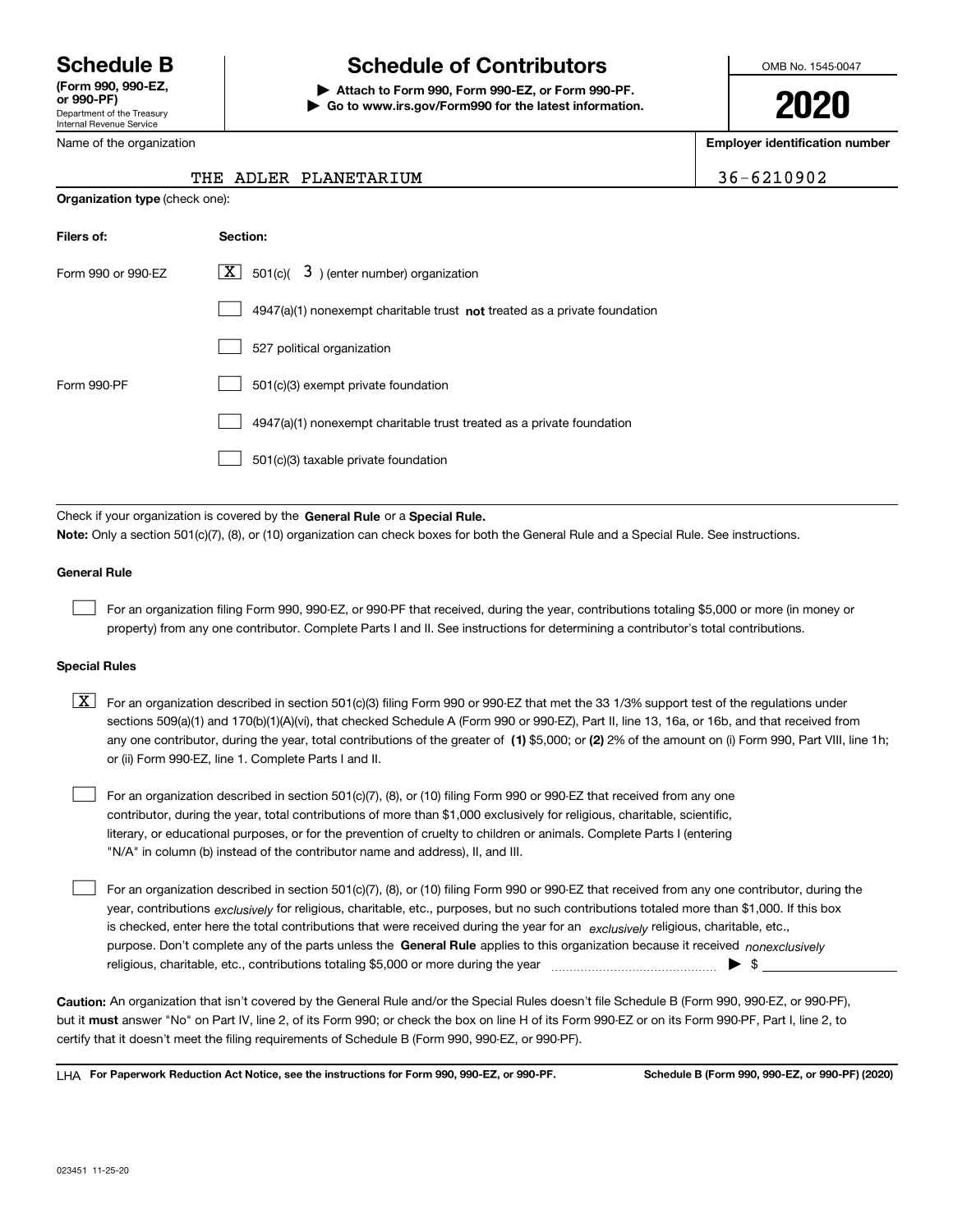## Schedule B (Form 990, 990-EZ, or 990-PF) (2020) Page 2

#### THE ADLER PLANETARIUM 36-6210902

| Name of organization |                                                                                                       |                                   |                                                                                                        |
|----------------------|-------------------------------------------------------------------------------------------------------|-----------------------------------|--------------------------------------------------------------------------------------------------------|
|                      |                                                                                                       |                                   | <b>Employer identification number</b>                                                                  |
|                      | THE ADLER PLANETARIUM                                                                                 |                                   | 36-6210902                                                                                             |
| Part I               | <b>Contributors</b> (see instructions). Use duplicate copies of Part I if additional space is needed. |                                   |                                                                                                        |
| (a)<br>No.           | (b)<br>Name, address, and ZIP + 4                                                                     | (c)<br><b>Total contributions</b> | (d)<br>Type of contribution                                                                            |
| 1                    |                                                                                                       | 1,757,932.<br>\$                  | $\boxed{\text{X}}$<br>Person<br>Payroll<br>Noncash<br>(Complete Part II for<br>noncash contributions.) |
| (a)<br>No.           | (b)<br>Name, address, and ZIP + 4                                                                     | (c)<br><b>Total contributions</b> | (d)<br>Type of contribution                                                                            |
| $\boldsymbol{2}$     |                                                                                                       | 1,753,990.<br>\$                  | $\boxed{\text{X}}$<br>Person<br>Payroll<br>Noncash<br>(Complete Part II for<br>noncash contributions.) |
| (a)<br>No.           | (b)<br>Name, address, and ZIP + 4                                                                     | (c)<br><b>Total contributions</b> | (d)<br>Type of contribution                                                                            |
| 3                    |                                                                                                       | 1,050,000.<br>\$                  | $\boxed{\text{X}}$<br>Person<br>Payroll<br>Noncash<br>(Complete Part II for<br>noncash contributions.) |
| (a)<br>No.           | (b)<br>Name, address, and ZIP + 4                                                                     | (c)<br><b>Total contributions</b> | (d)<br>Type of contribution                                                                            |
| 4                    |                                                                                                       | 522,233.<br>\$                    | Х<br>Person<br>Payroll<br>Noncash<br>(Complete Part II for<br>noncash contributions.)                  |
| (a)<br>No.           | (b)<br>Name, address, and ZIP + 4                                                                     | (c)<br><b>Total contributions</b> | (d)<br>Type of contribution                                                                            |
| 5                    |                                                                                                       | 378,617.<br>\$                    | X<br>Person<br>Payroll<br>Noncash<br>(Complete Part II for<br>noncash contributions.)                  |
| (a)<br>No.           | (b)<br>Name, address, and ZIP + 4                                                                     | (c)<br><b>Total contributions</b> | (d)<br>Type of contribution                                                                            |
| 6                    |                                                                                                       | 339,261.<br>\$                    | X<br>Person<br>Payroll<br>Noncash<br>(Complete Part II for<br>noncash contributions.)                  |

20110222 147228 105845 2020.05080 THE ADLER PLANETARIUM 105845\_1

27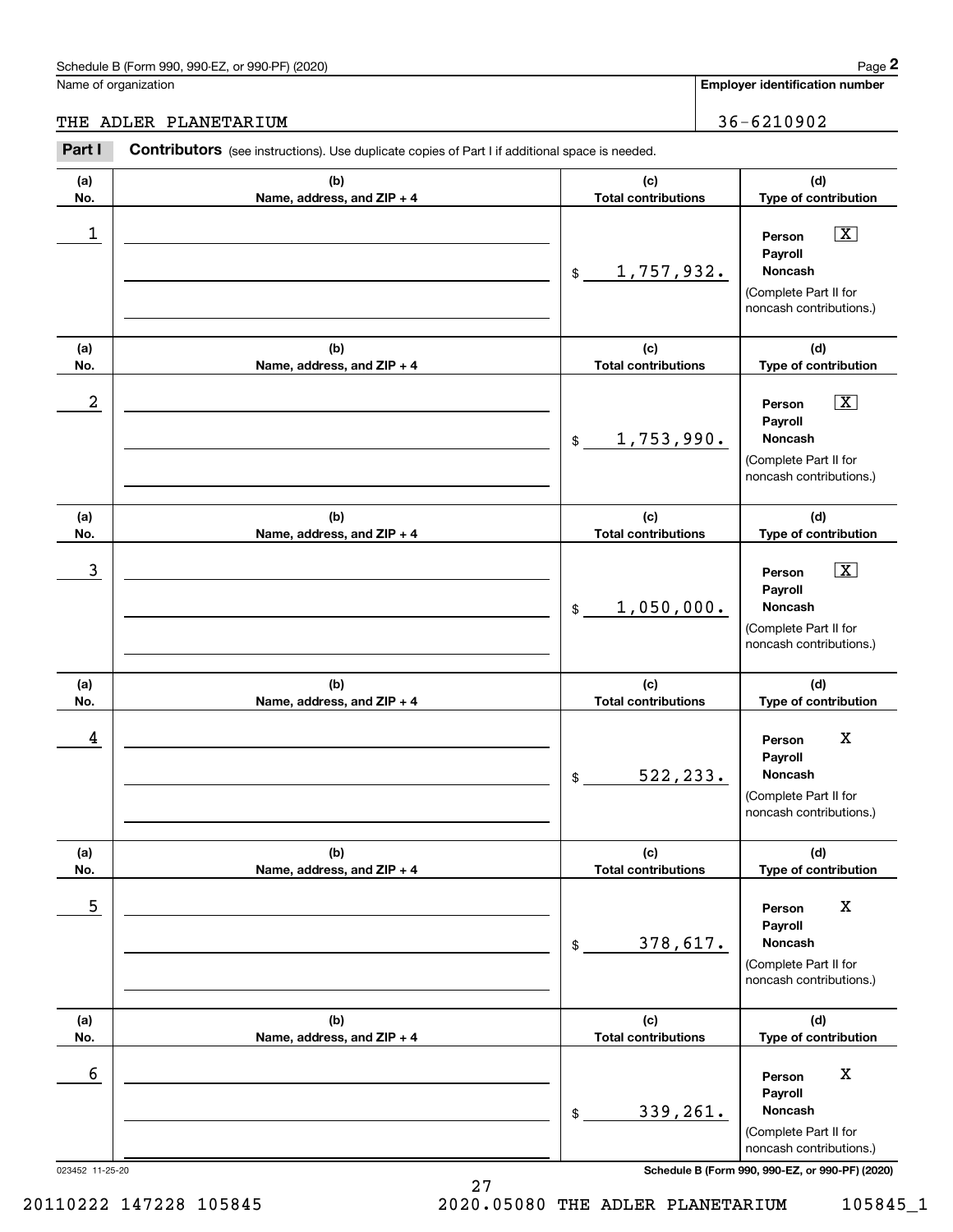## Schedule B (Form 990, 990-EZ, or 990-PF) (2020) Page 2

#### THE ADLER PLANETARIUM 36-6210902

|                 | Schedule B (Form 990, 990-EZ, or 990-PF) (2020)                                                       |                                   | Page 2                                                                                                                              |
|-----------------|-------------------------------------------------------------------------------------------------------|-----------------------------------|-------------------------------------------------------------------------------------------------------------------------------------|
|                 | Name of organization                                                                                  |                                   | <b>Employer identification number</b>                                                                                               |
|                 | THE ADLER PLANETARIUM                                                                                 |                                   | 36-6210902                                                                                                                          |
| Part I          | <b>Contributors</b> (see instructions). Use duplicate copies of Part I if additional space is needed. |                                   |                                                                                                                                     |
| (a)<br>No.      | (b)<br>Name, address, and ZIP + 4                                                                     | (c)<br><b>Total contributions</b> | (d)<br>Type of contribution                                                                                                         |
| 7               |                                                                                                       | 250,000.<br>\$                    | $\boxed{\text{X}}$<br>Person<br>Payroll<br>Noncash<br>(Complete Part II for<br>noncash contributions.)                              |
| (a)<br>No.      | (b)<br>Name, address, and ZIP + 4                                                                     | (c)<br><b>Total contributions</b> | (d)<br>Type of contribution                                                                                                         |
| 8               |                                                                                                       | 240,000.<br>\$                    | $\boxed{\text{X}}$<br>Person<br>Payroll<br>Noncash<br>(Complete Part II for<br>noncash contributions.)                              |
| (a)<br>No.      | (b)<br>Name, address, and ZIP + 4                                                                     | (c)<br><b>Total contributions</b> | (d)<br>Type of contribution                                                                                                         |
| 9               |                                                                                                       | 235,000.<br>\$                    | $\boxed{\text{X}}$<br>Person<br>Payroll<br>Noncash<br>(Complete Part II for<br>noncash contributions.)                              |
| (a)<br>No.      | (b)<br>Name, address, and ZIP + 4                                                                     | (c)<br><b>Total contributions</b> | (d)<br>Type of contribution                                                                                                         |
|                 |                                                                                                       | \$                                | Person<br>Payroll<br>Noncash<br>(Complete Part II for<br>noncash contributions.)                                                    |
| (a)<br>No.      | (b)<br>Name, address, and ZIP + 4                                                                     | (c)<br><b>Total contributions</b> | (d)<br>Type of contribution                                                                                                         |
|                 |                                                                                                       | \$                                | Person<br>Payroll<br>Noncash<br>(Complete Part II for<br>noncash contributions.)                                                    |
| (a)<br>No.      | (b)<br>Name, address, and ZIP + 4                                                                     | (c)<br><b>Total contributions</b> | (d)<br>Type of contribution                                                                                                         |
| 023452 11-25-20 |                                                                                                       | \$                                | Person<br>Payroll<br>Noncash<br>(Complete Part II for<br>noncash contributions.)<br>Schedule B (Form 990, 990-EZ, or 990-PF) (2020) |

28 20110222 147228 105845 2020.05080 THE ADLER PLANETARIUM 105845\_1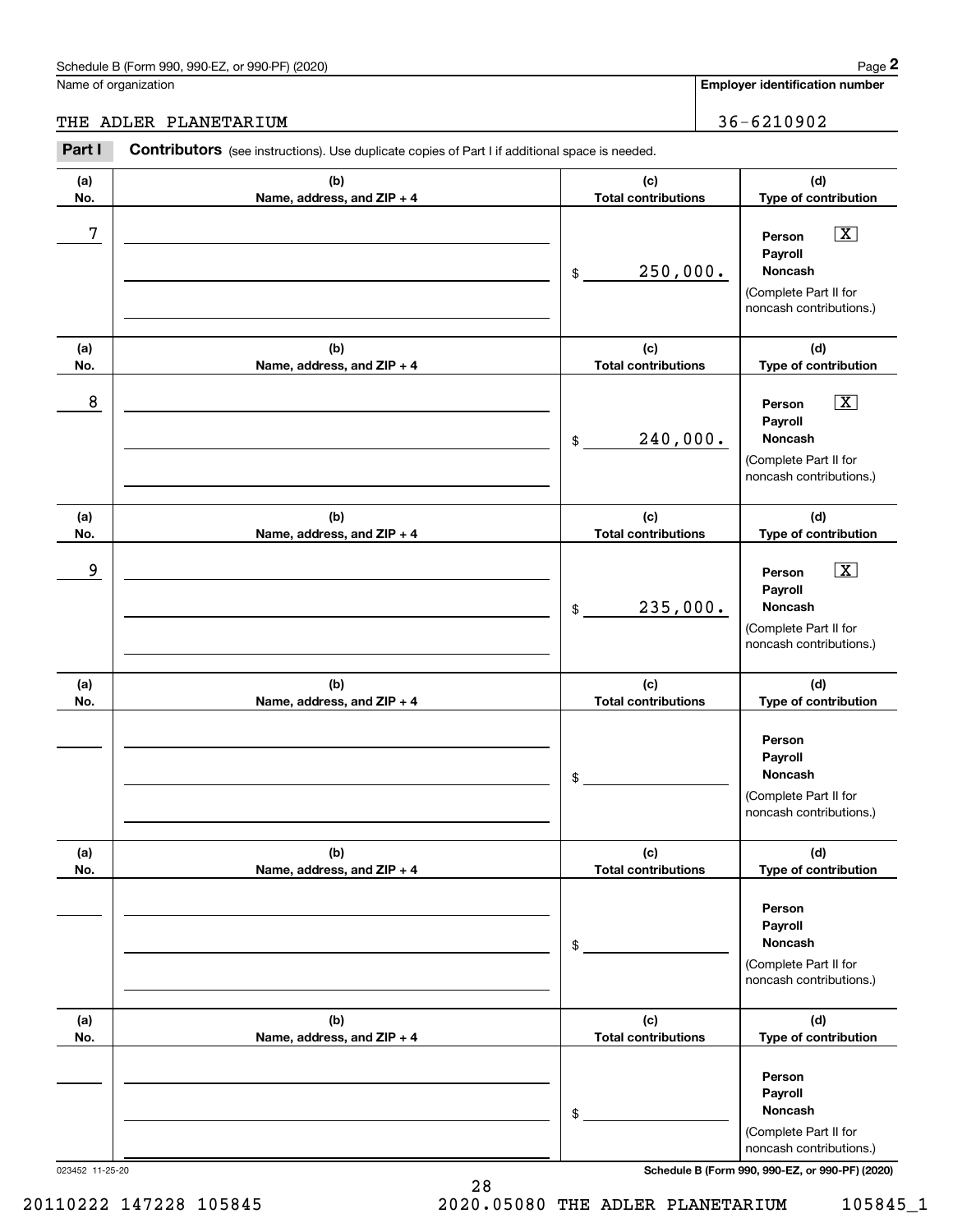Name of organization

**Employer identification number**

#### THE ADLER PLANETARIUM 36-6210902

Chedule B (Form 990, 990-EZ, or 990-PF) (2020)<br>
lame of organization<br> **29 Employer identification number**<br> **29 Employer identification number**<br>
29 THE ADLER PLANETARIUM<br>
29 THE ADLER PLANETARIUM<br>
29 THE ADLER PLANETARIUM

| (a)<br>No.<br>from<br>Part I | (b)<br>Description of noncash property given | (c)<br>FMV (or estimate)<br>(See instructions.) | (d)<br>Date received                            |
|------------------------------|----------------------------------------------|-------------------------------------------------|-------------------------------------------------|
|                              |                                              |                                                 |                                                 |
|                              |                                              | $\frac{1}{2}$                                   |                                                 |
| (a)<br>No.<br>from<br>Part I | (b)<br>Description of noncash property given | (c)<br>FMV (or estimate)<br>(See instructions.) | (d)<br>Date received                            |
|                              |                                              | $\frac{1}{2}$                                   |                                                 |
| (a)<br>No.<br>from<br>Part I | (b)<br>Description of noncash property given | (c)<br>FMV (or estimate)<br>(See instructions.) | (d)<br>Date received                            |
|                              |                                              | $\frac{1}{2}$                                   |                                                 |
| (a)<br>No.<br>from<br>Part I | (b)<br>Description of noncash property given | (c)<br>FMV (or estimate)<br>(See instructions.) | (d)<br>Date received                            |
|                              |                                              | \$                                              |                                                 |
| (a)<br>No.<br>from<br>Part I | (b)<br>Description of noncash property given | (c)<br>FMV (or estimate)<br>(See instructions.) | (d)<br>Date received                            |
|                              |                                              | \$                                              |                                                 |
| (a)<br>No.<br>from<br>Part I | (b)<br>Description of noncash property given | (c)<br>FMV (or estimate)<br>(See instructions.) | (d)<br>Date received                            |
|                              |                                              |                                                 |                                                 |
| 023453 11-25-20              |                                              | \$                                              | Schedule B (Form 990, 990-EZ, or 990-PF) (2020) |

29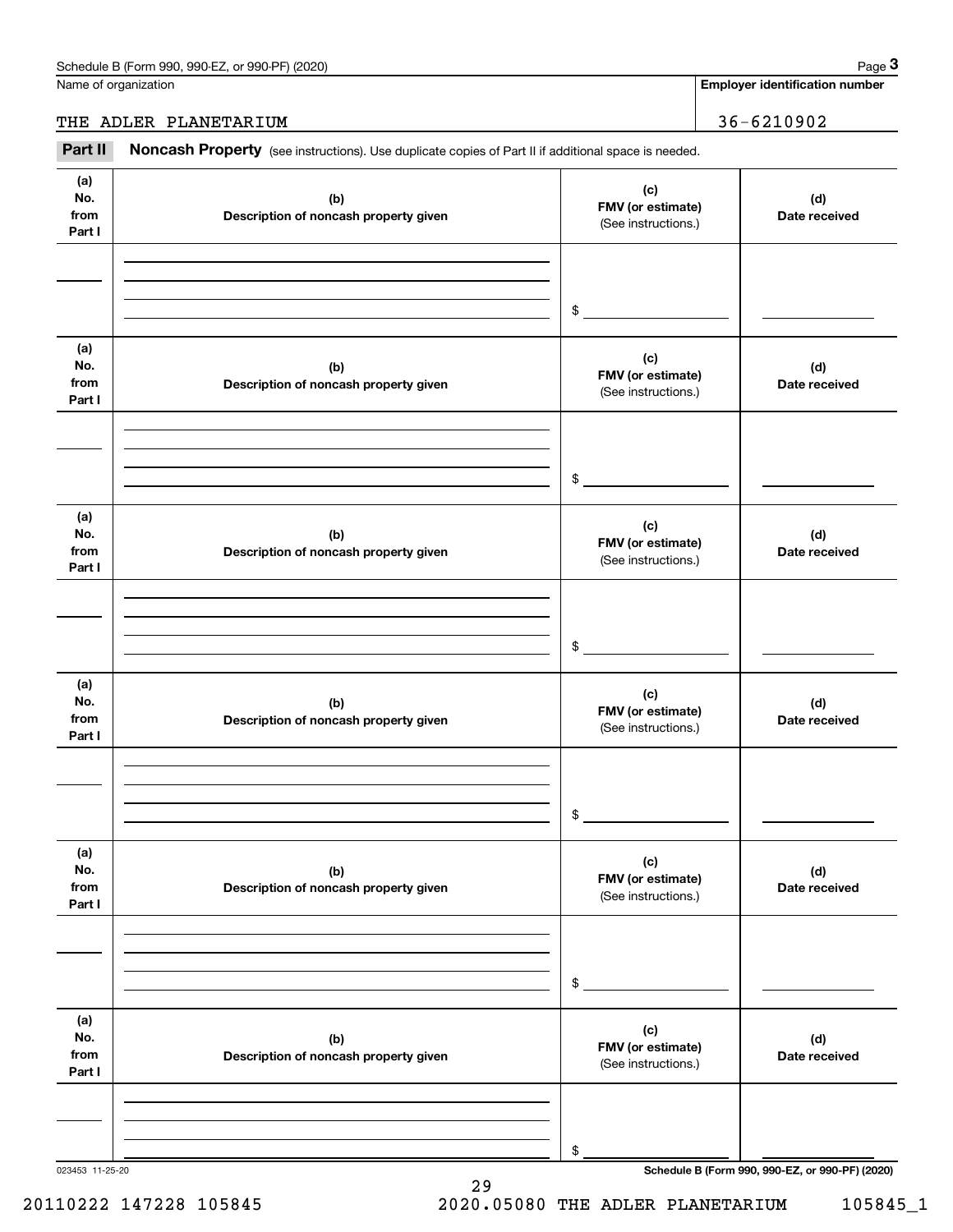|                           | Schedule B (Form 990, 990-EZ, or 990-PF) (2020)                                                                                                                                   |                      | Page 4                                                                                                                                                         |
|---------------------------|-----------------------------------------------------------------------------------------------------------------------------------------------------------------------------------|----------------------|----------------------------------------------------------------------------------------------------------------------------------------------------------------|
|                           | Name of organization                                                                                                                                                              |                      | <b>Employer identification number</b>                                                                                                                          |
|                           | THE ADLER PLANETARIUM                                                                                                                                                             |                      | 36-6210902                                                                                                                                                     |
| Part III                  | from any one contributor. Complete columns (a) through (e) and the following line entry. For organizations                                                                        |                      | Exclusively religious, charitable, etc., contributions to organizations described in section 501(c)(7), (8), or (10) that total more than \$1,000 for the year |
|                           | completing Part III, enter the total of exclusively religious, charitable, etc., contributions of \$1,000 or less for the year. (Enter this info. once.) $\blacktriangleright$ \$ |                      |                                                                                                                                                                |
| (a) No.                   | Use duplicate copies of Part III if additional space is needed.                                                                                                                   |                      |                                                                                                                                                                |
| from<br>Part I            | (b) Purpose of gift                                                                                                                                                               | (c) Use of gift      | (d) Description of how gift is held                                                                                                                            |
|                           |                                                                                                                                                                                   |                      |                                                                                                                                                                |
|                           |                                                                                                                                                                                   |                      |                                                                                                                                                                |
|                           |                                                                                                                                                                                   | (e) Transfer of gift |                                                                                                                                                                |
|                           | Transferee's name, address, and ZIP + 4                                                                                                                                           |                      | Relationship of transferor to transferee                                                                                                                       |
|                           |                                                                                                                                                                                   |                      |                                                                                                                                                                |
| (a) No.                   |                                                                                                                                                                                   |                      |                                                                                                                                                                |
| from<br>Part I            | (b) Purpose of gift                                                                                                                                                               | (c) Use of gift      | (d) Description of how gift is held                                                                                                                            |
|                           |                                                                                                                                                                                   |                      |                                                                                                                                                                |
|                           |                                                                                                                                                                                   |                      |                                                                                                                                                                |
|                           |                                                                                                                                                                                   | (e) Transfer of gift |                                                                                                                                                                |
|                           | Transferee's name, address, and ZIP + 4                                                                                                                                           |                      | Relationship of transferor to transferee                                                                                                                       |
|                           |                                                                                                                                                                                   |                      |                                                                                                                                                                |
|                           |                                                                                                                                                                                   |                      |                                                                                                                                                                |
| (a) No.<br>from<br>Part I | (b) Purpose of gift                                                                                                                                                               | (c) Use of gift      | (d) Description of how gift is held                                                                                                                            |
|                           |                                                                                                                                                                                   |                      |                                                                                                                                                                |
|                           |                                                                                                                                                                                   |                      |                                                                                                                                                                |
|                           |                                                                                                                                                                                   | (e) Transfer of gift |                                                                                                                                                                |
|                           | Transferee's name, address, and $ZIP + 4$                                                                                                                                         |                      | Relationship of transferor to transferee                                                                                                                       |
|                           |                                                                                                                                                                                   |                      |                                                                                                                                                                |
|                           |                                                                                                                                                                                   |                      |                                                                                                                                                                |
| (a) No.<br>from<br>Part I | (b) Purpose of gift                                                                                                                                                               | (c) Use of gift      | (d) Description of how gift is held                                                                                                                            |
|                           |                                                                                                                                                                                   |                      |                                                                                                                                                                |
|                           |                                                                                                                                                                                   |                      |                                                                                                                                                                |
|                           |                                                                                                                                                                                   | (e) Transfer of gift |                                                                                                                                                                |
|                           | Transferee's name, address, and ZIP + 4                                                                                                                                           |                      | Relationship of transferor to transferee                                                                                                                       |
|                           |                                                                                                                                                                                   |                      |                                                                                                                                                                |
|                           |                                                                                                                                                                                   |                      |                                                                                                                                                                |
|                           |                                                                                                                                                                                   |                      |                                                                                                                                                                |

30

023454 11-25-20

**Schedule B (Form 990, 990-EZ, or 990-PF) (2020)**

20110222 147228 105845 2020.05080 THE ADLER PLANETARIUM 105845\_1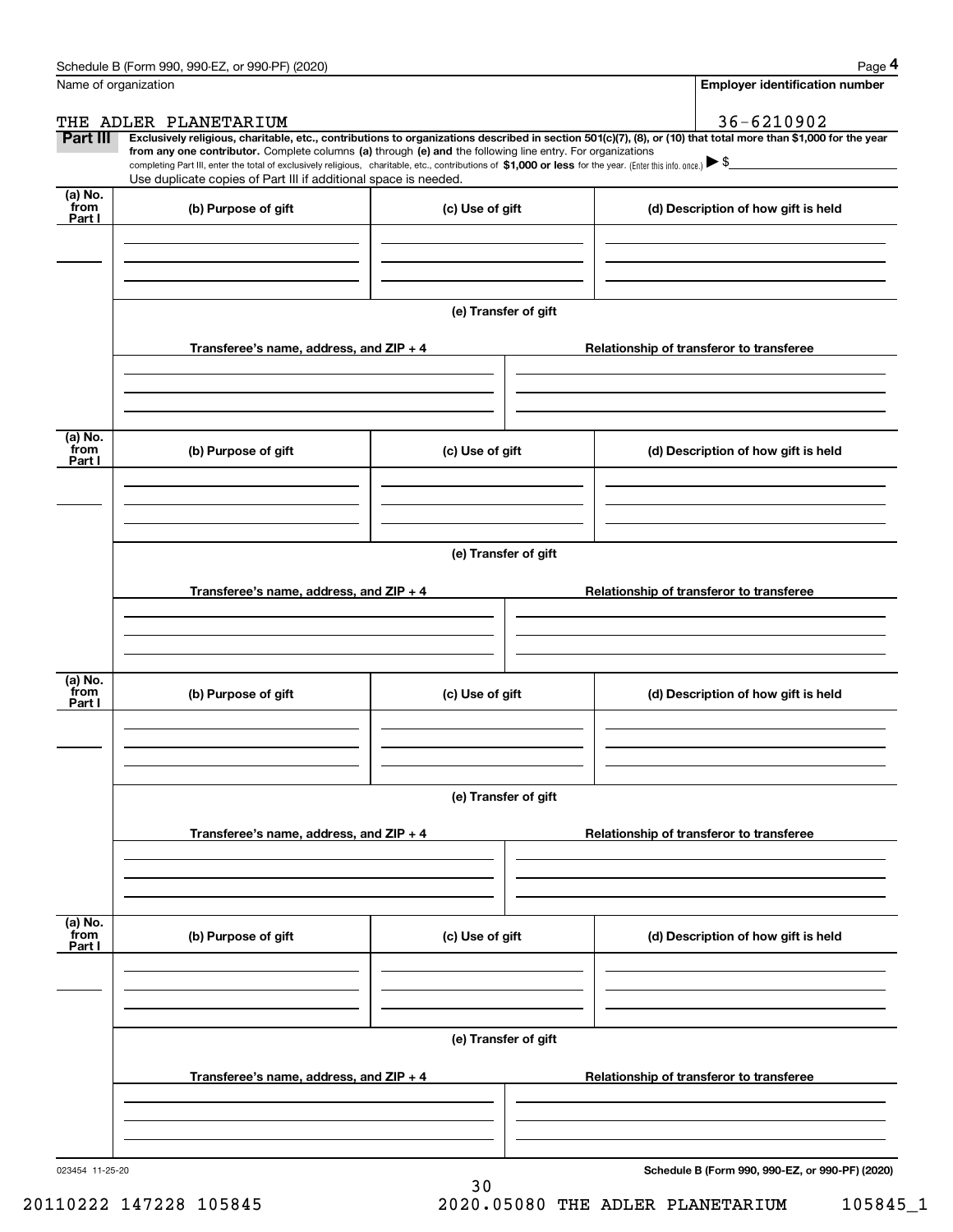|         | <b>SCHEDULE D</b>                                                                                                                                       | <b>Supplemental Financial Statements</b>                                                                                                              |                         |                                                    |                          | OMB No. 1545-0047               |  |  |  |
|---------|---------------------------------------------------------------------------------------------------------------------------------------------------------|-------------------------------------------------------------------------------------------------------------------------------------------------------|-------------------------|----------------------------------------------------|--------------------------|---------------------------------|--|--|--|
|         | (Form 990)                                                                                                                                              |                                                                                                                                                       |                         |                                                    |                          |                                 |  |  |  |
|         |                                                                                                                                                         |                                                                                                                                                       | <b>Open to Public</b>   |                                                    |                          |                                 |  |  |  |
|         | Attach to Form 990.<br>Department of the Treasury<br>Go to www.irs.gov/Form990 for instructions and the latest information.<br>Internal Revenue Service |                                                                                                                                                       |                         |                                                    |                          |                                 |  |  |  |
|         | <b>Employer identification number</b><br>Name of the organization                                                                                       |                                                                                                                                                       |                         |                                                    |                          |                                 |  |  |  |
|         | 36-6210902<br>THE ADLER PLANETARIUM<br>Organizations Maintaining Donor Advised Funds or Other Similar Funds or Accounts. Complete if the                |                                                                                                                                                       |                         |                                                    |                          |                                 |  |  |  |
| Part I  |                                                                                                                                                         |                                                                                                                                                       |                         |                                                    |                          |                                 |  |  |  |
|         |                                                                                                                                                         | organization answered "Yes" on Form 990, Part IV, line 6.                                                                                             | (a) Donor advised funds |                                                    |                          | (b) Funds and other accounts    |  |  |  |
|         |                                                                                                                                                         |                                                                                                                                                       |                         |                                                    |                          |                                 |  |  |  |
| 1<br>2  |                                                                                                                                                         | Aggregate value of contributions to (during year)                                                                                                     |                         |                                                    |                          |                                 |  |  |  |
| 3       |                                                                                                                                                         |                                                                                                                                                       |                         |                                                    |                          |                                 |  |  |  |
| 4       |                                                                                                                                                         |                                                                                                                                                       |                         |                                                    |                          |                                 |  |  |  |
| 5       |                                                                                                                                                         | Did the organization inform all donors and donor advisors in writing that the assets held in donor advised funds                                      |                         |                                                    |                          |                                 |  |  |  |
|         |                                                                                                                                                         |                                                                                                                                                       |                         |                                                    |                          | Yes<br>No                       |  |  |  |
| 6       |                                                                                                                                                         | Did the organization inform all grantees, donors, and donor advisors in writing that grant funds can be used only                                     |                         |                                                    |                          |                                 |  |  |  |
|         |                                                                                                                                                         | for charitable purposes and not for the benefit of the donor or donor advisor, or for any other purpose conferring                                    |                         |                                                    |                          |                                 |  |  |  |
|         |                                                                                                                                                         |                                                                                                                                                       |                         |                                                    |                          | <b>Yes</b><br>No                |  |  |  |
| Part II |                                                                                                                                                         | Conservation Easements. Complete if the organization answered "Yes" on Form 990, Part IV, line 7.                                                     |                         |                                                    |                          |                                 |  |  |  |
| 1       |                                                                                                                                                         | Purpose(s) of conservation easements held by the organization (check all that apply).                                                                 |                         |                                                    |                          |                                 |  |  |  |
|         |                                                                                                                                                         | Preservation of land for public use (for example, recreation or education)                                                                            |                         | Preservation of a historically important land area |                          |                                 |  |  |  |
|         |                                                                                                                                                         | Protection of natural habitat                                                                                                                         |                         | Preservation of a certified historic structure     |                          |                                 |  |  |  |
|         |                                                                                                                                                         | Preservation of open space                                                                                                                            |                         |                                                    |                          |                                 |  |  |  |
| 2       |                                                                                                                                                         | Complete lines 2a through 2d if the organization held a qualified conservation contribution in the form of a conservation easement on the last        |                         |                                                    |                          |                                 |  |  |  |
|         | day of the tax year.                                                                                                                                    |                                                                                                                                                       |                         |                                                    |                          | Held at the End of the Tax Year |  |  |  |
| a       |                                                                                                                                                         |                                                                                                                                                       |                         |                                                    | 2a                       |                                 |  |  |  |
| b       |                                                                                                                                                         | Total acreage restricted by conservation easements                                                                                                    |                         |                                                    | 2b                       |                                 |  |  |  |
| с       |                                                                                                                                                         |                                                                                                                                                       |                         |                                                    | 2c                       |                                 |  |  |  |
|         |                                                                                                                                                         | d Number of conservation easements included in (c) acquired after 7/25/06, and not on a historic structure                                            |                         |                                                    | 2d                       |                                 |  |  |  |
| 3       |                                                                                                                                                         | Number of conservation easements modified, transferred, released, extinguished, or terminated by the organization during the tax                      |                         |                                                    |                          |                                 |  |  |  |
|         | $year \blacktriangleright$                                                                                                                              |                                                                                                                                                       |                         |                                                    |                          |                                 |  |  |  |
| 4       |                                                                                                                                                         | Number of states where property subject to conservation easement is located $\blacktriangleright$                                                     |                         |                                                    |                          |                                 |  |  |  |
| 5       |                                                                                                                                                         | Does the organization have a written policy regarding the periodic monitoring, inspection, handling of                                                |                         |                                                    |                          |                                 |  |  |  |
|         |                                                                                                                                                         | violations, and enforcement of the conservation easements it holds?                                                                                   |                         |                                                    |                          | Yes<br><b>No</b>                |  |  |  |
| 6       |                                                                                                                                                         | Staff and volunteer hours devoted to monitoring, inspecting, handling of violations, and enforcing conservation easements during the year             |                         |                                                    |                          |                                 |  |  |  |
|         |                                                                                                                                                         |                                                                                                                                                       |                         |                                                    |                          |                                 |  |  |  |
| 7       |                                                                                                                                                         | Amount of expenses incurred in monitoring, inspecting, handling of violations, and enforcing conservation easements during the year                   |                         |                                                    |                          |                                 |  |  |  |
|         | $\blacktriangleright$ \$                                                                                                                                |                                                                                                                                                       |                         |                                                    |                          |                                 |  |  |  |
| 8       |                                                                                                                                                         | Does each conservation easement reported on line 2(d) above satisfy the requirements of section 170(h)(4)(B)(i)                                       |                         |                                                    |                          |                                 |  |  |  |
|         |                                                                                                                                                         |                                                                                                                                                       |                         |                                                    |                          | Yes<br>No                       |  |  |  |
| 9       |                                                                                                                                                         | In Part XIII, describe how the organization reports conservation easements in its revenue and expense statement and                                   |                         |                                                    |                          |                                 |  |  |  |
|         |                                                                                                                                                         | balance sheet, and include, if applicable, the text of the footnote to the organization's financial statements that describes the                     |                         |                                                    |                          |                                 |  |  |  |
|         | Part III                                                                                                                                                | organization's accounting for conservation easements.<br>Organizations Maintaining Collections of Art, Historical Treasures, or Other Similar Assets. |                         |                                                    |                          |                                 |  |  |  |
|         |                                                                                                                                                         | Complete if the organization answered "Yes" on Form 990, Part IV, line 8.                                                                             |                         |                                                    |                          |                                 |  |  |  |
|         |                                                                                                                                                         | 1a If the organization elected, as permitted under FASB ASC 958, not to report in its revenue statement and balance sheet works                       |                         |                                                    |                          |                                 |  |  |  |
|         |                                                                                                                                                         | of art, historical treasures, or other similar assets held for public exhibition, education, or research in furtherance of public                     |                         |                                                    |                          |                                 |  |  |  |
|         |                                                                                                                                                         | service, provide in Part XIII the text of the footnote to its financial statements that describes these items.                                        |                         |                                                    |                          |                                 |  |  |  |
|         |                                                                                                                                                         | <b>b</b> If the organization elected, as permitted under FASB ASC 958, to report in its revenue statement and balance sheet works of                  |                         |                                                    |                          |                                 |  |  |  |
|         |                                                                                                                                                         | art, historical treasures, or other similar assets held for public exhibition, education, or research in furtherance of public service,               |                         |                                                    |                          |                                 |  |  |  |
|         |                                                                                                                                                         | provide the following amounts relating to these items:                                                                                                |                         |                                                    |                          |                                 |  |  |  |
|         |                                                                                                                                                         |                                                                                                                                                       |                         |                                                    | - \$                     |                                 |  |  |  |
|         |                                                                                                                                                         | (ii) Assets included in Form 990, Part X                                                                                                              |                         |                                                    | $\blacktriangleright$ \$ |                                 |  |  |  |
| 2       |                                                                                                                                                         | If the organization received or held works of art, historical treasures, or other similar assets for financial gain, provide                          |                         |                                                    |                          |                                 |  |  |  |
|         |                                                                                                                                                         | the following amounts required to be reported under FASB ASC 958 relating to these items:                                                             |                         |                                                    |                          |                                 |  |  |  |
| а       |                                                                                                                                                         |                                                                                                                                                       |                         |                                                    | - \$                     |                                 |  |  |  |
|         |                                                                                                                                                         |                                                                                                                                                       |                         |                                                    | $\blacktriangleright$ \$ |                                 |  |  |  |

|  | <b>b</b> Assets included in Form 990, Part X |  |
|--|----------------------------------------------|--|

032051 12-01-20 **For Paperwork Reduction Act Notice, see the Instructions for Form 990. Schedule D (Form 990) 2020** LHA

31

20110222 147228 105845 2020.05080 THE ADLER PLANETARIUM 105845\_1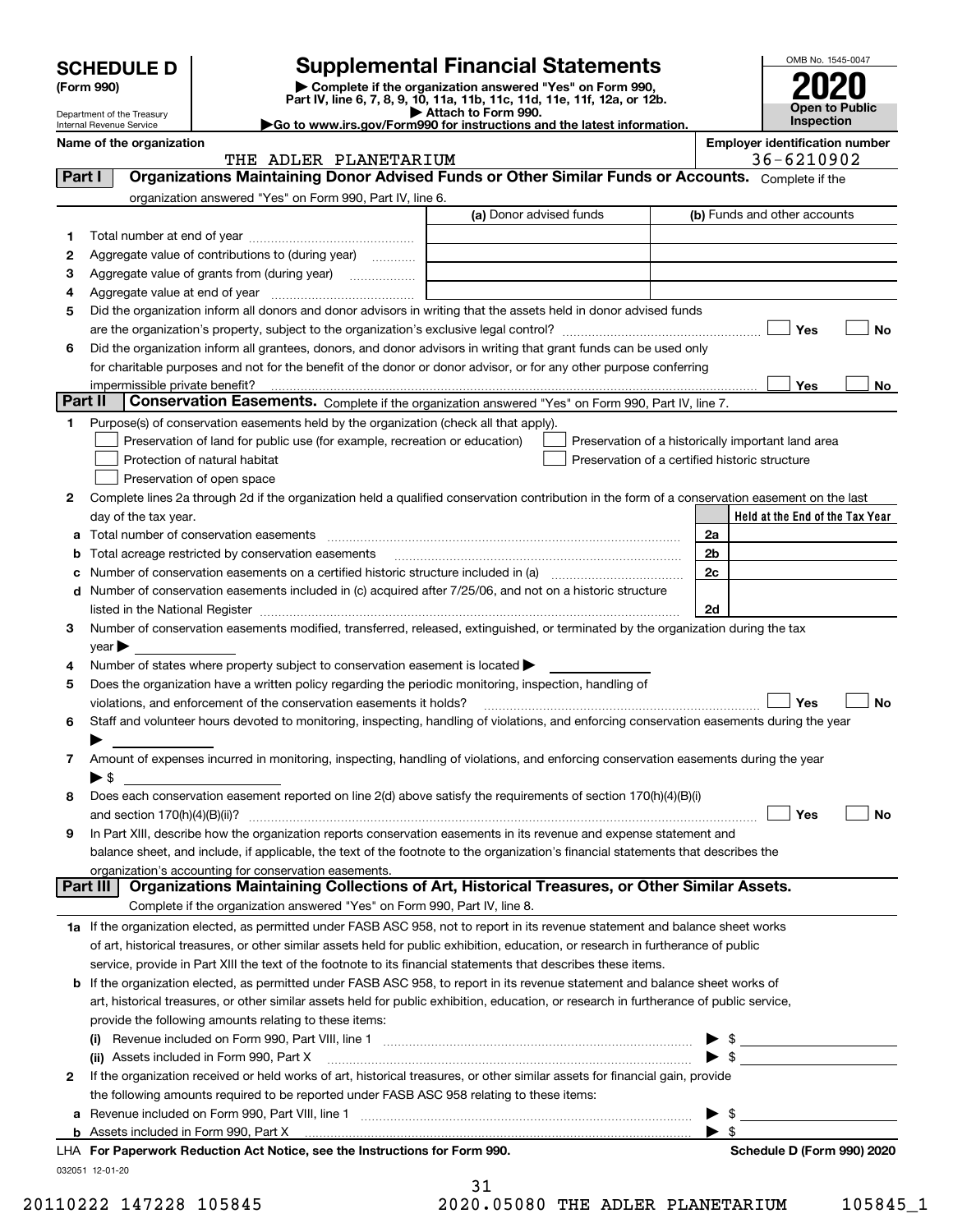|        | Schedule D (Form 990) 2020                                                                                                                                                                                                                  | THE ADLER PLANETARIUM |                                         |                                                                                                                                                                                                                                |                             |            | 36-6210902 Page 2          |            |                          |
|--------|---------------------------------------------------------------------------------------------------------------------------------------------------------------------------------------------------------------------------------------------|-----------------------|-----------------------------------------|--------------------------------------------------------------------------------------------------------------------------------------------------------------------------------------------------------------------------------|-----------------------------|------------|----------------------------|------------|--------------------------|
|        | Organizations Maintaining Collections of Art, Historical Treasures, or Other Similar Assets (continued)<br>Part III                                                                                                                         |                       |                                         |                                                                                                                                                                                                                                |                             |            |                            |            |                          |
| з      | Using the organization's acquisition, accession, and other records, check any of the following that make significant use of its                                                                                                             |                       |                                         |                                                                                                                                                                                                                                |                             |            |                            |            |                          |
|        | collection items (check all that apply):                                                                                                                                                                                                    |                       |                                         |                                                                                                                                                                                                                                |                             |            |                            |            |                          |
| a      | $X$ Public exhibition                                                                                                                                                                                                                       |                       | $ \mathbf{X} $ Loan or exchange program |                                                                                                                                                                                                                                |                             |            |                            |            |                          |
| b      | $\lfloor \mathbf{X} \rfloor$ Scholarly research                                                                                                                                                                                             |                       |                                         | Other and the control of the control of the control of the control of the control of the control of the control of the control of the control of the control of the control of the control of the control of the control of th |                             |            |                            |            |                          |
| C      | $\boxed{\textbf{X}}$ Preservation for future generations                                                                                                                                                                                    |                       |                                         |                                                                                                                                                                                                                                |                             |            |                            |            |                          |
| 4      | Provide a description of the organization's collections and explain how they further the organization's exempt purpose in Part XIII.                                                                                                        |                       |                                         |                                                                                                                                                                                                                                |                             |            |                            |            |                          |
| 5      | During the year, did the organization solicit or receive donations of art, historical treasures, or other similar assets                                                                                                                    |                       |                                         |                                                                                                                                                                                                                                |                             |            |                            |            |                          |
|        | to be sold to raise funds rather than to be maintained as part of the organization's collection?                                                                                                                                            |                       |                                         |                                                                                                                                                                                                                                |                             |            | Yes                        |            | $\overline{\text{X}}$ No |
|        | <b>Part IV</b><br>Escrow and Custodial Arrangements. Complete if the organization answered "Yes" on Form 990, Part IV, line 9, or                                                                                                           |                       |                                         |                                                                                                                                                                                                                                |                             |            |                            |            |                          |
|        | reported an amount on Form 990, Part X, line 21.                                                                                                                                                                                            |                       |                                         |                                                                                                                                                                                                                                |                             |            |                            |            |                          |
|        | 1a Is the organization an agent, trustee, custodian or other intermediary for contributions or other assets not included                                                                                                                    |                       |                                         |                                                                                                                                                                                                                                |                             |            |                            |            |                          |
|        |                                                                                                                                                                                                                                             |                       |                                         |                                                                                                                                                                                                                                |                             |            | Yes                        |            | No                       |
|        | b If "Yes," explain the arrangement in Part XIII and complete the following table:                                                                                                                                                          |                       |                                         |                                                                                                                                                                                                                                |                             |            |                            |            |                          |
|        |                                                                                                                                                                                                                                             |                       |                                         |                                                                                                                                                                                                                                |                             |            | Amount                     |            |                          |
| c      | Beginning balance manufactured and contain an account of the state of the state of the state of the state of t                                                                                                                              |                       |                                         |                                                                                                                                                                                                                                | 1c                          |            |                            |            |                          |
|        |                                                                                                                                                                                                                                             |                       |                                         |                                                                                                                                                                                                                                | 1d                          |            |                            |            |                          |
|        | e Distributions during the year manufactured and continuum and contained and the year manufactured and contained and the year manufactured and contained and contained and contained and contained and contained and contained              |                       |                                         |                                                                                                                                                                                                                                | 1e                          |            |                            |            |                          |
| f      | Ending balance manufactured and contact the contract of the contract of the contract of the contract of the contract of the contract of the contract of the contract of the contract of the contract of the contract of the co              |                       |                                         |                                                                                                                                                                                                                                | 1f                          |            |                            |            |                          |
|        | 2a Did the organization include an amount on Form 990, Part X, line 21, for escrow or custodial account liability?<br><b>b</b> If "Yes," explain the arrangement in Part XIII. Check here if the explanation has been provided on Part XIII |                       |                                         |                                                                                                                                                                                                                                |                             |            | Yes                        |            | No                       |
| Part V | Endowment Funds. Complete if the organization answered "Yes" on Form 990, Part IV, line 10.                                                                                                                                                 |                       |                                         |                                                                                                                                                                                                                                |                             |            |                            |            |                          |
|        |                                                                                                                                                                                                                                             | (a) Current year      | (b) Prior year                          | (c) Two years back                                                                                                                                                                                                             | (d) Three years back        |            | (e) Four years back        |            |                          |
| 1a     | Beginning of year balance                                                                                                                                                                                                                   | 5, 385, 864.          | 5,595,246.                              | 4,508,543.                                                                                                                                                                                                                     |                             | 4,222,250. |                            | 3,970,436. |                          |
|        |                                                                                                                                                                                                                                             |                       |                                         | 1,050,800.                                                                                                                                                                                                                     |                             | 100,000.   |                            |            |                          |
|        | Net investment earnings, gains, and losses                                                                                                                                                                                                  | 638,463.              | $-9,606.$                               | 246,559.                                                                                                                                                                                                                       |                             | 357, 379.  |                            |            | 414,781.                 |
| d      | Grants or scholarships                                                                                                                                                                                                                      |                       |                                         |                                                                                                                                                                                                                                |                             |            |                            |            |                          |
|        | e Other expenditures for facilities                                                                                                                                                                                                         |                       |                                         |                                                                                                                                                                                                                                |                             |            |                            |            |                          |
|        | and programs                                                                                                                                                                                                                                | 96,537.               | 199,776.                                | 210,656.                                                                                                                                                                                                                       |                             | 171,086.   |                            |            | 162,967.                 |
|        | f Administrative expenses                                                                                                                                                                                                                   |                       |                                         |                                                                                                                                                                                                                                |                             |            |                            |            |                          |
| g      | End of year balance                                                                                                                                                                                                                         | 5,927,790.            | 5,385,864.                              | 5,595,246.                                                                                                                                                                                                                     |                             | 4,508,543. |                            | 4,222,250. |                          |
| 2      | Provide the estimated percentage of the current year end balance (line 1g, column (a)) held as:                                                                                                                                             |                       |                                         |                                                                                                                                                                                                                                |                             |            |                            |            |                          |
|        | Board designated or quasi-endowment >                                                                                                                                                                                                       | .0000                 | %                                       |                                                                                                                                                                                                                                |                             |            |                            |            |                          |
| b      | Permanent endowment > 78.4200                                                                                                                                                                                                               | %                     |                                         |                                                                                                                                                                                                                                |                             |            |                            |            |                          |
| c      | 21.5800<br>Term endowment >                                                                                                                                                                                                                 | %                     |                                         |                                                                                                                                                                                                                                |                             |            |                            |            |                          |
|        | The percentages on lines 2a, 2b, and 2c should equal 100%.                                                                                                                                                                                  |                       |                                         |                                                                                                                                                                                                                                |                             |            |                            |            |                          |
|        | 3a Are there endowment funds not in the possession of the organization that are held and administered for the organization                                                                                                                  |                       |                                         |                                                                                                                                                                                                                                |                             |            |                            |            |                          |
|        | by:                                                                                                                                                                                                                                         |                       |                                         |                                                                                                                                                                                                                                |                             |            |                            | Yes        | No                       |
|        | (i)                                                                                                                                                                                                                                         |                       |                                         |                                                                                                                                                                                                                                |                             |            | 3a(i)                      | X          |                          |
|        |                                                                                                                                                                                                                                             |                       |                                         |                                                                                                                                                                                                                                |                             |            | 3a(ii)                     |            | х                        |
|        |                                                                                                                                                                                                                                             |                       |                                         |                                                                                                                                                                                                                                |                             |            | 3b                         |            |                          |
| 4      | Describe in Part XIII the intended uses of the organization's endowment funds.                                                                                                                                                              |                       |                                         |                                                                                                                                                                                                                                |                             |            |                            |            |                          |
|        | Land, Buildings, and Equipment.<br>Part VI                                                                                                                                                                                                  |                       |                                         |                                                                                                                                                                                                                                |                             |            |                            |            |                          |
|        | Complete if the organization answered "Yes" on Form 990, Part IV, line 11a. See Form 990, Part X, line 10.                                                                                                                                  |                       |                                         |                                                                                                                                                                                                                                |                             |            |                            |            |                          |
|        | Description of property                                                                                                                                                                                                                     | (a) Cost or other     | (b) Cost or other                       |                                                                                                                                                                                                                                | (c) Accumulated             |            | (d) Book value             |            |                          |
|        |                                                                                                                                                                                                                                             | basis (investment)    | basis (other)                           |                                                                                                                                                                                                                                | depreciation                |            |                            |            |                          |
|        |                                                                                                                                                                                                                                             |                       |                                         | 41,849,999.                                                                                                                                                                                                                    | 27,533,231.                 |            | 14, 316, 768.              |            |                          |
| b      |                                                                                                                                                                                                                                             |                       |                                         | 3,672,540.                                                                                                                                                                                                                     | 2,731,586.                  |            |                            | 940,954.   |                          |
|        |                                                                                                                                                                                                                                             |                       |                                         | 8,033,145.                                                                                                                                                                                                                     | 5,838,391.                  |            | 2,194,754.                 |            |                          |
|        |                                                                                                                                                                                                                                             |                       |                                         | 23,982,721.                                                                                                                                                                                                                    | $\overline{20}$ , 637, 100. |            | 3,345,621.                 |            |                          |
|        |                                                                                                                                                                                                                                             |                       |                                         |                                                                                                                                                                                                                                |                             |            | 20,798,097.                |            |                          |
|        |                                                                                                                                                                                                                                             |                       |                                         |                                                                                                                                                                                                                                |                             |            | Schedule D (Form 990) 2020 |            |                          |
|        |                                                                                                                                                                                                                                             |                       |                                         |                                                                                                                                                                                                                                |                             |            |                            |            |                          |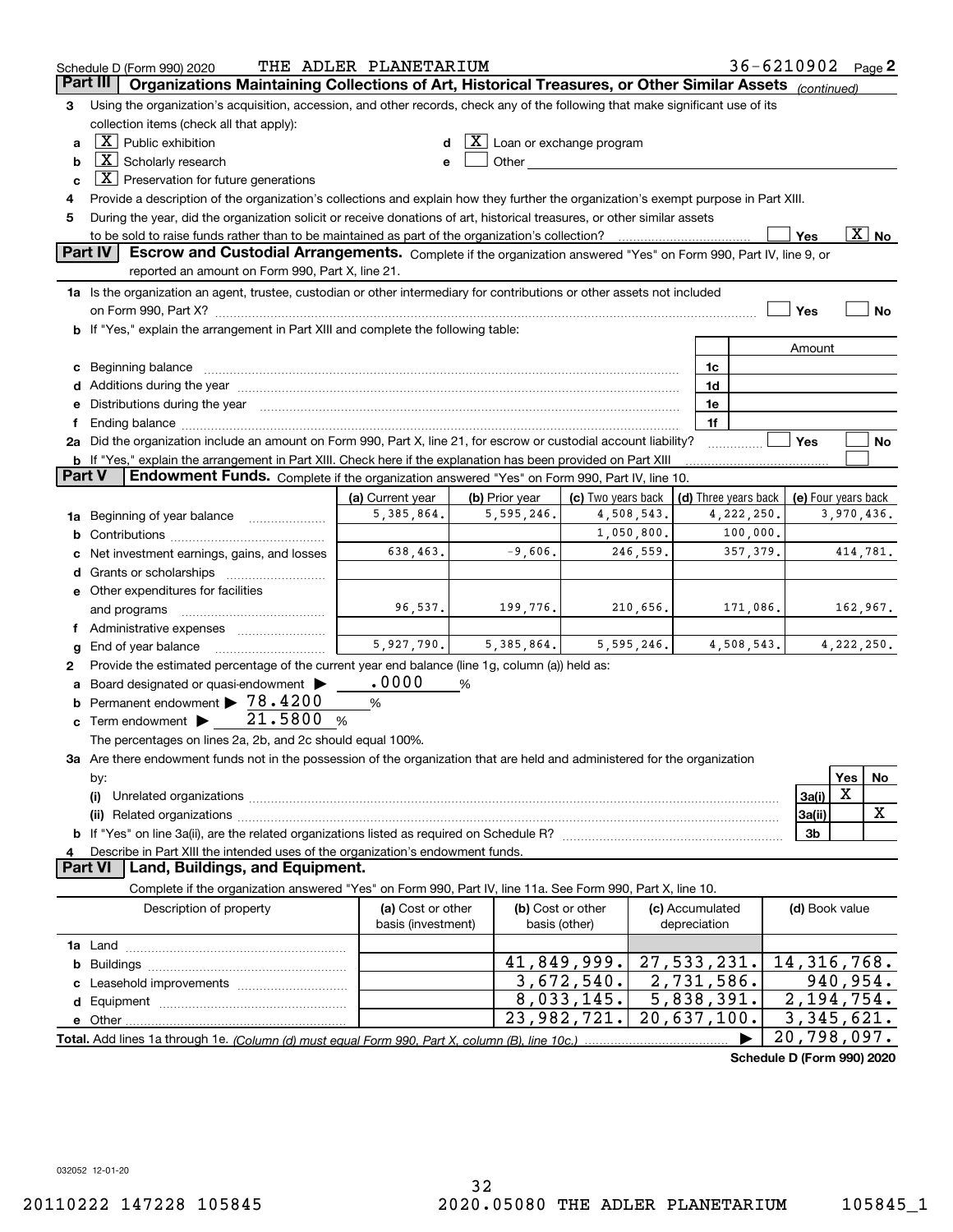| Schedule D (Form 990) 2020 |  | THE ADLER PLANETARIUM |
|----------------------------|--|-----------------------|
|----------------------------|--|-----------------------|

| THE ADLER PLANETARIUM<br>Schedule D (Form 990) 2020                                                               |                 |                                                           | 36-6210902<br>Page $\bm{3}$ |
|-------------------------------------------------------------------------------------------------------------------|-----------------|-----------------------------------------------------------|-----------------------------|
| Part VII Investments - Other Securities.                                                                          |                 |                                                           |                             |
| Complete if the organization answered "Yes" on Form 990, Part IV, line 11b. See Form 990, Part X, line 12.        |                 |                                                           |                             |
| (a) Description of security or category (including name of security)                                              | (b) Book value  | (c) Method of valuation: Cost or end-of-year market value |                             |
|                                                                                                                   |                 |                                                           |                             |
|                                                                                                                   |                 |                                                           |                             |
| $(3)$ Other                                                                                                       |                 |                                                           |                             |
| (A)                                                                                                               |                 |                                                           |                             |
| (B)                                                                                                               |                 |                                                           |                             |
| (C)                                                                                                               |                 |                                                           |                             |
| (D)                                                                                                               |                 |                                                           |                             |
| (E)                                                                                                               |                 |                                                           |                             |
| (F)                                                                                                               |                 |                                                           |                             |
| (G)                                                                                                               |                 |                                                           |                             |
| (H)                                                                                                               |                 |                                                           |                             |
| Total. (Col. (b) must equal Form 990, Part X, col. (B) line 12.)                                                  |                 |                                                           |                             |
| Part VIII Investments - Program Related.                                                                          |                 |                                                           |                             |
| Complete if the organization answered "Yes" on Form 990, Part IV, line 11c. See Form 990, Part X, line 13.        |                 |                                                           |                             |
| (a) Description of investment                                                                                     | (b) Book value  | (c) Method of valuation: Cost or end-of-year market value |                             |
| (1)                                                                                                               |                 |                                                           |                             |
| (2)                                                                                                               |                 |                                                           |                             |
| (3)                                                                                                               |                 |                                                           |                             |
| (4)                                                                                                               |                 |                                                           |                             |
| (5)                                                                                                               |                 |                                                           |                             |
| (6)                                                                                                               |                 |                                                           |                             |
| (7)                                                                                                               |                 |                                                           |                             |
| (8)                                                                                                               |                 |                                                           |                             |
| (9)                                                                                                               |                 |                                                           |                             |
| Total. (Col. (b) must equal Form 990, Part X, col. (B) line 13.)                                                  |                 |                                                           |                             |
| <b>Other Assets.</b><br>Part IX                                                                                   |                 |                                                           |                             |
| Complete if the organization answered "Yes" on Form 990, Part IV, line 11d. See Form 990, Part X, line 15.        |                 |                                                           |                             |
|                                                                                                                   | (a) Description |                                                           | (b) Book value              |
| (1)                                                                                                               |                 |                                                           |                             |
| (2)                                                                                                               |                 |                                                           |                             |
| (3)                                                                                                               |                 |                                                           |                             |
| (4)                                                                                                               |                 |                                                           |                             |
| (5)                                                                                                               |                 |                                                           |                             |
| (6)                                                                                                               |                 |                                                           |                             |
|                                                                                                                   |                 |                                                           |                             |
| (7)                                                                                                               |                 |                                                           |                             |
| (8)<br>(9)                                                                                                        |                 |                                                           |                             |
|                                                                                                                   |                 |                                                           |                             |
| <b>Other Liabilities.</b><br>Part X                                                                               |                 |                                                           |                             |
| Complete if the organization answered "Yes" on Form 990, Part IV, line 11e or 11f. See Form 990, Part X, line 25. |                 |                                                           |                             |
| (a) Description of liability                                                                                      |                 |                                                           | (b) Book value              |
| 1.<br>(1) Federal income taxes                                                                                    |                 |                                                           |                             |
| DEFERRED PENSION BENEFIT PLAN                                                                                     |                 |                                                           |                             |
| (2)<br>(3) LIABILITY                                                                                              |                 |                                                           | 4,448,889.                  |
| (4) RETIREMENT ANNUITY DUE TO FORMER                                                                              |                 |                                                           |                             |
| (5) OFFICER BENEFICIARY                                                                                           |                 |                                                           | 40,667.                     |
| (6) CAPITAL LEASE OBLIGATIONS                                                                                     |                 |                                                           | 78,789.                     |
|                                                                                                                   |                 |                                                           |                             |

**Total.**  *(Column (b) must equal Form 990, Part X, col. (B) line 25.)*  $\blacktriangleright$ 

Liability for uncertain tax positions. In Part XIII, provide the text of the footnote to the organization's financial statements that reports the

organization's liability for uncertain tax positions under FASB ASC 740. Check here if the text of the footnote has been provided in Part XIII

**Schedule D (Form 990) 2020**

1,241,984.

5,810,329.

 $\mathcal{L}^{\text{max}}$ 

032053 12-01-20

**2.**

(7)(8)(9)

INTEREST RATE SWAPS LIABILITY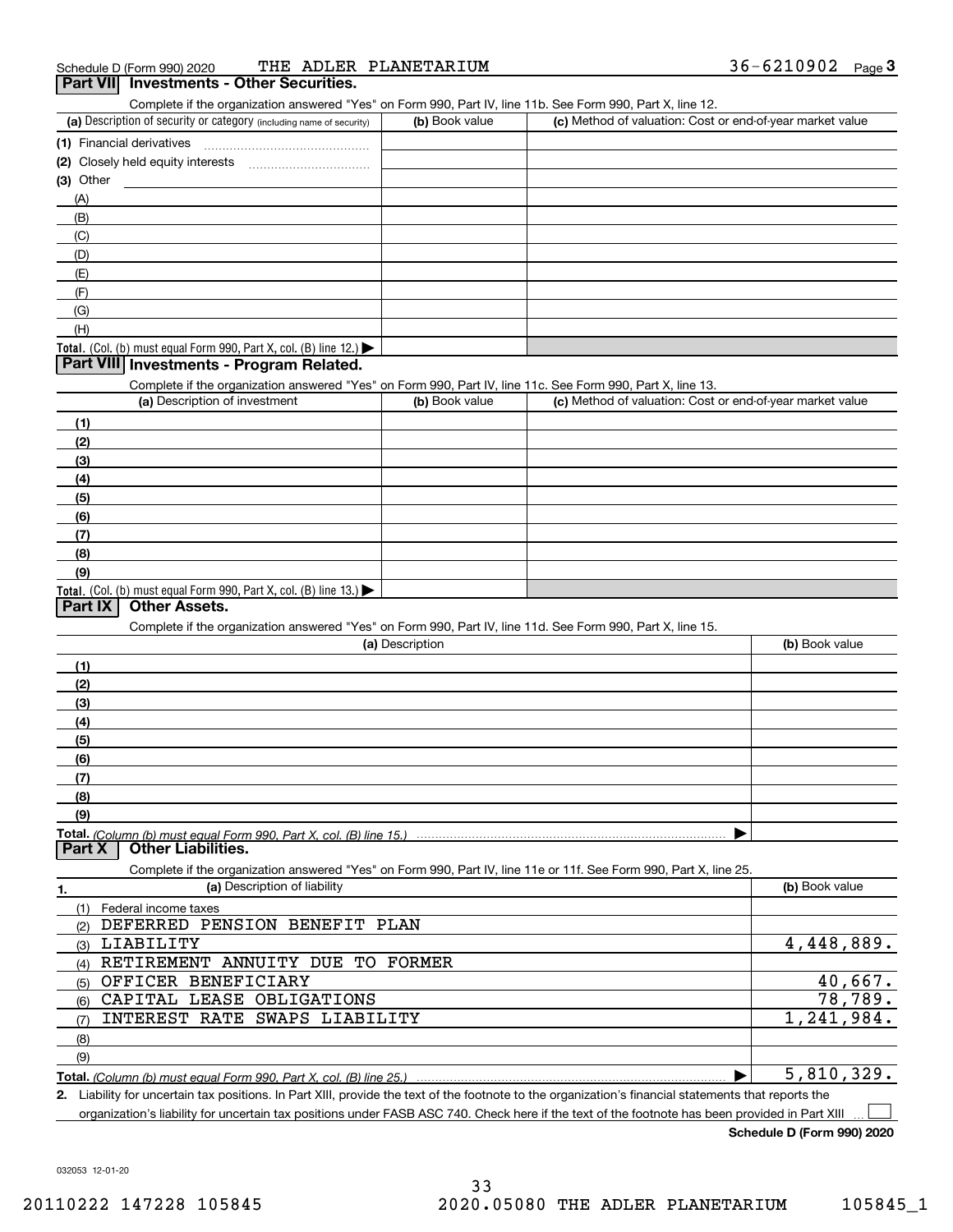|              | THE ADLER PLANETARIUM<br>Schedule D (Form 990) 2020                                                                                                                                                                                 |                |                            |                | 36-6210902<br>Page 4             |
|--------------|-------------------------------------------------------------------------------------------------------------------------------------------------------------------------------------------------------------------------------------|----------------|----------------------------|----------------|----------------------------------|
|              | Reconciliation of Revenue per Audited Financial Statements With Revenue per Return.<br><b>Part XI</b>                                                                                                                               |                |                            |                |                                  |
|              | Complete if the organization answered "Yes" on Form 990, Part IV, line 12a.                                                                                                                                                         |                |                            |                |                                  |
| 1            | Total revenue, gains, and other support per audited financial statements                                                                                                                                                            |                |                            | $\blacksquare$ | 20,331,994.                      |
| $\mathbf{2}$ | Amounts included on line 1 but not on Form 990, Part VIII, line 12:                                                                                                                                                                 |                |                            |                |                                  |
| a            |                                                                                                                                                                                                                                     | 2a             | 5,614,334.                 |                |                                  |
|              |                                                                                                                                                                                                                                     | 2 <sub>b</sub> | 8,750.                     |                |                                  |
|              |                                                                                                                                                                                                                                     | 2c             |                            |                |                                  |
| d            | Other (Describe in Part XIII.) <b>Construction Construction</b> Chern Construction Chern Chern Chern Chern Chern Chern                                                                                                              | 2d             | $\overline{3}$ , 270, 469. |                |                                  |
| е            | Add lines 2a through 2d                                                                                                                                                                                                             |                |                            | 2e             | $\frac{8,893,553.}{11,438,441.}$ |
| 3            |                                                                                                                                                                                                                                     |                |                            | $\mathbf{3}$   |                                  |
| 4            | Amounts included on Form 990, Part VIII, line 12, but not on line 1:                                                                                                                                                                |                |                            |                |                                  |
|              | Investment expenses not included on Form 990, Part VIII, line 7b [100] [100] [100] [4a]                                                                                                                                             |                | 69,380.                    |                |                                  |
| b            |                                                                                                                                                                                                                                     | 4 <sub>h</sub> |                            |                |                                  |
| c.           | Add lines 4a and 4b                                                                                                                                                                                                                 |                |                            | 4с             | 69,380.                          |
|              |                                                                                                                                                                                                                                     |                |                            | $\overline{5}$ | 11,507,821.                      |
|              | Part XII   Reconciliation of Expenses per Audited Financial Statements With Expenses per Return.                                                                                                                                    |                |                            |                |                                  |
|              |                                                                                                                                                                                                                                     |                |                            |                |                                  |
|              | Complete if the organization answered "Yes" on Form 990, Part IV, line 12a.                                                                                                                                                         |                |                            |                |                                  |
| 1            | Total expenses and losses per audited financial statements [11, 11] manuscription control expenses and losses per audited financial statements [11] manuscription of the statements and the statements and the statements and       |                |                            | $\mathbf{1}$   | 13, 128, 509.                    |
| 2            | Amounts included on line 1 but not on Form 990, Part IX, line 25:                                                                                                                                                                   |                |                            |                |                                  |
| a            |                                                                                                                                                                                                                                     | 2a             | 8,750.                     |                |                                  |
|              |                                                                                                                                                                                                                                     | 2 <sub>b</sub> |                            |                |                                  |
| с            |                                                                                                                                                                                                                                     | 2c             |                            |                |                                  |
| d            | Other (Describe in Part XIII.) (2000) (2000) (2000) (2010) (2010) (2010) (2010) (2010) (2010) (2010) (2010) (20                                                                                                                     | 2d             | 81,761.                    |                |                                  |
| е            |                                                                                                                                                                                                                                     |                |                            | 2e             | 90,511.                          |
| 3            |                                                                                                                                                                                                                                     |                |                            | $\mathbf{a}$   | 13,037,998.                      |
| 4            | Amounts included on Form 990, Part IX, line 25, but not on line 1:                                                                                                                                                                  |                |                            |                |                                  |
| a            | Investment expenses not included on Form 990, Part VIII, line 7b [1000000000000000000000000000000000                                                                                                                                | 4a             | 69,380.                    |                |                                  |
| b            | Other (Describe in Part XIII.) <b>Construction Contract Construction</b> Chemical Construction Chemical Chemical Chemical Chemical Chemical Chemical Chemical Chemical Chemical Chemical Chemical Chemical Chemical Chemical Chemic | 4b             |                            |                |                                  |
|              | Add lines 4a and 4b                                                                                                                                                                                                                 |                |                            | 4c             | 69,380.                          |
|              | Part XIII Supplemental Information.                                                                                                                                                                                                 |                |                            | $\overline{5}$ | 13, 107, 378.                    |

Provide the descriptions required for Part II, lines 3, 5, and 9; Part III, lines 1a and 4; Part IV, lines 1b and 2b; Part V, line 4; Part X, line 2; Part XI, lines 2d and 4b; and Part XII, lines 2d and 4b. Also complete this part to provide any additional information.

#### PART III, LINE 1A:

|                        | IN CONFORMITY WITH THE ACCOUNTING PRACTICES GENERALLY FOLLOWED BY MUSEUMS, |
|------------------------|----------------------------------------------------------------------------|
|                        | THE ADLER'S COLLECTIONS, WHICH WERE ACQUIRED THROUGH PURCHASES AND         |
|                        | CONTRIBUTIONS SINCE THE ADLER'S INCEPTION, ARE NOT RECOGNIZED AS ASSETS ON |
|                        | THE STATEMENT OF FINANCIAL POSITION. PURCHASES OF COLLECTION ITEMS ARE     |
|                        | RECORDED AS DECREASES IN NET ASSETS WITH DONOR RESTRICTIONS IN THE YEAR IN |
|                        | WHICH THE ITEMS ARE ACQUIRED. THE ADLER'S COLLECTIONS ARE MADE UP OF MORE  |
|                        | THAN 6,000 ARTIFACTS AND ARCHIVAL WORKS OF HISTORICAL SIGNIFICANCE THAT    |
|                        | ARE HELD FOR EDUCATIONAL, RESEARCH, SCIENTIFIC, AND CULTURAL PURPOSES.     |
|                        | THE COLLECTIONS ARE SUBJECT TO A POLICY THAT REQUIRES PROCEEDS FROM THEIR  |
|                        | SALES TO BE USED TO ACQUIRE OTHER ITEMS FOR COLLECTIONS OR TO SUPPORT THE  |
|                        | DIRECT CARE OF COLLECTIONS. DIRECT CARE OF COLLECTIONS IS DEFINED BY THE   |
| 032054 12-01-20        | Schedule D (Form 990) 2020<br>34                                           |
| 20110222 147228 105845 | 2020.05080 THE ADLER PLANETARIUM<br>105845 1                               |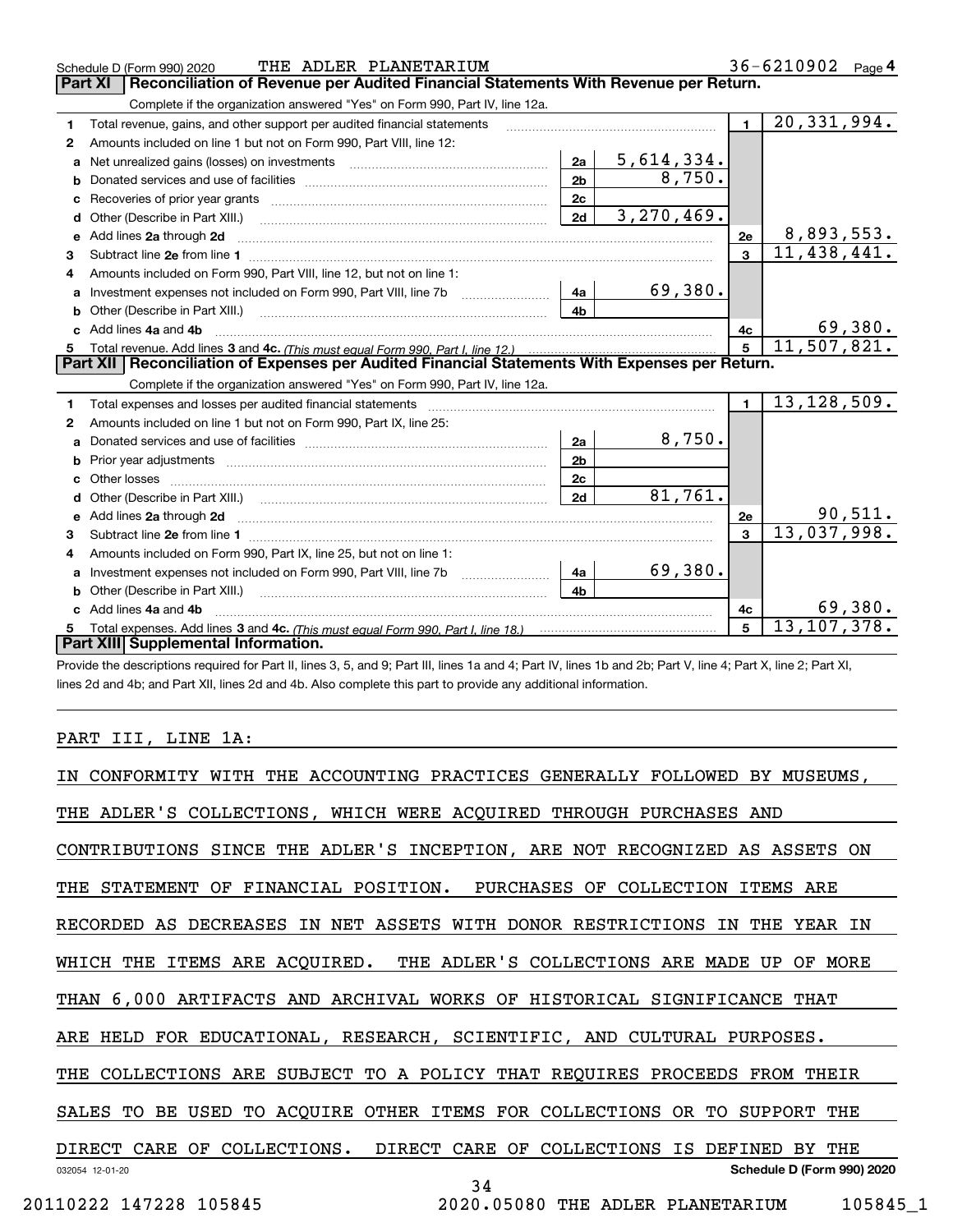*(continued)* **Part XIII Supplemental Information** 

ADLER AS COSTS THAT PROLONG THE LIFE AND USEFULNESS OF THE COLLECTION, COSTS PROVIDING BENEFITS THAT ENHANCE THE QUALITY AND PROTECTION OF THE COLLECTION, AND COSTS THAT MAKE A PHYSICAL IMPACT ON COLLECTIONS OBJECTS, INCREASING OR RESTORING THEIR CULTURAL OR SCIENTIFIC VALUE. ROUTINE AND ONGOING EXPENDITURES ARE NOT CONSIDERED DIRECT CARE OF COLLECTIONS.

PART III, LINE 4:

FROM ITS INCEPTION, THE ADLER PLANETARIUM HAS HELD ONE OF THE WORLD'S FOREMOST COLLECTIONS OF INSTRUMENTS RELATED TO ASTRONOMY. TODAY, THE ADLER POSSESSES A MAJOR COLLECTION OF HISTORIC SCIENTIFIC INSTRUMENTS; RARE BOOKS AND OF WORKS ON PAPER DEALING WITH ASTRONOMY, SCIENTIFIC INSTRUMENTS AND RELATED SUBJECTS; A COLLECTION OF REPLICAS AND SIMILAR "HANDS-ON" OBJECTS USED FOR EDUCATIONAL PURPOSES; AND ARCHIVES PERTAINING TO THE HISTORY OF THE ADLER ITSELF. THE ADLER'S HISTORIC SCIENTIFIC INSTRUMENT COLLECTION CONTAINS MORE THAN 2,800 THREE-DIMENSIONAL ARTIFACTS DATING FROM THE 12TH THROUGH THE 20TH CENTURIES, RANGING FROM MEDIEVAL ASTROLABES AND ARMILLARY SPHERES TO SUNDIALS, PLANETARIA, AND TELESCOPES FROM THE SCIENTIFIC REVOLUTION TO CONTEMPORARY INSTRUMENTS FOR CELESTIAL NAVIGATION. THE RARE BOOK COLLECTION (NUMBERING ABOUT 2,700) AND WORKS ON PAPER COLLECTION (MORE THAN 750 WORKS) COVER SUBJECTS RELATED TO ASTRONOMY AND SPACE SCIENCE. THE EDUCATIONAL COLLECTION FURNISHES REALISTIC MODELS AND REPLICAS FOR USE BY THE EDUCATORS ON THE MUSEUM FLOOR AND OFF-SITE, IN SITUATIONS WHERE THE USE OF DELICATE ARTIFACTS WOULD BE INAPPROPRIATE.

032055 12-01-20 **Schedule D (Form 990) 2020** PART V, LINE 4: THE ENDOWMENT FUNDS ARE TO BE USED PRIMARILY FOR THE MAINTENANCE AND OPERATION OF THE FACILITIES OF THE ADLER PLANETARIUM. THE ADLER PLANETARIUM HAS ADOPTED INVESTMENT AND SPENDING POLICIES FOR ENDOWMENT

35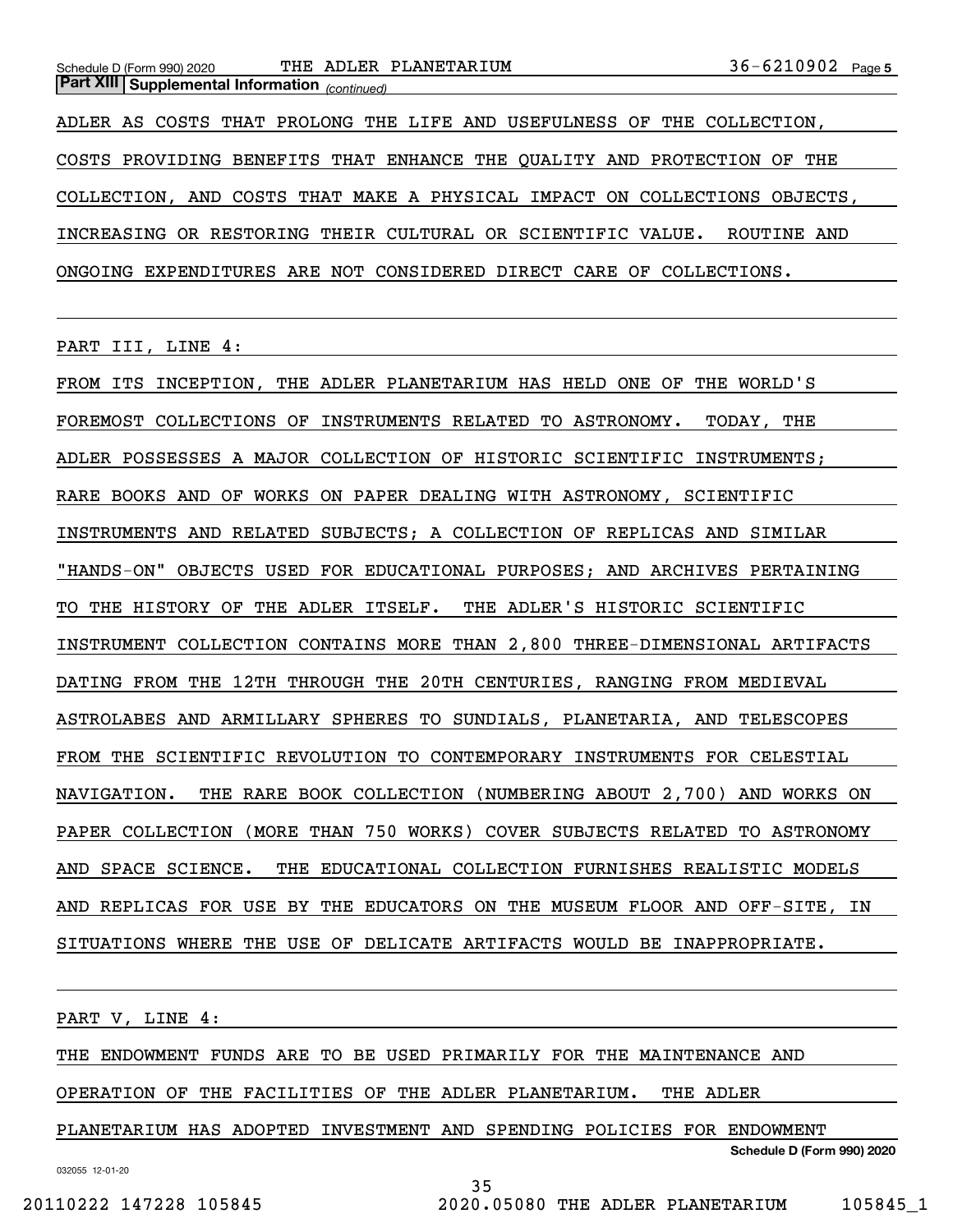| THE ADLER PLANETARIUM<br>Schedule D (Form 990) 2020                                                                                                         | 36-6210902 Page 5 |
|-------------------------------------------------------------------------------------------------------------------------------------------------------------|-------------------|
| <b>Part XIII Supplemental Information</b> (continued)                                                                                                       |                   |
| ASSETS THAT ATTEMPT TO PROVIDE A PREDICTABLE STREAM OF FUNDING TO PROGRAMS                                                                                  |                   |
| SUPPORTED BY ITS ENDOWMENT WHILE SEEKING TO MAINTAIN THE PURCHASING POWER                                                                                   |                   |
| THE ENDOWMENT ASSETS.<br>OF                                                                                                                                 |                   |
|                                                                                                                                                             |                   |
| PART XI, LINE 2D - OTHER ADJUSTMENTS:                                                                                                                       |                   |
| FUNDRAISING EVENT DIRECT EXPENSES<br><u> 1989 - Johann Stoff, deutscher Stoffen und der Stoffen und der Stoffen und der Stoffen und der Stoffen und der</u> | $81,761$ .        |
| CHANGE IN VALUE OF DEFINED BENEFIT PENSION PLAN                                                                                                             | 2,178,903.        |
| UNREALIZED LOSS ON INTEREST RATE SWAP                                                                                                                       | $1,009,805$ .     |
| TOTAL TO SCHEDULE D, PART XI, LINE 2D<br><u> 1980 - Johann Barn, mars an t-Amerikaansk kommunister (</u>                                                    | 3,270,469.        |
|                                                                                                                                                             |                   |
| PART XII, LINE 2D - OTHER ADJUSTMENTS:                                                                                                                      |                   |
| FUNDRAISING EVENT DIRECT EXPENSES<br><u> 1989 - Johann Barn, fransk politik (d. 1989)</u>                                                                   | 81,761.           |
|                                                                                                                                                             |                   |
|                                                                                                                                                             |                   |
|                                                                                                                                                             |                   |
|                                                                                                                                                             |                   |
|                                                                                                                                                             |                   |
|                                                                                                                                                             |                   |
|                                                                                                                                                             |                   |
|                                                                                                                                                             |                   |
|                                                                                                                                                             |                   |
|                                                                                                                                                             |                   |
|                                                                                                                                                             |                   |
|                                                                                                                                                             |                   |
|                                                                                                                                                             |                   |
|                                                                                                                                                             |                   |
|                                                                                                                                                             |                   |
|                                                                                                                                                             |                   |
|                                                                                                                                                             |                   |

**Schedule D (Form 990) 2020**

032055 12-01-20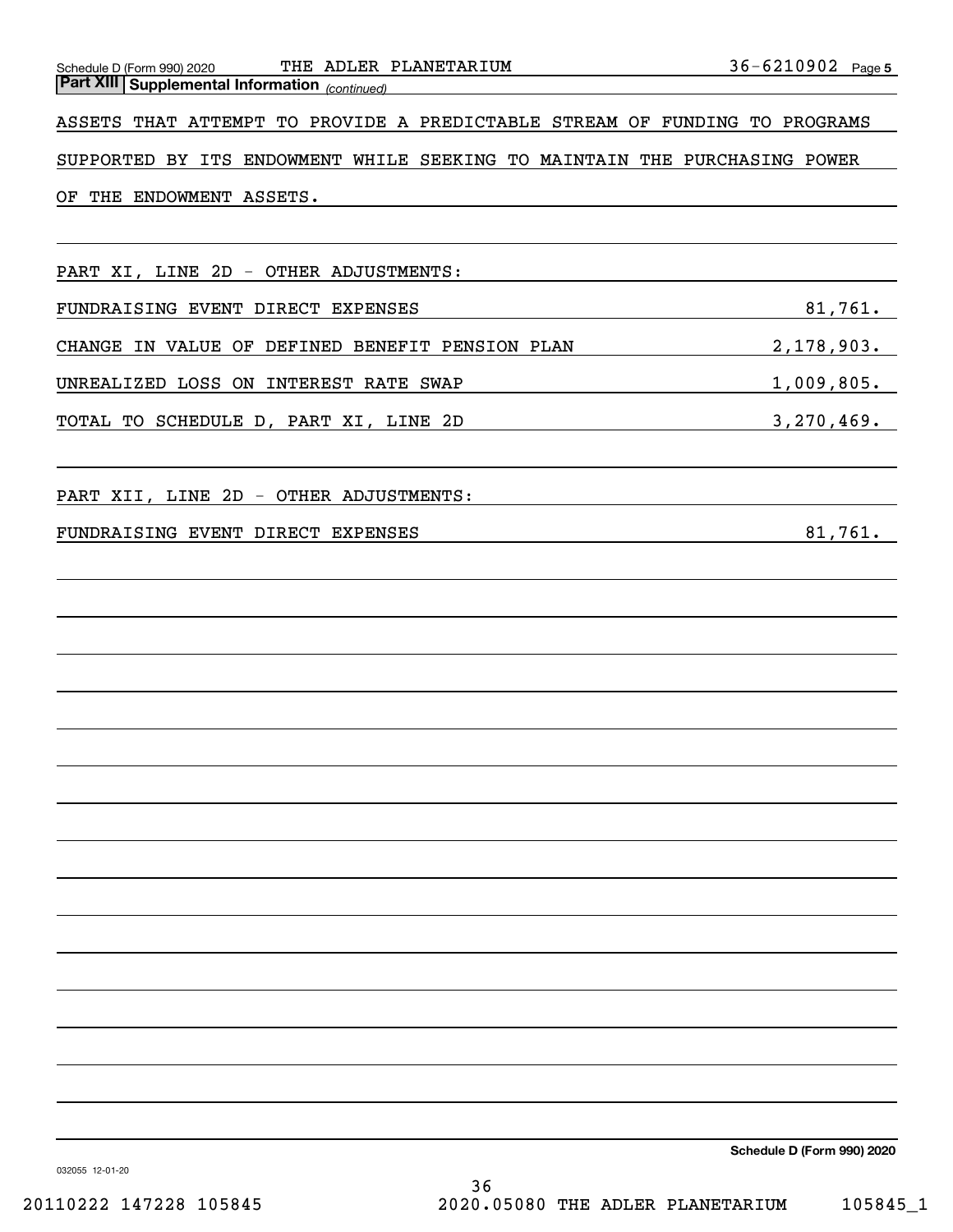| <b>SCHEDULE G</b>                                             | <b>Supplemental Information Regarding Fundraising or Gaming Activities</b>                                                                                          |                                                                                                                                                    |                                                                            |           |                                       |  |                                                                            | OMB No. 1545-0047                                       |
|---------------------------------------------------------------|---------------------------------------------------------------------------------------------------------------------------------------------------------------------|----------------------------------------------------------------------------------------------------------------------------------------------------|----------------------------------------------------------------------------|-----------|---------------------------------------|--|----------------------------------------------------------------------------|---------------------------------------------------------|
| (Form 990 or 990-EZ)                                          | Complete if the organization answered "Yes" on Form 990, Part IV, line 17, 18, or 19, or if the<br>organization entered more than \$15,000 on Form 990-EZ, line 6a. |                                                                                                                                                    |                                                                            |           |                                       |  |                                                                            | 2021                                                    |
|                                                               |                                                                                                                                                                     | Attach to Form 990 or Form 990-EZ.                                                                                                                 |                                                                            |           |                                       |  |                                                                            | <b>Open to Public</b>                                   |
| Department of the Treasury<br><b>Internal Revenue Service</b> |                                                                                                                                                                     | $\triangleright$ Go to www.irs.gov/Form990 for instructions and the latest information.                                                            |                                                                            |           |                                       |  |                                                                            | Inspection                                              |
| Name of the organization                                      |                                                                                                                                                                     | THE ADLER PLANETARIUM                                                                                                                              |                                                                            |           |                                       |  | 36-6210902                                                                 | <b>Employer identification number</b>                   |
| Part I                                                        |                                                                                                                                                                     | Fundraising Activities. Complete if the organization answered "Yes" on Form 990, Part IV, line 17. Form 990-EZ filers are not                      |                                                                            |           |                                       |  |                                                                            |                                                         |
|                                                               | required to complete this part.                                                                                                                                     | 1 Indicate whether the organization raised funds through any of the following activities. Check all that apply.                                    |                                                                            |           |                                       |  |                                                                            |                                                         |
| Mail solicitations<br>a                                       |                                                                                                                                                                     | e l                                                                                                                                                |                                                                            |           | Solicitation of non-government grants |  |                                                                            |                                                         |
| b                                                             | Internet and email solicitations                                                                                                                                    | f                                                                                                                                                  |                                                                            |           | Solicitation of government grants     |  |                                                                            |                                                         |
| Phone solicitations<br>с<br>d<br>In-person solicitations      |                                                                                                                                                                     | Special fundraising events<br>g                                                                                                                    |                                                                            |           |                                       |  |                                                                            |                                                         |
|                                                               |                                                                                                                                                                     | 2 a Did the organization have a written or oral agreement with any individual (including officers, directors, trustees, or                         |                                                                            |           |                                       |  |                                                                            |                                                         |
|                                                               |                                                                                                                                                                     | key employees listed in Form 990, Part VII) or entity in connection with professional fundraising services?                                        |                                                                            |           |                                       |  | Yes                                                                        | No                                                      |
| compensated at least \$5,000 by the organization.             |                                                                                                                                                                     | <b>b</b> If "Yes," list the 10 highest paid individuals or entities (fundraisers) pursuant to agreements under which the fundraiser is to be       |                                                                            |           |                                       |  |                                                                            |                                                         |
|                                                               |                                                                                                                                                                     |                                                                                                                                                    |                                                                            |           |                                       |  |                                                                            |                                                         |
| (i) Name and address of individual<br>or entity (fundraiser)  |                                                                                                                                                                     | (ii) Activity                                                                                                                                      | (iii) Did<br>fundraiser<br>have custody<br>or control of<br>contributions? |           | (iv) Gross receipts<br>from activity  |  | (v) Amount paid<br>to (or retained by)<br>fundraiser<br>listed in col. (i) | (vi) Amount paid<br>to (or retained by)<br>organization |
|                                                               |                                                                                                                                                                     |                                                                                                                                                    | Yes                                                                        | <b>No</b> |                                       |  |                                                                            |                                                         |
|                                                               |                                                                                                                                                                     |                                                                                                                                                    |                                                                            |           |                                       |  |                                                                            |                                                         |
|                                                               |                                                                                                                                                                     |                                                                                                                                                    |                                                                            |           |                                       |  |                                                                            |                                                         |
|                                                               |                                                                                                                                                                     |                                                                                                                                                    |                                                                            |           |                                       |  |                                                                            |                                                         |
|                                                               |                                                                                                                                                                     |                                                                                                                                                    |                                                                            |           |                                       |  |                                                                            |                                                         |
|                                                               |                                                                                                                                                                     |                                                                                                                                                    |                                                                            |           |                                       |  |                                                                            |                                                         |
|                                                               |                                                                                                                                                                     |                                                                                                                                                    |                                                                            |           |                                       |  |                                                                            |                                                         |
|                                                               |                                                                                                                                                                     |                                                                                                                                                    |                                                                            |           |                                       |  |                                                                            |                                                         |
|                                                               |                                                                                                                                                                     |                                                                                                                                                    |                                                                            |           |                                       |  |                                                                            |                                                         |
|                                                               |                                                                                                                                                                     |                                                                                                                                                    |                                                                            |           |                                       |  |                                                                            |                                                         |
|                                                               |                                                                                                                                                                     |                                                                                                                                                    |                                                                            |           |                                       |  |                                                                            |                                                         |
|                                                               |                                                                                                                                                                     |                                                                                                                                                    |                                                                            |           |                                       |  |                                                                            |                                                         |
|                                                               |                                                                                                                                                                     |                                                                                                                                                    |                                                                            |           |                                       |  |                                                                            |                                                         |
|                                                               |                                                                                                                                                                     |                                                                                                                                                    |                                                                            |           |                                       |  |                                                                            |                                                         |
|                                                               |                                                                                                                                                                     |                                                                                                                                                    |                                                                            |           |                                       |  |                                                                            |                                                         |
|                                                               |                                                                                                                                                                     |                                                                                                                                                    |                                                                            |           |                                       |  |                                                                            |                                                         |
| Total                                                         |                                                                                                                                                                     | 3 List all states in which the organization is registered or licensed to solicit contributions or has been notified it is exempt from registration |                                                                            |           |                                       |  |                                                                            |                                                         |
| or licensing.                                                 |                                                                                                                                                                     |                                                                                                                                                    |                                                                            |           |                                       |  |                                                                            |                                                         |
|                                                               |                                                                                                                                                                     |                                                                                                                                                    |                                                                            |           |                                       |  |                                                                            |                                                         |
|                                                               |                                                                                                                                                                     |                                                                                                                                                    |                                                                            |           |                                       |  |                                                                            |                                                         |
|                                                               |                                                                                                                                                                     |                                                                                                                                                    |                                                                            |           |                                       |  |                                                                            |                                                         |
|                                                               |                                                                                                                                                                     |                                                                                                                                                    |                                                                            |           |                                       |  |                                                                            |                                                         |
|                                                               |                                                                                                                                                                     |                                                                                                                                                    |                                                                            |           |                                       |  |                                                                            |                                                         |
|                                                               |                                                                                                                                                                     |                                                                                                                                                    |                                                                            |           |                                       |  |                                                                            |                                                         |
|                                                               |                                                                                                                                                                     |                                                                                                                                                    |                                                                            |           |                                       |  |                                                                            |                                                         |
|                                                               |                                                                                                                                                                     |                                                                                                                                                    |                                                                            |           |                                       |  |                                                                            |                                                         |
|                                                               |                                                                                                                                                                     | LHA For Paperwork Reduction Act Notice, see the Instructions for Form 990 or 990-EZ.                                                               |                                                                            |           |                                       |  |                                                                            | Schedule G (Form 990 or 990-EZ) 2020                    |

032081 11-25-20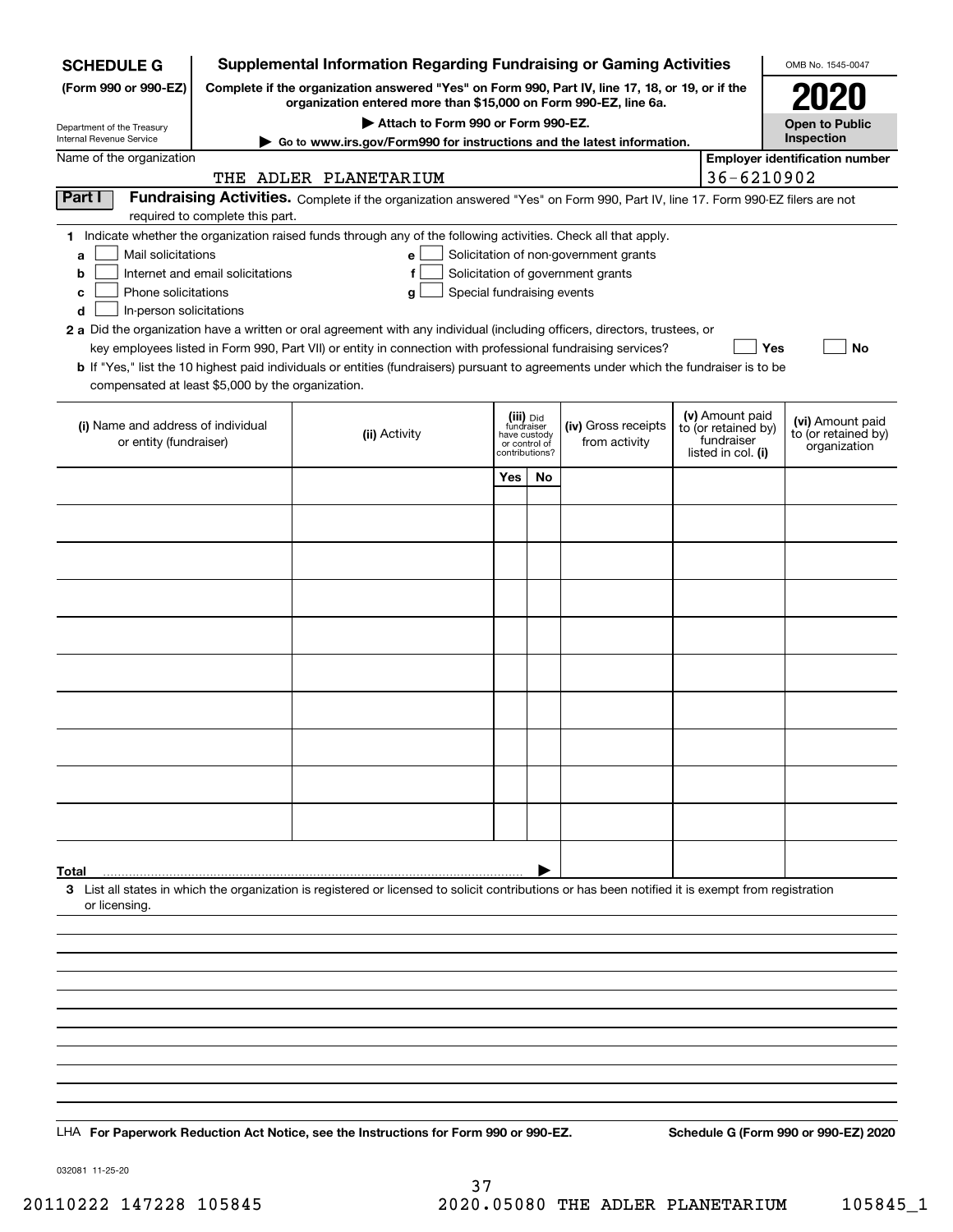**2**

**Part II** | Fundraising Events. Complete if the organization answered "Yes" on Form 990, Part IV, line 18, or reported more than \$15,000

|                 |          | of fundraising event contributions and gross income on Form 990-EZ, lines 1 and 6b. List events with gross receipts greater than \$5,000. |                   |                         |                  |                            |
|-----------------|----------|-------------------------------------------------------------------------------------------------------------------------------------------|-------------------|-------------------------|------------------|----------------------------|
|                 |          |                                                                                                                                           | (a) Event #1      | $(b)$ Event #2          | (c) Other events | (d) Total events           |
|                 |          |                                                                                                                                           | CELESTIAL         |                         | <b>NONE</b>      |                            |
|                 |          |                                                                                                                                           | BALL              |                         |                  | (add col. (a) through      |
|                 |          |                                                                                                                                           | (event type)      | (event type)            | (total number)   | col. (c)                   |
|                 |          |                                                                                                                                           |                   |                         |                  |                            |
|                 |          |                                                                                                                                           |                   |                         |                  |                            |
| Revenue         |          |                                                                                                                                           | <u>1,302,787.</u> |                         |                  | <u>1,302,787.</u>          |
|                 |          |                                                                                                                                           |                   |                         |                  |                            |
|                 |          |                                                                                                                                           | 1,302,787.        |                         |                  | 1,302,787.                 |
|                 |          |                                                                                                                                           |                   |                         |                  |                            |
|                 | 3        | Gross income (line 1 minus line 2)                                                                                                        |                   |                         |                  |                            |
|                 |          |                                                                                                                                           |                   |                         |                  |                            |
|                 |          |                                                                                                                                           |                   |                         |                  |                            |
|                 |          |                                                                                                                                           |                   |                         |                  |                            |
|                 | 5.       |                                                                                                                                           |                   |                         |                  |                            |
|                 |          |                                                                                                                                           |                   |                         |                  |                            |
|                 |          |                                                                                                                                           |                   |                         |                  |                            |
|                 | 6        |                                                                                                                                           |                   |                         |                  |                            |
| Direct Expenses |          |                                                                                                                                           |                   |                         |                  |                            |
|                 |          | 7 Food and beverages                                                                                                                      |                   |                         |                  |                            |
|                 |          |                                                                                                                                           |                   |                         |                  |                            |
|                 | 8        |                                                                                                                                           |                   |                         |                  |                            |
|                 | 9        |                                                                                                                                           | 81,761.           |                         |                  | 81,761.                    |
|                 | 10       | Direct expense summary. Add lines 4 through 9 in column (d)                                                                               |                   |                         |                  | 81,761.                    |
|                 |          | 11 Net income summary. Subtract line 10 from line 3, column (d)                                                                           |                   |                         |                  | $-81,761.$                 |
|                 | Part III | Gaming. Complete if the organization answered "Yes" on Form 990, Part IV, line 19, or reported more than                                  |                   |                         |                  |                            |
|                 |          | \$15,000 on Form 990-EZ, line 6a.                                                                                                         |                   |                         |                  |                            |
|                 |          |                                                                                                                                           |                   | (b) Pull tabs/instant   |                  | (d) Total gaming (add      |
|                 |          |                                                                                                                                           | (a) Bingo         | bingo/progressive bingo | (c) Other gaming | col. (a) through col. (c)) |
| Revenue         |          |                                                                                                                                           |                   |                         |                  |                            |
|                 |          |                                                                                                                                           |                   |                         |                  |                            |
|                 |          |                                                                                                                                           |                   |                         |                  |                            |
|                 |          |                                                                                                                                           |                   |                         |                  |                            |
|                 |          |                                                                                                                                           |                   |                         |                  |                            |
| Expenses        |          |                                                                                                                                           |                   |                         |                  |                            |
|                 | 3        |                                                                                                                                           |                   |                         |                  |                            |
|                 |          |                                                                                                                                           |                   |                         |                  |                            |
| <b>Direct</b>   |          |                                                                                                                                           |                   |                         |                  |                            |
|                 |          |                                                                                                                                           |                   |                         |                  |                            |
|                 |          | 5 Other direct expenses                                                                                                                   |                   |                         |                  |                            |
|                 |          |                                                                                                                                           | %<br>Yes          | $\%$<br>Yes             | Yes<br>%         |                            |
|                 |          | 6 Volunteer labor                                                                                                                         | No                | No                      | No               |                            |
|                 |          |                                                                                                                                           |                   |                         |                  |                            |
|                 |          | 7 Direct expense summary. Add lines 2 through 5 in column (d)                                                                             |                   |                         |                  |                            |
|                 |          |                                                                                                                                           |                   |                         |                  |                            |
|                 |          |                                                                                                                                           |                   |                         |                  |                            |
|                 |          |                                                                                                                                           |                   |                         |                  |                            |
|                 |          |                                                                                                                                           |                   |                         |                  |                            |
|                 |          | <b>9</b> Enter the state(s) in which the organization conducts gaming activities:                                                         |                   |                         |                  |                            |
|                 |          |                                                                                                                                           |                   |                         |                  | Yes<br>No                  |
|                 |          |                                                                                                                                           |                   |                         |                  |                            |
|                 |          |                                                                                                                                           |                   |                         |                  |                            |
|                 |          |                                                                                                                                           |                   |                         |                  |                            |
|                 |          |                                                                                                                                           |                   |                         |                  | Yes<br>No                  |
|                 |          |                                                                                                                                           |                   |                         |                  |                            |
|                 |          |                                                                                                                                           |                   |                         |                  |                            |
|                 |          |                                                                                                                                           |                   |                         |                  |                            |
|                 |          |                                                                                                                                           |                   |                         |                  |                            |

**Schedule G (Form 990 or 990-EZ) 2020**

032082 11-25-20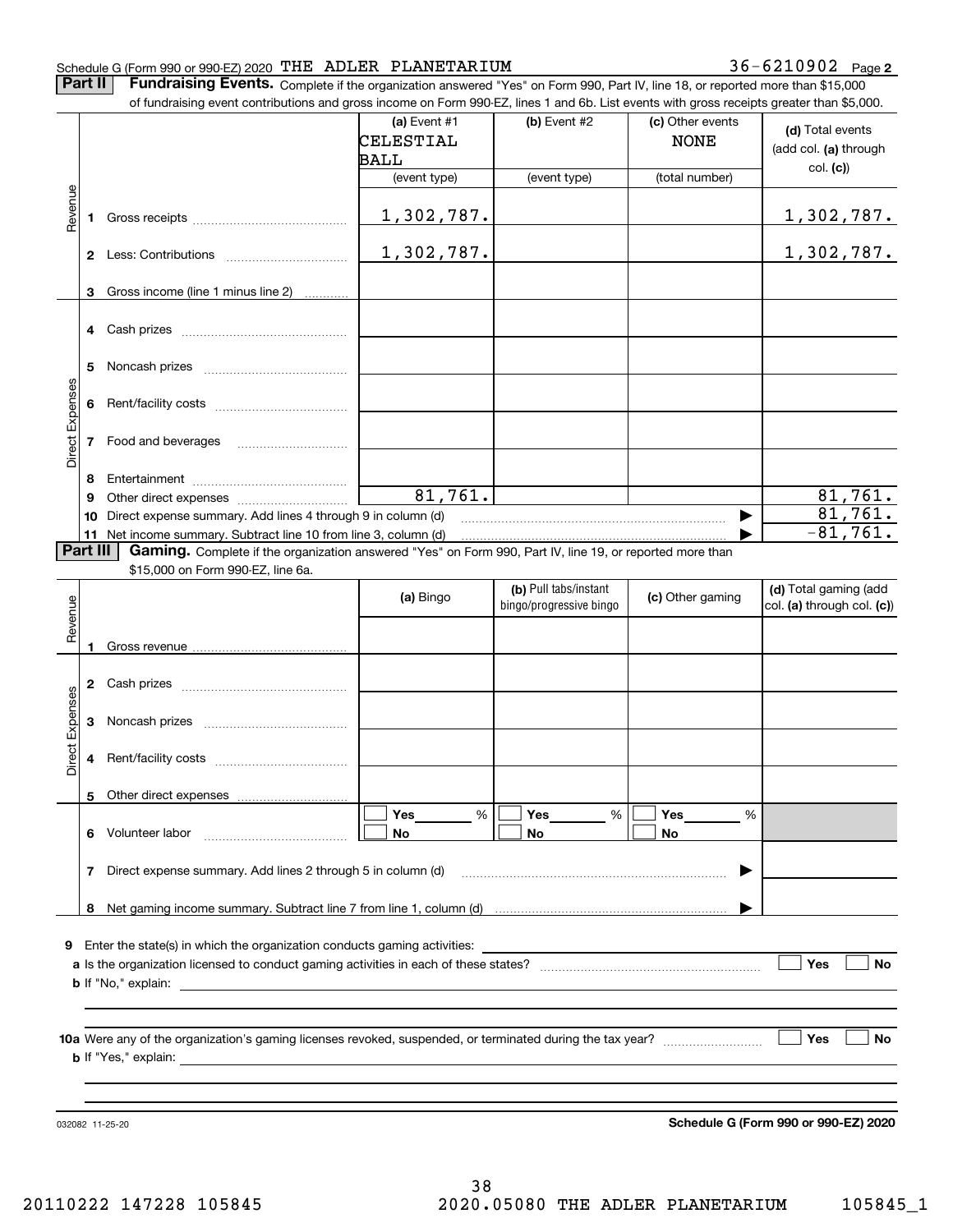|    | Schedule G (Form 990 or 990-EZ) 2020 THE ADLER PLANETARIUM                                                                                                                                                                                                   | 36-6210902                           | Page 3    |
|----|--------------------------------------------------------------------------------------------------------------------------------------------------------------------------------------------------------------------------------------------------------------|--------------------------------------|-----------|
|    |                                                                                                                                                                                                                                                              | Yes                                  | No        |
|    | 12 Is the organization a grantor, beneficiary or trustee of a trust, or a member of a partnership or other entity formed                                                                                                                                     | Yes                                  | No        |
|    | 13 Indicate the percentage of gaming activity conducted in:                                                                                                                                                                                                  |                                      |           |
|    |                                                                                                                                                                                                                                                              | 13а                                  | %         |
|    | <b>b</b> An outside facility <b>contained an according to the contract of the contract of the contract of the contract of the contract of the contract of the contract of the contract of the contract of the contract of the contrac</b>                    | 13 <sub>b</sub>                      | %         |
|    | 14 Enter the name and address of the person who prepares the organization's gaming/special events books and records:                                                                                                                                         |                                      |           |
|    |                                                                                                                                                                                                                                                              |                                      |           |
|    |                                                                                                                                                                                                                                                              |                                      |           |
|    |                                                                                                                                                                                                                                                              | Yes                                  | No        |
|    |                                                                                                                                                                                                                                                              |                                      |           |
|    | of gaming revenue retained by the third party $\triangleright$ \$                                                                                                                                                                                            |                                      |           |
|    | c If "Yes," enter name and address of the third party:                                                                                                                                                                                                       |                                      |           |
|    | <u> 1989 - Andrea Stadt Britain, amerikansk politiker (d. 1989)</u><br>Name $\blacktriangleright$                                                                                                                                                            |                                      |           |
|    |                                                                                                                                                                                                                                                              |                                      |           |
| 16 | Gaming manager information:                                                                                                                                                                                                                                  |                                      |           |
|    | $Name \rightarrow$                                                                                                                                                                                                                                           |                                      |           |
|    |                                                                                                                                                                                                                                                              |                                      |           |
|    | Gaming manager compensation > \$                                                                                                                                                                                                                             |                                      |           |
|    |                                                                                                                                                                                                                                                              |                                      |           |
|    |                                                                                                                                                                                                                                                              |                                      |           |
|    | Director/officer<br>Employee<br>Independent contractor                                                                                                                                                                                                       |                                      |           |
|    | <b>17</b> Mandatory distributions:                                                                                                                                                                                                                           |                                      |           |
|    | a Is the organization required under state law to make charitable distributions from the gaming proceeds to                                                                                                                                                  |                                      |           |
|    | retain the state gaming license?                                                                                                                                                                                                                             | $\Box$ Yes                           | $\Box$ No |
|    | <b>b</b> Enter the amount of distributions required under state law to be distributed to other exempt organizations or spent in the                                                                                                                          |                                      |           |
|    | organization's own exempt activities during the tax year $\triangleright$ \$                                                                                                                                                                                 |                                      |           |
|    | <b>Part IV</b><br>Supplemental Information. Provide the explanations required by Part I, line 2b, columns (iii) and (v); and Part III, lines 9, 9b, 10b,<br>15b, 15c, 16, and 17b, as applicable. Also provide any additional information. See instructions. |                                      |           |
|    |                                                                                                                                                                                                                                                              |                                      |           |
|    |                                                                                                                                                                                                                                                              |                                      |           |
|    |                                                                                                                                                                                                                                                              |                                      |           |
|    |                                                                                                                                                                                                                                                              |                                      |           |
|    |                                                                                                                                                                                                                                                              |                                      |           |
|    |                                                                                                                                                                                                                                                              |                                      |           |
|    |                                                                                                                                                                                                                                                              |                                      |           |
|    |                                                                                                                                                                                                                                                              |                                      |           |
|    |                                                                                                                                                                                                                                                              |                                      |           |
|    |                                                                                                                                                                                                                                                              |                                      |           |
|    | 032083 11-25-20<br>39                                                                                                                                                                                                                                        | Schedule G (Form 990 or 990-EZ) 2020 |           |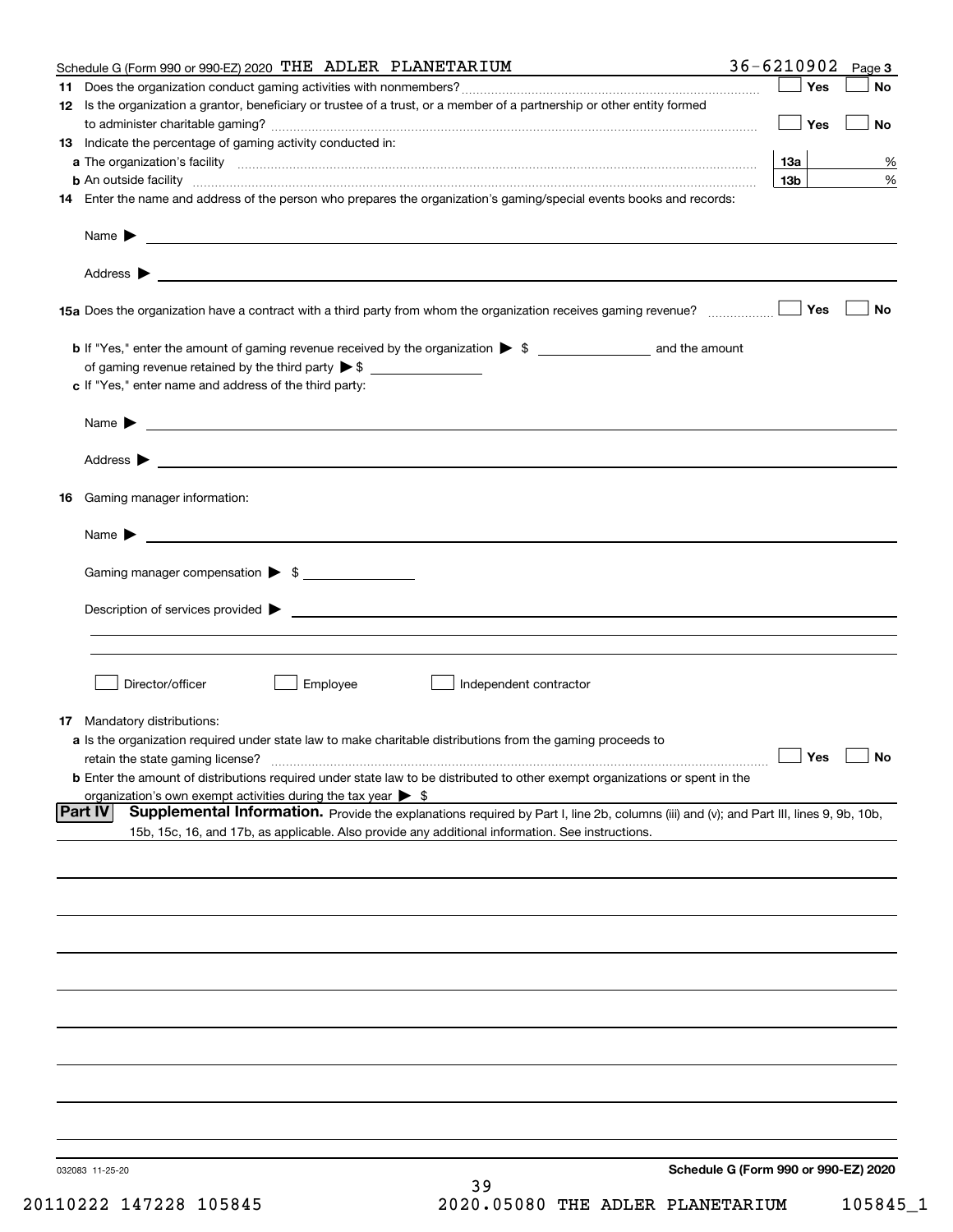| Schedule G (Form 990 or 990-EZ) |
|---------------------------------|

032084 04-01-20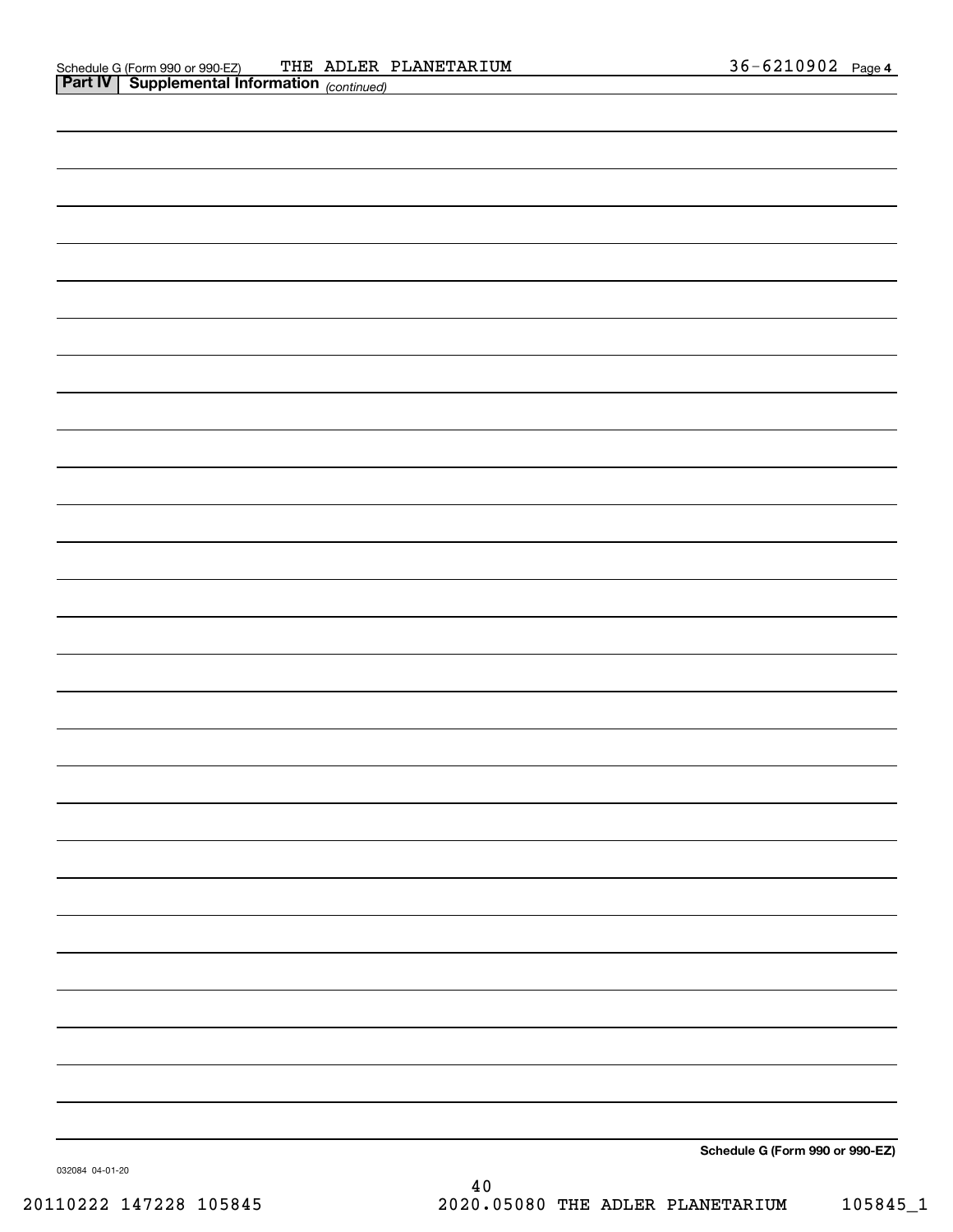|    | <b>Compensation Information</b><br><b>SCHEDULE J</b>                                                                             |  |                                       |                            |              | OMB No. 1545-0047 |              |
|----|----------------------------------------------------------------------------------------------------------------------------------|--|---------------------------------------|----------------------------|--------------|-------------------|--------------|
|    | (Form 990)<br>For certain Officers, Directors, Trustees, Key Employees, and Highest                                              |  | 2020                                  |                            |              |                   |              |
|    | <b>Compensated Employees</b>                                                                                                     |  |                                       |                            |              |                   |              |
|    | Complete if the organization answered "Yes" on Form 990, Part IV, line 23.<br>Attach to Form 990.                                |  | <b>Open to Public</b>                 |                            |              |                   |              |
|    | Department of the Treasury<br>Go to www.irs.gov/Form990 for instructions and the latest information.<br>Internal Revenue Service |  |                                       |                            | Inspection   |                   |              |
|    | Name of the organization                                                                                                         |  | <b>Employer identification number</b> |                            |              |                   |              |
|    | THE ADLER PLANETARIUM                                                                                                            |  | 36-6210902                            |                            |              |                   |              |
|    | <b>Questions Regarding Compensation</b><br>Part I                                                                                |  |                                       |                            |              |                   |              |
|    |                                                                                                                                  |  |                                       |                            |              | Yes               | No           |
|    | Check the appropriate box(es) if the organization provided any of the following to or for a person listed on Form 990,           |  |                                       |                            |              |                   |              |
|    | Part VII, Section A, line 1a. Complete Part III to provide any relevant information regarding these items.                       |  |                                       |                            |              |                   |              |
|    | First-class or charter travel<br>Housing allowance or residence for personal use                                                 |  |                                       |                            |              |                   |              |
|    | Travel for companions<br>Payments for business use of personal residence                                                         |  |                                       |                            |              |                   |              |
|    | Tax indemnification and gross-up payments<br>Health or social club dues or initiation fees                                       |  |                                       |                            |              |                   |              |
|    | Discretionary spending account<br>Personal services (such as maid, chauffeur, chef)                                              |  |                                       |                            |              |                   |              |
|    |                                                                                                                                  |  |                                       |                            |              |                   |              |
|    | <b>b</b> If any of the boxes on line 1a are checked, did the organization follow a written policy regarding payment or           |  |                                       |                            |              |                   |              |
|    | reimbursement or provision of all of the expenses described above? If "No," complete Part III to explain                         |  |                                       |                            | 1b           |                   |              |
| 2  | Did the organization require substantiation prior to reimbursing or allowing expenses incurred by all directors,                 |  |                                       |                            |              |                   |              |
|    |                                                                                                                                  |  |                                       |                            | $\mathbf{2}$ |                   |              |
|    |                                                                                                                                  |  |                                       |                            |              |                   |              |
| з  | Indicate which, if any, of the following the organization used to establish the compensation of the organization's               |  |                                       |                            |              |                   |              |
|    | CEO/Executive Director. Check all that apply. Do not check any boxes for methods used by a related organization to               |  |                                       |                            |              |                   |              |
|    | establish compensation of the CEO/Executive Director, but explain in Part III.                                                   |  |                                       |                            |              |                   |              |
|    | $ \mathbf{X} $ Compensation committee<br>Written employment contract                                                             |  |                                       |                            |              |                   |              |
|    | $X$ Compensation survey or study<br>Independent compensation consultant                                                          |  |                                       |                            |              |                   |              |
|    | $\boxed{\textbf{X}}$ Form 990 of other organizations<br>$\mathbf{X}$ Approval by the board or compensation committee             |  |                                       |                            |              |                   |              |
|    |                                                                                                                                  |  |                                       |                            |              |                   |              |
| 4  | During the year, did any person listed on Form 990, Part VII, Section A, line 1a, with respect to the filing                     |  |                                       |                            |              |                   |              |
|    | organization or a related organization:                                                                                          |  |                                       |                            |              |                   |              |
| а  | Receive a severance payment or change-of-control payment?                                                                        |  |                                       |                            | 4a           |                   | х<br>X       |
| b  | Participate in or receive payment from a supplemental nonqualified retirement plan?                                              |  |                                       |                            | 4b           |                   | $\mathbf x$  |
| c  | Participate in or receive payment from an equity-based compensation arrangement?                                                 |  |                                       |                            | 4c           |                   |              |
|    | If "Yes" to any of lines 4a-c, list the persons and provide the applicable amounts for each item in Part III.                    |  |                                       |                            |              |                   |              |
|    | Only section 501(c)(3), 501(c)(4), and 501(c)(29) organizations must complete lines 5-9.                                         |  |                                       |                            |              |                   |              |
|    | For persons listed on Form 990, Part VII, Section A, line 1a, did the organization pay or accrue any compensation                |  |                                       |                            |              |                   |              |
|    | contingent on the revenues of:                                                                                                   |  |                                       |                            |              |                   |              |
| a  |                                                                                                                                  |  |                                       |                            | 5а           |                   | x            |
|    |                                                                                                                                  |  |                                       |                            | <b>5b</b>    |                   | X            |
|    | If "Yes" on line 5a or 5b, describe in Part III.                                                                                 |  |                                       |                            |              |                   |              |
| 6. | For persons listed on Form 990, Part VII, Section A, line 1a, did the organization pay or accrue any compensation                |  |                                       |                            |              |                   |              |
|    | contingent on the net earnings of:                                                                                               |  |                                       |                            |              |                   |              |
| a  |                                                                                                                                  |  |                                       |                            | 6a           |                   | х            |
|    |                                                                                                                                  |  |                                       |                            | 6b           |                   | $\mathbf{x}$ |
|    | If "Yes" on line 6a or 6b, describe in Part III.                                                                                 |  |                                       |                            |              |                   |              |
|    | 7 For persons listed on Form 990, Part VII, Section A, line 1a, did the organization provide any nonfixed payments               |  |                                       |                            |              |                   |              |
|    |                                                                                                                                  |  |                                       |                            | 7            |                   | x            |
| 8  | Were any amounts reported on Form 990, Part VII, paid or accrued pursuant to a contract that was subject to the                  |  |                                       |                            |              |                   |              |
|    | initial contract exception described in Regulations section 53.4958-4(a)(3)? If "Yes," describe in Part III                      |  |                                       |                            | 8            |                   | х            |
| 9  | If "Yes" on line 8, did the organization also follow the rebuttable presumption procedure described in                           |  |                                       |                            |              |                   |              |
|    | Regulations section 53.4958-6(c)?                                                                                                |  |                                       |                            | 9            |                   |              |
|    | LHA For Paperwork Reduction Act Notice, see the Instructions for Form 990.                                                       |  |                                       | Schedule J (Form 990) 2020 |              |                   |              |

032111 12-07-20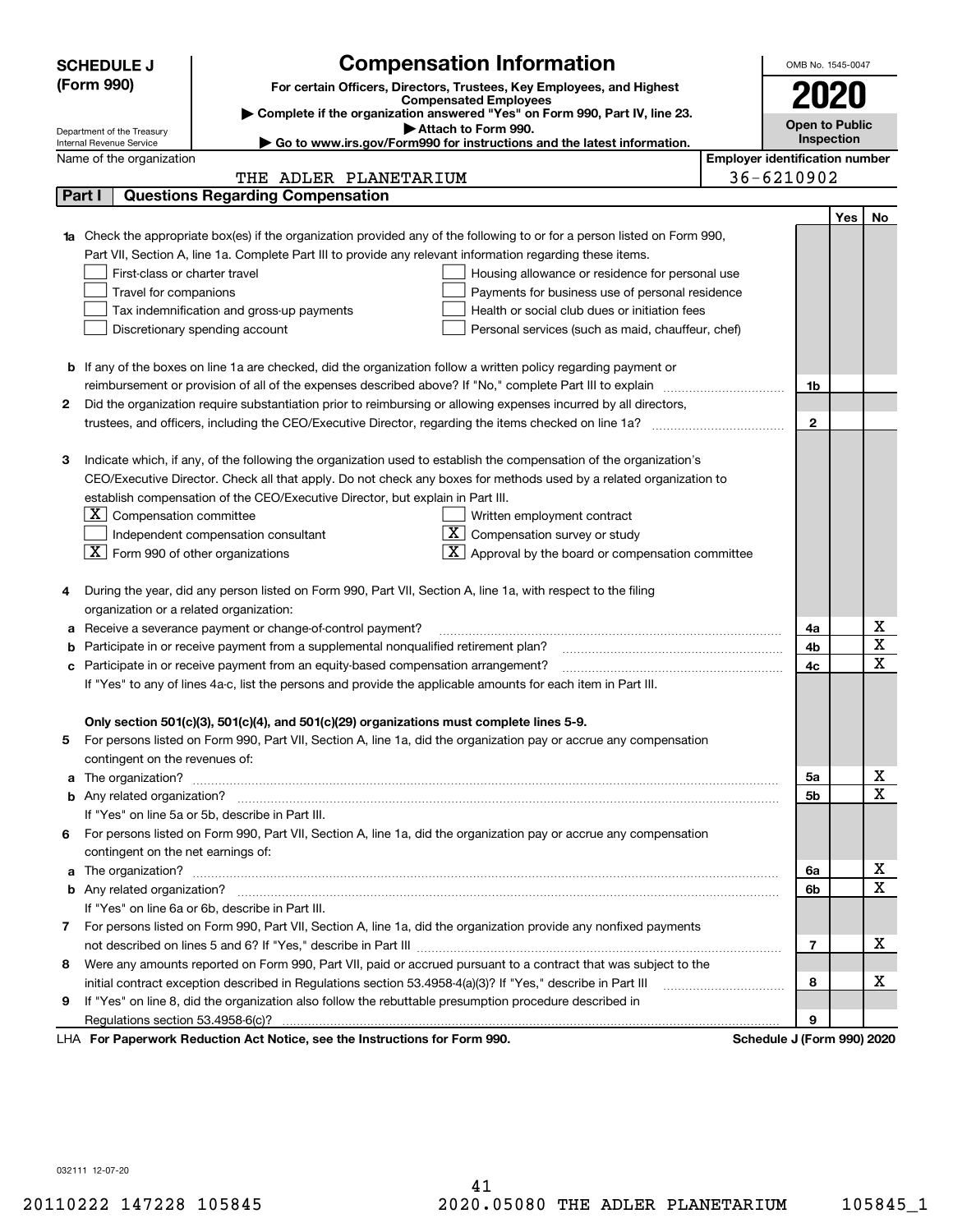#### 36-6210902

# **Part II Officers, Directors, Trustees, Key Employees, and Highest Compensated Employees.**  Schedule J (Form 990) 2020 Page Use duplicate copies if additional space is needed.

For each individual whose compensation must be reported on Schedule J, report compensation from the organization on row (i) and from related organizations, described in the instructions, on row (ii). Do not list any individuals that aren't listed on Form 990, Part VII.

**Note:**  The sum of columns (B)(i)-(iii) for each listed individual must equal the total amount of Form 990, Part VII, Section A, line 1a, applicable column (D) and (E) amounts for that individual.

|                                      |             |                          | (B) Breakdown of W-2 and/or 1099-MISC compensation |                                           | (C) Retirement and<br>other deferred | (D) Nontaxable<br>benefits | (E) Total of columns<br>$(B)(i)-(D)$ | (F) Compensation<br>in column (B)         |
|--------------------------------------|-------------|--------------------------|----------------------------------------------------|-------------------------------------------|--------------------------------------|----------------------------|--------------------------------------|-------------------------------------------|
| (A) Name and Title                   |             | (i) Base<br>compensation | (ii) Bonus &<br>incentive<br>compensation          | (iii) Other<br>reportable<br>compensation | compensation                         |                            |                                      | reported as deferred<br>on prior Form 990 |
| MICHELLE B. LARSON<br>(1)            | (i)         | 406, 234.                | 0.                                                 | 0.                                        | 11,400.                              | 759.                       | 418,393.                             | 0.                                        |
| PRESIDENT & CEO                      | (ii)        | 0.                       | $\overline{0}$ .                                   | $\overline{0}$ .                          | $\mathbf 0$ .                        | 0.                         | $\mathbf 0$ .                        | $\overline{0}$ .                          |
| CATHLEEN BRUEGGEMANN<br>(2)          | (i)         | 223, 107.                | $\overline{0}$ .                                   | 0.                                        | 7,905.                               | 5,241.                     | 236,253.                             | $\overline{0}$ .                          |
| VP DEVELOPMENT                       | (ii)        | 0.                       | $\overline{0}$ .                                   | $\overline{0}$ .                          | 0.                                   | 0.                         | $\mathbf 0$                          | $\overline{0}$ .                          |
| MARCIA J. HEUSER<br>(3)              | (i)         | 223,663.                 | $\overline{0}$ .                                   | 287.                                      | 7,631.                               | 1,191.                     | 232,772.                             | $\overline{0}$ .                          |
| VP, FINANCE & ADMINISTRATION/CFO     | (ii)        | 0.                       | $\overline{0}$ .                                   | $0$ .                                     | 0.                                   | 0.                         | $\mathbf 0$                          | $\overline{0}$ .                          |
| RYUTARO MIZUNO<br>(4)                | (i)         | 181,328.                 | $\overline{0}$ .                                   | $\overline{0}$ .                          | 7,812.                               | 12,632.                    | 201, 772.                            | $\overline{0}$ .                          |
| VP, MARKETING & COMMUNICATIONS       | (ii)        | 0.                       | $\overline{0}$ .                                   | 0.                                        | 0.                                   | 0.                         | $\mathbf 0$ .                        | $\overline{0}$ .                          |
| LAURA TROUILLE<br>(5)                | (i)         | 151,041.                 | $\mathbf 0$ .                                      | 0.                                        | 6,049.                               | 418.                       | 157,508.                             | $\overline{0}$ .                          |
| VP, SCIENCE ENGAGEMENT & VISUALIZATI | (ii)        | 0.                       | 0.                                                 | 0.                                        | 0.                                   | 0.                         | $\mathbf 0$ .                        | $\overline{0}$ .                          |
| ANDREW JOHNSTON<br>(6)               | (i)         | 151, 207.                | 0.                                                 | 0.                                        | 6,048.                               | 0.                         | 157,255.                             | $\overline{0}$ .                          |
| VP, MUSEUM EXPERIENCE & COLLECTIONS  | (ii)        | $\mathbf 0$ .            | 0.                                                 | 0.                                        | 0.                                   | 0.                         | 0.                                   | $\overline{0}$ .                          |
|                                      | (i)         |                          |                                                    |                                           |                                      |                            |                                      |                                           |
|                                      | (ii)        |                          |                                                    |                                           |                                      |                            |                                      |                                           |
|                                      | (i)         |                          |                                                    |                                           |                                      |                            |                                      |                                           |
|                                      | (ii)        |                          |                                                    |                                           |                                      |                            |                                      |                                           |
|                                      | (i)         |                          |                                                    |                                           |                                      |                            |                                      |                                           |
|                                      | (ii)        |                          |                                                    |                                           |                                      |                            |                                      |                                           |
|                                      | (i)         |                          |                                                    |                                           |                                      |                            |                                      |                                           |
|                                      | (ii)        |                          |                                                    |                                           |                                      |                            |                                      |                                           |
|                                      | (i)         |                          |                                                    |                                           |                                      |                            |                                      |                                           |
|                                      | (ii)        |                          |                                                    |                                           |                                      |                            |                                      |                                           |
|                                      | (i)         |                          |                                                    |                                           |                                      |                            |                                      |                                           |
|                                      | (ii)        |                          |                                                    |                                           |                                      |                            |                                      |                                           |
|                                      | (i)         |                          |                                                    |                                           |                                      |                            |                                      |                                           |
|                                      | (ii)        |                          |                                                    |                                           |                                      |                            |                                      |                                           |
|                                      | (i)<br>(ii) |                          |                                                    |                                           |                                      |                            |                                      |                                           |
|                                      | (i)         |                          |                                                    |                                           |                                      |                            |                                      |                                           |
|                                      | (ii)        |                          |                                                    |                                           |                                      |                            |                                      |                                           |
|                                      | (i)         |                          |                                                    |                                           |                                      |                            |                                      |                                           |
|                                      | (ii)        |                          |                                                    |                                           |                                      |                            |                                      |                                           |
|                                      |             |                          |                                                    |                                           |                                      |                            |                                      |                                           |

**Schedule J (Form 990) 2020**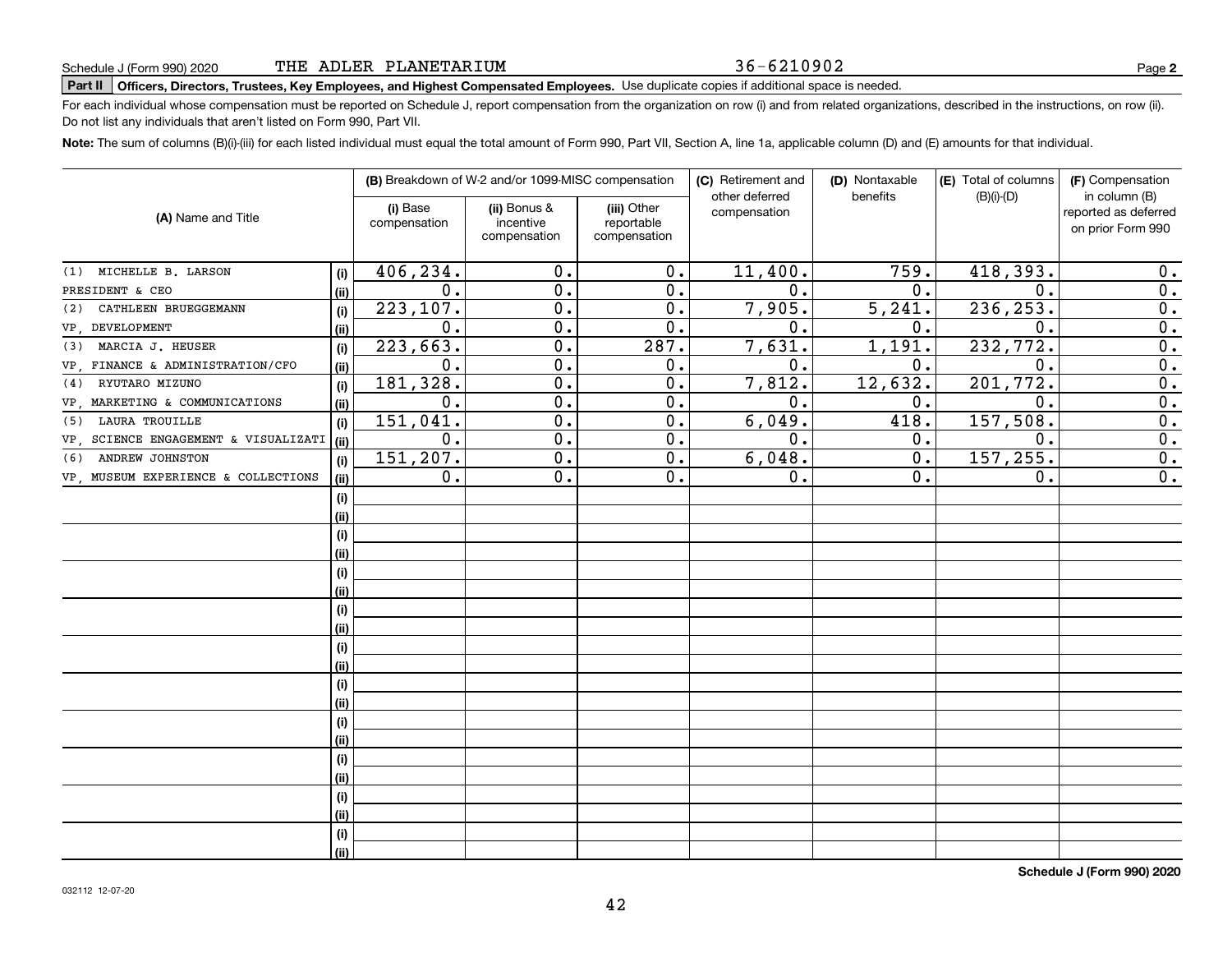#### **Part III Supplemental Information**

Schedule J (Form 990) 2020 THE ADLER PLANETARIUM 36-6210902<br>Part III Supplemental Information<br>Provide the information, explanation, or descriptions required for Part I, lines 1a, 1b, 3, 4a, 4b, 4c, 5a, 5b, 6a, 6b, 7, and 8

**Schedule J (Form 990) 2020**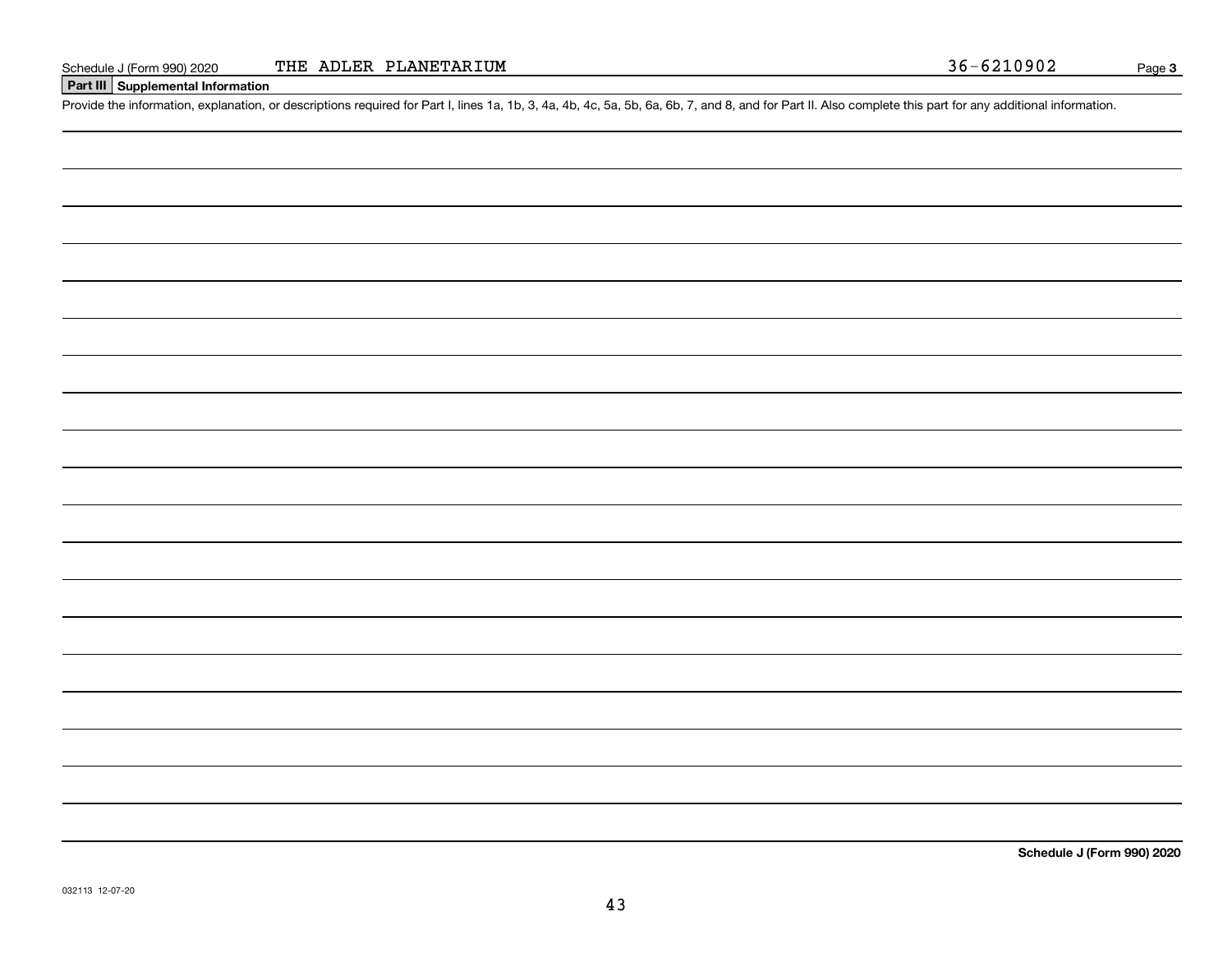#### **SCHEDULE M (Form 990)**

# **Noncash Contributions**

OMB No. 1545-0047

| Department of the Treasury |
|----------------------------|
| Internal Revenue Service   |

**Complete if the organizations answered "Yes" on Form 990, Part IV, lines 29 or 30.** <sup>J</sup>**2020 Attach to Form 990.** J

**Open to Public Inspection**

|  |  | Go to www.irs.gov/Form990 for instructions and the latest information. |  |
|--|--|------------------------------------------------------------------------|--|
|--|--|------------------------------------------------------------------------|--|

| <b>Part Types of Property</b> |                 |  |
|-------------------------------|-----------------|--|
|                               | THE ADLER PLANE |  |
| Name of the organization      |                 |  |

| Employer identification number |  |
|--------------------------------|--|
| 36-6210902                     |  |

| LER | PLANETARIUM |  |  |
|-----|-------------|--|--|
|     |             |  |  |
|     | ∽<br>1a I   |  |  |

|    |                                                                                                                                | (a)<br>Check if | (b)<br>Number of | (c)<br>Noncash contribution                    | (d)<br>Method of determining |     |     |    |
|----|--------------------------------------------------------------------------------------------------------------------------------|-----------------|------------------|------------------------------------------------|------------------------------|-----|-----|----|
|    |                                                                                                                                | applicable      | contributions or | amounts reported on                            | noncash contribution amounts |     |     |    |
|    |                                                                                                                                |                 |                  | items contributed Form 990, Part VIII, line 1g |                              |     |     |    |
| 1  |                                                                                                                                |                 |                  |                                                |                              |     |     |    |
| 2  |                                                                                                                                |                 |                  |                                                |                              |     |     |    |
| 3  |                                                                                                                                |                 |                  |                                                |                              |     |     |    |
| 4  |                                                                                                                                |                 |                  |                                                |                              |     |     |    |
| 5  | Clothing and household goods                                                                                                   |                 |                  |                                                |                              |     |     |    |
| 6  |                                                                                                                                |                 |                  |                                                |                              |     |     |    |
| 7  |                                                                                                                                |                 |                  |                                                |                              |     |     |    |
| 8  |                                                                                                                                |                 |                  |                                                |                              |     |     |    |
| 9  |                                                                                                                                | $\mathbf x$     | $6 \mid$         |                                                | 46,686. FAIR MARKET VALUE    |     |     |    |
| 10 | Securities - Closely held stock                                                                                                |                 |                  |                                                |                              |     |     |    |
| 11 | Securities - Partnership, LLC, or                                                                                              |                 |                  |                                                |                              |     |     |    |
|    | trust interests                                                                                                                |                 |                  |                                                |                              |     |     |    |
| 12 | Securities - Miscellaneous                                                                                                     |                 |                  |                                                |                              |     |     |    |
| 13 | Qualified conservation contribution -                                                                                          |                 |                  |                                                |                              |     |     |    |
|    |                                                                                                                                |                 |                  |                                                |                              |     |     |    |
| 14 | Qualified conservation contribution - Other                                                                                    |                 |                  |                                                |                              |     |     |    |
| 15 | Real estate - Residential                                                                                                      |                 |                  |                                                |                              |     |     |    |
| 16 | Real estate - Commercial                                                                                                       |                 |                  |                                                |                              |     |     |    |
| 17 |                                                                                                                                |                 |                  |                                                |                              |     |     |    |
| 18 |                                                                                                                                |                 |                  |                                                |                              |     |     |    |
| 19 |                                                                                                                                |                 |                  |                                                |                              |     |     |    |
| 20 | Drugs and medical supplies                                                                                                     |                 |                  |                                                |                              |     |     |    |
| 21 |                                                                                                                                |                 |                  |                                                |                              |     |     |    |
| 22 |                                                                                                                                |                 |                  |                                                |                              |     |     |    |
| 23 |                                                                                                                                |                 |                  |                                                |                              |     |     |    |
| 24 |                                                                                                                                |                 |                  |                                                |                              |     |     |    |
| 25 | Other $\triangleright$ (FOOD – EVENTS)                                                                                         | x               | 1                |                                                | 5,000. FAIR MARKET VALUE     |     |     |    |
| 26 | $($ $)$<br>Other $\blacktriangleright$                                                                                         |                 |                  |                                                |                              |     |     |    |
| 27 | Other $\blacktriangleright$                                                                                                    |                 |                  |                                                |                              |     |     |    |
| 28 | Other $\blacktriangleright$                                                                                                    |                 |                  |                                                |                              |     |     |    |
| 29 | Number of Forms 8283 received by the organization during the tax year for contributions                                        |                 |                  |                                                |                              |     |     |    |
|    | for which the organization completed Form 8283, Part V, Donee Acknowledgement                                                  |                 |                  | 29                                             |                              |     |     |    |
|    |                                                                                                                                |                 |                  |                                                |                              |     | Yes | No |
|    | 30a During the year, did the organization receive by contribution any property reported in Part I, lines 1 through 28, that it |                 |                  |                                                |                              |     |     |    |
|    | must hold for at least three years from the date of the initial contribution, and which isn't required to be used for          |                 |                  |                                                |                              |     |     |    |
|    | exempt purposes for the entire holding period?                                                                                 |                 |                  |                                                |                              | 30a |     | х  |
|    | <b>b</b> If "Yes," describe the arrangement in Part II.                                                                        |                 |                  |                                                |                              |     |     |    |
| 31 | Does the organization have a gift acceptance policy that requires the review of any nonstandard contributions?                 |                 |                  |                                                |                              | 31  | х   |    |
|    | 32a Does the organization hire or use third parties or related organizations to solicit, process, or sell noncash              |                 |                  |                                                |                              |     |     |    |
|    | contributions?                                                                                                                 |                 |                  |                                                |                              | 32a |     | х  |
|    | <b>b</b> If "Yes," describe in Part II.                                                                                        |                 |                  |                                                |                              |     |     |    |
| 33 | If the organization didn't report an amount in column (c) for a type of property for which column (a) is checked,              |                 |                  |                                                |                              |     |     |    |
|    | describe in Part II.                                                                                                           |                 |                  |                                                |                              |     |     |    |

**For Paperwork Reduction Act Notice, see the Instructions for Form 990. Schedule M (Form 990) 2020** LHA

032141 11-23-20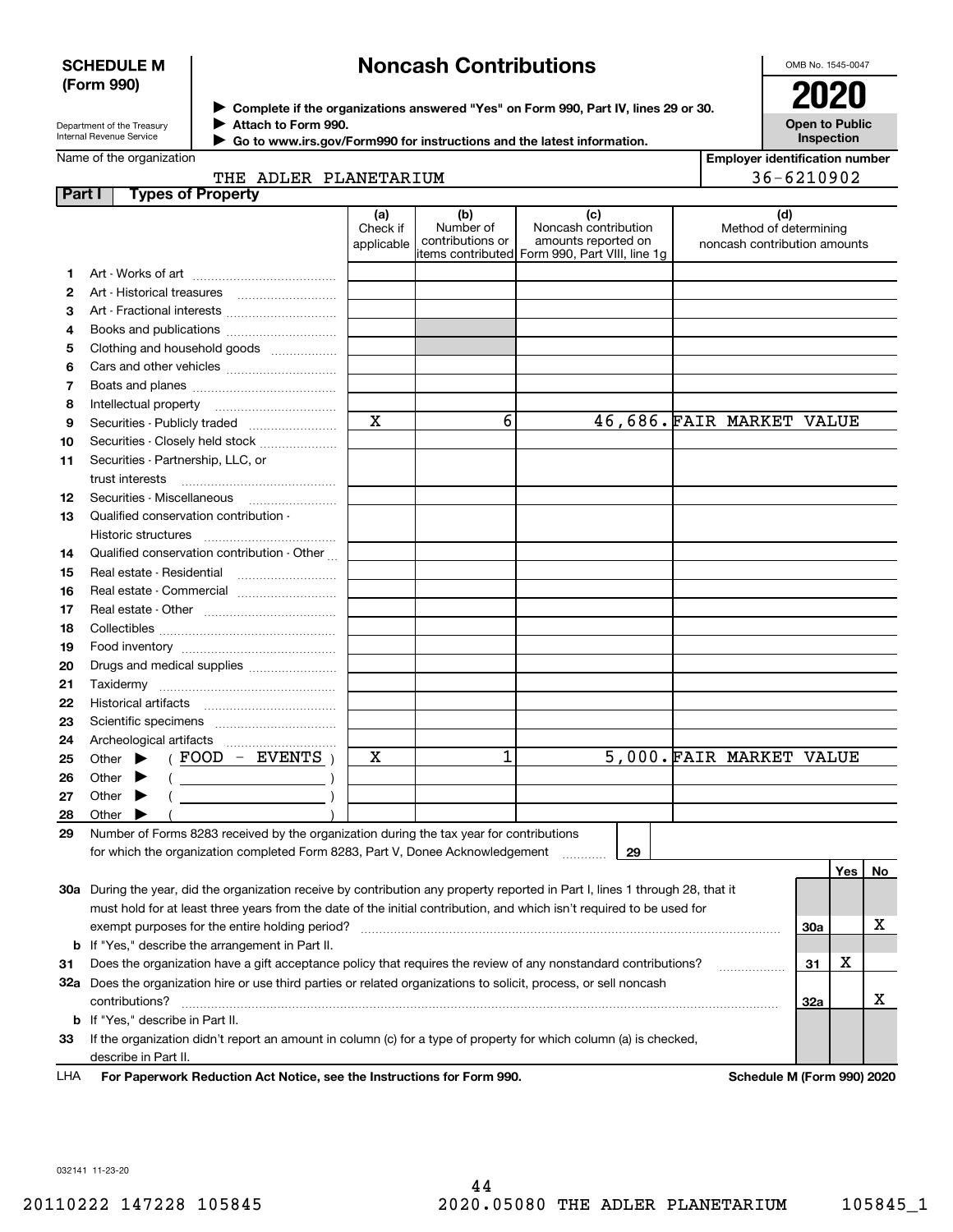Part II | Supplemental Information. Provide the information required by Part I, lines 30b, 32b, and 33, and whether the organization is reporting in Part I, column (b), the number of contributions, the number of items received, or a combination of both. Also complete this part for any additional information.

#### SCHEDULE M, PART I, COLUMN (B):

#### THE AMOUNT LISTED IN COLUMN B REPRESENTS THE NUMBER OF CONTRIBUTIONS

RECEIVED.

**Schedule M (Form 990) 2020**

**2**

032142 11-23-20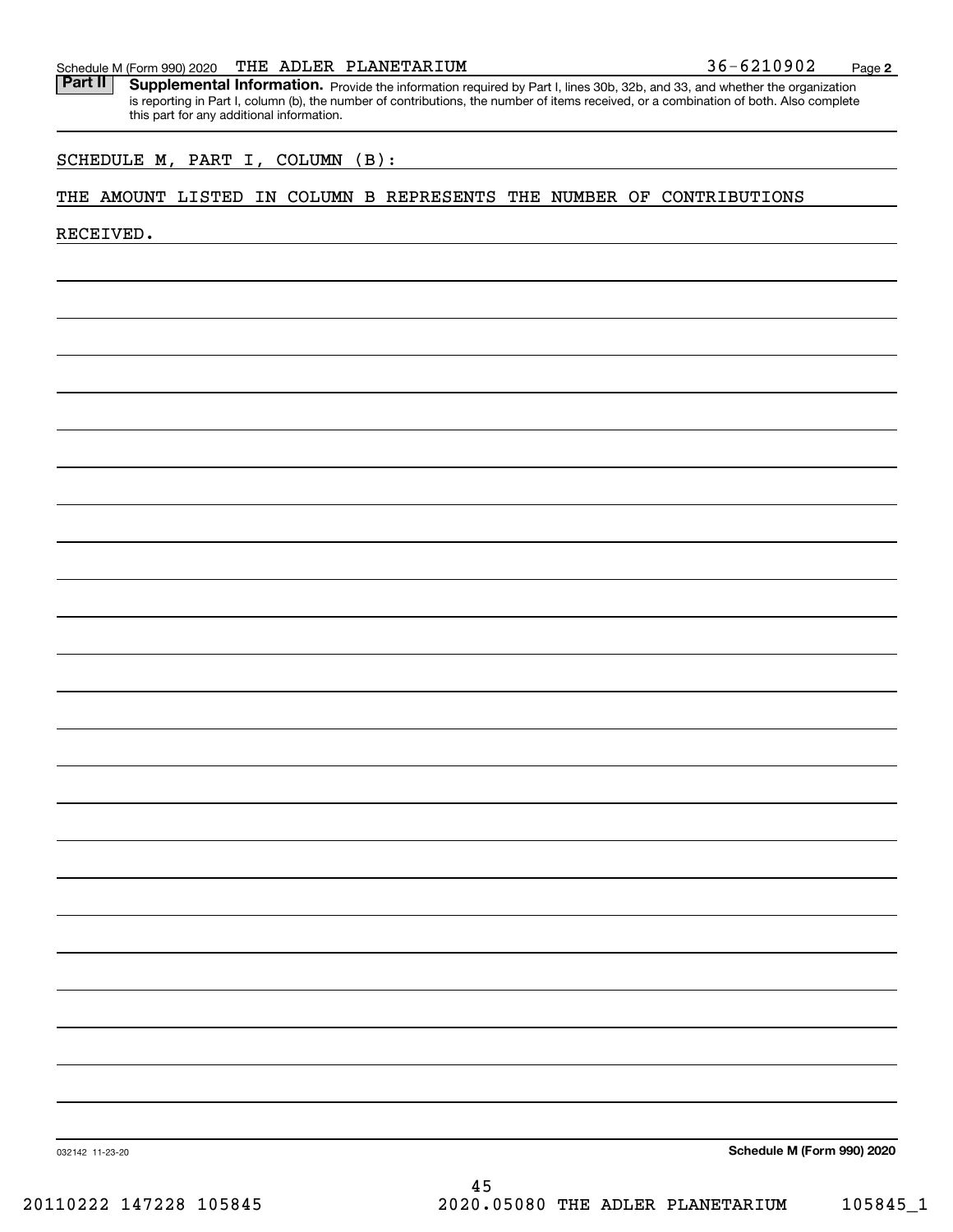**(Form 990 or 990-EZ)**

Department of the Treasury Internal Revenue Service Name of the organization

**Complete to provide information for responses to specific questions on Form 990 or 990-EZ or to provide any additional information. | Attach to Form 990 or 990-EZ. | Go to www.irs.gov/Form990 for the latest information. SCHEDULE O Supplemental Information to Form 990 or 990-EZ**



THE ADLER PLANETARIUM  $\vert$  36-6210902

**Employer identification number**

FORM 990, PART III, LINE 3, CHANGES IN PROGRAM SERVICES:

DUE TO THE COVID-19 PANDEMIC, ADLER WAS REQUIRED TO CLOSE THE BUILDING

TO GUEST-FACING ACTIVITIES IN MARCH OF 2020. HOWEVER, THE STAFF

CONTINUED TO EXPAND ADLER'S DIGITAL OFFERINGS TO CONTINUE FULFILLING

ADLER'S MISSION. THE ADLER IS SCHEDULED TO REOPEN THE BUILDING TO THE

PUBLIC ON MARCH 4, 2022.

FORM 990, PART III, LINE 4A, PROGRAM SERVICE ACCOMPLISHMENTS:

WITH THE ADLER'S SUPPORT, PEOPLE OF ALL AGES, BACKGROUNDS, AND

ABILITIES GAIN THE CONFIDENCE TO EXPLORE THEIR UNIVERSE TOGETHER AND

RETURN TO THEIR COMMUNITIES READY TO THINK CRITICALLY AND CREATIVELY

ABOUT ANY CHALLENGE THAT COMES THEIR WAY.

IN 2021, WHILE OUR EXHIBITS REMAINED CLOSED TO THE PUBLIC DUE TO COVID, ADLER FOCUSED ITS ENGAGEMENT IN ONLINE SPACES, WELCOMING MILLIONS OF PEOPLE AROUND THE WORLD IN ADLER EXPERIENCES, STORYTELLING, AND ENGAGING DIRECTLY IN SCIENCE AND DISCOVERY.

THROUGH ZOONIVERSE.ORG, AN ONLINE CITIZEN-SCIENCE PORTAL CO-FOUNDED BY THE ADLER, OVER 2.4 MILLION VOLUNTEERS AROUND THE WORLD - MANY OF WHOM HAVE NO FORMAL SCIENTIFIC TRAINING - CONTRIBUTE TO REAL SCIENTIFIC RESEARCH PROJECTS. TO DATE, ZOONIVERSE VOLUNTEERS HAVE CLASSIFIED MILLIONS OF GALAXIES, INSPECTED HUNDREDS OF THOUSANDS OF TUBERCULOSIS BACTERIA TO FIGHT ANTIBIOTIC RESISTANCE, DISCOVERED NEW EXOPLANETS, AND HELPED RESEARCH TEAMS ACROSS DISCIPLINES TACKLE HUGE DATA SETS.

032211 11-20-20 LHA For Paperwork Reduction Act Notice, see the Instructions for Form 990 or 990-EZ. Schedule O (Form 990 or 990-EZ) 2020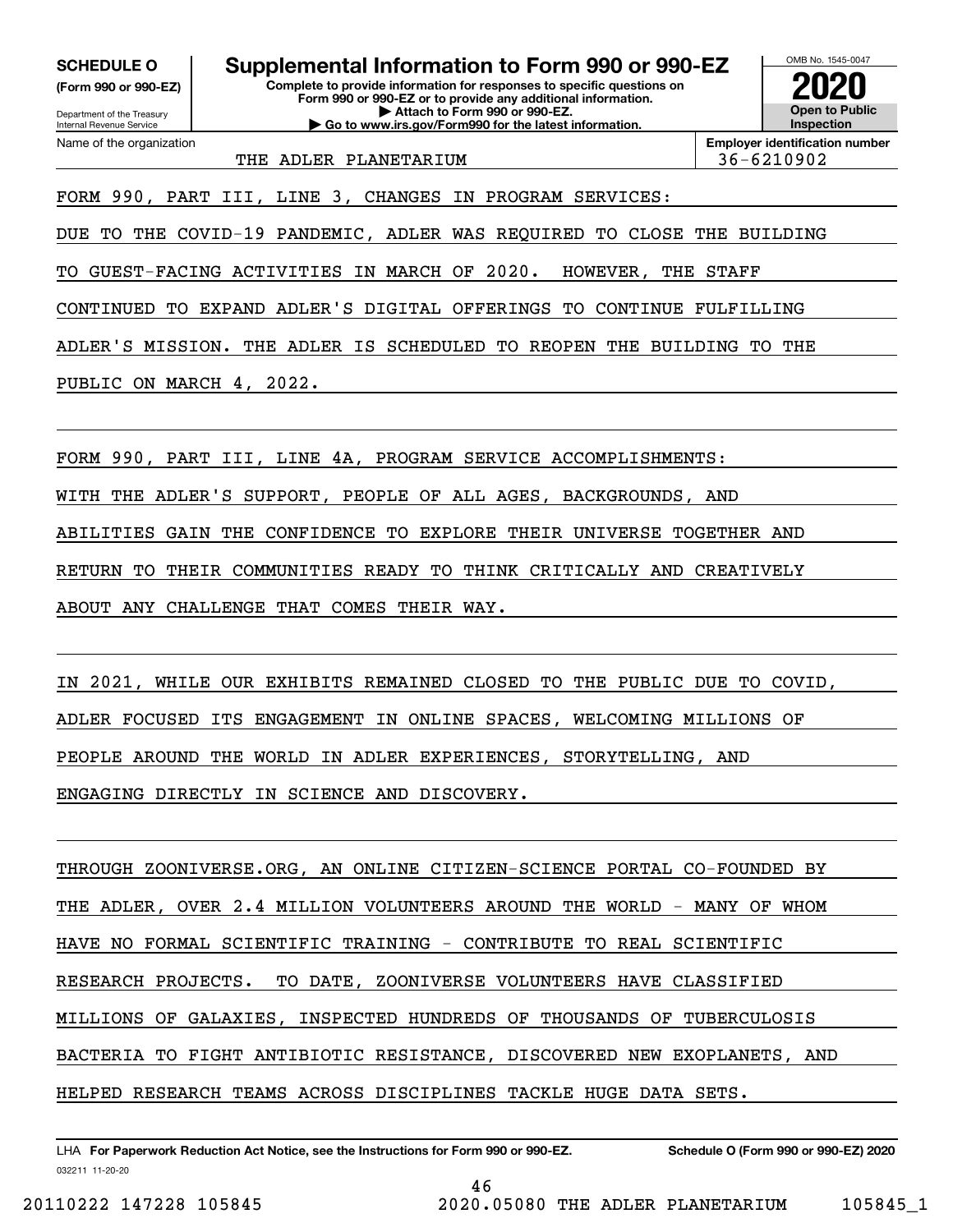| Schedule O (Form 990 or 990-EZ) 2020                                                                      | Page 2                                              |
|-----------------------------------------------------------------------------------------------------------|-----------------------------------------------------|
| Name of the organization<br>ADLER PLANETARIUM<br>THE                                                      | <b>Employer identification number</b><br>36-6210902 |
| THROUGH A RICH ARRAY OF DIGITAL PROGRAMMING, FROM OUR SKYWATCH                                            |                                                     |
| ONLINE PLANETARIUM SHOWS TO OUR SKY OBSERVER'S<br>WEDNESDAY                                               | HANGOUTS                                            |
| EVENTS WITH OUR PUBLIC OBSERVING<br>YOUTUBE LIVESTREAM<br>TEAM                                            | TO.<br>OUR                                          |
| COMEDY AND MUSICALS TO OUR<br>WOW!SIGNAL SCIENCE SKETCH<br>ONLINE                                         | GOOGLE<br>ARTS                                      |
| EXHIBITIONS, THE ADLER HAS CONTINUED TO<br>PROVIDE<br>CULTURE<br>&.                                       | A RICH<br>ARRAY                                     |
| FOSTER<br>CONNECTIONS<br><b>CREATE</b><br><b>SPACE</b><br><b>FOR</b><br>OPPORTUNITIES<br>TO.<br>AND<br>OF | THE<br>WONDERS                                      |
| SCIENCE AS<br>UNIVERSE<br>AND<br>CASTING<br>THE<br>STORIES<br>OF<br><b>OUR</b><br>OF                      | HUMANITY.                                           |
|                                                                                                           |                                                     |

ADLER TEENS WORKED WITH OUR SCIENTISTS AND ENGINEERS TO BEGIN CARRYING OUT THE FIRST-EVER LIGHT-POLLUTION SURVEY OF CHICAGO. THEY ALSO HELPED CHICAGO'S PALOS FOREST PRESERVE SUCCESSFULLY EARN THE DESIGNATION AS THE WORLD'S LARGEST URBAN NIGHT SKY PLACE FROM THE INTERNATIONAL DARK SKY ASSOCIATION AND ORGANIZED TO EDUCATE OTHERS AND ADDRESS LIGHT POLLUTION IN THEIR OWN COMMUNITIES.

MAKING CONNECTIONS BETWEEN PEOPLE, IDEAS, AND OUR UNIVERSE DOESN'T JUST FEEL GOOD - IT DRIVES SCIENTIFIC PROGRESS. WHEN PEOPLE FEEL WELCOME IN THE SCIENTIFIC COMMUNITY, THEY DELIVER REAL RESULTS. THROUGH THE WONDER OF SPACE SCIENCE, THE ADLER CONNECTS PEOPLE, COMMUNITIES, AND INSTITUTIONS SO WE CAN EXPLORE OUR UNIVERSE TOGETHER AND USE OUR COLLECTIVE KNOWLEDGE AND SKILLS TO CREATE A BETTER WORLD FOR EVERYONE.

FORM 990, PART VI, SECTION A, LINE 1:

032212 11-20-20 **Schedule O (Form 990 or 990-EZ) 2020** AN "EXECUTIVE COMMITTEE" CONSISTING OF THE CHAIR, VICE CHAIRS, TREASURER, SECRETARY, PRESIDENT AND CEO, AND SIX (6) ADDITIONAL TRUSTEES (ONE OF WHICH MAY BE THE IMMEDIATE PAST CHAIR) ELECTED BY THE BOARD OF TRUSTEES AT THE REGULAR ANNUAL MEETING OF THE BOARD OF TRUSTEES SHALL, WHEN THE BOARD OF TRUSTEES IS NOT IN SESSION, HAVE AND EXERCISE ALL OF THE AUTHORITY OF THE 47

20110222 147228 105845 2020.05080 THE ADLER PLANETARIUM 105845\_1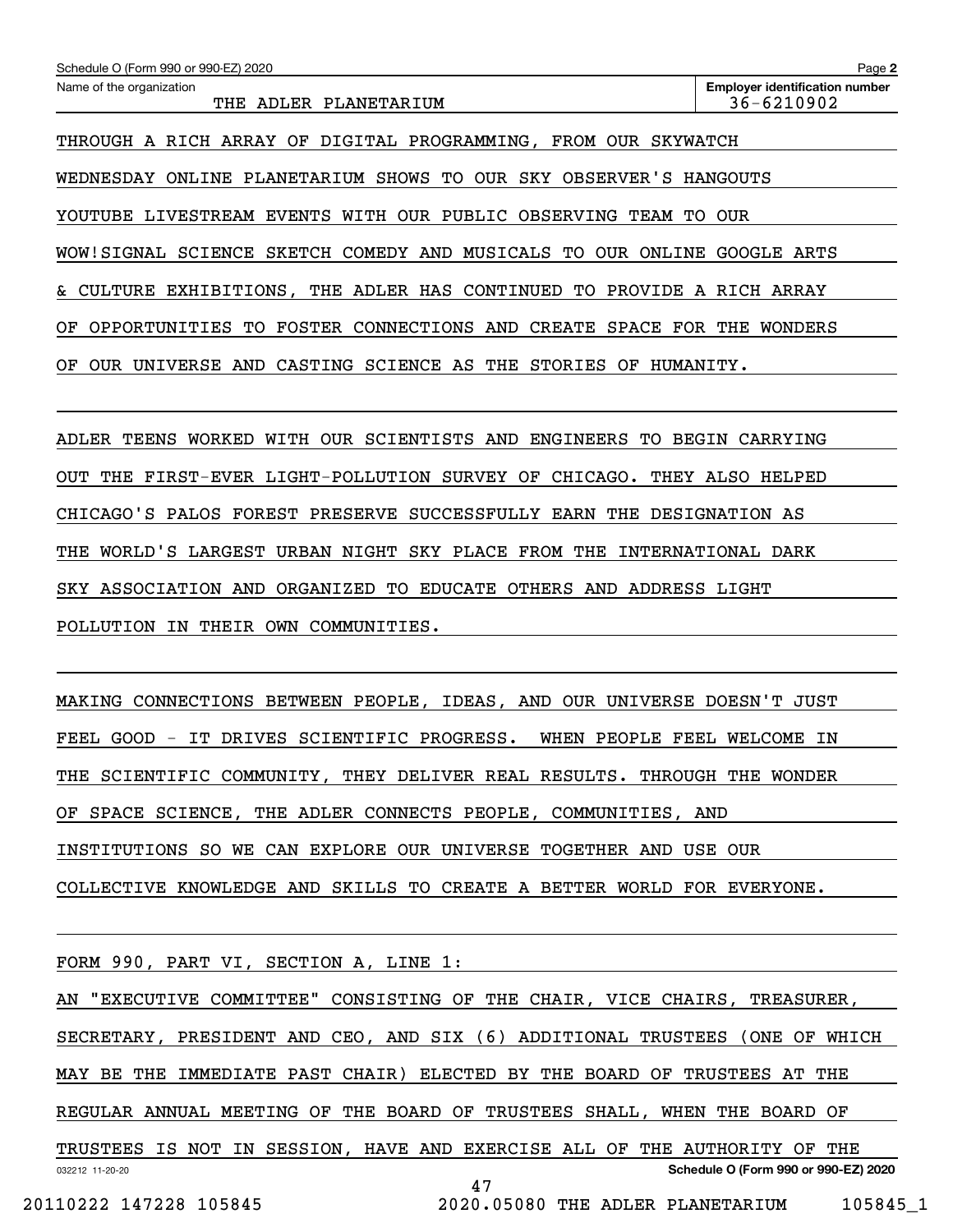| Schedule O (Form 990 or 990-EZ) 2020<br>Page 2    |                                                         |  |  |
|---------------------------------------------------|---------------------------------------------------------|--|--|
| Name of the organization<br>THE ADLER PLANETARIUM | <b>Employer identification number</b><br>$36 - 6210902$ |  |  |
|                                                   |                                                         |  |  |

BOARD OF TRUSTEES IN THE MANAGEMENT OF THE CORPORATION EXCEPT AS PROVIDED

IN THE ILLINOIS NOT FOR PROFIT CORPORATION ACT. THE EXECUTIVE COMMITTEE

SHALL REPORT ON ITS ACTIVITIES TO THE BOARD OF TRUSTEES AT THE BOARD'S

LEGALLY CONVENED MEETINGS. THE PRESIDENT AND CEO SHALL SERVE AS EXECUTIVE

SECRETARY TO THE EXECUTIVE COMMITTEE.

FORM 990, PART VI, SECTION A, LINE 2:

BOARD MEMBERS JAMES J. O'CONNOR, SR. AND JAMES J. O'CONNOR, JR. HAVE A

FAMILY RELATIONSHIP.

BOARD MEMBERS JOHN ESTEY AND AMELIA HUNTINGTON HAVE A BUSINESS RELATIONSHIP.

FORM 990, PART VI, SECTION B, LINE 11B:

THE FORM 990 IS REVIEWED BY MANAGEMENT OF THE ORGANIZATION AND IF ANY QUESTIONS ARISE DURING THEIR REVIEW, THEY ARE ADDRESSED WITH THEIR PAID TAX PREPARER. A PRESENTATION OF THE FORM 990 IS PRESENTED TO THE FINANCE COMMITTEE WHO HAS BEEN DELEGATED THE REVIEW RESPONSIBILITY. ALL BOARD MEMBERS RECEIVE A COPY OF THE FINAL FORM 990, INCLUDING ALL APPLICABLE SCHEDULES, PRIOR TO FILING THE FORM WITH THE IRS.

FORM 990, PART VI, SECTION B, LINE 12C:

IT IS THE POLICY OF THE ADLER PLANETARIUM, ITS BOARD OF TRUSTEES AND

COMMITTEES TO ENSURE THAT BOARD MEMBERS AND EMPLOYEES IN ALL OF THEIR

ACTIVITIES AVOID CONFLICTS OF INTEREST-ACTUAL, POTENTIAL OR PERCEIVED-WHILE

PERFORMING THEIR MUSEUM-RELATED DUTIES. IN PARTICULAR, NO PERSONS SHOULD

OBTAIN OR APPEAR TO OBTAIN SPECIAL ADVANTAGES FOR THEMSELVES, THEIR

032212 11-20-20 **Schedule O (Form 990 or 990-EZ) 2020** RELATIVES, OR THEIR CLOSE ASSOCIATES AS A RESULT OF THEIR AFFILIATION AS A 48

20110222 147228 105845 2020.05080 THE ADLER PLANETARIUM 105845\_1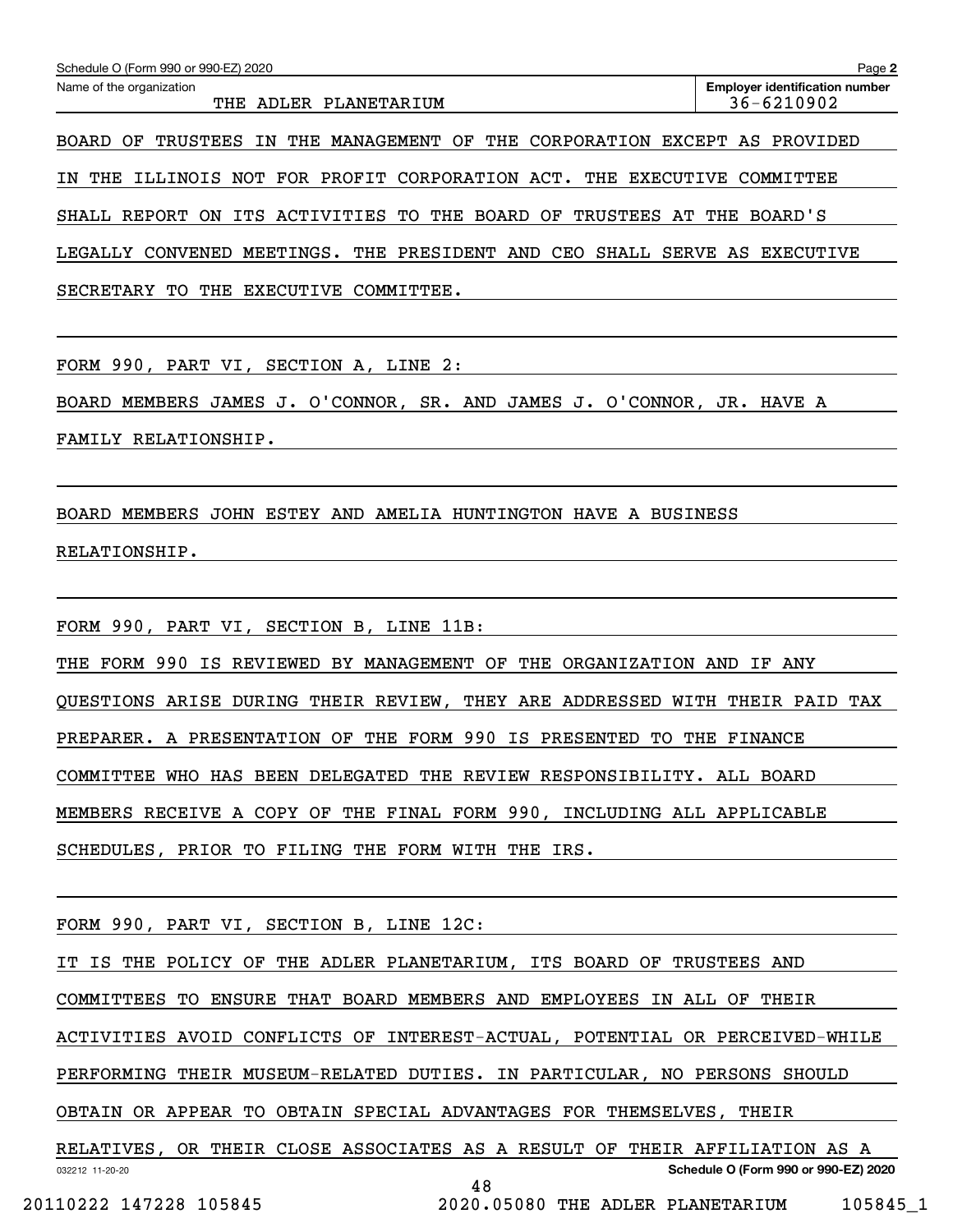| Schedule O (Form 990 or 990-EZ) 2020                                                    | Page 2                                              |  |  |  |
|-----------------------------------------------------------------------------------------|-----------------------------------------------------|--|--|--|
| Name of the organization<br>THE ADLER PLANETARIUM                                       | <b>Employer identification number</b><br>36-6210902 |  |  |  |
| BOARD MEMBER OR EMPLOYEE. ALL OFFICERS, DIRECTORS AND KEY EMPLOYEES ARE                 |                                                     |  |  |  |
| REOUESTED TO COMPLETE A CONFLICT OF<br>INTEREST DISCLOSURE ANNUALLY. THE                |                                                     |  |  |  |
| DISCLOSURES ARE REVIEWED BY EXECUTIVE STAFF AND IF A CONFLICT IS DETERMINED             |                                                     |  |  |  |
| THE EXECUTIVE COMMITTEE FOR FURTHER<br>EXIST,<br>THE<br>MATTER IS BROUGHT<br>TO<br>TO.  |                                                     |  |  |  |
| THE<br>IMPLICATIONS<br>IN PRACTICE FOR THIS POLICY VARY FROM ACTIVITY TO<br>REVIEW.     |                                                     |  |  |  |
| THIS GENERAL POLICY SHOULD NOT LIMIT THE COOPERATION AND<br>ACTIVITY AND                |                                                     |  |  |  |
| IS NECESSARY FOR THE<br>MUTUAL ASSISTANCE THAT<br>EFFECTIVE FUNCTIONING OF<br>THE       |                                                     |  |  |  |
| THE AMERICAN<br>ORGANIZATION.<br>IN ADDITION, THE ADLER IS A MEMBER OF                  |                                                     |  |  |  |
| ETHICS FOR MUSEUMS.<br>ASSOCIATION OF<br>MUSEUMS AND<br>SUBSCRIBES TO THE CODE OF<br>ΙN |                                                     |  |  |  |
| SUBSCRIBING TO THIS CODE, THE ADLER ASSUMES RESPONSIBILITY FOR THE ACTIONS              |                                                     |  |  |  |
| EMPLOYEES OF THEIR GOVERNING AUTHORITY AND VOLUNTEERS IN THE PERFORMANCE<br>ΟF          |                                                     |  |  |  |
| MUSEUM-RELATED DUTIES. A COPY OF THE CODE OF ETHICS FOR MUSEUMS IS GIVEN<br>ΟF          |                                                     |  |  |  |
| ALL NEW EMPLOYEES.<br>IF A CONFLICT IS DETERMINED BETWEEN A BOARD MEMBER<br>TО          |                                                     |  |  |  |
| THE CONFLICT IS NOTED AND THE BOARD MEMBER IS ASKED<br>THE ORGANIZATION,<br>AND         |                                                     |  |  |  |
| ABSTAIN FROM ANY DISCUSSION OF OR VOTING ON<br>ISSUES RELATED<br>THAT<br>TO.<br>TO.     |                                                     |  |  |  |
| CONFLICT.                                                                               |                                                     |  |  |  |

FORM 990, PART VI, SECTION B, LINE 15:

032212 11-20-20 **Schedule O (Form 990 or 990-EZ) 2020** THE EXECUTIVE COMMITTEE OF THE BOARD OF TRUSTEES OF THE ADLER PLANETARIUM IS RESPONSIBLE FOR THE ANNUAL REVIEW AND APPROVAL OF COMPENSATION FOR THE PRESIDENT & CEO. IN JULY 2021, THE COMMITTEE ALSO REVIEWED THE SALARIES FOR OTHER OFFICERS AND KEY EMPLOYEES. A COMPREHENSIVE SALARY BENCHMARKING STUDY WAS COMPLETED IN 2021 FOR ALL STAFF POSITIONS, INCLUDING OFFICERS AND KEY EMPLOYEES, THAT CONSIDERED DATA FROM LOCAL AND NATIONAL MUSEUM AND CULTURAL INSTITUTIONS, AND PROFESSIONAL-BASED SERVICE FIRMS. COMPARATIVE INFORMATION FROM SIMILAR SIZED AND LOCATED NOT-FOR-PROFIT PEER INSTITUTIONS WAS ALSO REVIEWED FOR THE PRESIDENT & CEO AND OTHER OFFICERS AND KEY EMPLOYEES. THE PRESIDENT & CEO DO NOT TAKE PART IN ANY DECISIONS REGARDING THEIR OWN 49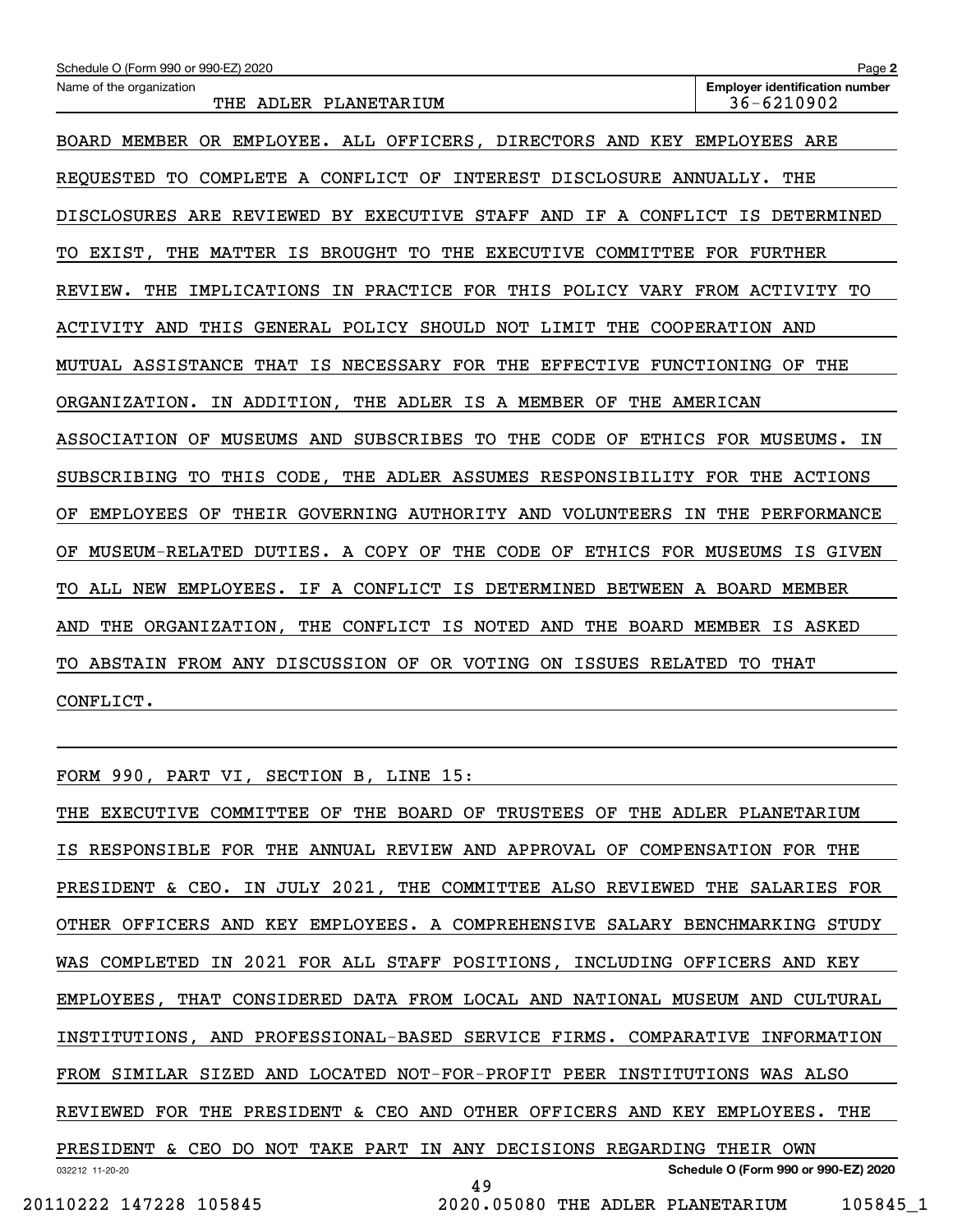| Schedule O (Form 990 or 990-EZ) 2020                                        | Page 2                                              |
|-----------------------------------------------------------------------------|-----------------------------------------------------|
| Name of the organization<br>THE ADLER PLANETARIUM                           | <b>Employer identification number</b><br>36-6210902 |
| COMPENSATION. CONTEMPORANEOUS DOCUMENTATION OF THE DELIBERATIONS AND        |                                                     |
| DECISIONS ARE KEPT.                                                         |                                                     |
|                                                                             |                                                     |
| FORM 990, PART VI, SECTION C, LINE 19:                                      |                                                     |
| GOVERNING DOCUMENTS AND CONFLICT OF INTEREST POLICIES ARE NOT REQUIRED      |                                                     |
| DISCLOSURES PURSUANT TO INTERNAL REVENUE CODE (IRC)                         | SECTION 6104. THESE                                 |
| DOCUMENTS ARE NOT AVAILABLE TO THE PUBLIC AT THIS TIME. THE ADLER MAKES ITS |                                                     |
| AUDITED FINANCIAL STATEMENTS AVAILABLE ON ITS WEBSITE.                      |                                                     |
|                                                                             |                                                     |
| FORM 990, PART XI, LINE 9, CHANGES IN NET ASSETS:                           |                                                     |
| CHANGE IN VALUE OF DEFINED BENEFIT PENSION PLAN                             | 2,178,903.                                          |
| UNREALIZED LOSS ON INTEREST RATE SWAP                                       | 1,009,805.                                          |
| TOTAL TO FORM 990, PART XI, LINE 9                                          | 3,188,708.                                          |
|                                                                             |                                                     |
|                                                                             |                                                     |
|                                                                             |                                                     |